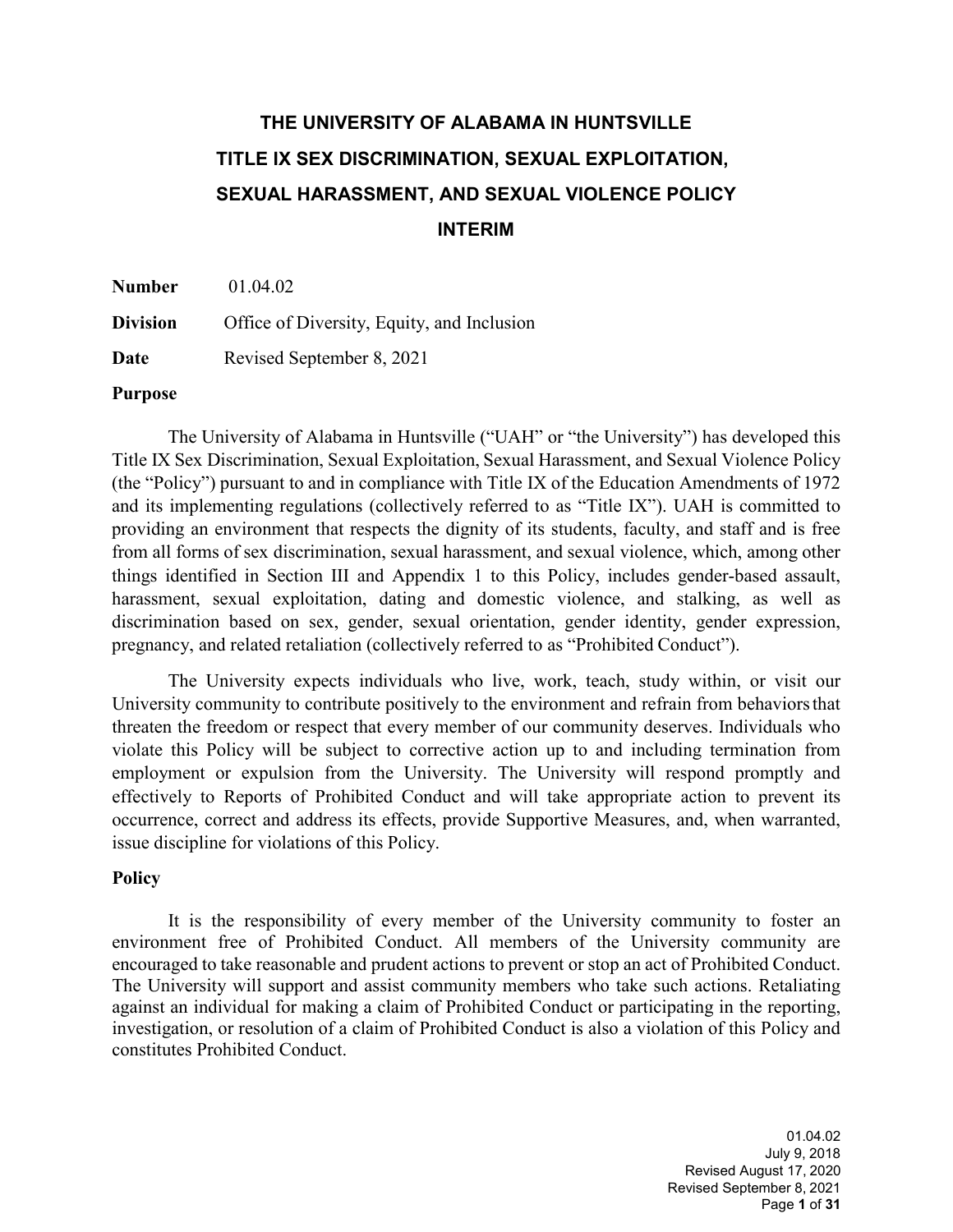So that the University may continue to foster a safe and respectful climate on campus asit relates to preventing and responding to acts of Prohibited Conduct, this Policy and related procedures have been created and serve to demonstrate the University's commitment to:

- Prohibiting acts of sex discrimination, sexual exploitation, sexual harassment, and sexual violence;
- Disseminating clear policies and procedures for responding to Prohibited Conduct of which the University has actual knowledge and jurisdiction as defined by Title IX;
- Delivering primary prevention and awareness programs and ongoing training and education campaigns to students and employees so they may identify Prohibited Conduct; understand how to report Prohibited Conduct; recognize warning signs of potentially abusive behavior and ways to reduce risks; and learn about safe and positive options for bystander intervention that may be carried out by an individual to prevent harm or intervene when there is a risk of Prohibited Conduct;
- Conducting prompt, fair, and equitable investigations of Reports of Prohibited Conduct;
- Supporting and providing assistance to both Complainants and Respondents;
- Holding individuals who violate this Policy accountable; and
- Providing a written explanation of the rights and options available to every UAH student or employee that has been the victim of Prohibited Conduct.

It is the intent of this Policy and its related procedures to accomplish the following:

- Identify the Title IX Coordinator and Deputy Title IX Coordinators and describe their roles;
- Outline how Reports of Prohibited Conduct can be made to the University and what Supportive Measures and resources are available both on and off campus to aid them, including the right of students and employees to report (or decline to report) Prohibited Conduct that potentially constitutes a crime to local law enforcement authorities;
- Provide information about how Reports of Prohibited Conduct are received, assessed, investigated, and resolved; and
- Remedy the discriminatory effects of Prohibited Conduct on Complainants and others as appropriate.

Any conduct that does not rise to the level of Prohibited Conduct (as defined in Section III) and/or falls outside the jurisdiction of this Policy (as described in Section II) may be investigated and addressed pursuant to other applicable policies, including, but not limited to, UAH's Equal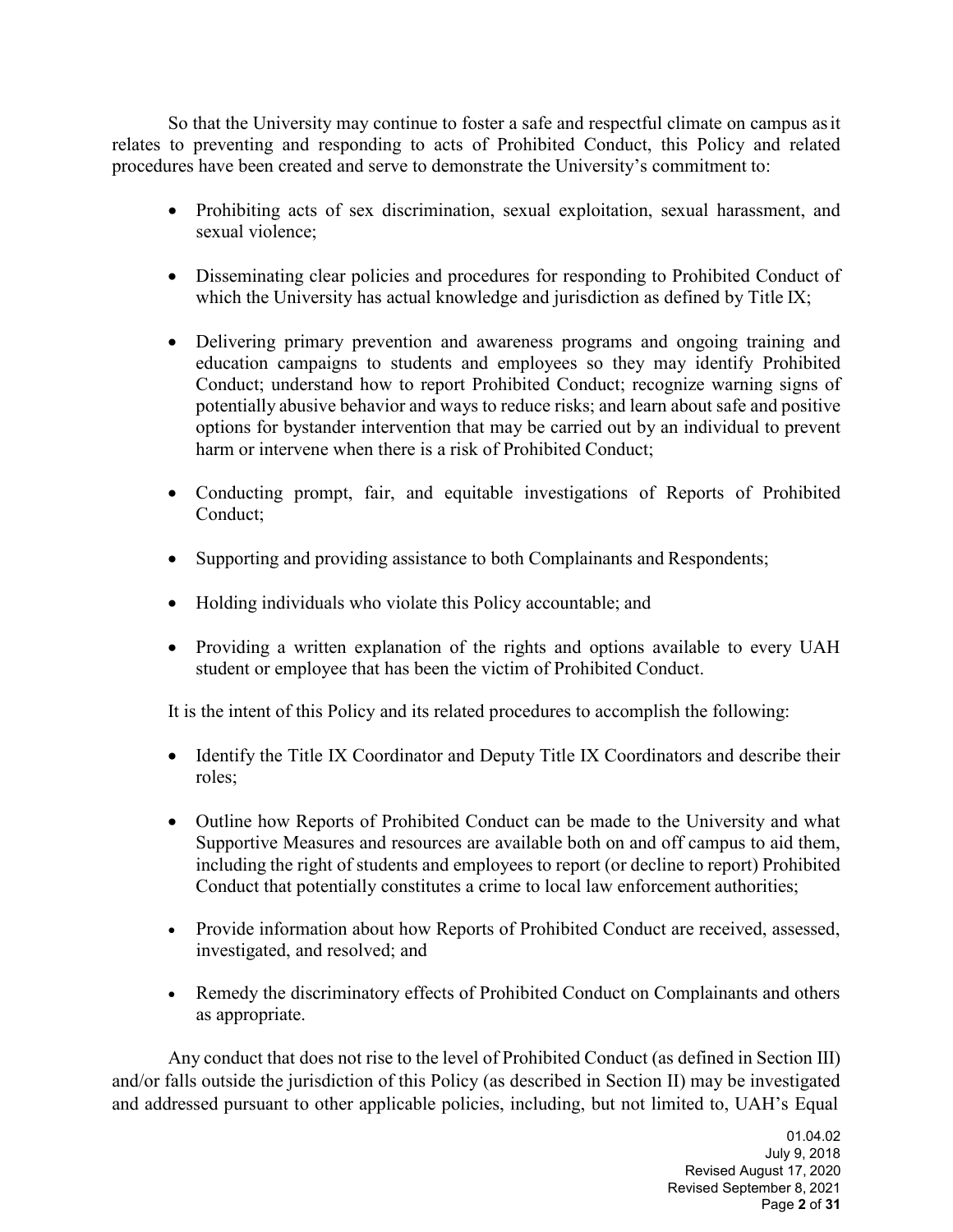Opportunity and Affirmative Action Policy, Code of Student Conduct, Discrimination Complaint/Grievance Procedures, Faculty Handbook, and Staff Handbook.

#### **I. RELEVANT DEFINITIONS**

Actual Knowledge: UAH obtains "actual knowledge" of Prohibited Conduct when the Title IX Coordinator or a Deputy Title IX Coordinator receives a Report of Prohibited Conduct. For purposes of this Policy and its related procedures, the Title IX Coordinator and Deputy Title IX Coordinators are the only University officials who have authority to institute corrective measures under this Policy.

Complainant: An individual who is alleged to be the victim of Prohibited Conduct and is participating in, or attempting to participate in, UAH's education programs or activities or is employed by UAH.

Confidential Employee: (1) Any University employee who is a licensed medical, clinical, or mental health professional (e.g., physicians, nurse practitioners, nurses, professional counselors, and those performing services under their supervision), when acting in that professional role in the provision of services to a patient ("health care provider"), and (2) any University employee providing administrative, operational, and/or related support to such health care providers in the performance of such services. Confidential Employees may not report any information about an incident to the Title IX Coordinator without obtaining written permission to do so by the person who disclosed the information. Confidential Employees may have reporting obligations under state or federal law. For instance, healthcare providers are required to notify law enforcement when a victim seeks treatment for injuries related to a violent crime, including sexual assault. Similarly, all University employees are required to notify law enforcement when they receive a report of sexual abuse of a minor.

Deputy Title IX Coordinators: The University has designated Deputy Title IX Coordinators who are trained to work with the Title IX Coordinator in assisting students and employees with concerns, Reports, and/or Formal Complaints of Prohibited Conduct, and directing them to needed resources. They notify the Title IX Coordinator of all concerns, Reports, and/or Formal Complaints of Prohibited Conduct they receive, and work closely with the Title IX Coordinator in investigating and promptly responding to all such concerns, Reports, and/or Formal Complaints. The Deputy Title IX Coordinators assist with identifying and providing Supportive Measures that a party may need during the investigation of a Report or Formal Complaint. The Deputy Title IX Coordinators may serve as a designee for the Title IX Coordinator in any case where a conflict of interest exists that may prohibit the Title IX Coordinator from providing fair and impartial oversight.

Formal Complaint: An official document filed by a Complainant with the Title IX Coordinator or signed by the Title IX Coordinator alleging Prohibited Conduct against a Respondent and requesting that the University investigate and resolve the alleged Prohibited Conduct. To file a Formal Complaint, a Complainant must be participating in, or attempting to participate in, UAH's education programs or activities or employed by UAH. Formal Complaints cannot be made anonymously except for Formal Complaints filed by the Title IX Coordinator when the Title IX Coordinator believes that with or without the Complainant's willingness to

> 01.04.02 July 9, 2018 Revised August 17, 2020 Revised September 8, 2021 Page **3** of **31**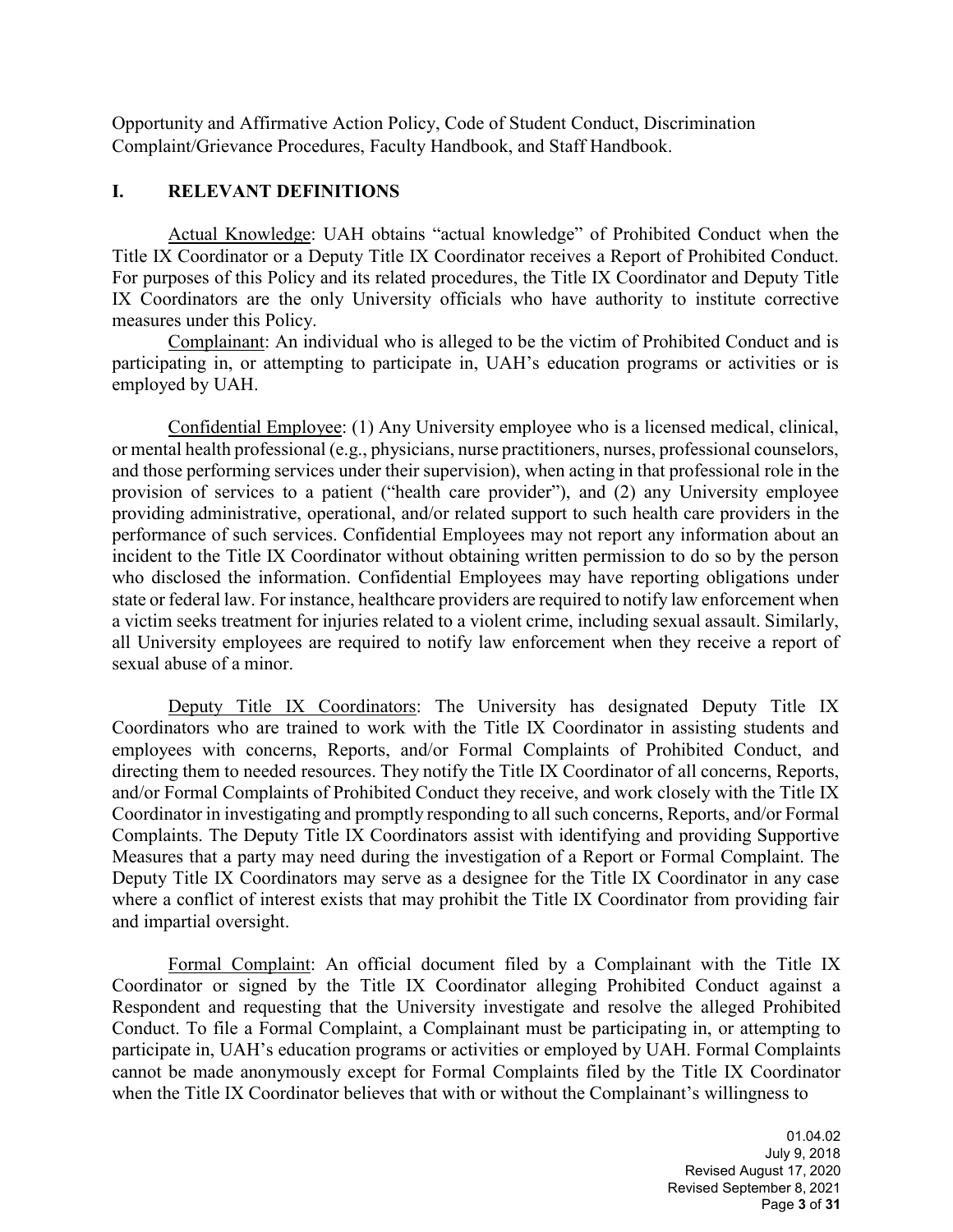participate in a grievance process, it would be clearly unreasonable in light of known circumstances not to address the Formal Complaint.

Preponderance of the Evidence Standard: The standard of proof used to adjudicate Formal Complaints of Prohibited Conduct. This standard requires that "it is more likely than not" thatthe Prohibited Conduct occurred.

Report of Prohibited Conduct: An allegation made verbally or in writing by any person alleging Prohibited Conduct against a Respondent. The person making a Report of Prohibited Conduct need not be the alleged victim of the Prohibited Conduct. Reports may be made anonymously as outlined in Section IV.B. of this Policy.

Respondent: An individual who has been reported to be the perpetrator of Prohibited Conduct.

Responsible Reporting Officials: Designated employees who are required to notify the Title IX Coordinator if, in the course of their employment, they receive a Report of Prohibited Conduct. Responsible Reporting Officials include any individual employed by the University in one of the following identified departments or roles:

- Housing and Residential Life
- Dean of Students Office
- Office of Student Life
- VPs, AVPs, and Directors
- UAH Police
- UAH Human Resources
- Office of Diversity, Equity and Inclusion
- Department of Athletics:
	- Director of Athletics
	- Senior Associate Athletic Directors
	- Head Coaches
	- Assistant/Associate Coaches
- Deans, Assistant Deans, Department Chairs, and Associate Chairs

Responsible Reporting Officials do not have official authority to receive Formal Complaints of Prohibited Conduct or official authority to take corrective action on behalf of the University under this Policy.

Student: Any person who has applied for admission to, been admitted to, or is enrolled at the University, and is pursuing undergraduate, graduate, or professional studies, whether in a fulltime or part-time status, as well as any person attending classes on campus, online, or off campus. A student is also:

- Any person who is not officially enrolled for a particular term, but has a continuing relationship with the University;
- Any person who is admitted and participating in orientation;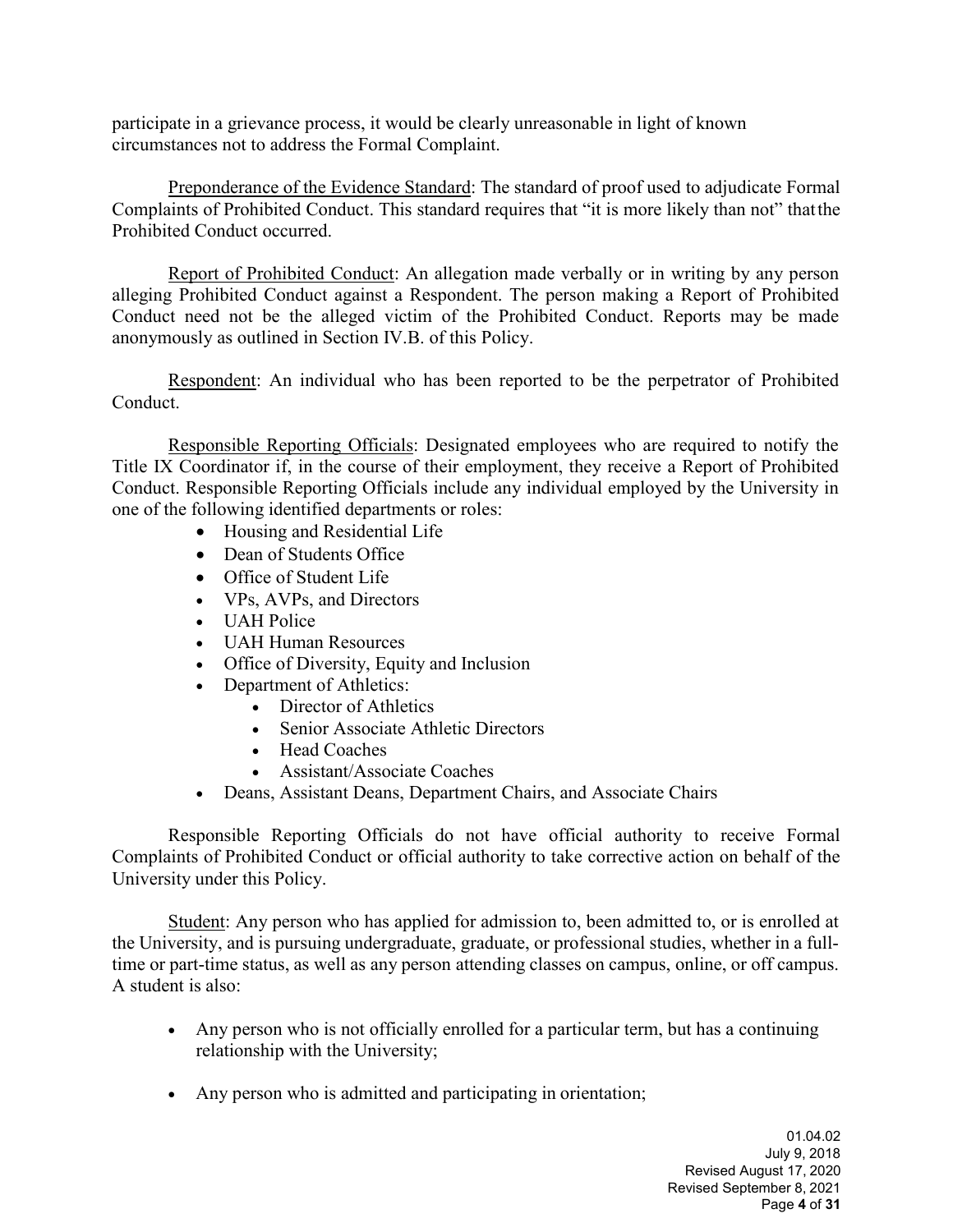- Any person who has completed an academic term and can be reasonably expected to enroll the following term; and/or
- Any person who attended the University during a previous academic term and who committed an alleged violation of the Code of Student Conduct during the time of enrollment.

Student organization: Any group of students that has complied with the University's requirements for registration as a student organization.

Supportive Measures: Non-disciplinary, non-punitive individualized services offered as appropriate, as reasonably available, and without fee or charge to the Complainant or the Respondent before or after the filing of a Formal Complaint of Prohibited Conduct or where a Report has been made but no Formal Complaint has been filed. Supportive Measures are designed to restore or preserve equal access to UAH's educational programs or activities for a Complainant or a Respondent without unreasonably burdening the other party, including measures designed to protect the safety of all parties or UAH's educational or employment environment or deter Prohibited Conduct. Supportive Measures may include counseling, extensions of deadlines or other course-related adjustments, modifications of work or class schedules, campus escort services, mutual restrictions on contact between the parties, changes in work or housing locations, leaves of absence, increased security and monitoring of certain areas of the campus and other similar measures.

Title IX Coordinator: The University has a designated Title IX Coordinator who oversees the implementation and enforcement of this Policy, including the implementation of Supportive Measures, compliance with applicable rules and regulations, and coordination of communications between campus and community partners. The Title IX Coordinator will meet with any person, including a Complainant, Respondent, or third party, to discuss Supportive Measures, available resources, and procedural options for on-campus and off-campus reporting. Any student, faculty, or staff member who has concerns about Prohibited Conduct is encouraged to seek the assistance of the Title IX Coordinator.

Title IX Investigator: A Title IX investigator is the Title IX Coordinator, a Deputy Title IX Coordinator, or other individual designated by the Title IX Coordinator who conducts the investigation of a Formal Complaint involving a potential violation of this Policy. One or more investigators may be assigned to conduct the investigation. Investigations involving studentsmay include assistance from the Office of Student Ethics and Education. Investigations involving employees may include assistance from UAH Human Resources.

#### **II. JURISDICTION (TO WHOM; WHERE THIS POLICY APPLIES)**

The University has jurisdiction under Title IX to address, investigate, and adjudicate Reports and Formal Complaints of Prohibited Conduct when the University has control over the Respondent and the conduct occurs in the course of a UAH educational program or activity. This Policy applies to all UAH students, residents, employees, and post-doctoral researchers, and to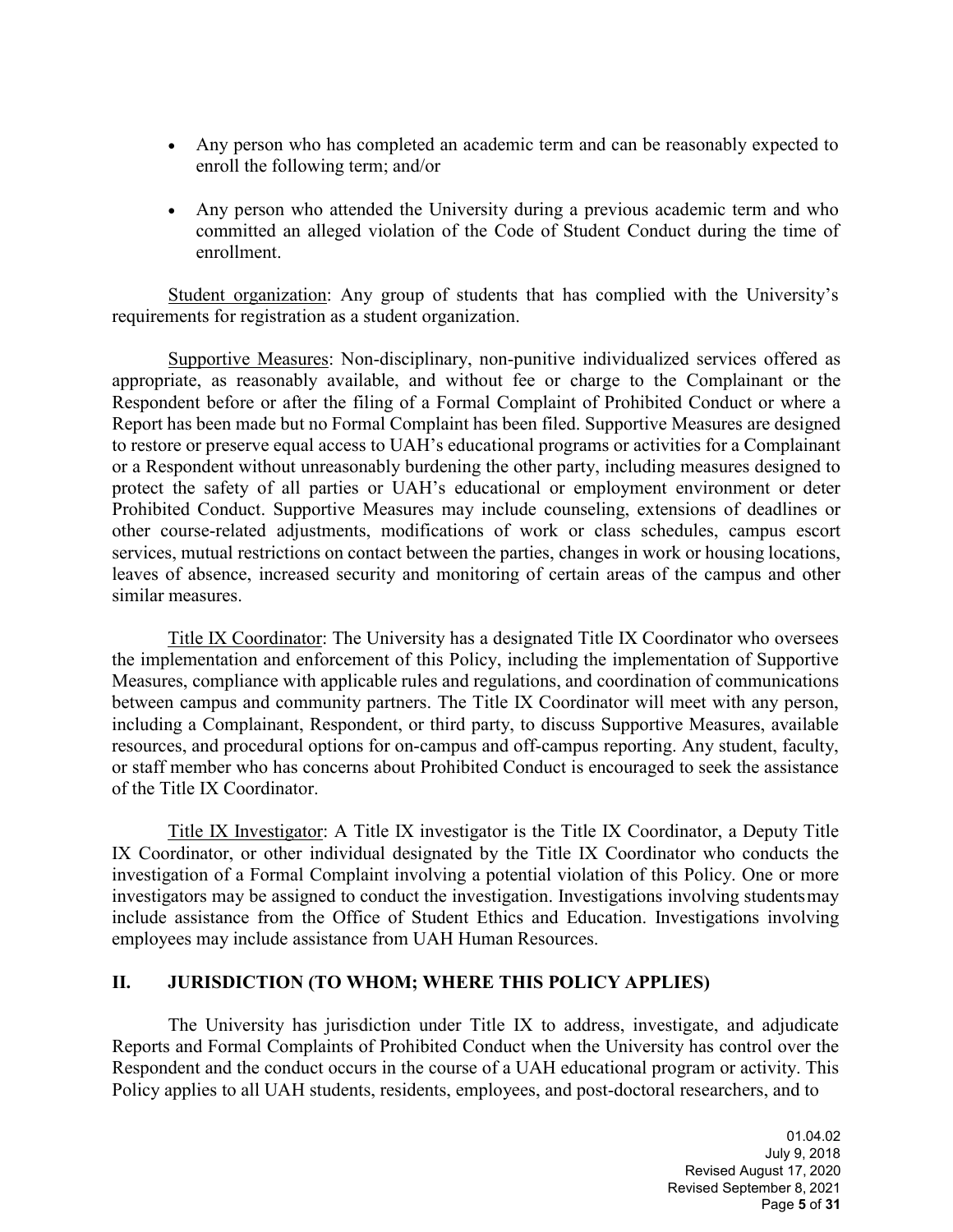others, as appropriate, with respect to education programs and activities occurring on University premises or property and/or in University-related activities occurring off-campus (but does not apply to University programs or conduct occurring outside the United States). This Policy also applies to the activities of University-recognized student organizations, including, but not limited to, fraternities, sororities, social clubs, and organizations including any building owned or controlled by a recognized student organization. It also applies to persons conducting business with or visiting the University, even though such persons are not directly affiliated with the University.

This Policy applies to acts of Prohibited Conduct committed by or against students, employees, and third parties of which the University has Actual Knowledge and when:

- The conduct occurs on campus or property owned or controlled by the University;
- The conduct occurs in the context of the University's employment or education programs or activities, including, but not limited to, research, on-line, academic or professional conferences, or internship programs; or
- The conduct occurs outside the context of the University's employment or education programs or activities, but the Complainant has to interact with the Respondent while on campus or property owned or controlled by the University, or in any employment or education program or activity, where the effects of the underlying Prohibited Conduct creates a hostile environment in the Complainant's workplace or educational environment.

Even if this Policy does not apply to the Prohibited Conduct because of its location, the University will (1) provide Supportive Measures and when possible take prompt action to provide for the safety and well-being of the Complainant and the broader campus community; and (2) as noted, may investigate and address the Prohibited Conduct pursuant to other applicable policies,

The University recognizes Prohibited Conduct under this Policy may also involve discrimination and/or harassment related to an individual's race, color, ethnicity, national origin, religion, age, disability, or other protected class. Such discrimination or harassment, while not encompassed within this Policy, may violate state and federal laws other than Title IX, as well as University policy. Under these circumstances, the University will endeavor to coordinate the investigation and resolution of the Prohibited Conduct complaint with the investigation and resolution of the complaint of discrimination or harassment based on other protected classes.

#### **III. PROHIBITED CONDUCT**

Under this Policy, Prohibited Conduct is defined as conduct that is deemed, by a preponderance of the evidence standard, to meet the definitions of Sex Discrimination, Sexual Exploitation, Sexual Harassment, or Sexual Violence as described below and in Appendix 1 to this Policy (whether defined by University Policy, or by state or federal laws). Additionally, to the extent that federal or state laws addressing gender-based conduct that could be deemed Prohibited Conduct are created or amended, engaging in such conduct (as proven by a preponderance of the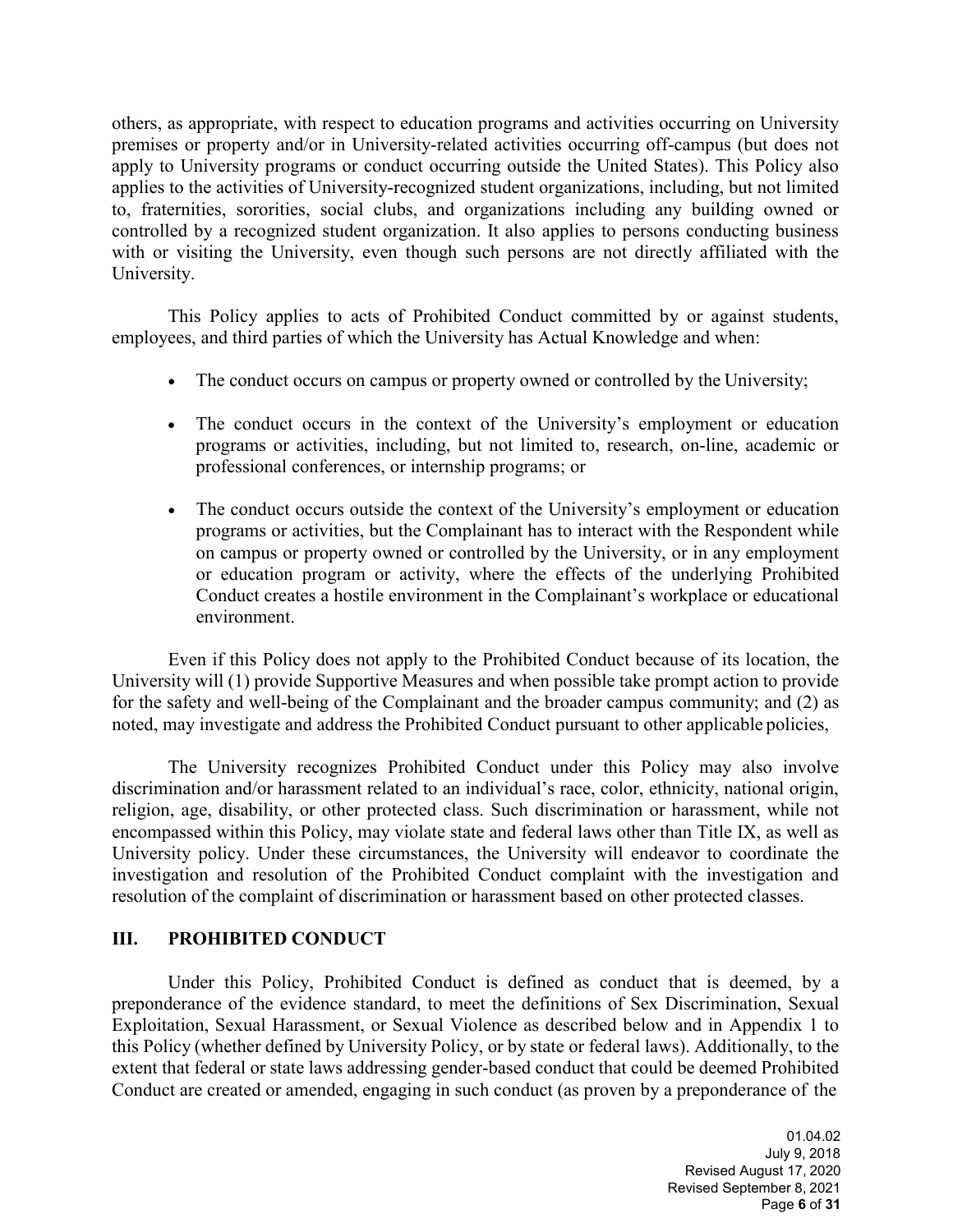evidence) shall be considered a violation of this Policy even if the definitions below have not been updated to reflect the most recent additions to or changes in the law.

## **A. SEXUAL DISCRIMINATION:**

Sex discrimination prohibited by this Policy is defined as the exclusion fromparticipation in, denial of benefits from, or subjection to unfavorable treatment in any University educational or employment-related program or activity on the basis of gender, sexual orientation, gender identity, or gender expression.

## **B. SEXUAL EXPLOITATION:**

Taking non-consensual or abusive sexual advantage of another for one's own advantage or benefit or to benefit a person other than the one being exploited. Examples of sexual exploitation include, but are not limited to:

- Causing or attempting to cause the incapacitation of another individual for sexual purposes;
- Electronically recording, videoing, photographing, or transmitting sexual sounds or images of another individual against that person's will or without their consent;
- Allowing a third-party to observe sexual acts without all parties' consent;
- Prostituting another individual;
- Exposing one's genitals without consent for the purpose of sexual gratification;
- Intentionally exposing another's genitals or intimate body parts without their consent;
- Engaging in voyeurism (e.g., watching private sexual activity without the consent of the participants or viewing another person's intimate parts (including genitalia, breasts, or buttocks) in a place where that person would have a reasonable expectation of privacy);
- Possessing and/or disseminating child pornography; or
- Knowingly exposing another individual to a sexually transmitted disease/infection or HIV without their consent.
- **C. SEXUAL HARASSMENT:**

01.04.02 July 9, 2018 Revised August 17, 2020 Revised September 8, 2021 Page **7** of **31**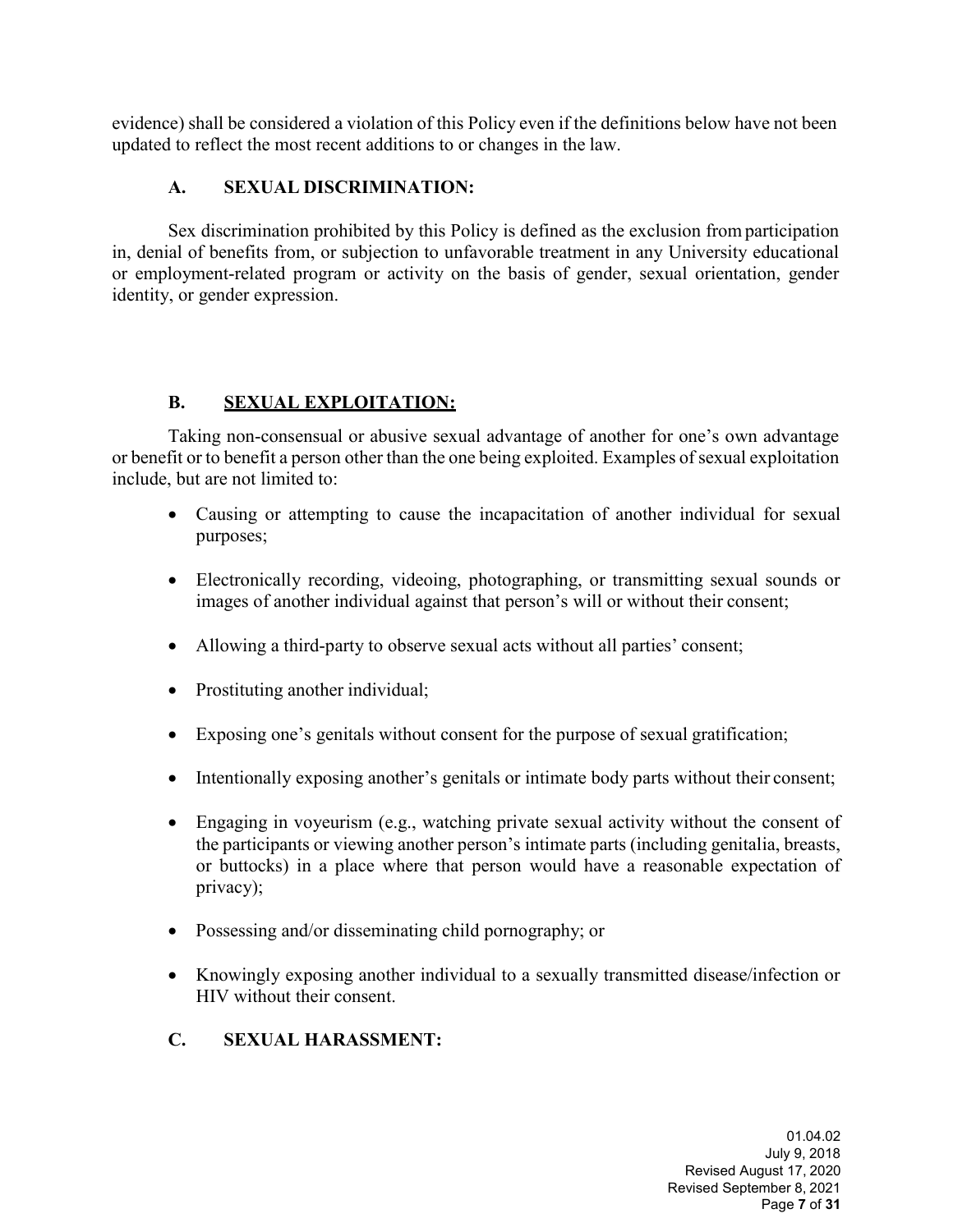Sexual harassment prohibited by this Policy is defined as conduct based on gender, sexual orientation, gender identity or gender expression, which may include acts of aggression, intimidation, or hostility, whether verbal or non-verbal, graphic, physical, or otherwise, even if the acts do not involve conduct of a sexual nature, that satisfy one or more of the following:

- 1. A University employee makes submission to or rejection of unwelcome sexual conduct, either explicitly or implicitly, a term or condition of a person's employment, academic standing, or participation in any University programs and/or activities or is used as the basis for University decisions affecting the individual (often referred to as "quid pro quo" harassment); or
- 2. Unwelcome conduct based on sex, gender, sexual orientation, gender identity or gender expression that is determined by a reasonable person to be so severe, pervasive, and objectively offensive that it effectively denies a person equal access to the University's educational programs oractivities or creates a hostile working environment<sup>1</sup>[;](#page-7-0) or
- 3. Sexual assault, dating violence, domestic violence, or stalking as those terms are defined below.

## **D. SEXUAL VIOLENCE:**

Sexual Violence (which also constitutes sexual harassment under this Policy) is defined to include sexual assault/rape, sexual assault/fondling, incest, statutory rape, intimate partner violence (composed of dating violence and domestic violence), and stalking.

1. Sexual Assault/Rape (non-consensual sexual penetration): The penetration, no matter how slight, of the vagina or anus with any body part or object, or oral penetration by a sex organ of another person, without the consent of the Complainant. Attempts to assault or commit sexual assault are also included; however, statutory rape and incest are excluded.

2. Sexual Assault/Fondling (non-consensual sexual contact): The touching of the private body parts of another person for the purpose of sexual gratification, without the consent of the Complainant, including instances where the Complainant is incapable of giving consent

- The effect of the conduct on the Complainant's mental or emotional state;
- Whether the conduct was directed at more than one person;
- Whether the conduct arose in the context of other discriminatory conduct;

• Whether the conduct implicates concerns related to academic freedom or protected speech.

01.04.02 July 9, 2018 Revised August 17, 2020 Revised September 8, 2021 Page **8** of **31**

<span id="page-7-0"></span> $1$  A "hostile environment" exists when the conduct is sufficiently severe, pervasive and objectively offensive that it unreasonably interferes with, limits, or deprives an individual from participating in or benefitting from the University's education or employment programs and/or activities. In evaluating whether a hostile environment exists, the University will consider the totality of known circumstances, including, but not limited to:

The frequency, nature, and severity of the conduct;

Whether the conduct was physically threatening;

<sup>•</sup> Whether the conduct unreasonably interfered with the Complainant's educational or work performance and/or University programs or activities; and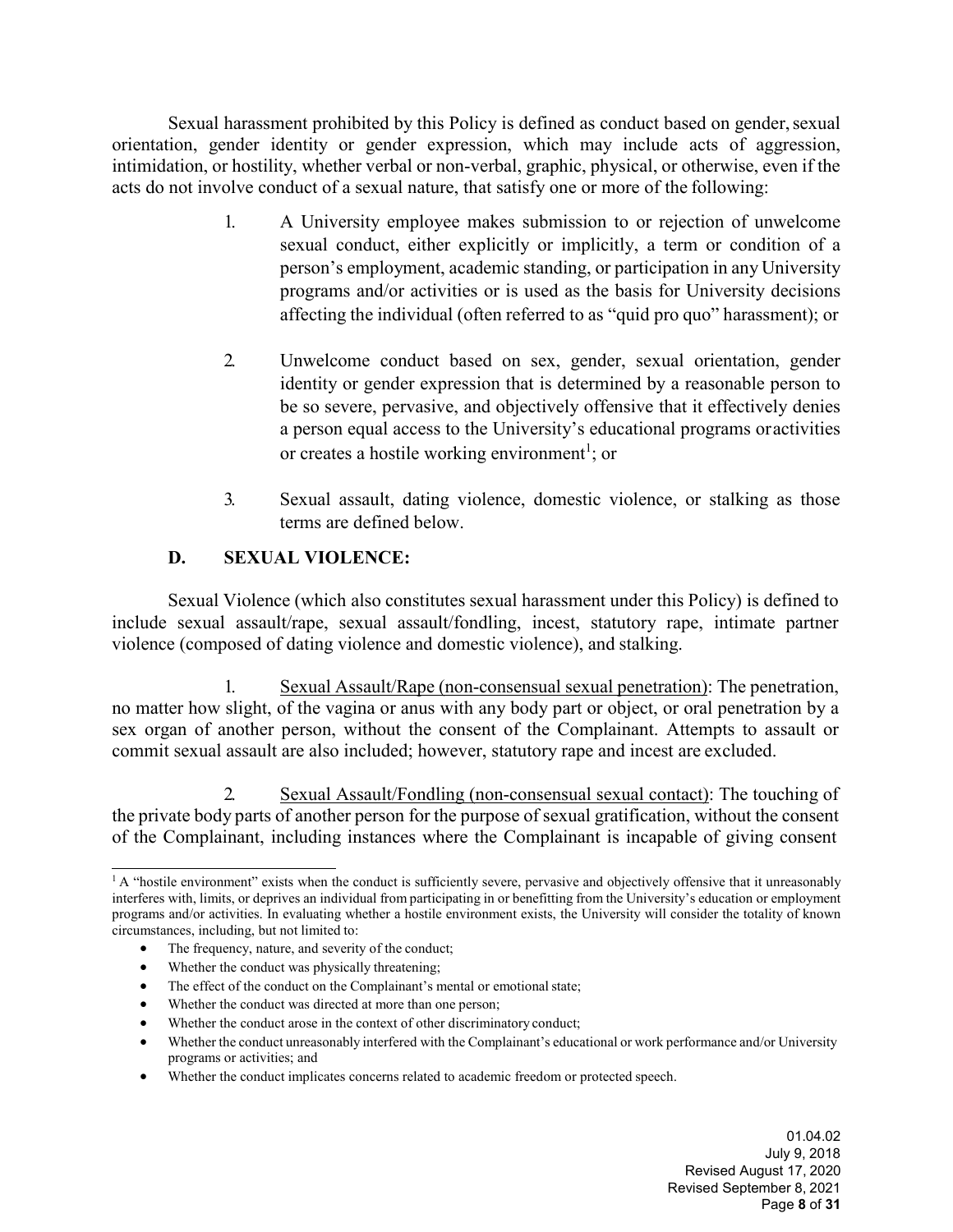because of his/her age or because of his/her temporary or permanent mental capacity. For purposes of this definition, "private body parts" include an individual's genitalia, breasts, groin, or buttocks.

3. Incest: Sexual intercourse between persons who are related to each other within the degrees wherein marriage is prohibited by law.

4. StatutoryRape: Sexual intercourse with a person who is under the statutory age of consent. The age of consent is determined by the applicable age of consent for the jurisdiction where the alleged sexual intercourse occurred. In Alabama, the age of consent is 16 years old.

5. Intimate partner violence – Dating violence: Violence committed by a person who is or has been in a social or "dating" relationship of a romantic, intimate, and/or sexual nature with the victim. The existence of such a relationship shall be determined based on a consideration of the length of the relationship, the type of relationship, and the frequency of interaction between the persons involved in the relationship.

6. Intimate partner violence – Domestic violence: Violence committed by a current or former spouse or intimate partner of the victim, by a person with whom the victim shares a child in common, by a person who is cohabitating with or has cohabitated with the victim as a spouse or intimate partner, by a person similarly situated to a spouse of the victim under the domestic or family violence laws of Alabama, or by any other person against an adult or [youth](https://www.law.cornell.edu/definitions/uscode.php?width=840&height=800&iframe=true&def_id=34-USC-115168979-1259336254&term_occur=999&term_src=title%3A34%3Asubtitle%3AI%3Achapter%3A121%3Asubchapter%3AIII%3Asection%3A12291) victim who is protected from that person's acts under the domestic or family violence laws of Alabama.

7. Stalking: Engaging in a course of conduct directed at a specific person that would cause a reasonable person to (a) fear for his or her safety or the safety of others; or (b) suffer substantial emotional distress.

## **E. Failure to Comply**

Failure to comply means failure to comply with directions of the University officials,who include, but are not limited to, an employee of the Title IX Office or the Office of Student Ethics and Education, or law enforcement officers acting in performance of their duties. For purposes of this Policy, failure to comply includes a failure to comply with a No Contact Order or other directives by the Title IX Office or the Office of Student Ethics and Education in response to a Report of alleged Prohibited Conduct where an individual's failure to comply directly impacts the other party or parties to the No Contact Order.

#### **F. Retaliation**

Retaliation is any action that has the effect of punishing a person for engaging in a legally protected activity under Title IX, such as alleging Prohibited Conduct, filing a Formal Complaint, assisting or participating in an investigation, proceeding or hearing of such a Formal Complaint, refusing to participate in any manner in an investigation, proceeding or hearing under this Policy or advocating for others' Title IX rights. Examples of retaliatory actions include suspension,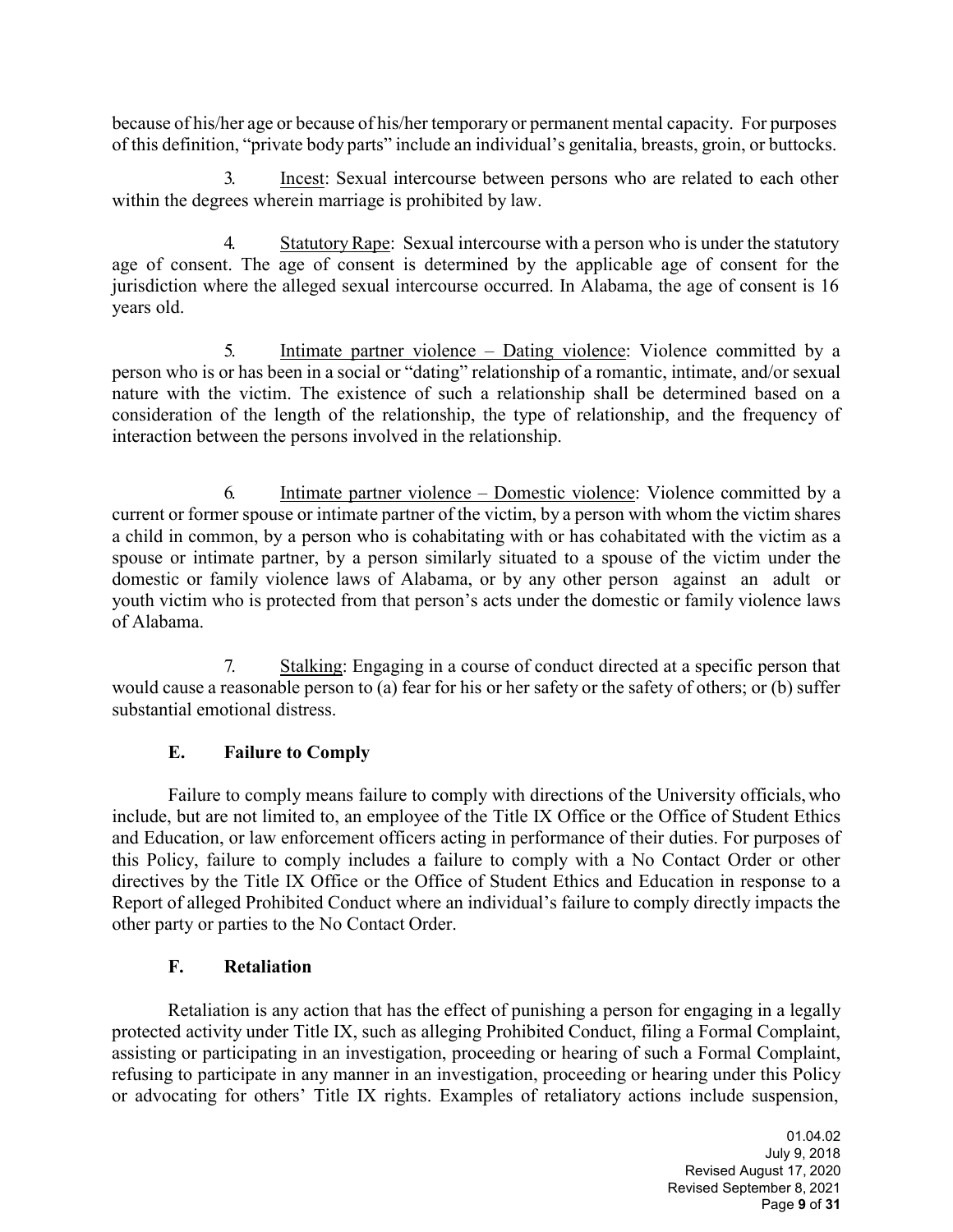demotion, or termination in the employment context; lowering a grade or dismissing a student from a program; or maliciously and purposefully interfering with, threatening, or damaging the academic or professional career of another individual before, during, or after the investigation and resolution of a Report or Formal Complaint of Prohibited Conduct. This Policy prohibits retaliation in the form of harassment, intimidation, threats, or coercion, or in the form of any materially adverse harm that would dissuade a reasonable student, employee, or third party from filing a complaint or participating in a Prohibited Conduct related investigation or hearing.

Intimidation, threats, coercion, or discrimination, including bringing charges against an individual for violating other UAH policies that do not involve sex discrimination, sexual exploitation, or sexual harassment but arise out of the same facts or circumstances as a Report or Formal Complaint of sexual harassment, for the purposes of interfering with any right or privilege secured by Title IX constitutes retaliation.

## **G. Related Terms**

Course of Conduct: The term "course of conduct" means two or more acts, including, but not limited to, acts in which the stalker directly, indirectly, or through third parties, by any action, method, device, or means, follows, monitors, observes, surveils, threatens, or communicates to or about a person, or interferes with a person's property. Examples of such acts include, but are not limited to: following another person; lying in wait; engaging in excess communications, including any attempt to intentionally and repeatedly make contact with a person over their stated objections for the purpose of harassing or alarming them; or threatening a person or a person's family, friends, or property.

Stalking: Stalking includes "cyber-stalking," a particular form of stalking in which a person uses electronic media, such as the internet, social networks, blogs, phones, texts, or other similar devices or forms of contact.

Reasonable Person: A person under similar circumstances and with similar identities to the Complainant.

Substantial Emotional Stress: Significant mental suffering or anguish that may, but does not necessarily, require medical or other professional treatment or counseling.

Consent: The term "consent" when describing different types of Prohibited Conduct (such as sexual assault) means a clear willingness to participate in the sexual act (e.g., clear communication through words or actions). While consent may be expressed by words or by actions, it is highly recommended that consent be expressed and obtained verbally. Non-verbal consent expressed through actions may lead to confusion and potential for misunderstandings, which may lead to a violation of this Policy. It is the responsibility of the initiator of any sexual activity to obtain consent.

Consent to any sexual activity must be freely given. Consent to a sexual act is not freely given if an individual is not capable of consenting, or if consent is obtained by force, threats, deception, or coercion. A lack of verbal or physical resistance does not grant consent. Previous

> 01.04.02 July 9, 2018 Revised August 17, 2020 Revised September 8, 2021 Page **10** of **31**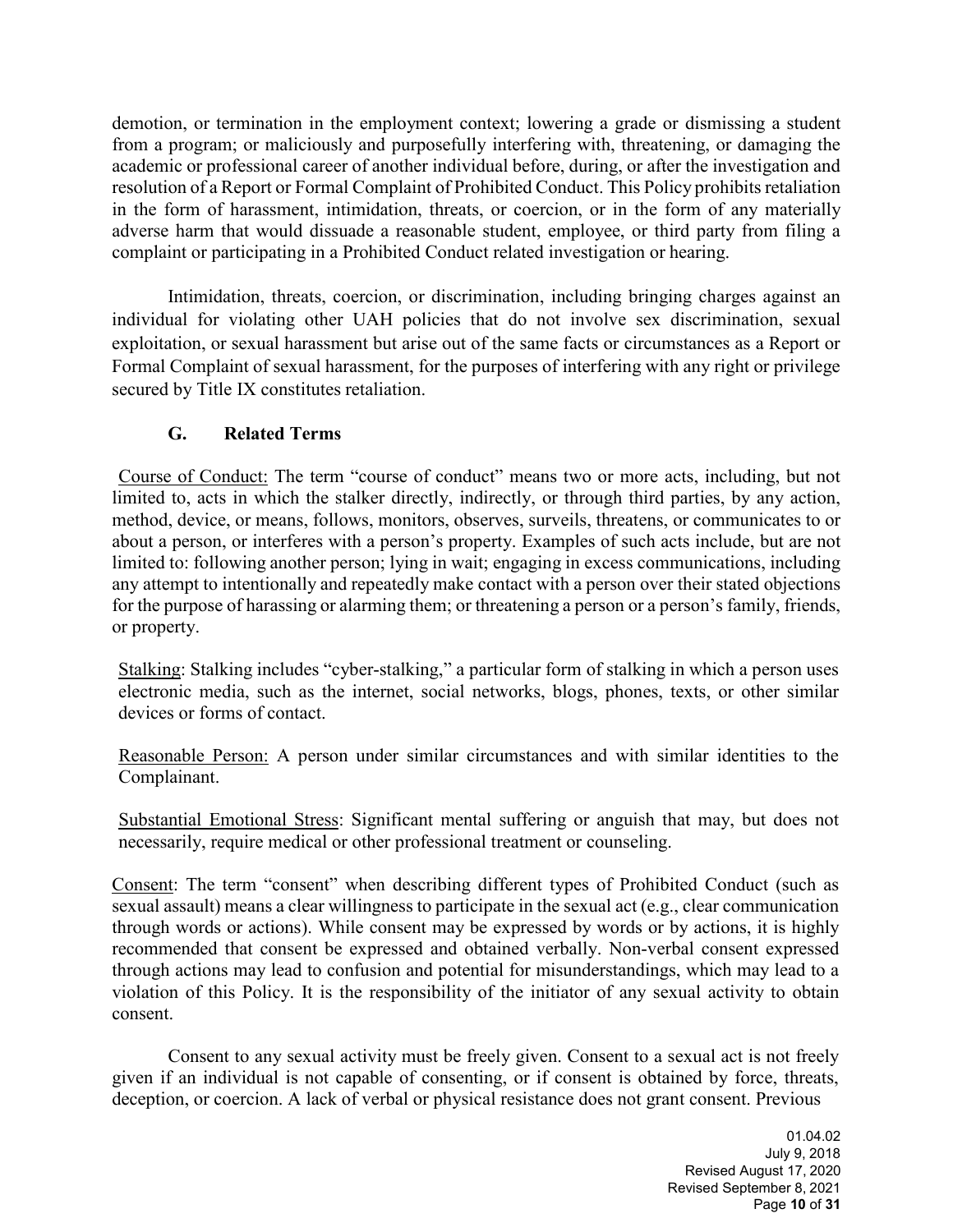consent does not grant consent to future sexual acts. Consent can be withdrawn at any time during a sexual act. Inability to give consent includes situations where an individual is:

- Incapacitated due to alcohol, drugs, or other substances including, but not limited to, prescription medication.[2](#page-10-0)
- Unconscious, asleep, or in a state of shock.
- Under the age of consent as defined by the jurisdiction in which the act occurred, which, in Alabama, is less than 16 years of age.
- Mentally or physically impaired and not reasonably able to give consent.

The terms "coercion" means the use of expressed or implied threats or intimidation that would place a reasonable person in fear of immediate harm for the purpose of obtaining sexual favors. Threatening or intimidating behavior may include emotional abuse, threats to reputation, public humiliation, threats to others and possessions (including pets), or financial harm, among others.

#### **IV. REPORTING INCIDENTS OF PROHIBITED CONDUCT**

This section provides instructions on how, when, and to whom to make a Report or file a Formal Complaint of Prohibited Conduct, as well as matters related to such reports.

#### **A. Timeliness of Report or Formal Complaint of Prohibited Conduct**

All individuals, including a Complainant or witness, are encouraged to report Prohibited Conduct regardless of when or where it occurred, as soon as possible to maximize the University's ability to respond promptly and effectively. The University may also initiate a Formal Complaint of Prohibited Conduct under certain circumstances. The University does not, however, limit the time frame for making a Report or filing a Formal Complaint. If the Respondent is no longer a student or employee at the time of the Report or Formal Complaint, or the alleged Prohibited Conduct occurred outside the United States, or if the alleged Prohibited Conduct did not occuron campus, in the context of a University education program or activity, or have continuing adverse

- Whether a party was conscious or unconscious;
- Whether a party became sick due to intoxication;

<span id="page-10-0"></span><sup>&</sup>lt;sup>2</sup> In incidents involving the use of alcohol, drugs, or other mind-altering substances, the totality of the circumstances shall be analyzed to determine whether the use of those substances caused a party to be unable to consent to sexual activity. Factors the University will consider include, but are not limited to, the following:

<sup>•</sup> Whether a party exhibited signs of intoxication, including inability to communicate, slurred speech, lack of coordination in walking or performing simple tasks, or any other evidence indicative of impaired cognitive functioning;or

<sup>•</sup> Whether a Respondent knew or reasonably should have known of a Complainant's ability or inability to give consent due to the use of alcohol, drugs, or other mind-altering substances.

The existence of any one of these factors may support a finding that a party was unable to consent to sexual activity. The mere fact that an individual was under the influence of alcohol, drugs, or other mind-altering substances, however, does not create a presumption that the individual was unable to consent. Also, an individual's use of alcohol, drugs, or other mind-altering substances does not diminish that individual's responsibility to obtain consent if that individual is the one who initiates sexual activity.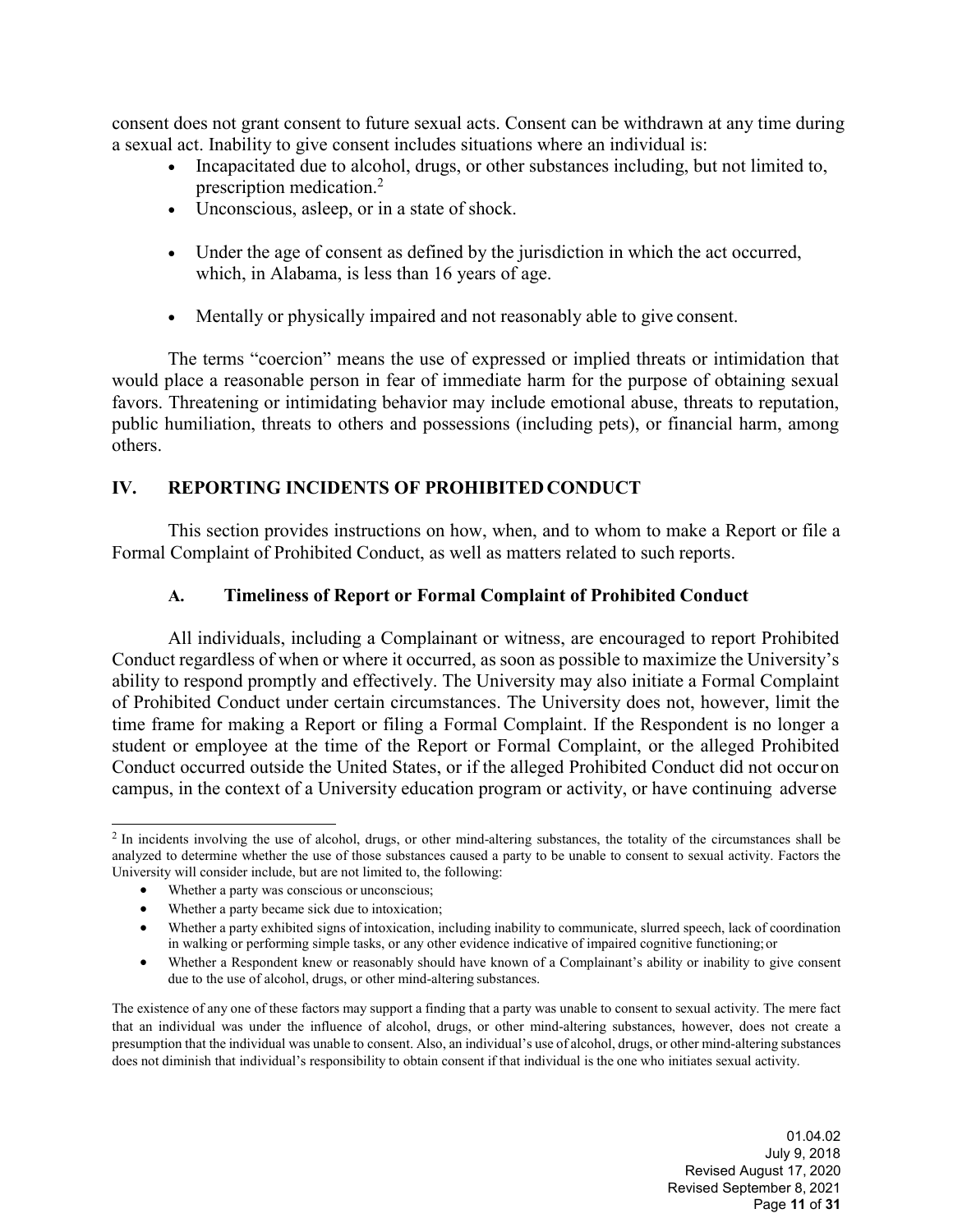effects on campus or in an off-campus education program or activity, the University may not be able to fully investigate nor take disciplinary action against the Respondent. In each instance, the University will still provide Supportive Measures to a Complainant designed to end the Prohibited Conduct, prevent its recurrence, and address its effects.

#### **B. How to Make a Report or File a Formal Complaint**

Any person (whether the person reporting is the person alleged to be the victim of Prohibited Conduct) may make a Report, including anonymously, of Prohibited Conduct to the persons below in person (during business hours) or by mail, by telephone, or by email using the contact information below at any time, including during non-business hours:

## • **Title IX Coordinator:**

Laterrica Shelton The University of Alabama in Huntsville SSB 320 256-824-6899 [lks0020@uah.edu](mailto:lks0020@uah.edu)

- Deputy Title IX Coordinator for Students: Scott Royce Title IX Coordinator CGU 223 256.824.6235 [scott.royce@uah.edu](mailto:scott.royce@uah.edu)
- Deputy Title IX Coordinator for Employees & Third Parties: Laurel Long SKH 116 256.824.2285 [laurel.long@uah.edu](mailto:laurel.long@uah.edu)
- Education and Resource Specialist: Katie Greene 256.824.4611 SSB 320E [Katie.greene@uah.edu](mailto:Katie.greene@uah.edu)

Reports can also be made to any Responsible Reporting Official listed in Section I above, who shall forward them to the Title IX Coordinator. If the person to whom a Report normally would be made is the Respondent, the Report may be made to another Responsible Reporting Official.

Anonymous Reports may be submitted online at:<https://www.uah.edu/Charger360> .

01.04.02 July 9, 2018 Revised August 17, 2020 Revised September 8, 2021 Page **12** of **31**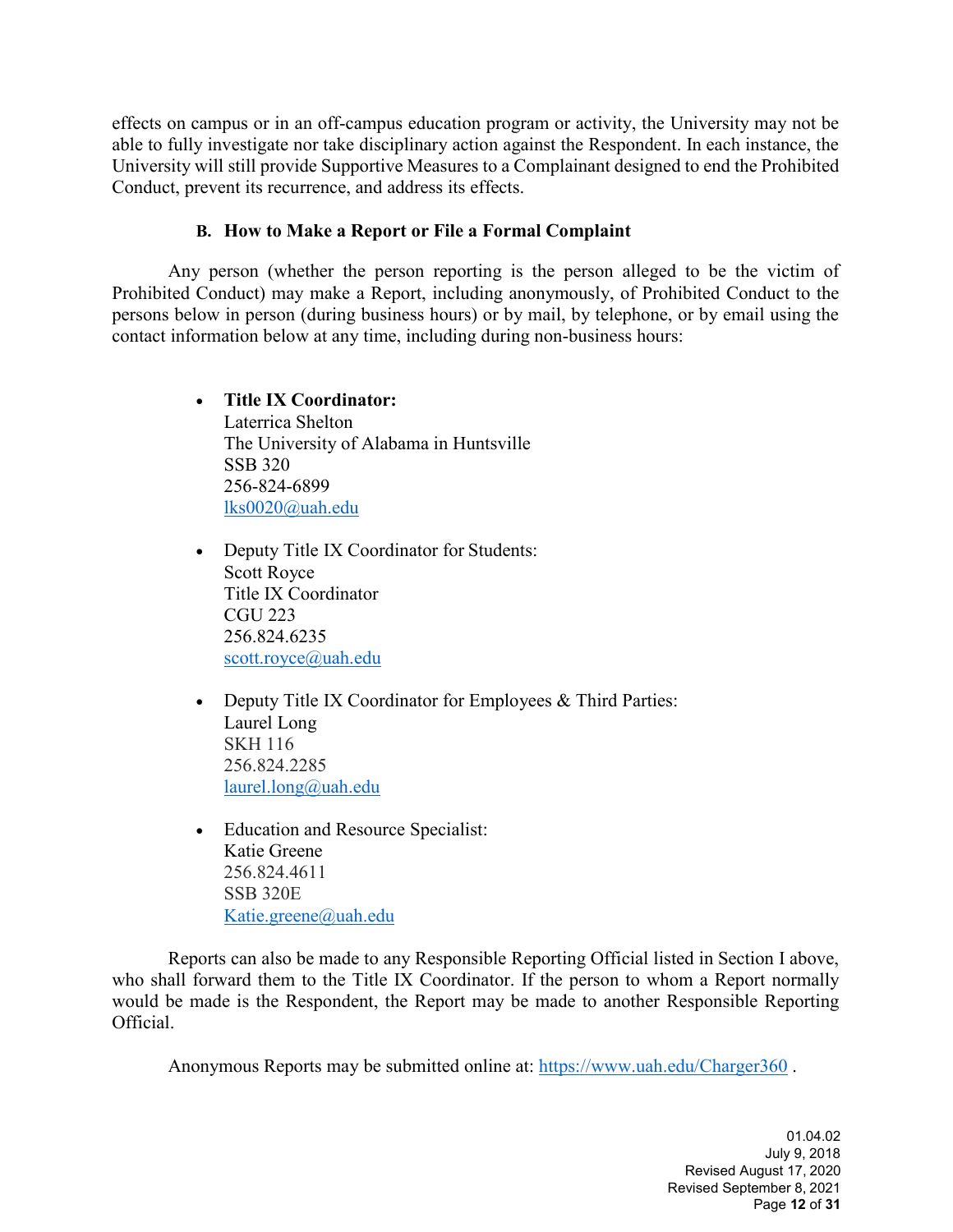In cases where the Report was made anonymously or by a third party (such as a family member, friend, roommate, advisor, or faculty member), this Policy will apply in the same manner as if the Complainant had made the initial Report. The University's ability to respond to an anonymous Report may be limited and may only include the ability to provide Supportive Measures. The Title IX Coordinator or designee will make every effort to meet with the Complainant to discuss available options and on-campus and off-campus resources.

All Formal Complaints must be filed with the Title IX Coordinator. A Complainant can submit a Formal Complaint by mail or by email using the contact information above at any time, including during non-business hours. A Formal Complaint cannot be anonymous except for Formal Complaints filed by the Title IX Coordinator.

#### **C. Emergency/ Immediate Assistance**

The University encourages all community members affected by Prohibited Conduct to seek immediate assistance. Doing so promptly may be important to ensure physical safety or obtain medical care or other support. It may also be necessary to preserve evidence, which can assist the University or law enforcement in responding effectively. Assistance is available from the UAH Police (UAHPD) 24 hours a day, seven days a week at 256.824.6596. The UAHPD will investigate every incident reported to them to determine if a crime has been committed. The UAHPD will also inform the Title IX Coordinator of the incident. Any criminal investigation by UAHPD or other law enforcement agency is independent from any investigation undertaken by the Title IX Coordinator under this Policy. Victims of Prohibited Conduct are not required to report to law enforcement to receive assistance from or pursue any options provided by UAH under this or other applicable policies.

#### **D. Amnesty for Personal Ingestion of Alcohol or Other Drugs**

The University community views the safety of our students as a top priority. A student who is under the influence of alcohol or drugs at the time of an incident should not be reluctant to seek assistance for that reason. The University will not pursue disciplinary violations against a student or against a witness for being under the influence of alcohol or drugs (e.g., underage drinking) if the student is making a good faith Report of Prohibited Conduct or participating in an investigation of Prohibited Conduct. The Title IX Coordinator (or designee) may, however, refer a student to substance abuse assessment and counseling depending on the circumstances of the individual situation. Thus, for purposes of this Policy, students who report potential Prohibited Conduct or participate in an investigation of Prohibited Conduct and reveal a potential violation of UAH policy relating to drug or alcohol use may not be sanctioned for such drug or alcohol violations.

#### **E. False Allegations or False Statements**

A Report or Formal Complaint of alleged Prohibited Conduct may not be substantiated, but a lack of corroborating evidence should not discourage a person from reporting an alleged incident and seeking relief under this Policy. All Reports and Formal Complaints should bemade

> 01.04.02 July 9, 2018 Revised August 17, 2020 Revised September 8, 2021 Page **13** of **31**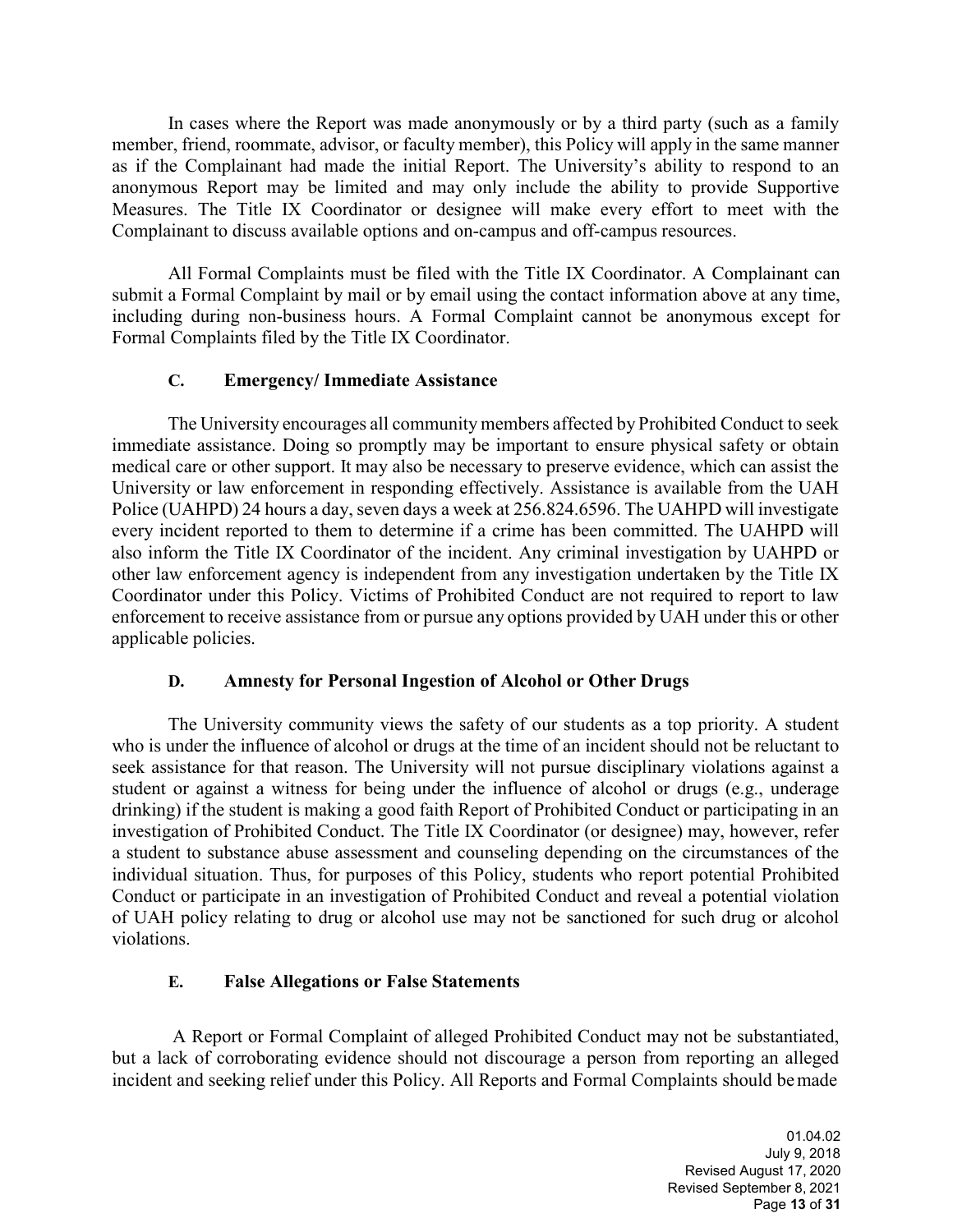in good faith, meaning the individual making the Report or Formal Complaint has a reasonable belief that the allegations are true and relate to a potential violation of University policy.

A Report or Formal Complaint made in bad faith is one that is intentionally dishonest, frivolous, or malicious. When a Report or Formal Complaint is made in bad faith, it may deter other individuals from filing good faith Reports, unnecessarily expend University and law enforcement resources, distract University and law enforcement officials from investigating good faith Reports, and cause harm to the alleged Respondent and the community. It is a violation of this Policy to report intentionally dishonest, frivolous, or malicious allegations of Prohibited Conduct or make a materially false statement in bad faith in the course of an investigation or adjudication of a Formal Complaint. If a Report or Formal Complaint is brought in bad faith, as demonstrated by a preponderance of the evidence, disciplinary action may be taken against the person making the Report or Formal Complaint. In addition to violating this Policy, a person filing a bad faith Report or Formal Complaint may be in violation of other University policies or state law.

## **F. Preservation of Information and Tangible Material**

Preservation of information and tangible materials related to Prohibited Conduct is important for both law enforcement investigators and campus investigations. Therefore, Complainants, Respondents, witnesses, or others reporting possible violations of this Policy are encouraged to preserve all information and tangible material relating to the incident. Examples include electronic information (e.g., emails, text messages, etc.), photographs, clothing, bedding, and medical information. In the case of medical information, prompt examination can be critical.

## **G. Public Awareness Events and IRB Research**

Responsible Reporting Officials are not required to report information disclosed (1) at public awareness events (e.g., Take Back the Night, protests) or (2) during participation in an Institutional Review Board-approved human subject research protocol ("IRB Research"). The University may provide information about Title IX rights and about available University and community resources and support at Public Awareness Events. Institutional Review Boards may, in appropriate cases, require researchers to provide such information to all subjects of IRB Research.

## **H. Reporting of Crimes and Disciplinary Statistics**

The University has certain reporting obligations under the Jeanne Clery Disclosure of Campus Security Policy and Campus Statistics Act (Clery Act), with regard to incidences of sexual misconduct and violence, including issuing timely warnings as necessary. A copy of the University's annual Clery report can be found at [https://www.uah.edu/safety.](https://www.uah.edu/safety) Reports of Prohibited Conduct made to the Title IX Coordinator may also prompt a limited disclosure to UAHPD. Such disclosures will not contain the identity of the reporting party except in situations where the reporting party has consented to release their name and/or where there is an imminent threat to health or safety.

#### **I. Mandatory Reporting of Child Abuse**

01.04.02 July 9, 2018 Revised August 17, 2020 Revised September 8, 2021 Page **14** of **31**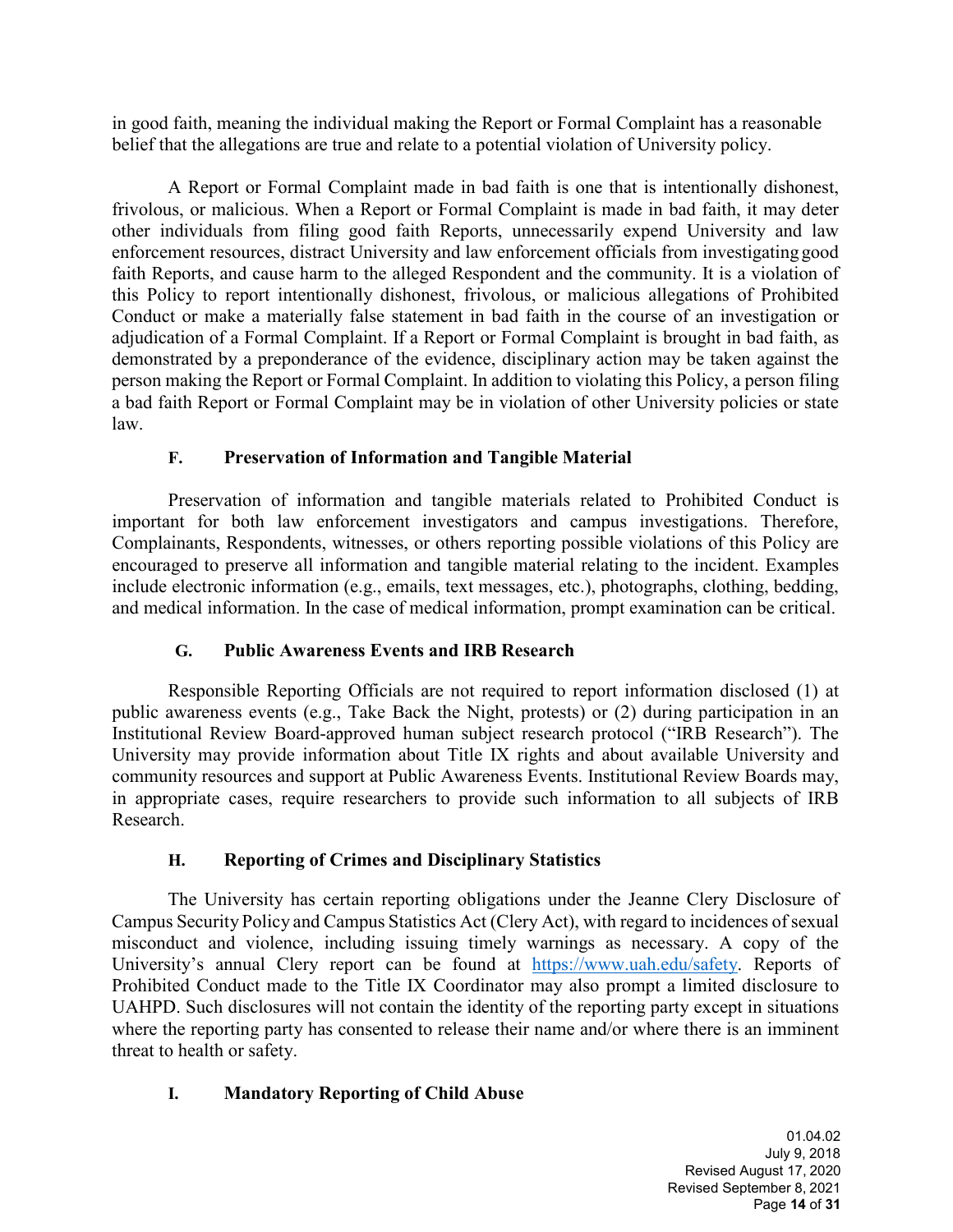For child protection purposes, a child is any person under 18 years of age. A freshman student, a "dual enrolled" high school student, or a summer camp participant, among others, may fall into the category of a "child." Alabama law imposes a mandatory reporting duty of known or suspected child abuse on certain individuals, including all University employees, who must report to The University of Alabama in Huntsville Police Department (UAHPD). University policy implementing the law also encourages students, volunteers, and representatives as well as thirdparty vendors and their employees, representatives, or volunteers that contract for use of University facilities with responsibilities that involve interaction with children to report (orally and then in written form) known or suspected child abuse to UAHPD. Sexual abuse, which is one element of the more comprehensive term "abuse" under Alabama law, includes actual or attempted rape, molestation, sexual exploitation, etc. To review a complete copy of the University's policy and procedures relating to reporting potential child abuse, including how to report to UAHPD, please review the Child Abuse Reporting Policy and Procedures visit [https://www.uah.edu/compliance/child-protection-policy.](https://www.uah.edu/compliance/child-protection-policy)

## **J. Responsible Reporting Officials**

All Responsible Reporting Officials as defined in Section I are required to notify theTitle IX Coordinator if, in the course of their employment, they receive a Report of Prohibited Conduct. The Responsible Reporting Official must report all relevant available details about the alleged policy violation, including the name of the Complainant, the Respondent, any witnesses, and any other relevant facts, including the date, time, and specific location of the incident forming the basis of the alleged violation.

## **VII. PROCEDURES FOR RESPONDING TO PROHIBITED CONDUCT**

This section provides an overview of the procedures the University uses to respond to Reports and Formal Complaints of Prohibited Conduct. While the Title IX Coordinator has general responsibility for oversight of the investigation and resolution of all Reports and Formal Complaints, Deputy Title IX Coordinators and other departments (Student Affairs, Provost's Office, Human Resources, etc.) may be involved and consulted as necessary.

#### **A. Which Procedures Apply?**

The specific set of procedures used to respond to Reports and Formal Complaints of Prohibited Conduct is determined by the status of the Respondent's relationship with the University, as well as the nature of the alleged Prohibited Conduct:

- Formal Complaints of Sexual Harassment or Sexual Violence will be addressed pursuant to the Procedures for Resolution of Title IX Sexual Harassment and Sexual Violence complaints.
- Report and Complaints of Sex Discrimination (non-harassment), Sexual Exploitation, allegations of Failure to Comply, and allegations of Retaliation against student respondents will be addressed pursuant to the Procedures for the Resolution of Title IX Sexual Discrimination Complaints (non-harassment) Against Students ("Student Procedures").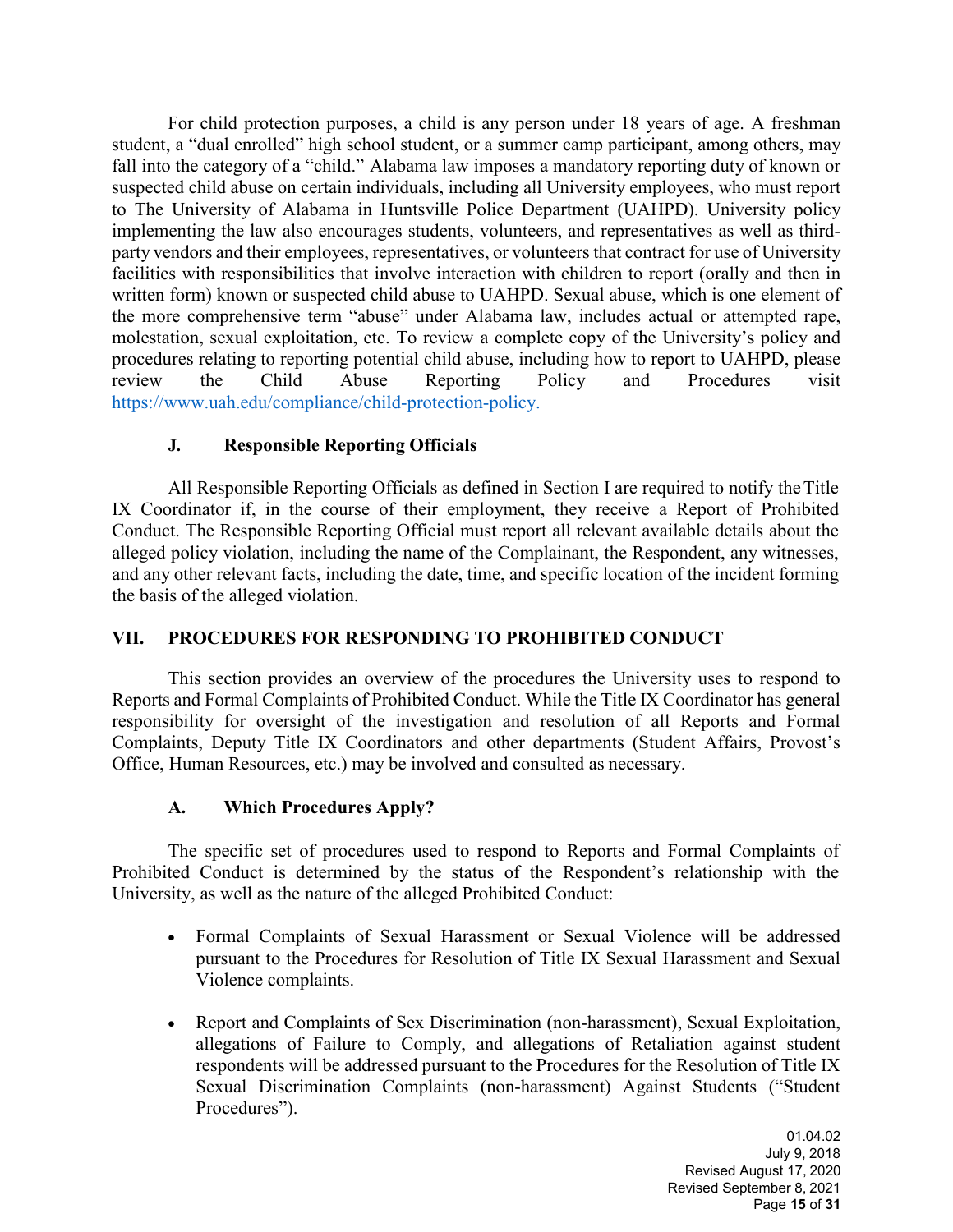- Reports and Complaints of Sex Discrimination (non-harassment), Sexual Exploitation, allegations of Failure to Comply, and allegations of Retaliation against faculty and staff respondents, as well as non-affiliates, will be addressed pursuant to the Procedures for the Resolution of Title IX Sex Discrimination Complaints (non-harassment) Against Faculty, Staff, Affiliates, and Non-Affiliates ("Faculty and Staff Procedures").
- Formal Complaints that include allegations of both (1) sexual harassment and (2) sex discrimination (non-harassment) or sexual exploitation will be addressed pursuant to the Procedures for Resolution of Title IX Sexual Harassment and Sexual Violence complaints.

These procedures provide for a prompt and equitable response to Reports and Formal Complaints of Prohibited Conduct, including allegations of Retaliation. Resources are available for both students and employees, whether as Complainants or Respondents, to provide guidance throughout the investigation, any adjudication hearing, and ultimate resolution of Reports and/or a Formal Complaint of Prohibited Conduct.

In instances where the Respondent is both a student and an employee, the Title IX Coordinator will determine which of the procedures will apply based on facts and circumstances of a particular incident, such as which role predominates and the role most applicable in the incident and the context in which the alleged conduct occurred.

The University's ability to take appropriate action against a Third-Party will be determined by the nature of the relationship of the Third-Party to the University. The Title IX Coordinator will determine the appropriate manner of resolution consistent with the University's commitment to a prompt and equitable process consistent with federal law, federal guidance, and this Policy.<sup>[3](#page-15-0)</sup>

#### **B. Advisors**

Complainants and Respondents are entitled to be accompanied and assisted by an advisor of their choice in all interactions involving the Title IX Office, including the investigation interviews, and, if applicable, a subsequent Title IX hearing. Advisors may not actively participate in the process or speak on behalf of the Complainant or Respondent except as set forth in the applicable resolution procedures. Complainants and Respondents may choose but are not required to have an attorney serve as their advisor.

#### **C. Conflict of Interest**

The Title IX Coordinator, Deputy Title IX Coordinators, Title IX Investigators, and Hearing Officers must not have a conflict of interest or bias for or against Complainants or

<span id="page-15-0"></span><sup>&</sup>lt;sup>3</sup> The policy, including definition of Prohibited Conduct contained therein, and applicable procedures in effect on the date of the alleged incident will be applied, regardless of when a Report is made, unless clearly established law requires use of the current applicable policy and procedures. If more than one incident is at issue, the policy in effect during the latest incident will be applied. For the policies and procedures in effect before August 14, 2020, please refer to the archived policies athttps:/[/www.uah.edu/images/administrative/policies/sexual-misconduct-policy-archived.pdf](http://www.uah.edu/images/administrative/policies/sexual-misconduct-policy-archived.pdf)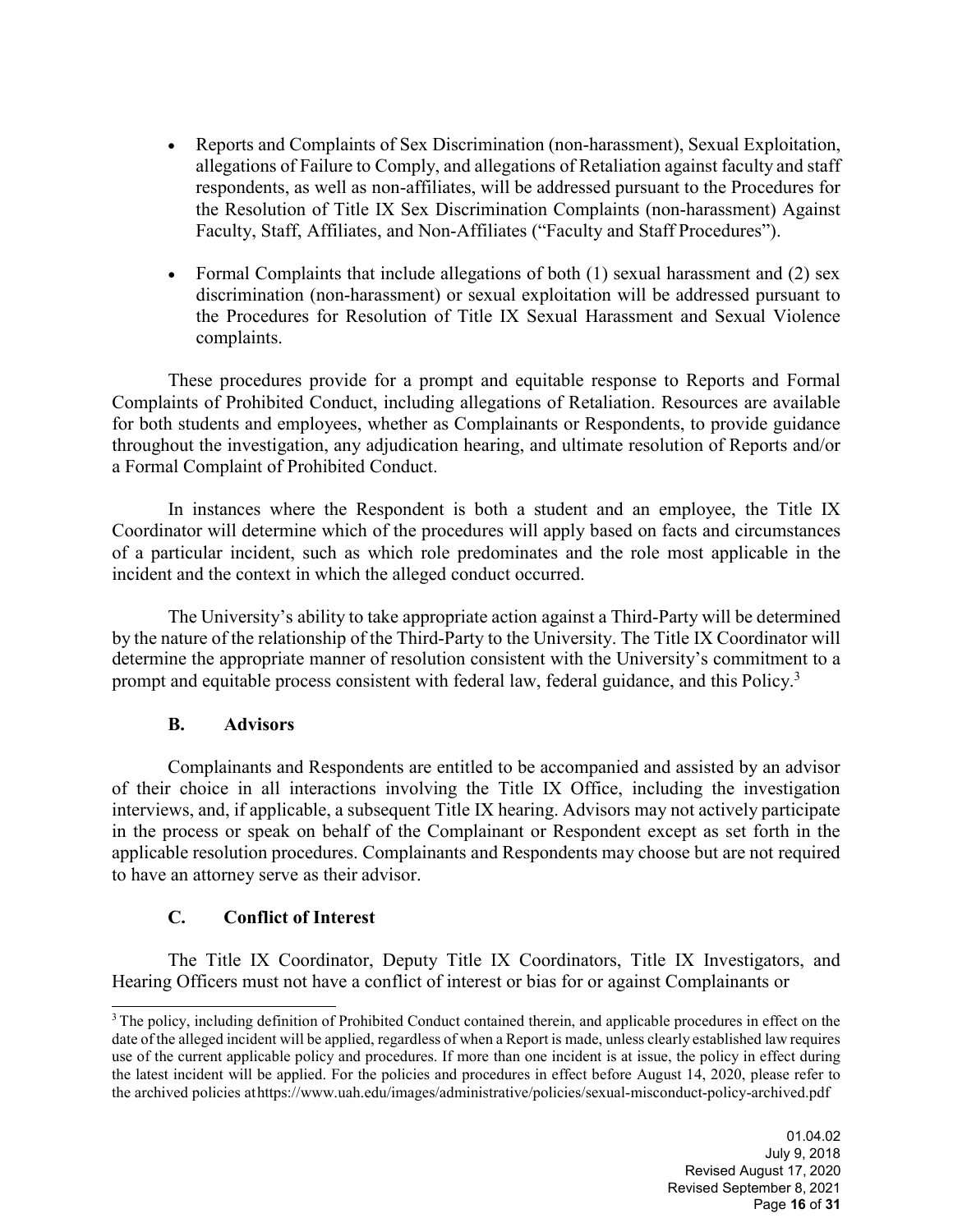Respondents generally or against an individual Complainant or Respondent. Whether bias exists requires examination of the particular facts of a situation. A determination of bias must be based on an objective evaluation of the available facts (i.e., whether a reasonable person would believe bias exists).

Any person exercising investigative or decision-making authority under this Policy who believes they may have a conflict of interest or bias that would prevent them from impartially exercising their authority, shall disclose the potential conflict/bias to the Title IX Coordinator (or designee) as soon as practicable after it is discovered. Arrangements will then be made to designate a conflict/bias-free alternative investigator or decision-maker in the case at issue. Furthermore, if the Complainant or the Respondent believes a person exercising investigative or decision-making authority under this Policy has a conflict of interest or bias relating to the Complainant or Respondent that would prevent the person from exercising their authority impartially, the Complainant or Respondent may make a prompt objection to the Title IX Coordinator (or designee) within five (5) business days of becoming aware of the potential conflict or bias.

If the Complainant or the Respondent believes the Title IX Coordinator has a conflict of interest or bias, such objection should be made to a Deputy Title IX Coordinator (or designee). Regardless of the time period, such objection must occur before the Title IX Coordinator (or designee) makes a final determination as to responsibility under the Policy.

If the objection as to a conflict or bias is made with respect to a Hearing Officer, or the chair of the panel or a member of a hearing panel, such objection must occur before the scheduled hearing. If the Title IX Coordinator (or designee) determines that the objection is reasonable, the challenged person will be replaced. The decision of the Title IX Coordinator, Deputy Title IX Coordinator, or designee regarding a challenge will be final.

Knowledge of or acquaintance with the Complainant, Respondent, or witnessesin a matter; awareness of a matter; participation as a consequence of one's official role in events surrounding a matter; and/or participation in the investigation process prior to the formal disciplinary process does not automatically result in the finding of a disqualifying conflict; however, such factors may be considered in determining whether a conflict exists.

When a Title IX Coordinator signs a Formal Complaint, that action does not place the Title IX Coordinator in a position adverse to the Respondent. In that instance, the Title IX Coordinator is initiating an investigation based on allegations of which the Title IX Coordinator has been made aware. Likewise, deciding that allegations warrant an investigation does not necessarily show bias or prejudgment of the facts for or against the Complainant or Respondent.

The mere fact that a certain number of findings under this Policy result in determinations of responsibility, or non-responsibility, does not necessarily indicate or imply bias on the part of Title IX personnel.

#### **D. Filing a Criminal Complaint and Coordination with Law Enforcement**

The University encourages Complainants to pursue criminal action for incidents of Prohibited Conduct that may also be crimes under applicable state laws. The University will assist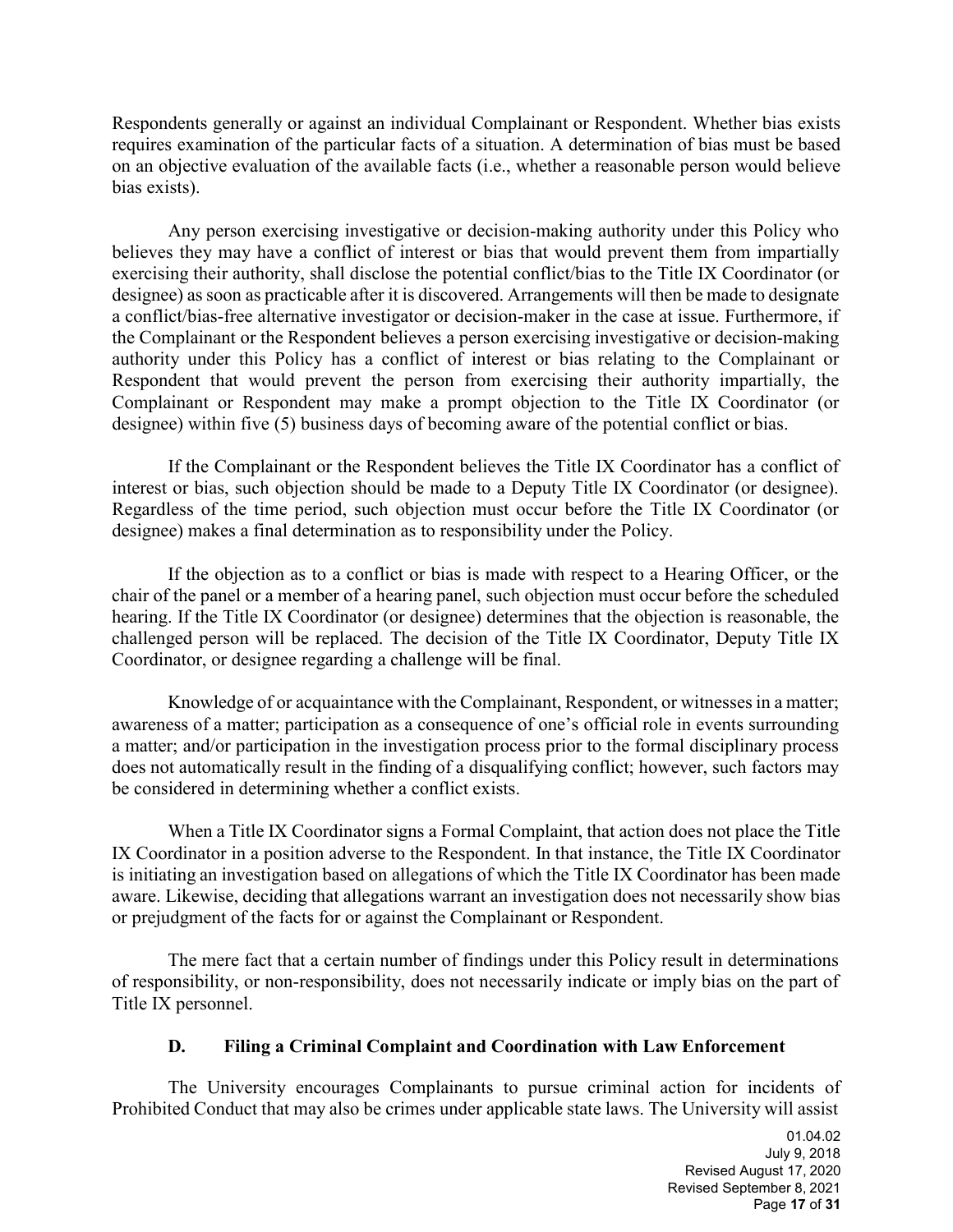a Complainant in making a criminal report and will cooperate with law enforcement agencies if a Complainant decides to pursue the criminal process to the extent permitted by law.

The filing and processing of a Formal Complaint of Prohibited Conduct is separate from and independent of any criminal investigation or proceeding. The University will not wait for the conclusion of any criminal investigation or proceedings to begin its own investigation although the University may delay temporarily the fact-finding component of the investigation while the police are gathering evidence. Neither law enforcement's determination as to whether or not to prosecute a Respondent nor the outcome of any criminal prosecution is determinative of whether Prohibited Conduct occurred under the Policy.

## **E. Request That Prohibited Conduct Not Be Investigated**

If a Complainant makes a Report of Prohibited Conduct, but requests anonymity and/or that no investigative or disciplinary measures be taken, the Title IX Coordinator will advise the Complainant that the University will consider but cannot guarantee to honor such request if the Title IX Coordinator determines it would be clearly unreasonable in light of known circumstances not to investigate the allegations. The University will conduct an intentional and thoughtful assessment and will weigh such request(s) against the University's obligation to provide a safe, non-discriminatory environment. In determining whether it can honor a request for anonymity, the Title IX Coordinator will evaluate several factors, including, but not limited to, the following:

- The nature and scope of the alleged Prohibited Conduct, including whether it involved the use of a weapon;
- The actual or perceived difference in authority between parties (for example, a Complainant's status as a student or employee);
- The risk posed to any individual or to the campus community by not proceeding with an investigation, including the risk of additional Prohibited Conduct;
- Whether there have been other Reports of Prohibited Conduct against the Respondent;
- Whether the Report reveals a pattern of Prohibited Conduct (e.g., via illicit use of alcohol or drugs) at a given location or by a particular group;
- The Complainant's desire to pursue investigation of the Report;
- The Complainant's willingness to participate in a hearing;
- Whether the University possesses other means to obtain relevant evidence;
- Considerations of fundamental fairness and due process with respect to the Respondent should the course of action include disciplinary action against the Respondent; and
- The University's obligation to investigate and to provide a safe and non-discriminatory environment.

01.04.02 July 9, 2018 Revised August 17, 2020 Revised September 8, 2021 Page **18** of **31**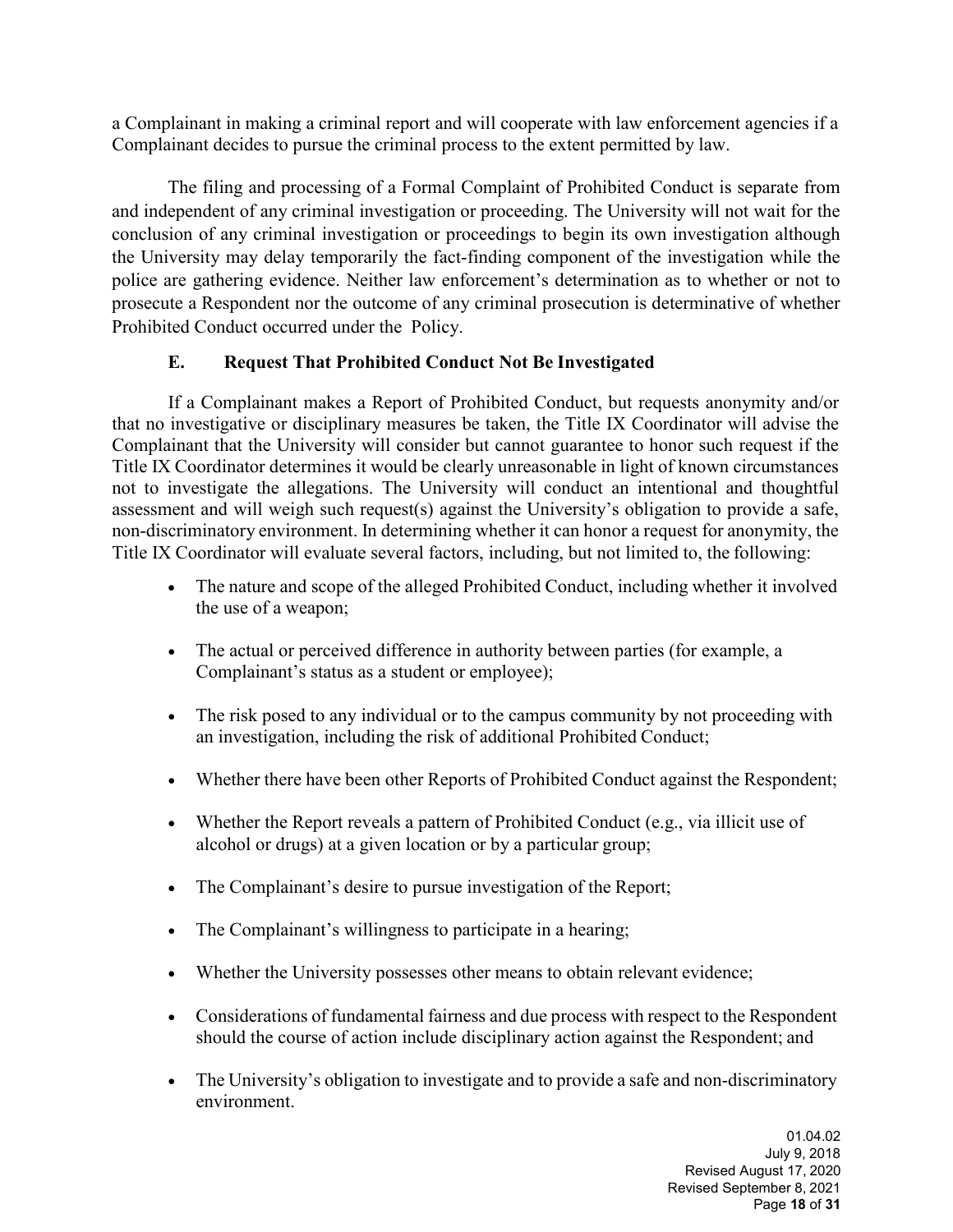The presence of one or more of these factors may lead the University to investigate and, if appropriate, pursue corrective action, including issuance of a Formal Complaint. The ultimate decision as to whether the request for anonymity will be honored will be made by the Title IX Coordinator. If the University determines that it cannot maintain the anonymity of the Complainant, the University will inform the Complainant prior to taking any action that would result in a disclosure of the Complainant's identity. Any such disclosures will be made on a needto-know basis, and the Complainant will be informed as to which offices and individuals will receive the information.

If the University honors a request for anonymity, or the Complainant chooses not to respond to communications from the Title IX office, the University's ability to meaningfully investigate a Report of Prohibited Conduct or take corrective action may be limited.

#### **VIII. Supportive Measures**

The term "Supportive Measures" refers to non-disciplinary, non-punitive individualized services offered by the University as appropriate, as reasonably available, and without fee or charge to the Complainant or the Respondent before or after the filing of a Formal Complaint or where no Formal Complaint has been filed. Such measures are designed to restore or preserve equal access to the education program or activity without unreasonably burdening the other party, including measures designed to protect the safety of all parties or the University's educational environment, or deter Prohibited Conduct. Supportive measures cannot punish or discipline the Respondent.

Supportive Measures are available to involved parties including Complainant(s), Respondent(s), and witnesses while the University is addressing, investigating, adjudicating and responding to an allegation of Prohibited Conduct. Requests for Supportive Measures should be made to the Title IX Coordinator or a Deputy Title IX Coordinator, who serves as the point of contact for Supportive Measures and will work with the appropriate office(s) to ensure that any necessary Supportive Measures are provided.

When a Complainant makes a Report of Prohibited Conduct, the Title IX Coordinator and/or a Deputy Title IX Coordinator will contact the Complainant, if the Complainant's identity is known, to discuss the availability of Supportive Measures, consider the Complainant's wishes with respect to Supportive Measures, inform the Complainant of the availability of Supportive Measures with or without the filing of a Formal Complaint, and explain to the Complainant the process for filing a Formal Complaint.

The Title IX Coordinator and/or a Deputy Title IX Coordinator will discuss with the Complainant which Supportive Measures may restore or preserve equal access to UAH's educational program or activity or employment without unreasonably burdening the Respondent, including measures designed to protect the safety of all parties or UAH's educational and employment environment or deter Prohibited Conduct.

If a Complainant desires Supportive Measures, UAH will make reasonable efforts to protect the Complainant's identity (including from the Respondent) unless disclosing the Complainant's identity is necessary to provide Supportive Measures for the Complainant.

> 01.04.02 July 9, 2018 Revised August 17, 2020 Revised September 8, 2021 Page **19** of **31**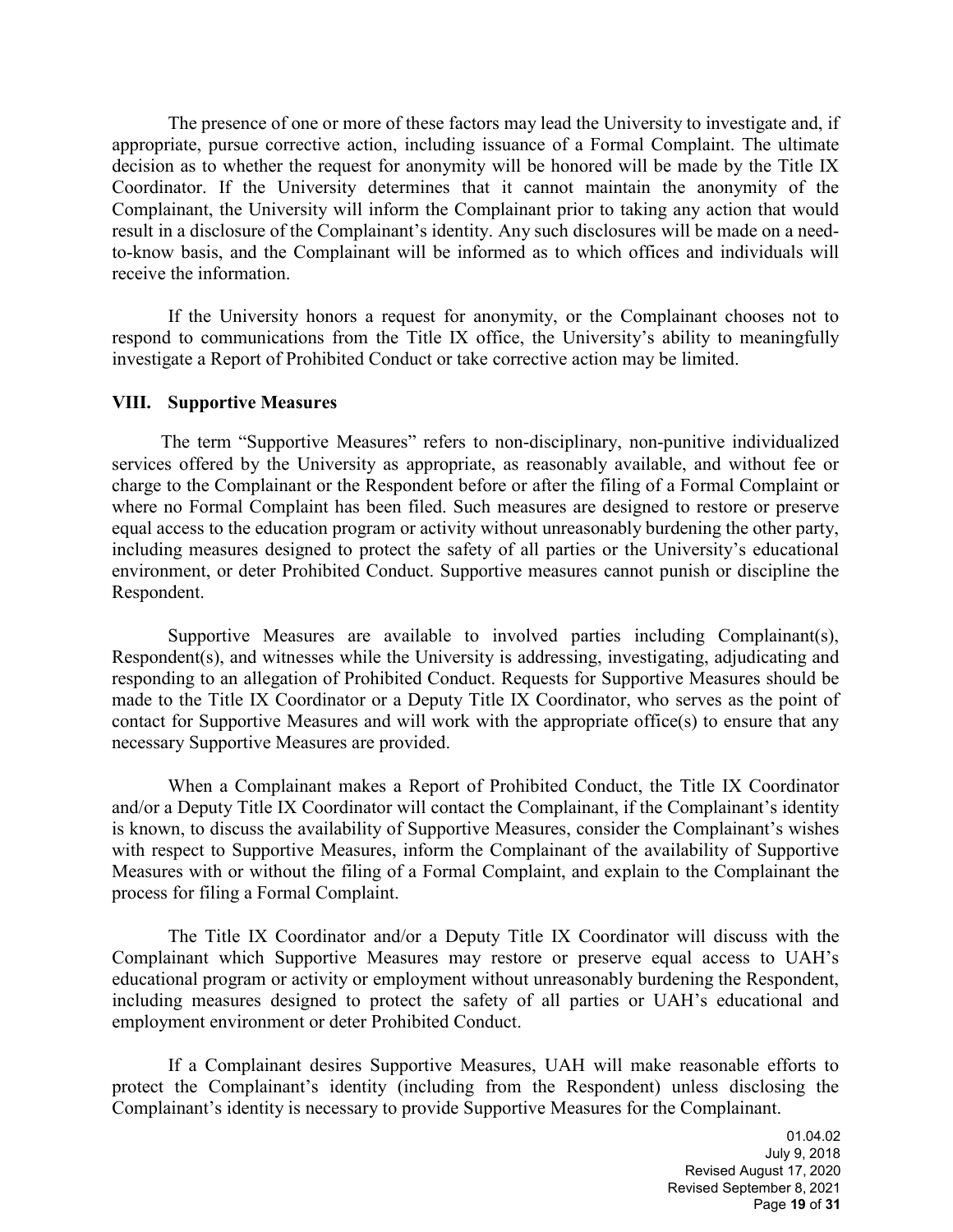The range of potential supportive measures include:

- Imposition of a mutual "No-Contact Order";
- Extensions of deadlines:
- Rescheduling of exams and assignments;
- Providing alternative course completion options;
- Modification or change in class schedule, including the ability to drop a course without penalty or to transfer;
- Change in work schedule or job assignment;
- Change in student's campus housing;
- Leaves of absence;
- Assistance from University support staff in completing housing relocation;
- Limiting access to certain University facilities or activities pending resolution of the matter;
- Voluntary leave of absence;
- Providing academic support services, such as tutoring;
- Institutional resources pertaining to visa/immigrant status;
- Escort services:
- Increased security and monitoring of certain areas of the campus or similar measures;
- University-imposed leave, emergency removal, or separation for the Respondent; and
- Any other measure that can be tailored to the involved individuals to achieve the goals of this Policy.

Additional resources the University may offer include:

- Referral to counseling services;
- Assistance in identifying advocacy support to obtain orders of protection within the criminal justice system;
- Emergency numbers for on and off campus law enforcement, and, if desired, assistance with notifying law enforcement;
- Seeking care for injuries, STI testing, etc.;
- Importance of and explanation of how to preserve evidence in case the alleged Prohibited Conduct is also a potential criminal act;
- Information about where to get a rape kit/SANE exam; and
- Encouragement of prompt reporting of all crimes to the appropriate law enforcement agency, paired with a commitment from UAH that appropriate support will be offered in every case.

Upon the receipt of a Report of Prohibited Conduct, the University may provide reasonable Supportive Measures, as appropriate, to provide a safe educational and work environment and to prevent additional acts of Prohibited Conduct, even when there is no specific request for such Supportive Measures. The University may impose any measure that can be tailored to the individuals involved to achieve the goals of this Policy. An individual's failure to comply with restrictions imposed by Supportive Measures is a violation of this Policy and basis for disciplinary action.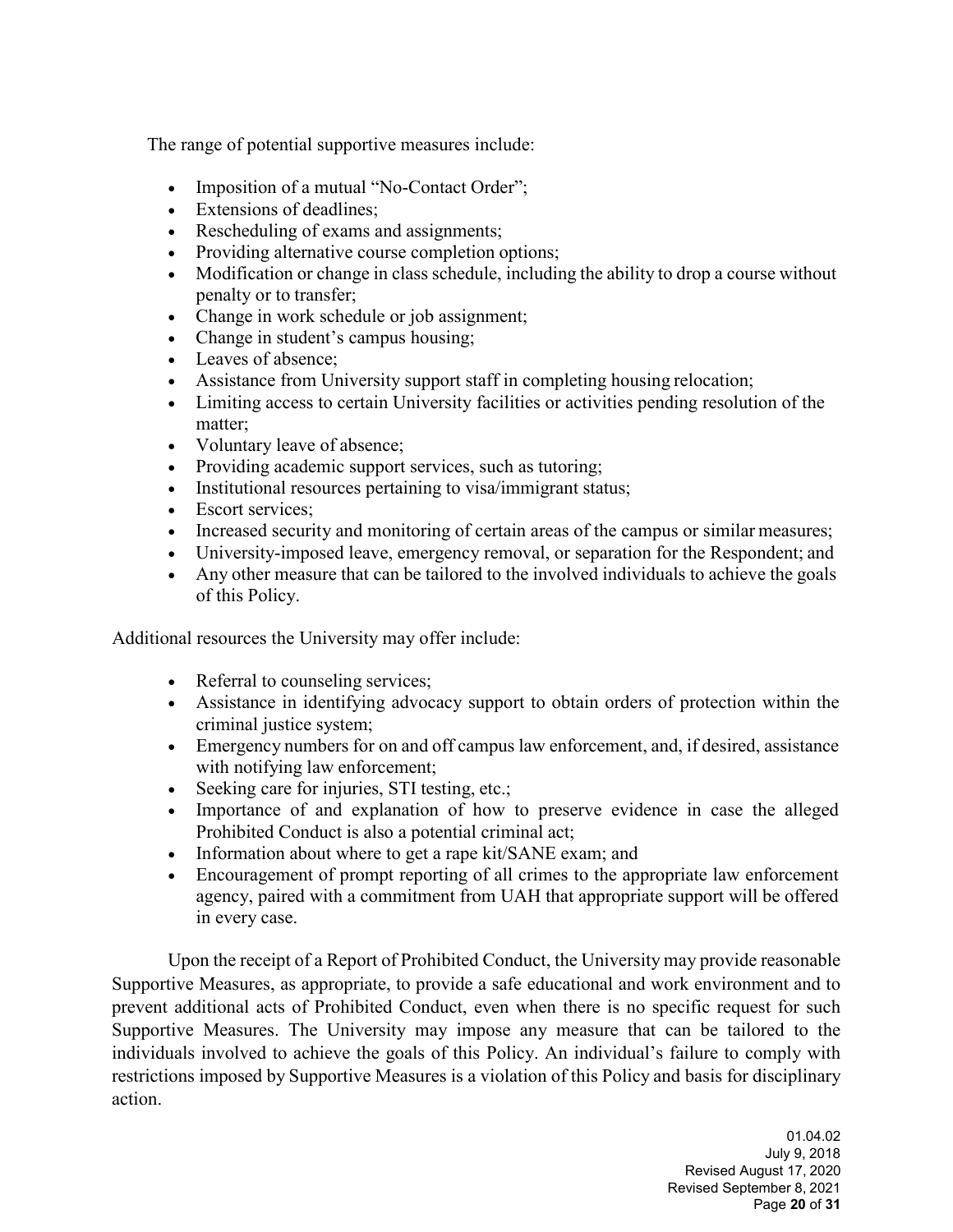The Title IX Coordinator will document the basis for the decision that the University's response to a Report of Prohibited Conduct was not unreasonable in light of known circumstances and document that the University has taken measures to restore or preserve equal access to UAH's educational program or activity or employment. If Supportive Measures are not provided, the Title IX Coordinator will document the reasons why such a response was not clearly unreasonable in light of the known circumstances.

## **IX. Confidentiality and Privacy**

The University is committed to protecting the privacy of all individuals involved in the investigation and resolution of a Report or Formal Complaint of Prohibited Conduct under this Policy. The University is also committed to providing assistance to help students, employees, third parties, and visitors make informed choices. With respect to any Report or Formal Complaint of Prohibited Conduct under this Policy, the University will make reasonable efforts to protect the privacy of participants, in accordance with applicable state and federal law, while balancing the need to gather information to assess the Report and Formal Complaint and take steps to eliminate Prohibited Conduct, prevent its recurrence, and remedy its effects.

#### **A. Privacy**

To protect individual privacy, the University will only share information related to a Report or Formal Complaint of Prohibited Conduct with a limited circle of University employees who "need to know" to assist in the assessment, investigation, and resolution of the Report or Formal Complaint, as well as the implementation of Supportive Measures.

The privacy of student education records will be protected in accordance with the Family Educational Rights and Privacy Act ("FERPA"), as outlined in the University's Student Records (FERPA) Policy. The privacy of an individual's medical and related records generally is protected by the Health Insurance Portability and Accountability Act ("HIPAA"), excepting health records protected by FERPA.

#### **B. Confidentiality**

Confidentiality exists in the context of laws that protect certain relationships, including those with medical and clinical care providers (and those who provide administrative services related to the provision of medical and clinical care), mental health providers, counselors, attorneys, and ordained clergy, all of whom may engage in confidential communications under Alabama law. The University has designated individuals who have the ability to have privileged communications as "Confidential Employees." When information is shared by an individual with a Confidential Employee or a community professional with the same legal protections, the Confidential Employee (and/or such community professional) cannot reveal the information to any third party except when an applicable law or a court order requires or permits disclosure of such information.

For example, information may be disclosed when: (1) the individual gives written consent for its disclosure; (2) there is a concern that the individual will likely cause serious physical harm

> 01.04.02 July 9, 2018 Revised August 17, 2020 Revised September 8, 2021 Page **21** of **31**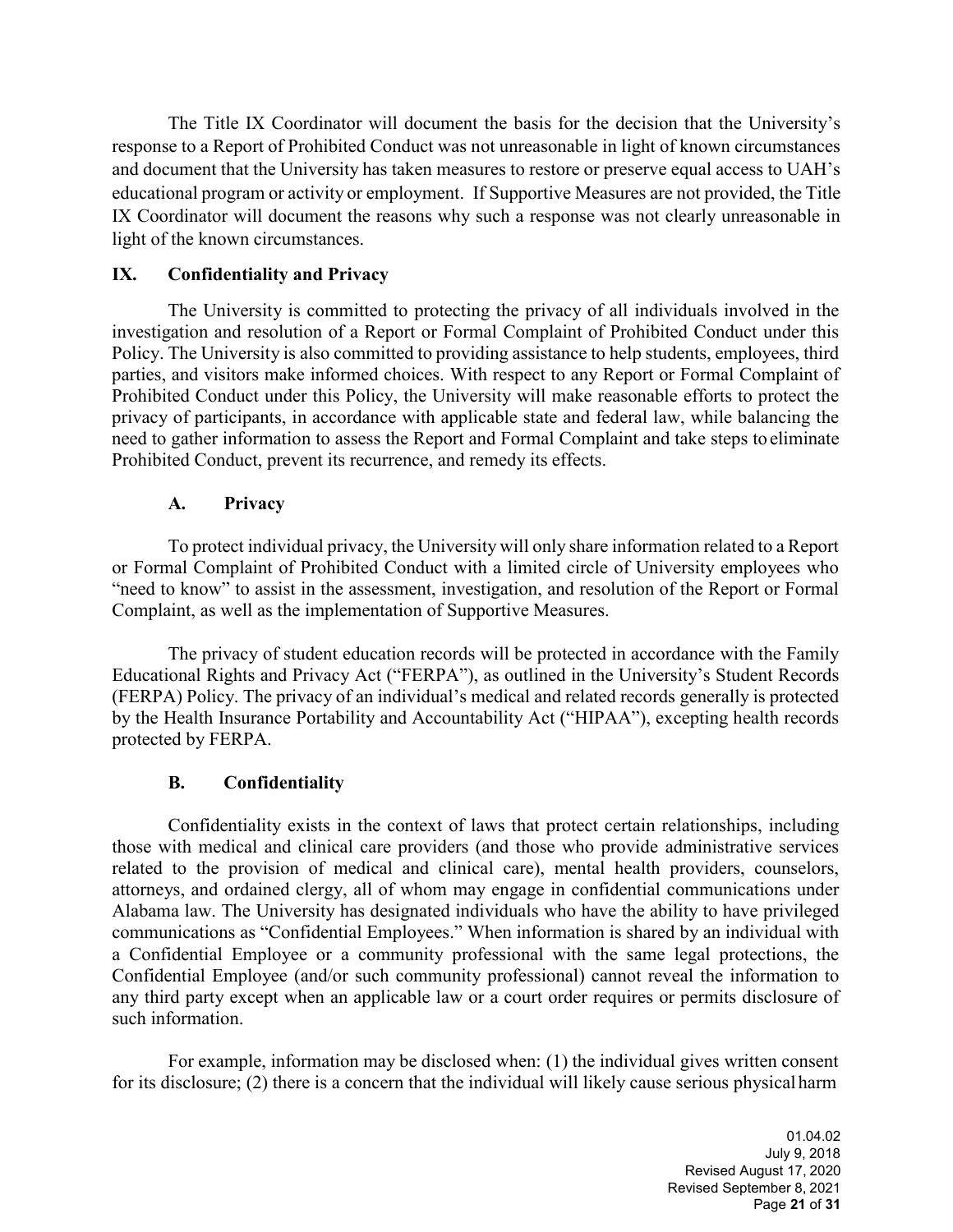to self or others; or (3) the information concerns conduct involving suspected abuse or neglect of a minor under the age of 18.

#### **X. IMPOSITION OF SANCTIONS**

A student, employee, or faculty determined to have engaged in Prohibited Conduct shall be in violation of this Policy. The specific procedures for imposing discipline depend upon the nature of the Respondent's relationship to the University. A student, staff, or faculty member determined by the University to have committed an act of Prohibited Conduct is subject to disciplinary action, up to and including separation from the University. Third Parties or Guests who violate this Policy may have their relationship with the University terminated and/or their privileges and access to the University's premises revoked.

Complainants and Respondents shall be treated equitably, which for a Respondent means following a grievance process before the imposition of any disciplinary sanctions or other actions that are not Supportive Measures.

#### **XI. REMEDIES**

After a final determination of a finding of responsibility, the Title IX Coordinator will determine what remedies may need to be implemented to restore or preserve equal access to the University's education program or activity or employment. The Title IX Coordinator will also identify any appropriate remedies/measures to address any effects of substantiated Prohibited Conduct on the University community.

The remedies provided may be additional, or the continuation of, any Supportive Measures. The Title IX Coordinator may impose or extend a No-Contact Directive and impose or extend academic, University housing and/or University employment modifications, as may be appropriate; impose or extend increased monitoring, supervision, and/or security at locations or in connection with activities where the Prohibited Conduct occurred or is likely to reoccur; arrange for conducting targeted or broad-based educational programming or training for relevant persons or groups; impose one or more restorative remedies to encourage a Respondent to develop insight about the Prohibited Conduct, learn about the impact of that Prohibited Conduct on the Complainant and the University community, and identify how to prevent that ProhibitedConduct in the future (including community service and mandatory participation in training, education and/or prevention programs related to the Prohibited Conduct); and/or impose any otherremedial or protective measures that are tailored to achieve the goals of this Policy.

Remedies that do not impact the Respondent will not be disclosed to the Respondent unless implementation of the remedy requires notification to the Respondent (e.g., disciplinary action).

#### **XII. STUDENT AND EMPLOYEE TRAINING AND PREVENTION EDUCATION PROGRAMS**

The University engages in comprehensive educational programming to prevent Prohibited Conduct, consisting of primary prevention and awareness programs for all incoming students and

> 01.04.02 July 9, 2018 Revised August 17, 2020 Revised September 8, 2021 Page **22** of **31**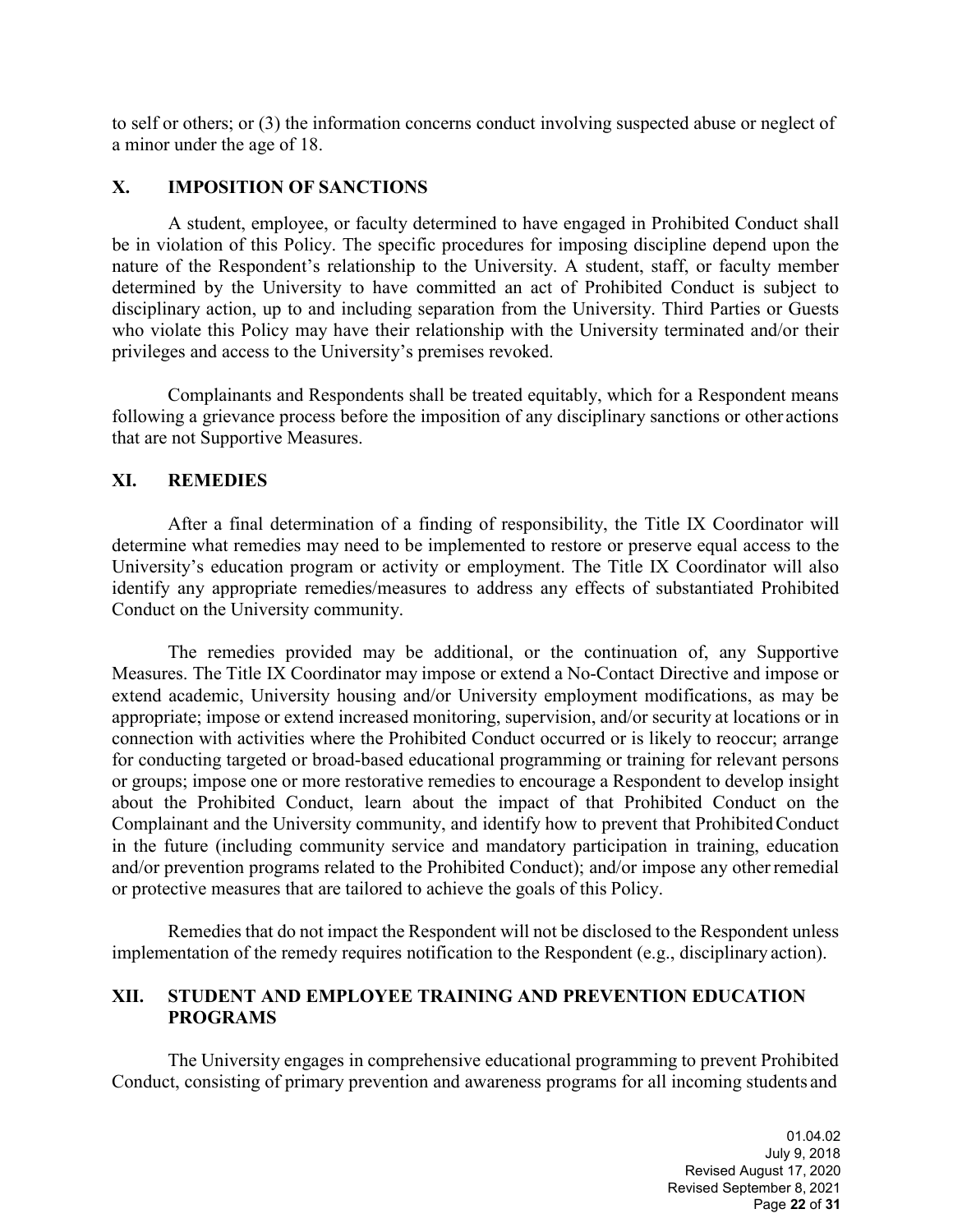new employees, and ongoing awareness and prevention campaigns for students, faculty, and staff that include, but are not limited to the following topics:

- Identifying domestic violence, dating violence, sexual assault, stalking, and sexual exploitation as Prohibited Conduct;
- Defining what behavior constitutes domestic violence, dating violence, sexual assault, stalking, and sexual exploitation;
- Defining what behavior and actions constitute consent to sexual activity in the State of Alabama;
- Providing safe and positive options for bystander intervention that may be carried out by an individual to prevent harm or intervene when there is a risk of domestic violence, dating violence, sexual assault, stalking, or sexual exploitation against a person other than the bystander;
- Providing information on risk reduction so that students and employees may recognize warning signs of abusive behavior and how to avoid potential attacks; and
- Providing an overview of information contained in the Annual Security Report in compliance with the Clery Act.

The University also provides training to students and employees to ensure they understand this Policy and the topics and issues related to maintaining an education and employment environment free from sex discrimination, sexual exploitation, sexual harassment, and sexual violence.

#### **XIII. FREE SPEECH AND ACADEMIC FREEDOM**

The University is committed to free and open inquiry and expression for members of its community. The University is dedicated to the promotion of lively and fearless freedom of debate and deliberation, but also to the protection of that freedom when others attempt to restrict it.

In cases of Prohibited Conduct, the protections of the First Amendment and applicable state law must be considered if issues of speech or expression are involved. Free speech rights applyin the classroom (e.g., classroom lectures and discussions) and in all other education programs and activities (e.g., speakers on campus; campus debates, school plays and other cultural events; and student newspapers, journals, and other publications). In addition, free speech rights apply to the speech of students, faculty and staff. Title IX is intended to protect students and employees from sex discrimination, not to regulate the content of speech. To establish a violation of Title IX, the harassment must be sufficiently severe, pervasive, and objectively offensive that it effectively denies a person equal access to participate in or benefit from an education program or activity or employment.

Moreover, in regulating the conduct of its students, faculty, and staff to prevent or redress discrimination prohibited by Title IX, great care must be taken not to inhibit open discussion, academic debate, and expression of personal opinions, particularly in the classroom.Nonetheless, speech or conduct of a harassing, sexual, or hostile nature that occurs in the context of educational instruction may exceed the protections of academic freedom and constitute prohibitedharassment if it meets the definition of Prohibited Conduct and (1) is reasonably regarded as non-professorial

> 01.04.02 July 9, 2018 Revised August 17, 2020 Revised September 8, 2021 Page **23** of **31**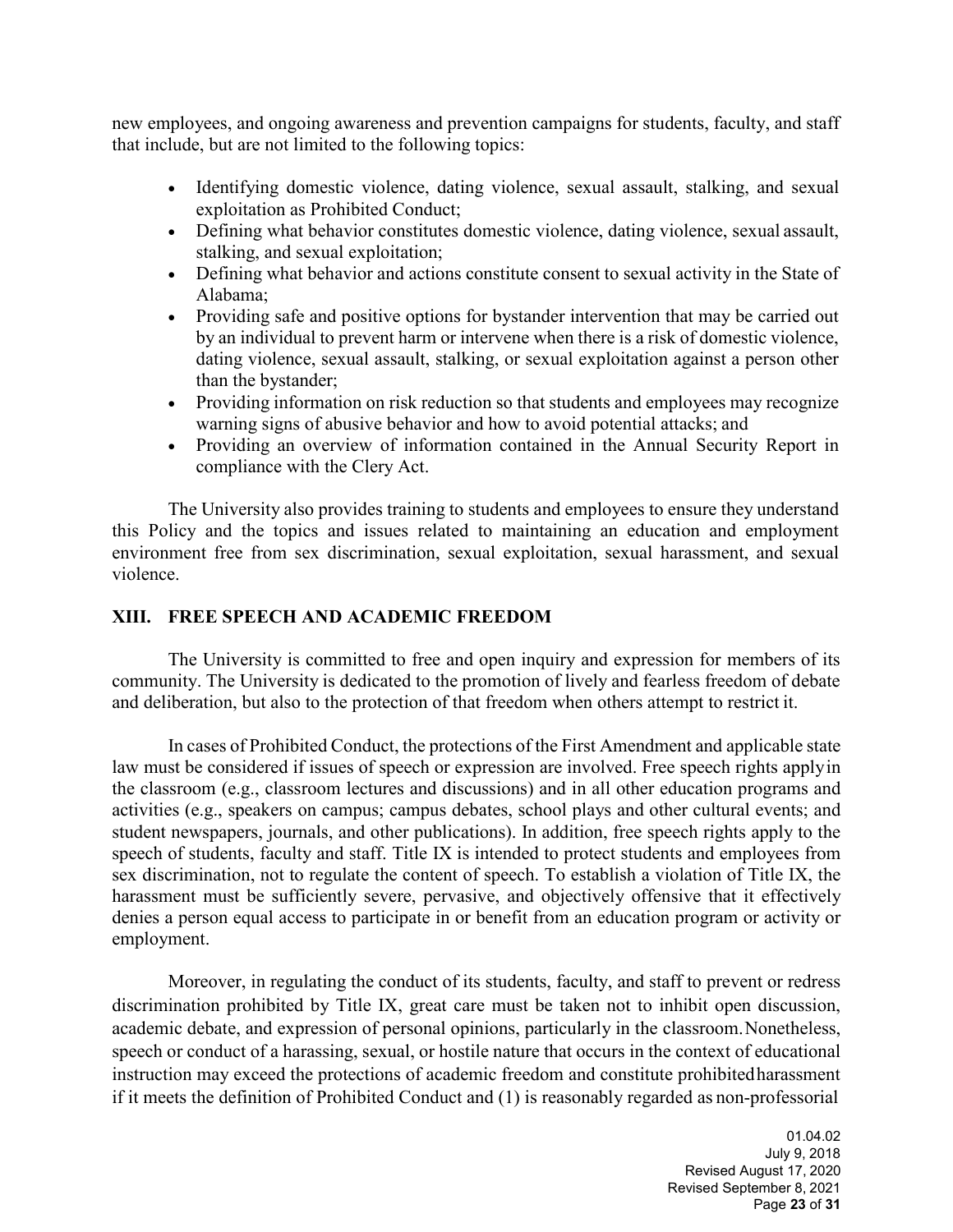speech (i.e., advances a personal interest of the student or faculty member as opposed to furthering the learning process or legitimate objectives of the course), or (2) lacks an accepted pedagogical purpose or is not germane to the academic subject matter.

This Policy shall be implemented in a manner that recognizes the importance of rights to freedom of speech and expression.

#### **XIV. RESOURCES AND OPTIONS**

Below are links to available resources and options:

- <https://www.uah.edu/counseling-center>
- <https://www.uah.edu/health-and-wellness/student-health-center>
- <https://www.uah.edu/clinic>
- <https://www.uah.edu/hr/benefits/work-life/eap>

## **APPENDIX 1**

For purposes of the Title IX Sex Discrimination, Sexual Exploitation, SexualHarassment, and Sexual Violence Policy, conduct that is deemed, by a preponderance of the evidence (which means more likely than not the alleged conduct occurred) to be gender-based and meet the definitions of any of the types of Prohibited Conduct identified in Section III above and in the legal definitions set forth below (whether defined federal or by state laws, as amended from time to time), constitutes a violation of this Policy. A person whose gender-based conduct violates the federal or state criminal statutes as established by a preponderance of the evidence need not be criminally charged or convicted for their conduct to be deemed a violation of this Policy. Additionally, to the extent that federal or state criminal laws addressing gender-based conduct that could be deemed Prohibited Conduct are created or amended, engaging in such conduct (as proven by a preponderance of the evidence) shall be considered a violation of this Policy even if the definitions below have not been updated to reflect the most recent additions to or changes in the law.

#### **INTIMATE PARTNER VIOLENCE: DATING OR DOMESTIC VIOLENCE**

#### **Federal Law:**

Violence committed by a person who is or has been in a social relationship of a romantic or intimate nature with the victim.

- (i) The existence of such a relationship shall be determined based on the reporting party's statement and with consideration of the length of the relationship, the type ofrelationship, and the frequency of interaction between the persons involved in the relationship.
- (ii) For the purposes of this definition—
	- (A) Dating violence includes, but is not limited to, sexual or physical abuse or the threat of such abuse.
	- (B) Dating violence does not include acts covered under the definition of domestic violence. 34 C.F.R. § 668.46(a)

#### **Alabama Law:** n/a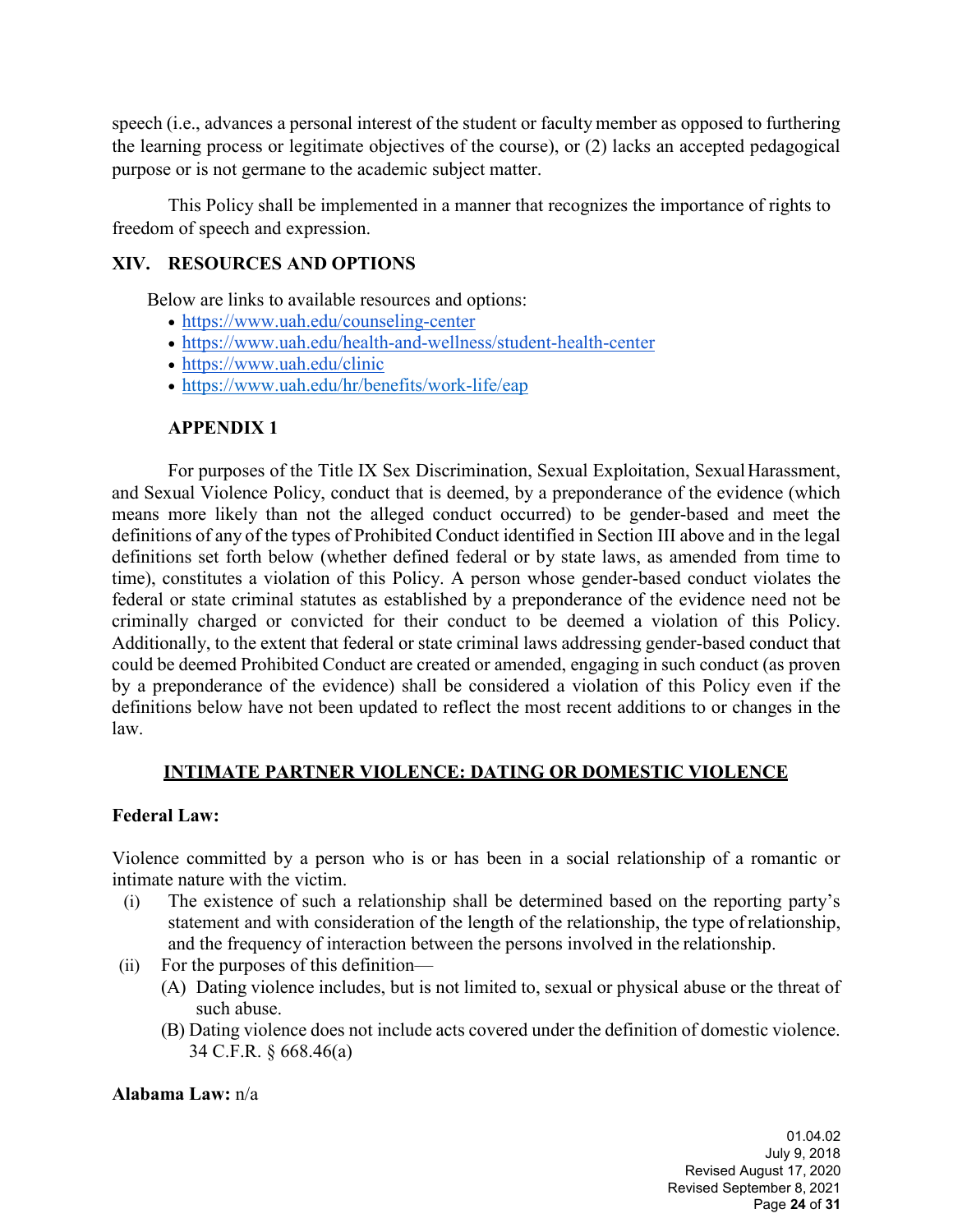## **INTIMATE PARTNER VIOLENCE: DOMESTIC VIOLENCE**

#### **Federal Law:**

- (i) A felony or misdemeanor crime of violence committed—
	- (A) By a current or former spouse or intimate partner of the victim;
	- (B) By a person with whom the victim shares a child in common;
	- (C) By a person who is cohabitating with, or has cohabitated with, the victim as a spouse or intimate partner;
	- (D) By a person similarly situated to a spouse of the victim under the domestic or family violence laws of the jurisdiction in which the crime of violence occurred, or
	- (E) By any other person against an adult or youth victim who is protected from that person's acts under the domestic or family violence laws of the jurisdiction in which the crime of violence occurred.  $34$  C.F.R.  $\frac{668.46(a)}{240}$

#### **Alabama Law:**

#### **First Degree Domestic Violence** – Ala. Code § 13A-6-130(a)(1)

A person commits the crime of domestic violence in the first degree if the person commits the crime of assault in the first degree pursuant to Section 13A-6-20; aggravated stalking pursuant to Section 13A-6-91; or burglary in the first degree pursuant to Section 13A-7-5 and the victim is a current or former spouse, parent, step-parent, child, step-child, any person with whom the defendant has a child in common, a present household member, or a person who has or had a dating relationship with the defendant.

#### **Second Degree Domestic Violence** – Ala. Code § 13A-6-131(a)(1)

A person commits the crime of domestic violence in the second degree if the person commits the crime of assault in the second degree pursuant to Section 13A-6-21; the crime of intimidating a witness pursuant to Section 13A-10-123; the crime of stalking pursuant to Section 13A-6-90; the crime of burglary in the second or third degree pursuant to Sections 13A-7-6 and 13A-7-7; or the crime of criminal mischief in the first degree pursuant to Section 13A-7-21 and the victim is a current or former spouse, parent, step-parent, child, step-child, any person with whom the defendant has a child in common, a present household member, or a person who has or had a dating relationship with the defendant.

#### **Third Degree Domestic Violence** – Ala. Code § 13A-6-132(a)(1)

A person commits domestic violence in the third degree if the person commits the crime of assault in the third degree pursuant to Section 13A-6-22; the crime of menacing pursuant to Section 13A-6-23; the crime of reckless endangerment pursuant to Section 13A-6-24; the crime of criminal coercion pursuant to Section 13A-6-25; the crime of harassment pursuant to subsection (a) of Section 13A-11-8; the crime of criminal surveillance pursuant to Section 13A-11-32; the crime of harassing communications pursuant to subsection (b) of Section 13A-11-8; the crime of criminal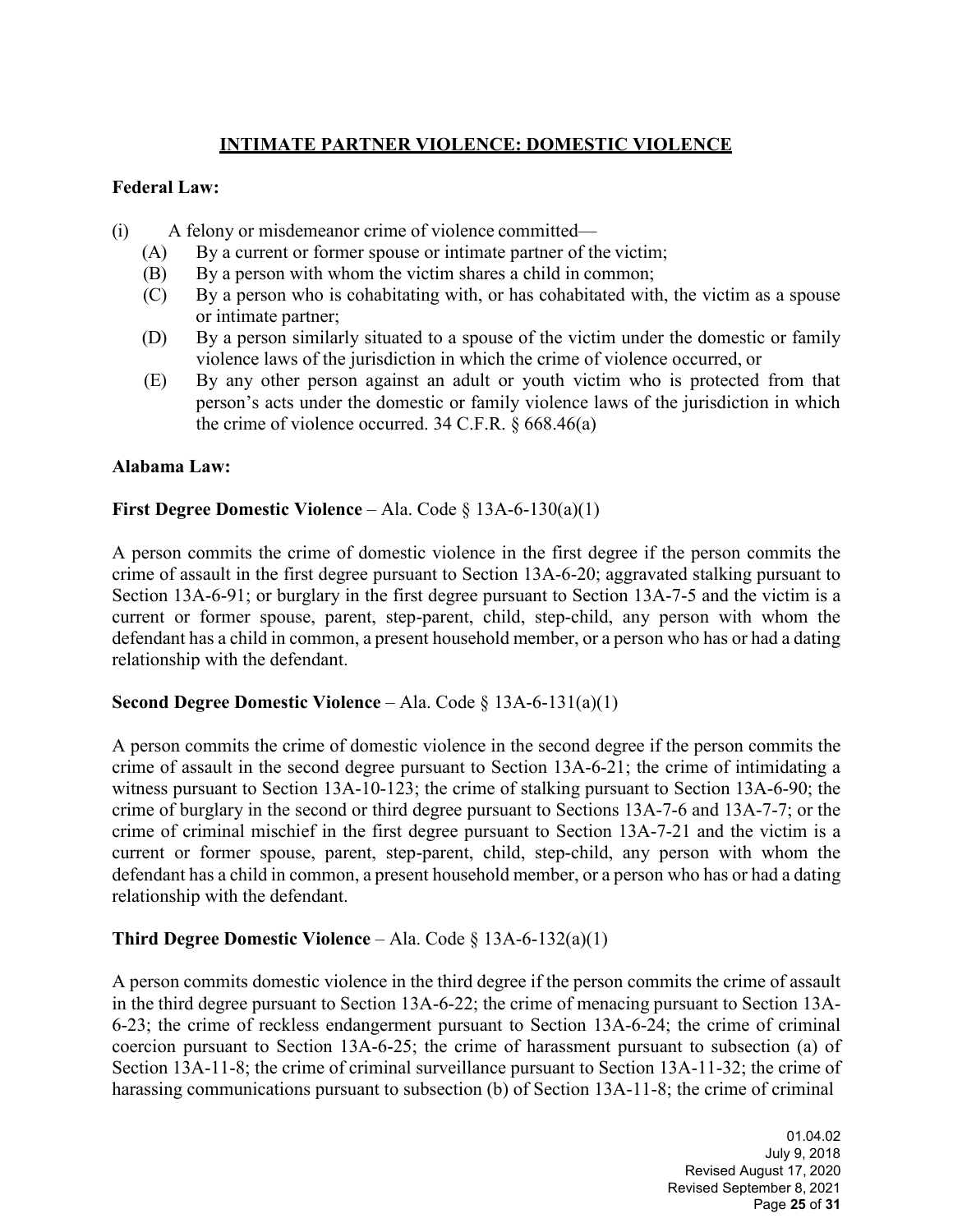trespass in the third degree pursuant to Section 13A-7-4; the crime of criminal mischief in the second or third degree pursuant to Sections 13A-7-22 and 13A-7-23; or the crime of arson in the third degree pursuant to Section 13A-7-43; and the victim is a current or former spouse, parent, step-parent, child, step-child, any person with whom the defendant has a child in common, a present household member, or a person who has or had a dating relationship with the defendant.

## **STALKING**

#### **Federal Law:**

Stalking.

(i) Engaging in a course of conduct directed at a specific person that would cause a reasonable person to—

(A) Fear for the person's safety or the safety of others; or

(B) Suffer substantial emotional distress.

(ii) For the purposes of this definition—

(A) *Course of conduct* means two or more acts, including, but not limited to, acts in which the stalker directly, indirectly, or through third parties, by any action, method, device, or means, follows, monitors, observes, surveils, threatens, or communicates to or about a person, or interferes with a person's property.

(B) *Reasonable person* means a reasonable person under similar circumstances and with similar identities to the victim.

(C) *Substantial emotional distress* means significant mental suffering or anguish that may, but does not necessarily, require medical or other professional treatment or counseling. 34 C.F.R.  $§$  668.46(a)

#### **Alabama Law:**

#### **First Degree Stalking** – Ala. Code § 13A-6-90(a)

A person who intentionally and repeatedly follows or harasses another person and who makes a threat, either expressed or implied, with the intent to place that person in reasonable fear of death or serious bodily harm is guilty of the crime of stalking in the first degree.

#### **Second Degree Stalking** – Ala. Code § 13A-6-90.1(a)

A person who, acting with an improper purpose, intentionally and repeatedly follows, harasses, telephones, or initiates communication, verbally, electronically, or otherwise, with another person, any member of the other person's immediate family, or any third party with whom the other person is acquainted, and causes material harm to the mental or emotional health of the other person, or causes such person to reasonably fear that his or her employment, business, or career is threatened, and the perpetrator was previously informed to cease that conduct is guilty of the crime of stalking in the second degree.

#### **SEXUAL ASSAULT & OTHER SEXUAL OFFENSES**

**Federal Law:**

01.04.02 July 9, 2018 Revised August 17, 2020 Revised September 8, 2021 Page **26** of **31**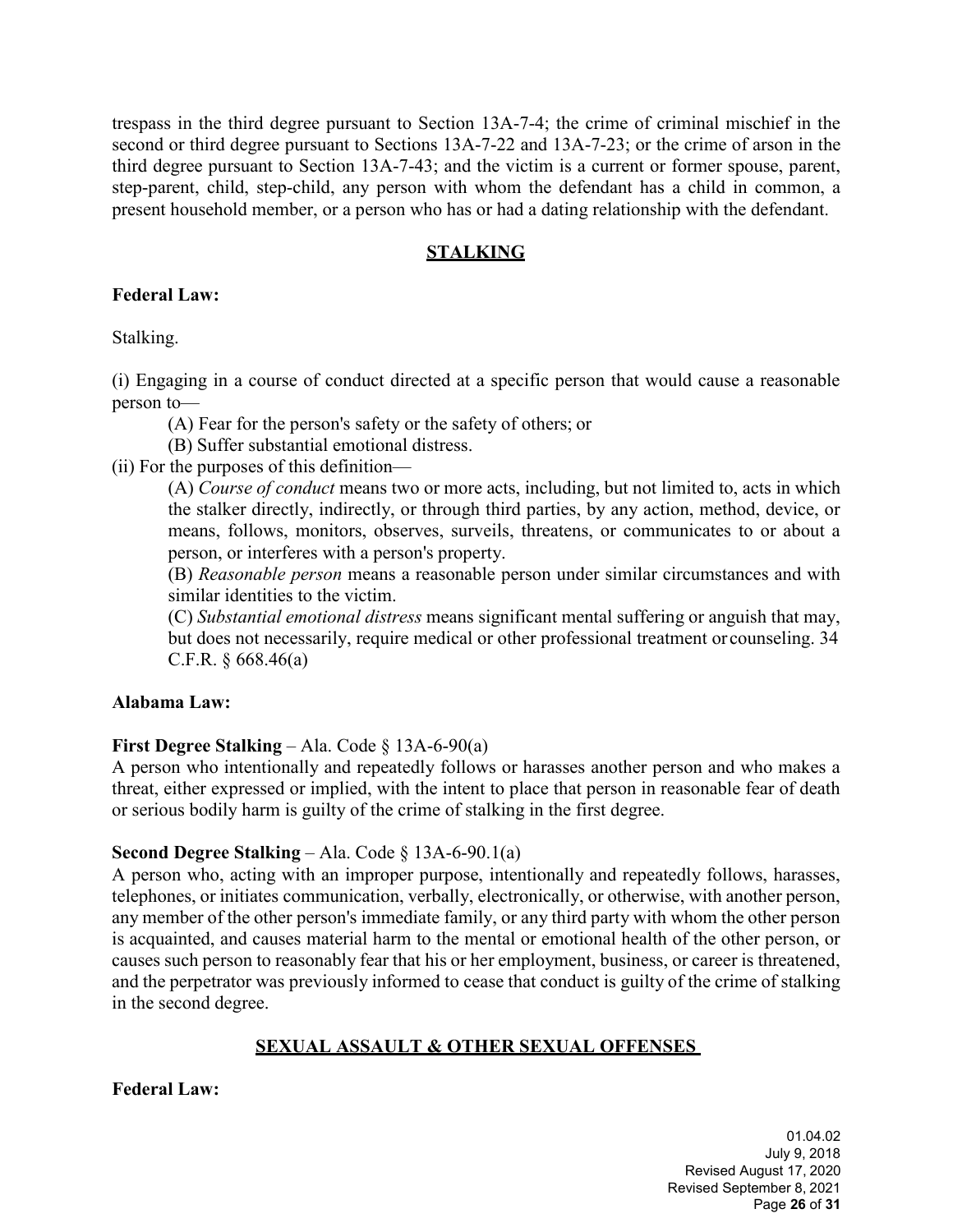Sexual assault. An offense that meets the definition of rape, fondling, incest, or statutory rape as used in the FBI's UCR program and included in 34 C.F.R. § 668.46, Appendix A. 34 C.F.R. § 668.46

Sexual assault/Rape. Rape is the penetration, no matter how slight, of the vagina or anus with any body part or object, or oral penetration by a sex organ of another person, without the consent of the victim. 34 C.F.R. § 668.46, Appendix A

Sexual assault/Fondling. Sexual assault/fondling is the touching of the private body parts of another person for the purpose of sexual gratification, without the consent of the victim, including instances where the victim is incapable of giving consent because of his/her age or because of his/her temporary or permanent mental incapacity. 34 C.F.R. § 668.46, Appendix A

Incest. Incest is sexual intercourse between persons who are related to each other within the degrees wherein marriage is prohibited by law. 34 C.F.R. § 668.46, Appendix A

Statutory rape. Statutory rape is sexual intercourse with a person who is under the statutory age of consent. 34 C.F.R. § 668.46, Appendix A

#### **Alabama Law:**

Alabama law includes definitions of the following in its sexual offenses category: rape, sodomy, sexual misconduct, sexual torture, sexual abuse, indecent exposure, enticing a child to enter vehicle, house, etc. for immoral purposes, sexual abuse of a child less than 12 years old. The following are definitions that apply to the Alabama sexual offense statutes (some of which are set forth below):

(1) FORCIBLE COMPULSION. Use or threatened use, whether express or implied, of physical force, violence, confinement, restraint, physical injury, or death to the threatened person or to another person. Factors to be considered in determining an implied threat include, but are not limited to, the respective ages and sizes of the victim and the accused; the respective mental and physical conditions of the victim and the accused; the atmosphere and physical setting in which the incident was alleged to have taken place; the extent to which the accused may have been in a position of authority, domination, or custodial control over the victim; or whether the victim was under duress. Forcible compulsion does not require proof of resistance by the victim.

(2) INCAPACITATED. The term includes any of the following:

a. A person who suffers from a mental or developmental disease or disability which renders the person incapable of appraising the nature of his or her conduct.

b. A person is temporarily incapable of appraising or controlling his or her conduct due to the influence of a narcotic, anesthetic, or intoxicating substance and the condition was known or should have been reasonably known to the offender.

> 01.04.02 July 9, 2018 Revised August 17, 2020 Revised September 8, 2021 Page **27** of **31**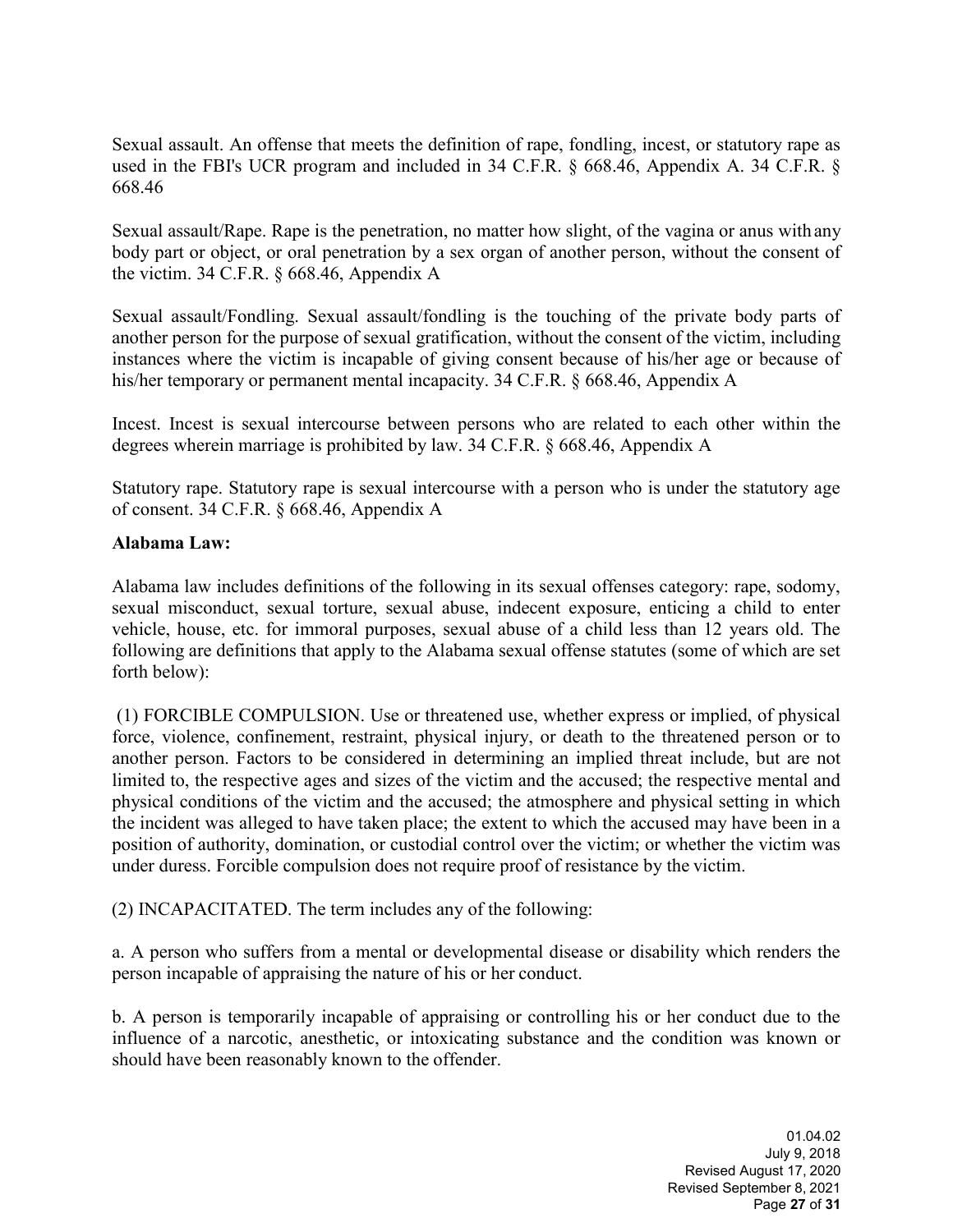c. A person who is unable to give consent or who is unable to communicate an unwillingness to an act because the person is unconscious, asleep, or is otherwise physically limited or unable to communicate.

(3) SEXUAL CONTACT. Any touching of the sexual or other intimate parts of a person done for the purpose of gratifying the sexual desire of either party. The term does not require skin to skin contact.

(4) SEXUAL INTERCOURSE. Such term has its ordinary meaning and occurs upon any penetration, however slight; emission is not required.

(5) SODOMY. Any sexual act involving the genitals of one person and the mouth or anus of another person. Ala. Code § 13A-6-60.

**First Degree Rape** – Ala. Code § 13A-6-61(a). A person commits the crime of rape in the first degree if he or she does any of the following:

(1) Engages in sexual intercourse with another person by forcible compulsion.

(2) Engages in sexual intercourse with another person who is incapable of consent by reason of being incapacitated.

(3) Being 16 years old or older, engages in sexual intercourse with another person who is less than 12 years old.

**Second Degree Rape** – Ala. Code  $\S$  13A-6-62(a). A person commits the crime of rape in the second degree if, being 16 years old or older, he or she engages in sexual intercourse with another person who is 12 years old or older, but less than 16 years old; provided, however, the actor is at least two years older than the other person.

**First Degree Sexual Abuse** – Ala. Code § 13A-6-66(a). A person commits the crime of sexual abuse in the first degree if he or she does either of the following:

(1) Subjects another person to sexual contact by forcible compulsion.

(2) Subjects another person to sexual contact who is incapable of consent by reason of being incapacitated.

**Second Degree Sexual Abuse** – Ala. Code § 13A-6-67(a). A person commits the crime of sexual abuse in the second degree if he or she does either of the following:

(1) Subjects another person to sexual contact who is incapable of consent by reason of some factor other than being less than 16 years old.

(2) Being 19 years old or older, subjects another person to sexual contact who is less than 16 years old, but more than 12 years old.

**First Degree Sodomy** – Ala. Code § 13A-6-63(a). A person commits the crime of sodomy in the first degree if he or she does any of the following:

(1) Engages in sodomy with another person by forcible compulsion.

(2) Engages in sodomy with another person who is incapable of consent by reason of being incapacitated.

> 01.04.02 July 9, 2018 Revised August 17, 2020 Revised September 8, 2021 Page **28** of **31**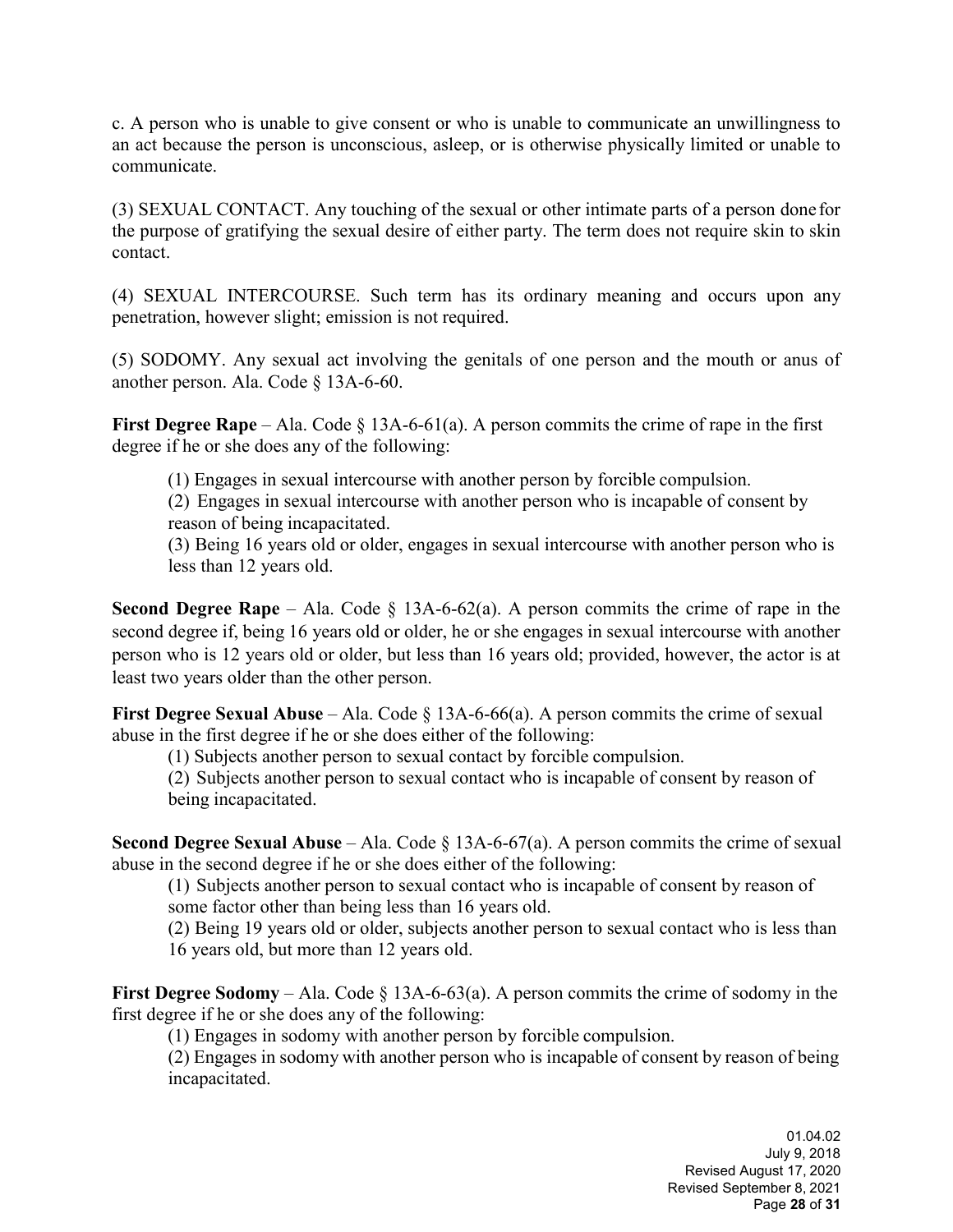(3) Being 16 years old or older, engages in sodomy with a person who is less than 12 years old.

**Second Degree Sodomy** – Ala. Code  $\S$  13A-6-64(a). A person commits the crime of sodomy in the second degree if, being 16 years old or older, he or she engages in sodomy with another person 12 years old or older, but less than 16 years old; provided, however, the actor is at least two years older than the other person.

**Sexual Torture** – Ala. Code § 13A-6-65.1(a). A person commits the crime of sexual torture if he or she does any of the following:

(1) Penetrates the vagina, anus, or mouth of another person with an inanimate object, by forcible compulsion, with the intent to sexually torture, sexually abuse, or to gratify the sexual desire of either party.

(2) Penetrates the vagina, anus, or mouth of a person who is incapable of consent by reason of being incapacitated, with an inanimate object, with the intent to sexually torture, sexually abuse, or to gratify the sexual desire of either party.

(3) Penetrates the vagina, anus, or mouth of a person who is less than 12 years old, with an inanimate object, by a person who is 16 years old or older with the intent to sexually torture, sexually abuse, or to gratify the sexual desire of either party.

(4) By inflicting physical injury, including, but not limited to, burning, crushing, wounding, mutilating, or assaulting the sex organs or intimate parts of another person, with the intent to sexually torture, sexually abuse, or to gratify the sexual desire of either party.

**Indecent Exposure** – Ala. Code § 13A-6-68(a). A person commits the crime of indecent exposure if, with intent to arouse or gratify sexual desire of himself or herself, or of any person other than his or her spouse, he or she exposes his or her genitals under circumstances in which he or she knows the conduct is likely to cause affront or alarm.

**Incest** – Ala. Code § 13A-13-3.

(a) A person commits incest if he marries or engages in sexual intercourse with a person he knows to be, either legitimately or illegitimately:

- (1) His ancestor or descendant by blood or adoption; or
- (2) His brother or sister of the whole or half-blood or by adoption; or
- (3) His stepchild or stepparent, while the marriage creating the relationship exists; or
- (4) His aunt, uncle, nephew or niece of the whole or half-blood.

(b) A person shall not be convicted of incest or of an attempt to commit incest upon the uncorroborated testimony of the person with whom the offense is alleged to have been committed.

**Enticing Child to Enter Vehicle, House, Etc., for Immoral Purposes – Ala. Code § 13A-6-**69(a). It shall be unlawful for any person with lascivious intent to entice, allure, persuade, or invite, or attempt to entice, allure, persuade, or invite, any child under 16 years of age to enter any vehicle, room, house, office, or other place for the purpose of proposing to such child the performance of an act of sexual intercourse or an act which constitutes the offense of sodomy or for the purpose of proposing the fondling or feeling of the sexual or genital parts of such child or the breast of such

> 01.04.02 July 9, 2018 Revised August 17, 2020 Revised September 8, 2021 Page **29** of **31**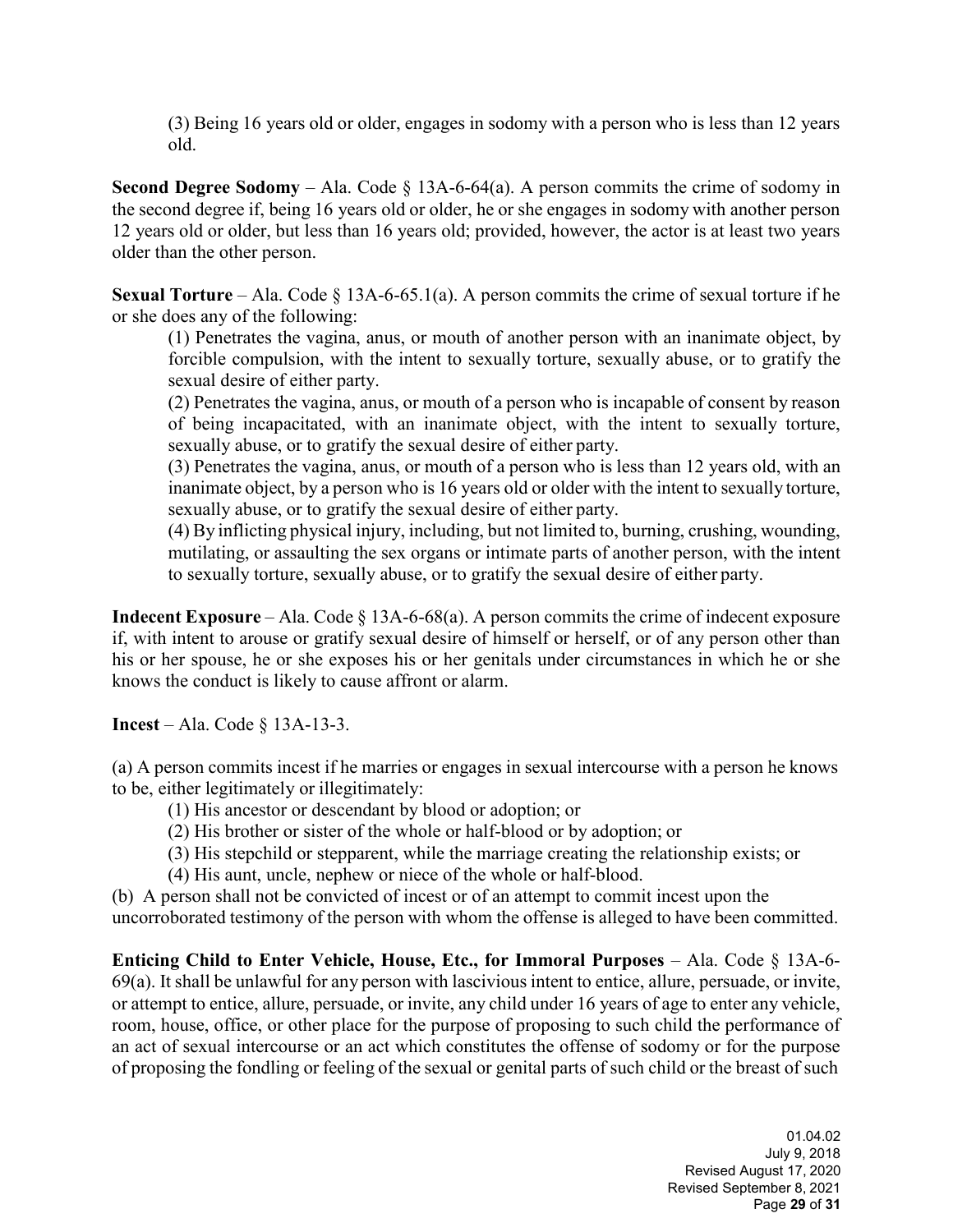child, or for the purpose of committing an aggravated assault on such child, or for the purpose of proposing that such child fondle or feel the sexual or genital parts of such person.

**Sexual Abuse of a Child Lessthan 12 Years Old** – Ala. Code § 13A-6-69.1(a). A person commits the crime of sexual abuse of a child less than 12 years old if he or she, being 16 years old or older, subjects another person who is less than 12 years old to sexual contact.

#### **School Employee Having Sexual Contact With a Student Under the Age of 19 Years** – Ala. Code § 13A-6-82.

(a) A person commits the crime of a school employee having sexual contact with a student under the age of 19 years if he or she is a school employee and engages in sexual contact, as defined by Section 13A-6-60, with a student, regardless of whether the student is male or female. Consent is not a defense to a charge under this section. The crime of a school employee having sexual contact with a student is a Class C felony.

(b) A person commits the crime of a school employee soliciting a sex act with a student underthe age of 19 years if he or she is a school employee and solicits, persuades, encourages, harasses, or entices a student to engage in a sex act including, but not limited to, sexual intercourse, sodomy, or sexual contact, as defined by Section 13A-6-60. The crime of soliciting a student to perform a sex act is a Class A misdemeanor.

## **SEXUAL EXPLOITATION**

**Federal Law:** n/a

#### **Alabama Law:**

**Distributing a Private Image with Intent to Harass, Threaten, Coerce, or Intimidate the Person Depicted** – Ala. Code § 13A-6-240(a). A person commits the crime of distributing a private image if he or she knowingly posts, emails, texts, transmits, or otherwise distributes a private image with the intent to harass, threaten, coerce, or intimidate the person depicted when the depicted person has not consented to the transmission and the depicted person had a reasonable expectation of privacy against transmission of the private image.

**Sexual Extortion** – Ala. Code  $\S$  13A-6-241(a). A person commits the crime of sexual extortion if he or she knowingly causes or attempts to cause another person to engage in sexual intercourse, sodomy, sexual contact, or in a sexual act or to produce any photograph, digital image, video, film, or other recording of any person, whether recognizable or not, engaged in any act of sadomasochistic abuse, sexual intercourse, sodomy, sexual excitement, masturbation, breast nudity, genital nudity, or other sexual conduct by communicating any threat to injure the body, property, or reputation of any person.

> 01.04.02 July 9, 2018 Revised August 17, 2020 Revised September 8, 2021 Page **30** of **31**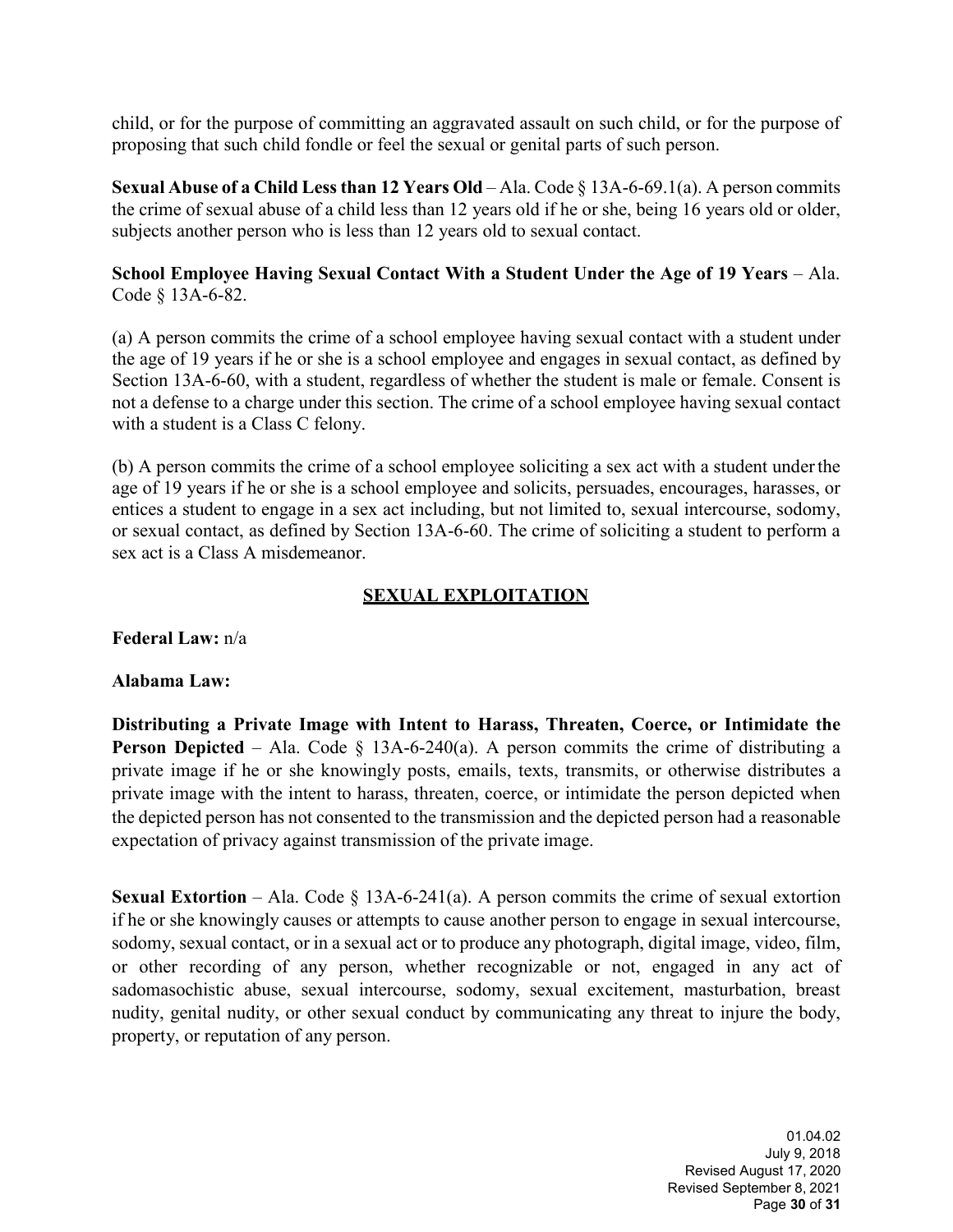**Possession and Possession with Intent to Disseminate Obscene Matter Containing Visual Depiction of Persons Under 17 Years of Age Involved in Obscene Acts –** Ala. Code § 13A-12- 192.

(a) Any person who knowingly possesses with intent to disseminate any obscene matter that contains a visual depiction of a person under the age of 17 years engaged in any act of sadomasochistic abuse, sexual intercourse, sexual excitement, masturbation, breast nudity, genital nudity, or other sexual conduct shall be guilty of a Class B felony. Any transfer of the visual depiction from any electronic device to any other device, program, application, or any otherplace with storage capability which can be made available or is accessible by other users, is prima facie evidence of possession with intent to disseminate.

(b) Any person who knowingly possesses any obscene matter that contains a visual depiction of a person under the age of 17 years engaged in any act of sado-masochistic abuse, sexual intercourse, sexual excitement, masturbation, breast nudity, genital nudity, or other sexual conduct shall be guilty of a Class C felony.

## **SEXUAL HARASSMENT OR GENDER-BASED HARASSMENT**

#### **Federal Law:**

Sexual harassment under Title IX means conduct on the basis of sex that satisfies one or more of the following:

(1) An employee of the recipient conditioning the provision of an aid, benefit, or service of the recipient on an individual's participation in unwelcome sexual conduct;

(2) Unwelcome conduct determined by a reasonable person to be so severe, pervasive, and objectively offensive that it effectively denies a person equal access to the recipient's education program or activity; or

(3) "Sexual assault" as defined in 20 U.S.C.  $1092(f)(6)(A)(v)$ , "dating violence" as defined in 34 U.S.C. 12291(a)(10), "domestic violence" as defined in 34 U.S.C. 12291(a)(8), or "stalking" as defined in 34 U.S.C. 12291(a)(30). 34 C.F.R. § 106.30(a).

**Alabama Law:** n/a

01.04.02 July 9, 2018 Revised August 17, 2020 Revised September 8, 2021 Page **31** of **31**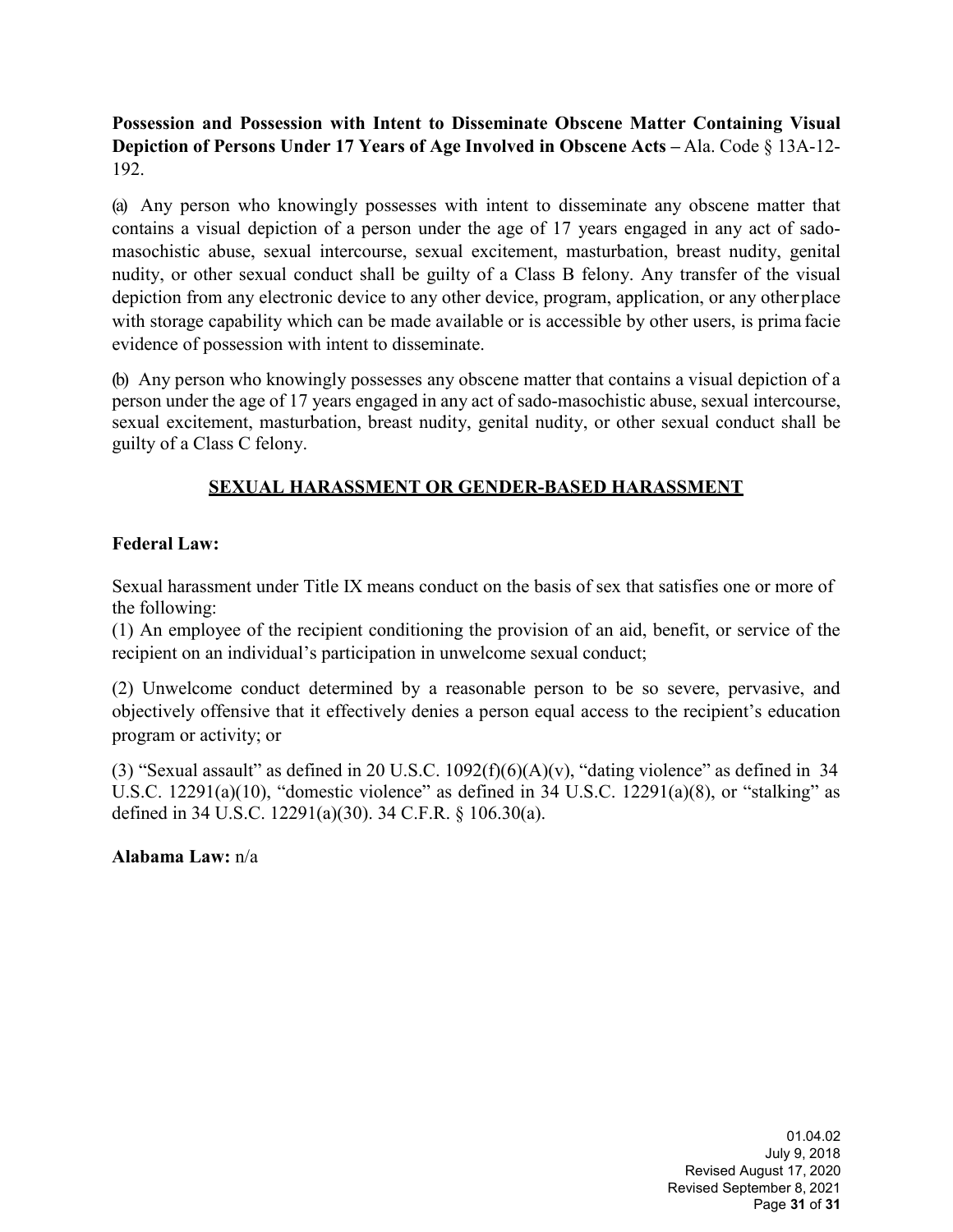## **PROCEDURES FOR THE RESOLUTION OF TITLE IX SEX DISCRIMINATION AND SEXUAL EXPLOITATION REPORTS (NON-HARASSMENT) AGAINST STUDENTS**

#### **I. OVERVIEW AND APPLICABILITY**

The University of Alabama in Huntsville ("UAH" or "University") developed these Procedures for the Resolution of Title IX Sex Discrimination (Non-Harassment) Reports Against Students (the "Procedures") pursuant to and in compliance with Title IX of the Education Amendments of 1972 and its implementing regulations (collectively referred to as "Title IX"). These Procedures should be read in conjunction with the Title IX Sex Discrimination, Sexual Exploitation, Sexual Harassment, and Sexual Violence Policy (the "Title IX Policy") and the Code of Student Conduct, which includes additional information regarding applicable definitions, key terms, reporting options, available resources and other relevant topics.

These Procedures will be used to assess, investigate and/or resolve Reports of Prohibited Conduct prohibited by the Title IX Policy brought against UAH students (undergraduate, graduate, full- time, and part-time) that do not fall within the category of Sexual Harassment or Sexual Violence as defined in UAH's Title IX Policy. Sex discrimination prohibited by the Title IX Policy is defined as the exclusion from participation in, denial of benefits from, or subjection to unfavorable treatment in any University educational or employment-related program or activity on the basis of gender, sexual orientation, gender identity, or gender expression.

Formal Complaints of Sexual Harassment or Sexual Violence against students will be assessed, investigated, and/or resolved using the Procedures for the Resolution of Title IX Sexual Harassment and Sexual Violence Complaints. Formal Complaints of Sexual Harassment or Sexual Violence that include allegations of both sexual harassment and sex discrimination (nonharassment) or sexual exploitation will be addressed pursuant to the Procedures for the Resolution of Title IX Sexual Harassment and Sexual Violence Complaints.

All other Reports of discrimination against students, including but not limited to those based on race, color, religion, ethnic origin, age, and disability, will be resolved using the UAH's Discrimination Complaint/Grievance Procedure. Additionally, any sex discrimination and/or sexual exploitation that does not rise to the level of Prohibited Conduct and/or falls outside the jurisdiction of the Title IX Policy and these Procedures may be investigated and addressed pursuant to other applicable policies, including, but not limited to, UAH's Equal Opportunity and Affirmative Action Policy, Discrimination Complaint/Grievance Procedures, and Code of Student Conduct.

UAH is fully committed to promoting a safe and healthy educational and work environment. All community members are strongly encouraged to report to the University any incident of sex discrimination and/or sexual exploitation.

#### **II. RIGHTS OF THE COMPLAINANTS AND RESPONDENTS**

#### **A. Right to an Advisor**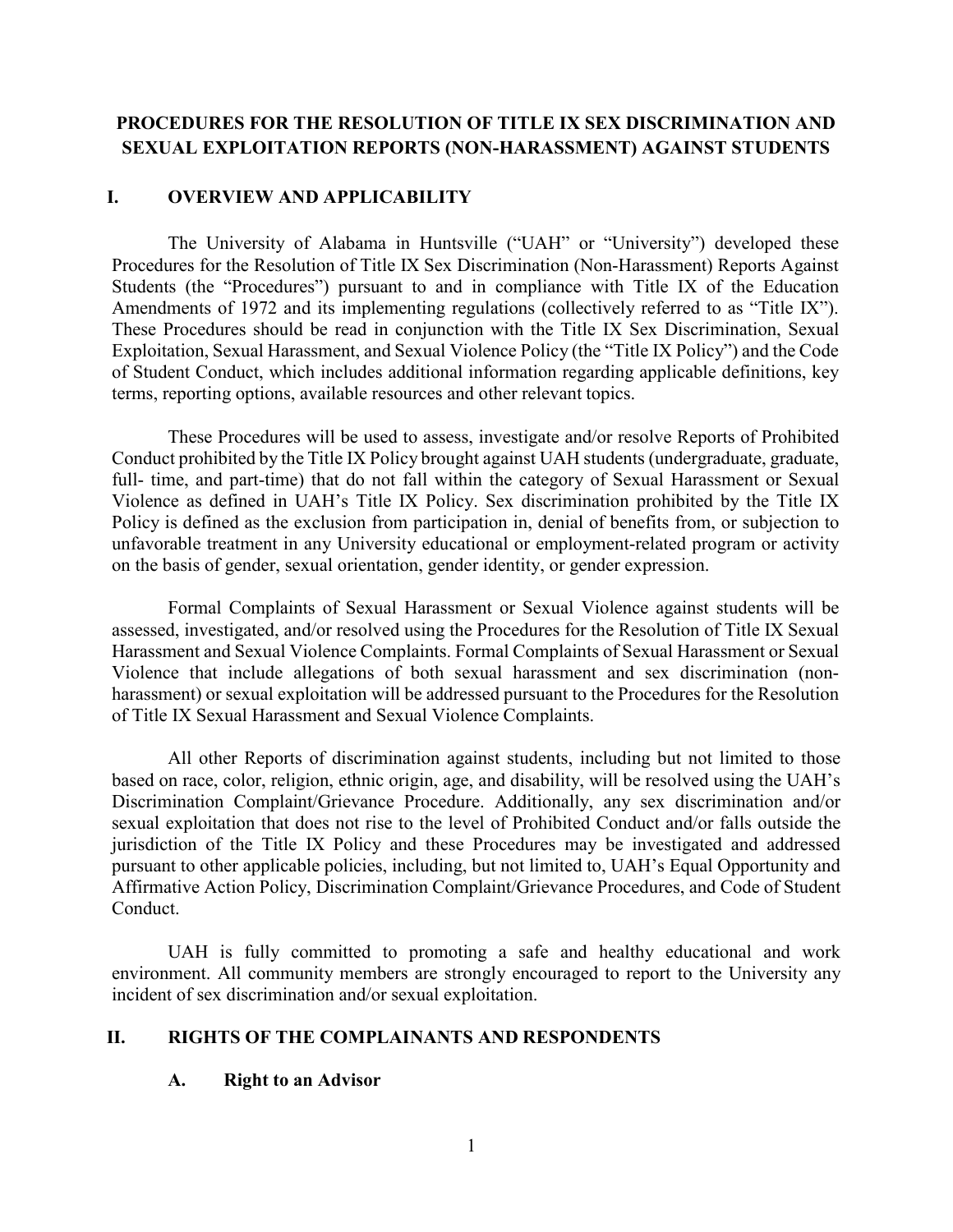Complainants and Respondents may be accompanied by one advisor throughout the investigation. That advisor, however, cannot be someone who may be considered a witness during the investigation. An advisor can be present to provide support to a Complainant or Respondent throughout an investigation and any hearing process. An advisor may not speak, write, or otherwise communicate with an Investigator, any student or University employee that is part of the investigation process, or the Hearing Panel on behalf of the Complainant or Respondent. An advisor who does not abide by these guidelines may be excluded from the investigation and/or hearing process. The advisor may be legal counsel, but participation will be limited as stated herein. An advisor's failure to comply with the participation limitations outlined in these Procedures and the Title IX Policy may result in the advisor being dismissed from any meeting, or other proceeding. Any fees charged by the advisor are the sole responsibility of the requesting party. Consistent with the University's obligations to promptly resolve Reports of sex discrimination and/or sexual exploitation, the University reserves the right to proceed with any meeting or interview, regardless of the availability of the party's selected advisor.

#### **B. Additional Rights of Both Complainants and Respondents**

These Procedures for the investigation and resolution of Reports of sex discrimination and/or sexual exploitation against students are designed to be accessible, prompt, fair, and impartial. Throughout the investigation, adjudication, and resolution of sex discrimination Reports, both complainant(s) and Respondent(s) have the following rights:

- To be informed of available options for making a Report of sex discrimination and/or sexual exploitation;
- To receive a notice of the allegations, an opportunity to respond to allegations, and access to policy statements regarding the investigation process and possible sanctions/disciplinary action;
- To be advised of the University's prohibition on retaliation against an individual who exercises their rights under Title IX or the Title IX Policy;
- To receive information regarding University and community support resources (including, but not limited to, modification of academic, living, transportation, or working situations; and available health and mental health counseling, victim advocacy, safety planning, information about possible legal assistance, visa and immigration assistance, student financial aid, and, if applicable, disability accommodations). A request for such accommodations or Supportive Measures, if they are reasonably available, will be provided;
- To a thorough and impartial investigation;
- To be accompanied by an Advisor at all University proceedings relevant to the investigation and Hearing process, subject to the limitations outlined herein;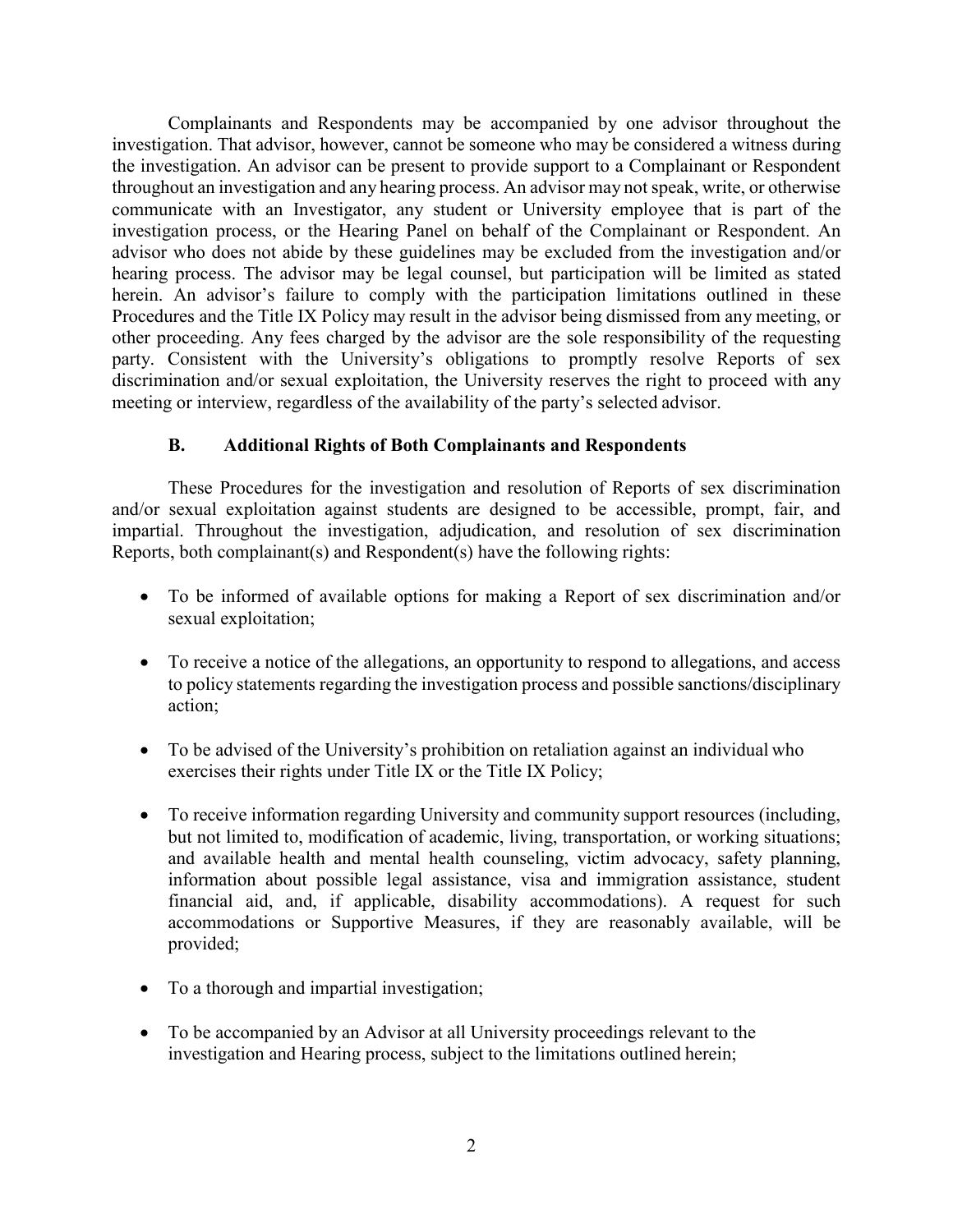- Subject to the limitations set forth herein, to be notified of significant actions and proceedings relevant to the University investigation and Hearing process;
- To be notified of the appeal process and whether an appeal is available;
- To be notified in writing when final results become available;
- To have access to published policies regarding Title IX and University disciplinary procedures, including the possible range of sanctions;
- To be notified that information and materials the University obtains during its investigation into allegations of sex discrimination and/or sexual exploitation may be disclosed in response to a valid subpoena; and
- To be notified that Respondent is not required to make a statement or otherwise provide information relevant to the investigation.

#### **III. SUPPORTIVE MEASURES**

Supportive Measures are available upon receipt of a Report of sex discrimination and/or sexual exploitation and prior to the resolution thereof, as appropriate. The issuance of Supportive Measures is not disciplinary in nature and should not be construed as a determination by the University that the Respondent has engaged in sex discrimination and/or sexual exploitation. Supportive Measures are available for the Complainant, Respondent, and/or the campus community while the University is investigating an allegation of sex discrimination and/or sexual exploitation. Both the Complainant and Respondent (or someone on behalf of the Complainant or Respondent) may request Supportive Measures from the University Title IX Coordinator or a Deputy Title IX Coordinator. The Title IX Coordinator will work with the appropriate office(s) to ensure that any necessary supportive measures are promptly provided. The range of Supportive Measures may include, but are not limited to the following:

- Rescheduling of exams and assignments;
- Providing alternative course completion options;
- Change in class schedule, including the ability to drop a course without penalty or to transfer;
- Change in work schedule or job assignment;
- Change in student's campus housing;
- Assistance from University support staff in completing housing relocation;
- Limiting access to certain University facilities or activities pending resolution of the matter;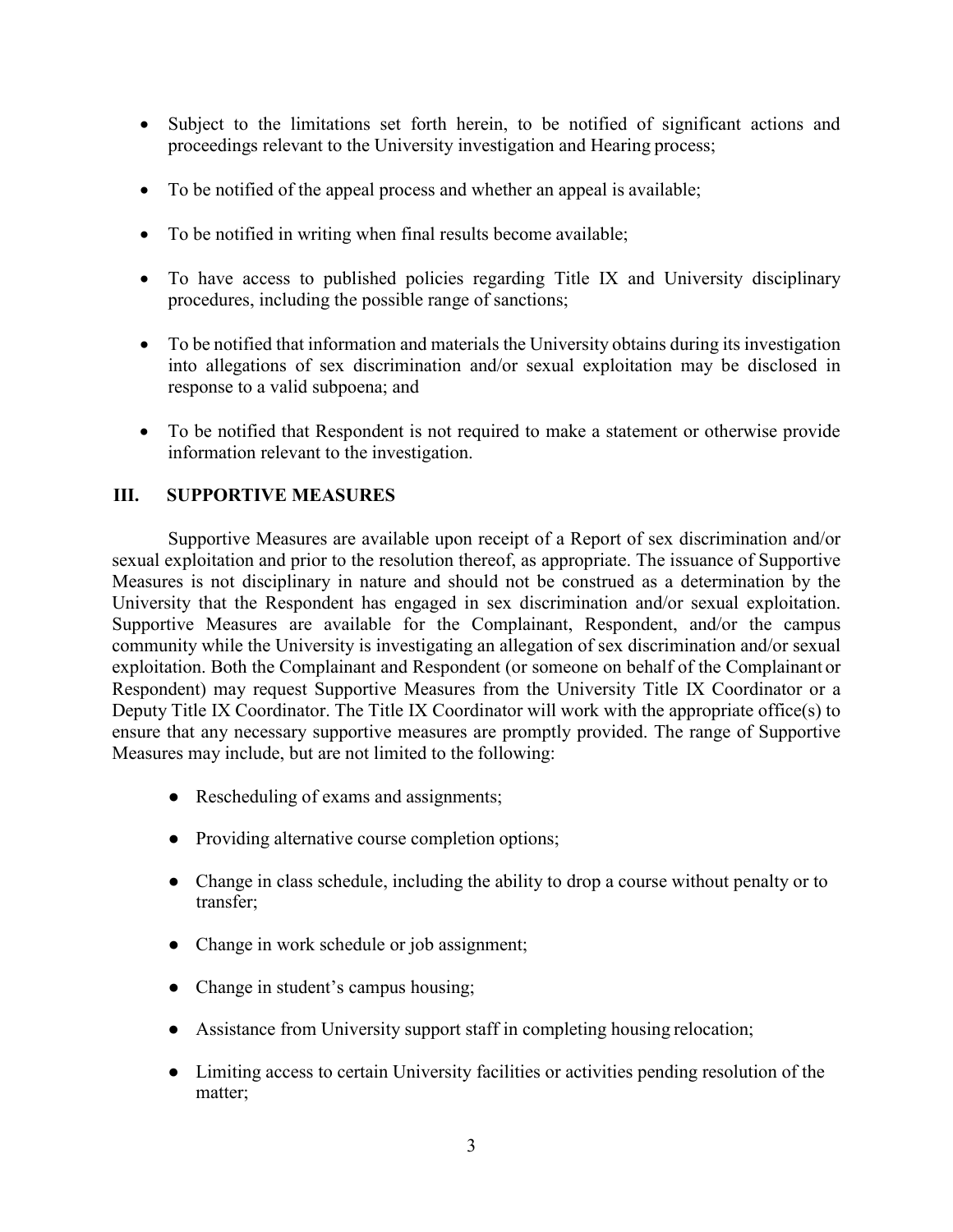- Voluntary leave of absence;
- Providing academic support services, such as tutoring;
- Institutional resources pertaining to visa/immigrant status;
- University-imposed leave, suspension, or separation for the Respondent; and
- Any other measure that can be tailored to the involved individuals to achieve the goals of the Title IX Policy.

UAH will maintain the privacy of any Supportive Measures provided under the Title IX Policy to the extent practicable.

An individual's failure to comply with restrictions imposed by Supportive Measures is a violation of the Title IX Policy and Code of Student Conduct and may be a basis for conduct action.

#### **IV. INVESTIGATION PROCEDURES**

#### **A. Time Frame for Resolution**

The University seeks to resolve all Reports of sex discrimination and/or sexual exploitation as promptly as reasonably possible. Best efforts will be made to follow the time frames discussed below.

In calculating time periods, "business days" do not include weekends or UAH holidays. All time frames may be extended when necessary to ensure the integrity and completeness of the investigation, accommodate the availability of witnesses, accommodate delays by the parties, account for University breaks or vacations, or address other legitimate reasons, including the complexity of the investigation (including the number of witnesses and volume of information provided by the parties) and the severity and extent of the alleged conduct. Any extension of the timeframes, and the reason for the extension, will be shared with the parties in writing.

UAH will disclose information about its investigation and resolution of sex discrimination and/or sexual exploitation Reports only to those who need to know the information to carry out their duties and responsibilities. It will inform all University personnel participating in an investigation, proceeding, or Hearing that they are expected to maintain the privacy of the process. This does not prohibit either a Complainant or Respondent from obtaining the assistance of family members, counselors, therapists, clergy, doctors, attorneys, or other resources.

#### **B. Initial Assessment**

When a Report of sex discrimination and/or sexual exploitation is made, the Title IX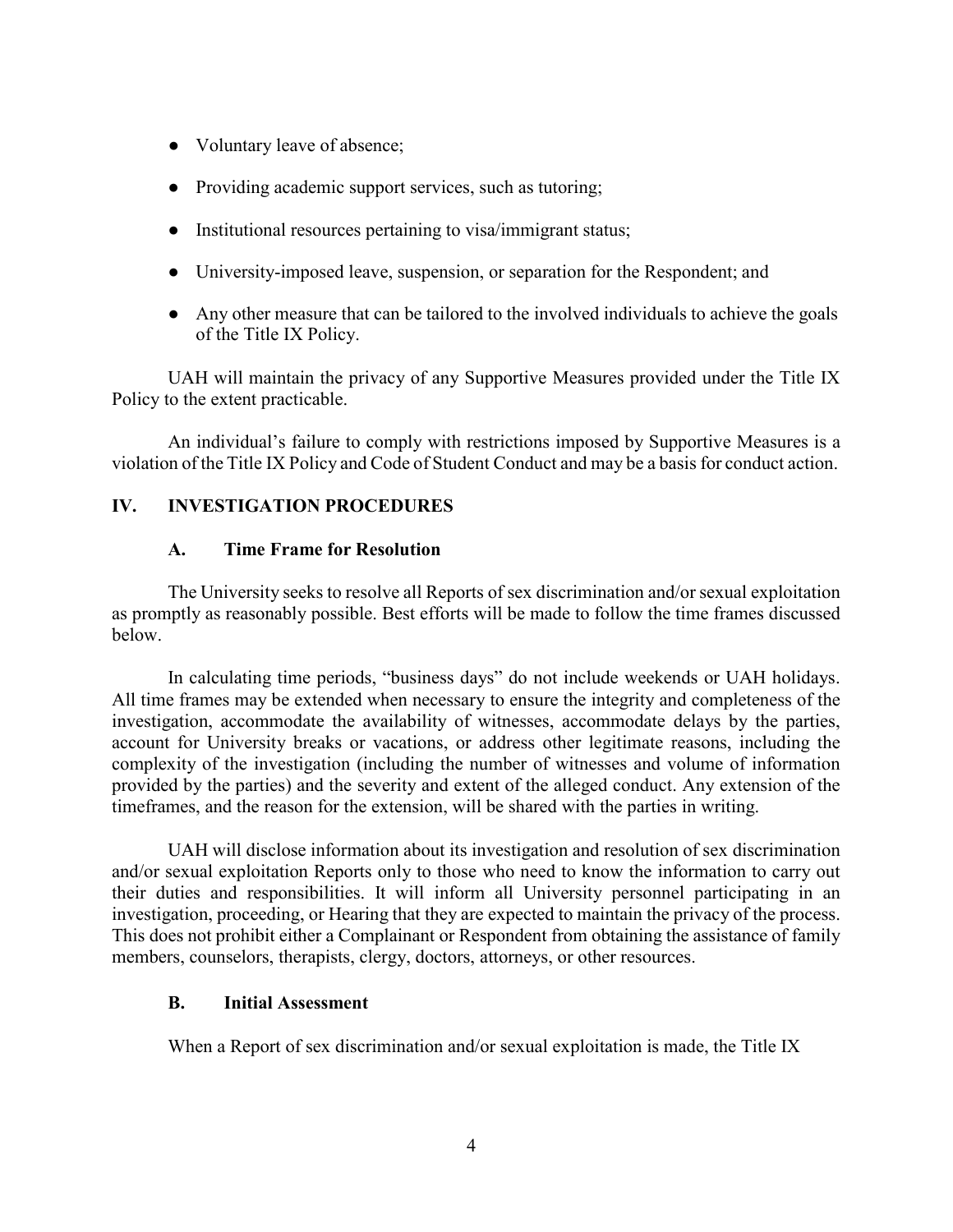Coordinator<sup>1</sup> will conduct an Initial Assessment. This assessment will determine whether the alleged conduct could present a potential violation of the Title IX Policy and whether further action is warranted based on the alleged conduct.

The Initial Assessment normally begins with a preliminary meeting between the Complainant and the Title IX Coordinator or designee. The purpose of the preliminary meeting is to gather facts that will enable the Title IX Coordinator, in consultation with other offices as appropriate, to:

- $\bullet$  Assess the nature and circumstances of the allegation(s);
- Address any immediate concerns about the emotional well-being of the parties;
- Notify the Complainant of the availability of medical treatment to address any mental and emotional health concerns and to preserve evidence;
- Provide the Complainant with written information about:
	- o On and off campus resources;
	- o The available range of Supportive Measures;
	- o An explanation of the procedural options, including Voluntary Resolution, Investigation, and Adjudication; and
	- o The Complainant's rights during the process;
- Discuss the Complainant's expressed preference for manner of resolution and any barriers to proceeding;
- Explain the University's policy prohibiting Retaliation; and
- Explain the role of an advisor.

If a Complainant wants to make a Report of sex discrimination and/or sexual exploitation but also wants to maintain anonymity and/or request that no investigative or disciplinary measures be taken, the Title IX Coordinator will advise the Complainant that the University will consider the request but cannot guarantee it will be able to honor the request. The University will weigh such a request in light of the University's obligation to provide a non-discriminatory environment. There will be times when the University may not able to honor a request so as to comply with this obligation. In determining whether it can honor a request for confidentiality, some or all of the following factors may be considered:

- The nature and scope of the alleged conduct;
- The respective ages and roles of the Complainant and Respondent;

<span id="page-35-0"></span> $1$ <sup>T</sup>he Title IX Coordinator includes the Deputy Title IX Coordinator for Students and is hereinafter referred to as "Title IX Coordinator."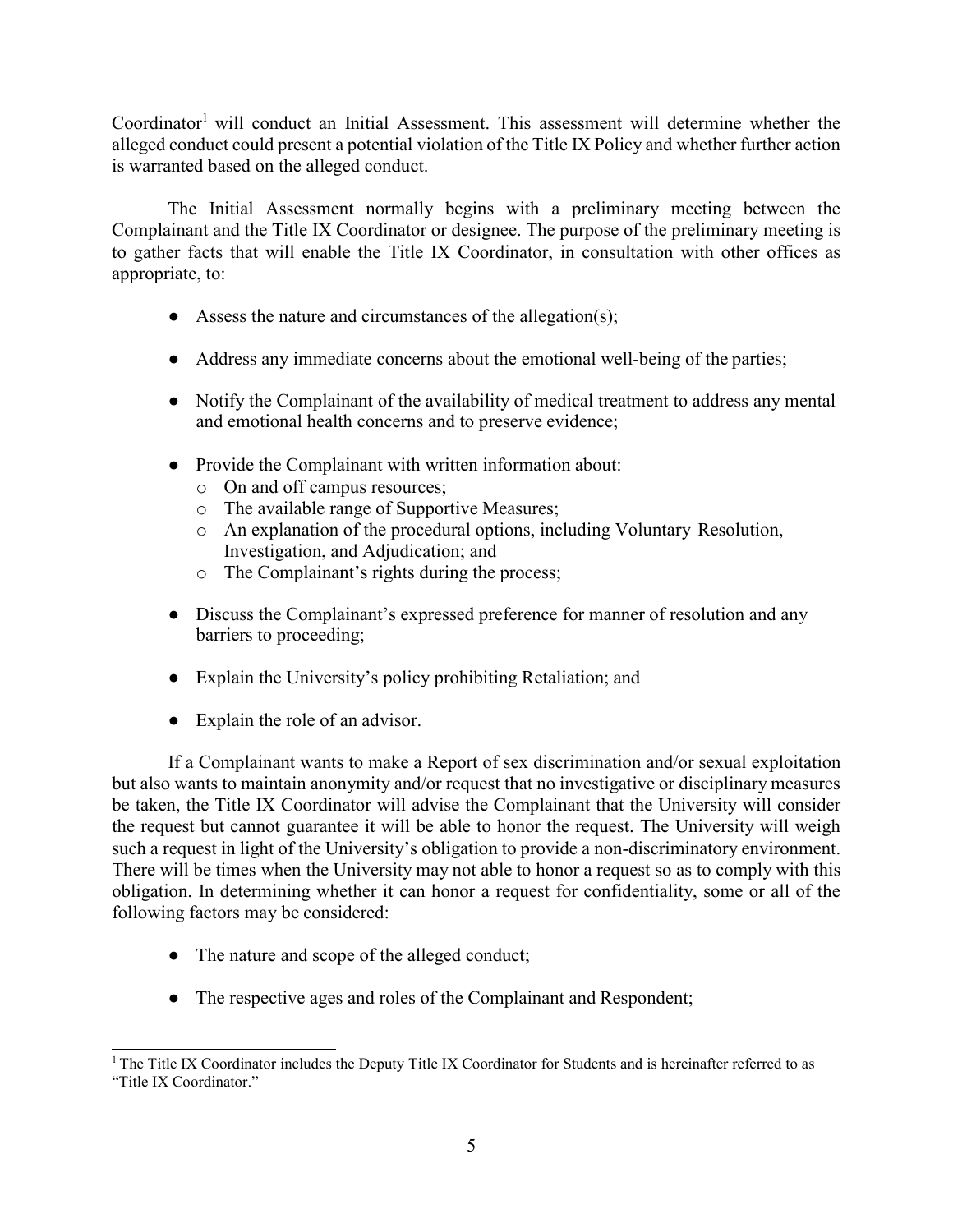- The risk posed to any individual or to the campus community by not proceeding;
- Whether there have been other Reports of sex discrimination and/or sexual exploitation involving the Respondent;
- The Complainant's wish to pursue disciplinary action;
- Whether the University possesses other means to pursue the investigation and obtain relevant evidence without participation from the Complainant;
- Considerations of fundamental fairness and due process with respect to the Respondent should the course of action include disciplinary action against the Respondent; and
- The University's obligation to investigate and to provide a non-discriminatory environment.

The University's ability to fully investigate and respond to a Report may be limited if the Complainant requests that their name not be disclosed to the Respondent or declines to participate in an investigation.

At the conclusion of the Initial Assessment, the Title IX Coordinator will determine the appropriate resolution route. Resolution may include: (1) no further action; (2) Informal Voluntary Resolution; or (3) the initiation of an investigation that may lead to sanctions/disciplinary action. The Respondent will be notified when UAH takes action that would impact a Respondent, such as the initiation of an investigation or the Complainant's decision to seek Informal Voluntary Resolution.

### **C. Informal Voluntary Resolution**

Informal VoluntaryResolution, when selected by the Complainant and deemed appropriate by the Title IX Coordinator, is a path designed to eliminate the discriminatory conduct at issue, prevent its recurrence, and remedy its effects in a manner that meets the expressed preference of the Complainant and preserves the safety and welfare of the campus community. Informal VoluntaryResolution does not involve an investigation or disciplinary action against a Respondent and is not appropriate for all forms of conduct under the Title IX Policy. The time frame for completion of Informal Voluntary Resolution may vary, but the University will seek to complete the process within sixty (60) business days of the Complainant's request.

A Complainant may request and decide to pursue Informal Voluntary Resolution at any time; however, the University retains the discretion to determine which cases are appropriate for Informal Voluntary Resolution, for example, when the matter is sufficiently serious because it appears to be part of a persistent pattern, the nature of the alleged offense, or because the Complainant seeks to have a sanction imposed. In those cases in which Informal Voluntary Resolution involves either the notification to, or participation by, the Respondent, it is the Respondent's decision whether to accept Informal Voluntary Resolution.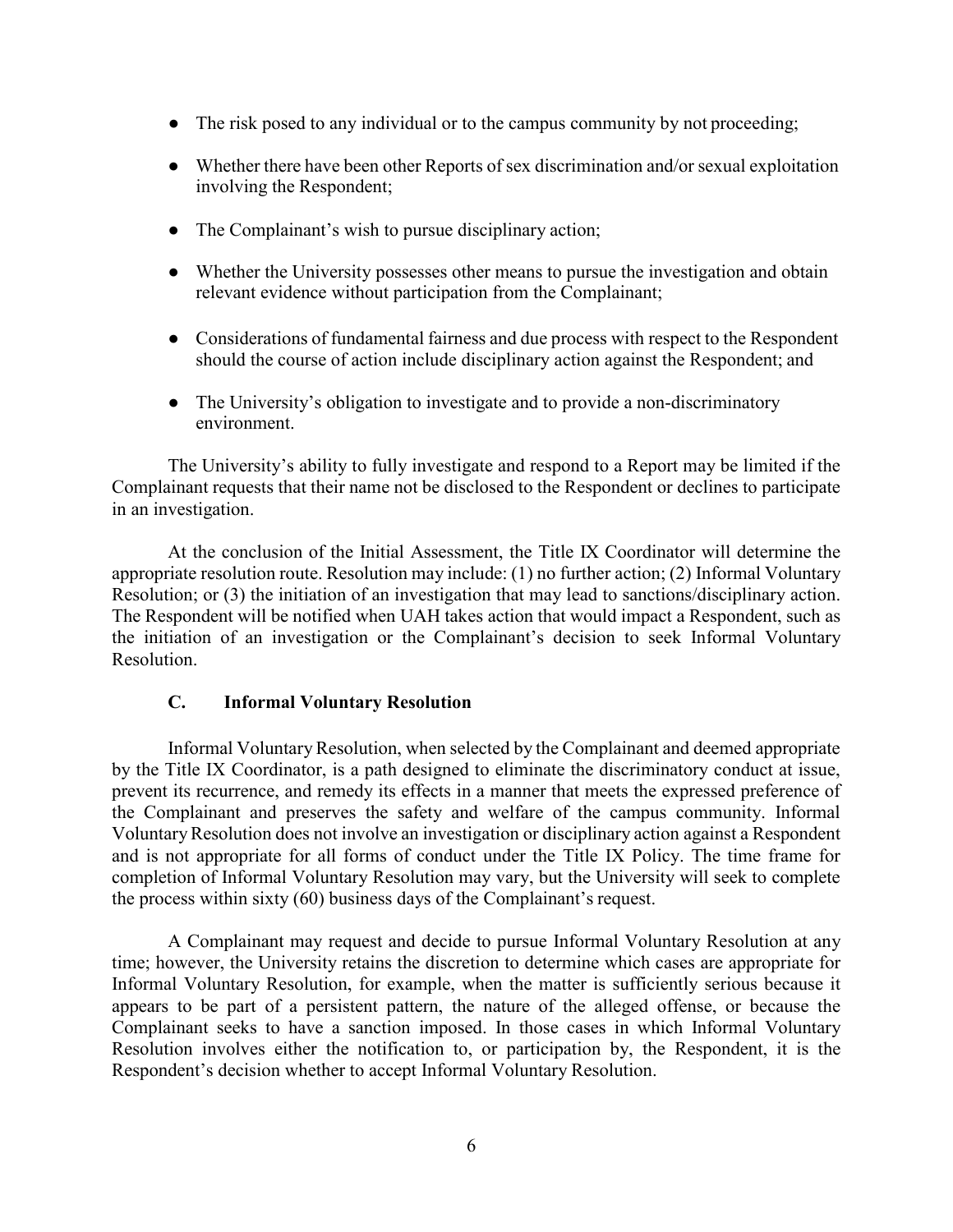Informal Voluntary Resolution may include: establishing Supportive Measures; conducting targeted or broad-based educational programming or training for relevant individuals or groups; facilitating a meeting with the Respondent and with the Complainant in appropriate cases; and any other remedy that can be tailored to the involved individuals to achieve the goals of the Title IX Policy. In some forms of Informal Voluntary Resolution, the remedies imposed will focus on supporting the Complainant with no participation or involvement by the Respondent. In other forms of Informal Voluntary Resolution, the Respondent may agree to participate. Depending on the type of remedy used, it may be possible for a Complainant to maintain anonymity.

Informal Voluntary Resolution may also include restorative principles that are designed to allow a Respondent to accept responsibility for discrimination and acknowledge responsibility to the Complainant or to the University community. Restorative models will be used only with the consent of both parties, under the supervision of University-approved trained professionals, and following a determination by the University that the matter is appropriate for a restorative approach.

As the title implies, participation in Informal Voluntary Resolution is a choice, and either party can request to end this manner of resolution and pursue an investigation at any time, including if Informal Voluntary Resolution is unsuccessful at resolving the Report. Similarly, a Complainant can request to end an investigation and pursue Informal Voluntary Resolution at any time. In addition, either party may request Supportive Measures regardless of whether any particular course of action is sought.

Facilitators of Informal Voluntary Resolution cannot be used as a witness during a subsequent investigation or adjudication hearing.

Because the outcome of Informal Voluntary Resolution process is mutually developed and agreed upon by the parties, an appeal of the process and its result is not permitted.

### **D. Acceptance of Responsibility**

The Respondent may, at any time, request to resolve the investigation process or resolve specific allegation(s) by accepting responsibility for the alleged sex discrimination and/or sexual exploitation. The Title IX Coordinator will complete a summary report of the information gathered. The Title IX Coordinator will consider the request; if the request is granted, the Title IX Coordinator, in consultation with the Director of Student Conduct will determine the appropriate sanction(s).

When a Respondent accepts responsibility for the sex discrimination and/or sexual exploitation, both the Complainant and Respondent may only appeal the determination on the basis that the sanction(s) is either too severe or too lenient. The appeal process is detailed in Section IX of these procedures.

### **E. Investigation Procedures**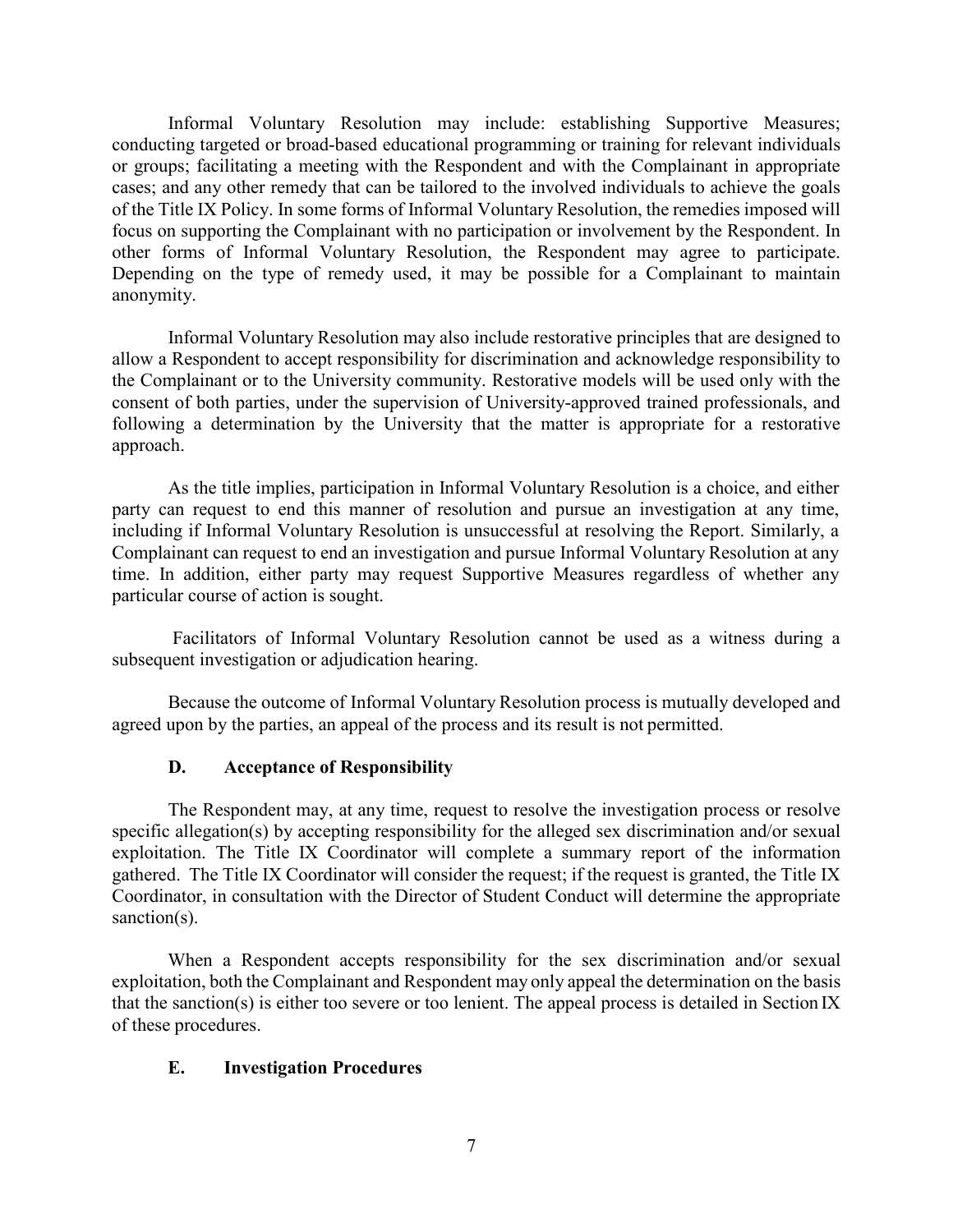If deemed appropriate based on the Initial Assessment, the University will initiate a prompt, thorough, and impartial investigation of conduct that the Title IX Coordinator determines involves matters covered by these Procedures (i.e., all Reports of non-harassment sex discrimination and/or sexual exploitation falling with the jurisdiction of Title IX brought against a student). The Title IX Coordinator will designate an Investigator(s) who has training and experience investigating allegations of sex discrimination and sexual exploitation. The Investigator may be a University employee or an outside investigator. The Investigator will coordinate the gathering of information to determine whether the preponderance of the evidence establishes that the alleged conduct constitutes a violation of the Title IX Policy. A preponderance of the evidence means that it is more likely than not that the alleged conduct occurred based on a totality of the circumstances.

The investigation is a neutral fact-gathering process. The Respondent is presumed to be not responsible; this presumption may be overcome only where the Investigator concludes that it is more likely than not that the Respondent violated the Title IX Policy. Neither party is required to participate in the investigation nor any form of resolution under these Procedures. The Investigator will not draw an adverse inference against a party merely because that party elects not to participate in the investigation.

The University will make reasonable efforts to protect the privacy of participants, in accordance with applicable state and federal law, while balancing the need to gather information to conduct a thorough investigation.

#### 1. Notice of Investigation

The Title IX Coordinator will send the Complainant and the Respondent a written Notice of Investigation, which constitutes the formal notice of the alleged policy violation(s). The Notice of Investigation will contain the following:

- A summary of the allegations of Prohibited Conduct at issue, which will generally include the identities of the parties involved, the specific section of the Title IX Policy allegedly violated, and the date and location of the incident;
- The range of potential violations under the Title IX Policy;
- On and off campus resources;
- Rights of the Respondent;
- The range of potential sanctions; and
- Notification that expulsion is a potential sanction and that expulsion precludes matriculation (where appropriate).

Once the Notice of Investigation has been delivered to the parties, the investigation phase begins.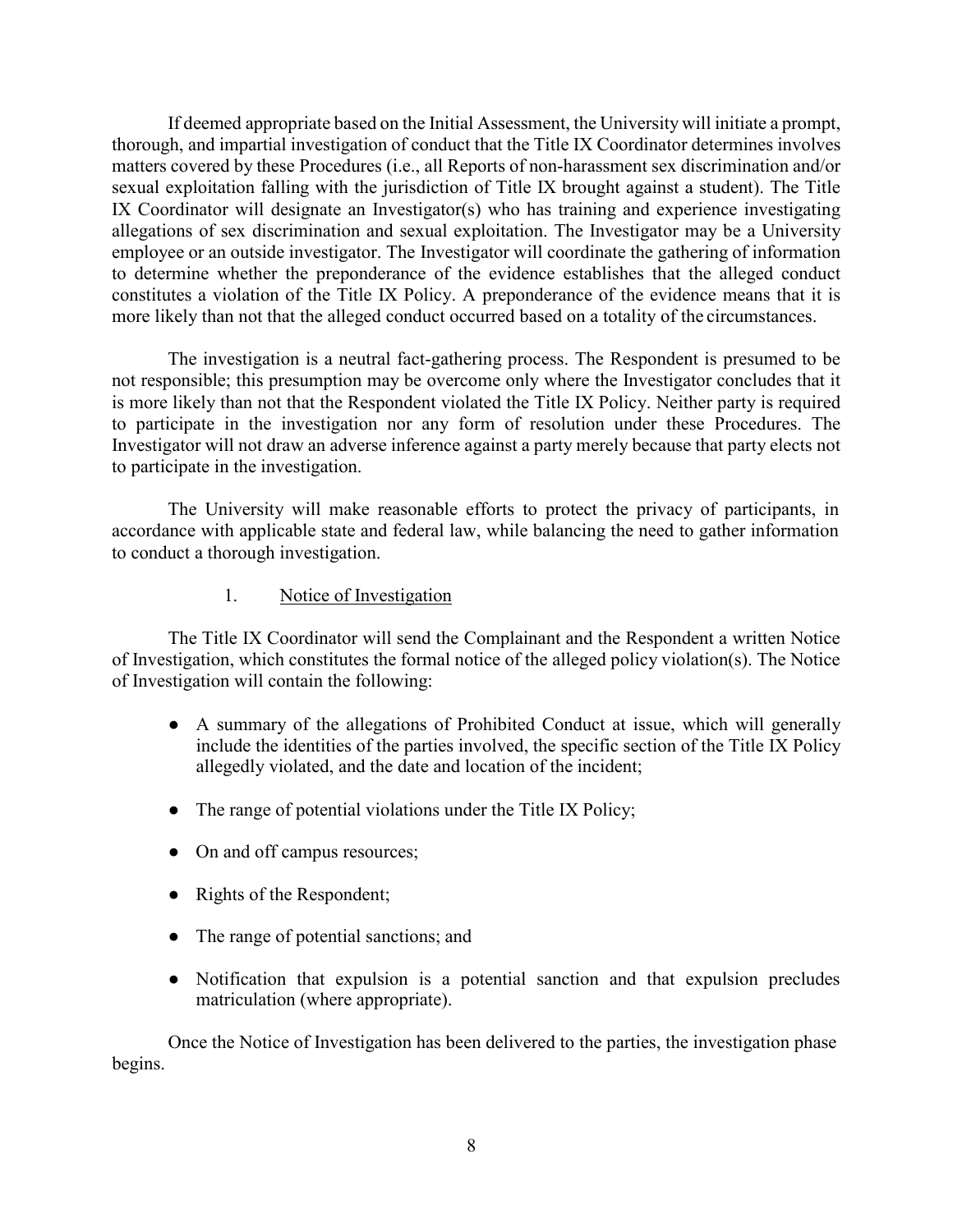### 2. Conducting the Investigation

The Title IX Coordinator will oversee the investigation. The investigation is designed to provide a fair and reliable gathering of the facts by a trained and impartial Investigator. All individuals, including the Complainant, the Respondent, and any third-party witnesses will be treated with appropriate sensitivity and respect throughout the investigation. The investigation will safeguard the privacy of the individuals involved in a manner consistent with federal law and University policy.

During the investigation, the Complainant and Respondent will have an opportunity to be heard, submit information, and identify witnesses who may have relevant information. The Investigator will speak separately with the Complainant, the Respondent, and any other individuals who are willing to participate and have information relevant to the determination of responsibility. As part of the investigation, the Investigator may gather or receive information that is relevant to the determination of an appropriate sanction or remedy, including information about the impact of the alleged conduct on the parties. The Investigator will also endeavor to gather all available evidence, including prior statements by the parties or witnesses, any communications between the parties, email messages, social media materials, text messages, audio or video recordings, and other records as appropriate, available, and feasible.

The Investigator has the discretion to determine the relevance of any witness or other evidence to the finding of responsibility and may exclude information if the Investigator determines that the information is irrelevant. The Investigator may also exclude statements of personal opinion by witnesses and statements as to general reputation for any character trait, including honesty.

### 3. Timing of the Investigation

The University will seek to conclude the investigation within sixty (60) business days from the issuance of the Notice of Investigation. The time frame for completion of the investigation, or any designated time frames of steps in the investigation, may be extended as set forth herein above. Any extension of the timeframes, and the reason for the extension, will be shared with the parties in writing. Best efforts will be made to complete the process in a timely manner by balancing principles of thoroughness and fundamental fairness with promptness.

### 4. Cooperation in the Investigation

All community members, including students, faculty, and staff are strongly encouraged and expected to cooperate with the Title IX Coordinator in the investigation, as well as any adjudication, of any allegations of Prohibited Conduct. The Title IX Coordinator may request to meet with individuals from the University community identified as having relevant evidence. Both a Complainant and a Respondent may decline to participate in proceedings under the Title IX Policy. The Title IX Coordinator will determine whether the investigation and any adjudication will proceed without the Complainant(s) pursuant to the factors set out in the Initial Assessment as described in Section IV above.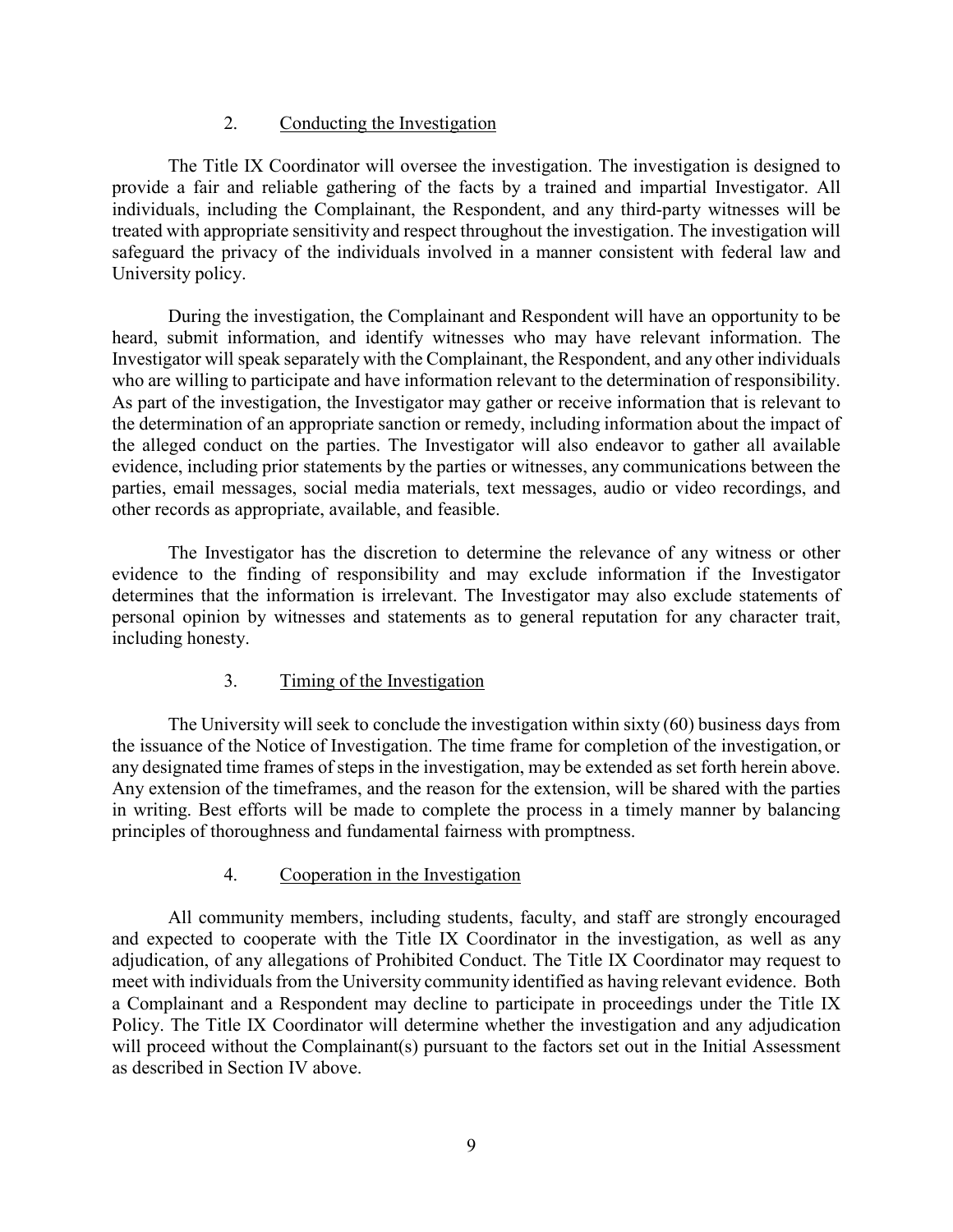#### 5. Submission of Additional Evidence

At the conclusion of the investigation and prior to preparing the Final Investigation Report, the Investigator will notify the Complainant and Respondent of the completion of the investigation and provide them with the opportunity to submit any additional evidence, such as witness identities, documents, or other information not previously submitted. The parties will have ten (10) business days from the date of the notification is sent to submit any such additional evidence in writing. In the absence of good cause, evidence discoverable through the exercise of due diligence that is not provided to the Investigator will not be considered by the Investigator or a Hearing Panel.

### 6. Final Investigation Report

After receipt and consideration of any additional evidence from the Complainant or Respondent, or after the ten (10) business days have lapsed without the submission of additional evidence, the Investigator will complete a Final Investigation Report. The Final Investigation Report shall summarize and analyze the relevant facts determined through the investigation, with reference to any supporting documentation or statements. The Final Investigation Report shall also include a determination, using the preponderance of the evidence standard, regarding whether the Respondent is responsible for violating the Title IX Policy. In reaching this determination, the Investigator will consult with the Title IX Coordinator. If it is determined that the evidence supports a finding of responsibility, the Final Investigation Report will also include recommended sanctions as set forth herein and/or the Student Conduct Code. All such recommended sanctions identified by the Investigator shall be approved in advance by the Title IX Coordinator. Additional information regarding sanctions is set forth below in Section VII.

The Title IX Coordinator or Designee shall provide a copy of the Final Investigation Report in electronic format to both parties simultaneously, as well as a notice of the right of both parties to request adjudication by a Hearing Panel in accordance with Section V below. The Title IX Coordinator or Designee may, in his/her sole discretion, redact portions of the Final Investigation Report to protect privacy interests, comply with applicable federal, state, or local law, or address other considerations. As a precondition of receiving a copy of the Final Investigation Report, all parties and their respective advisors (if any) must sign and agree to abide by a non-disclosure agreement.

Upon the conclusion of the investigation, the Title IX Coordinator or Designee will meet with the accused student and discuss whether the student accepts or contests the findings in the Final Investigation Report. If the student accepts responsibility, the Deputy Title IX Coordinator for Students will assign sanctions deemed appropriate**.**

If the Respondent timely contests one or more of the finding(s) of responsibility, the Respondent may submit a written statement to the Title IX Coordinator or Designee explaining why the Respondent contests such finding(s). The Title IX Coordinator or Designee will allow the Complainant to review such statement and respond in writing within five (5) business days from the date of review.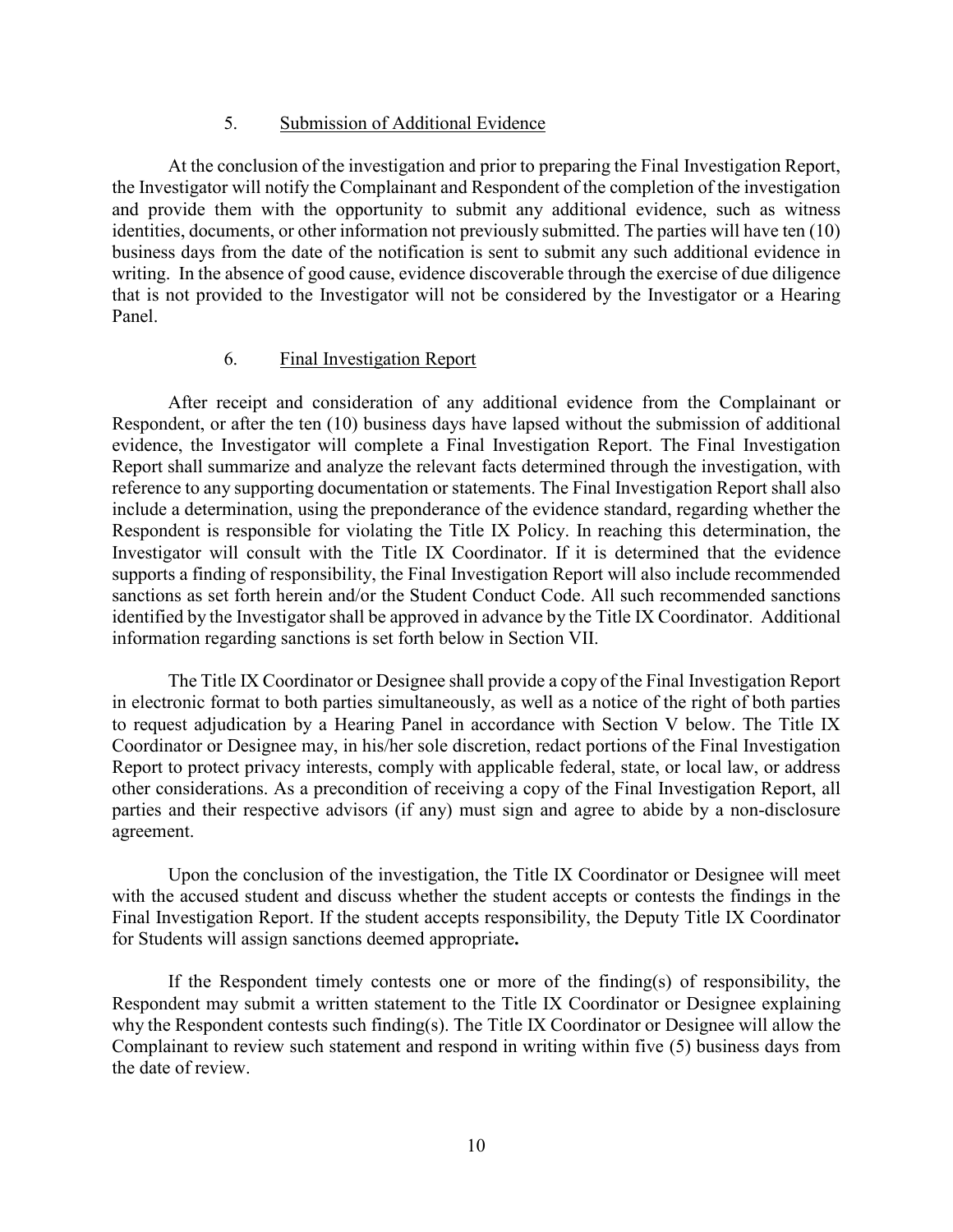When the Investigator determines the preponderance of the evidence does not support a finding of responsibility on one or more of the allegations, the Complainant may accept or contest the recommended finding(s) by so notifying the Title IX Coordinator or Designee, in writing. If the Complainant accepts the recommended finding(s) of no responsibility, the investigation will be closed and documented in accordance with applicable University policies. If the Complainant timely contests one or more of the recommended finding(s), the Complainant may submit a written statement to the Title IX Coordinator or Designee explaining why the Complainant contests such finding(s). Title IX Coordinator or Designee will allow the Respondent to review such statement and respond in writing within five (5) business days from the date of review.

Where both the Complainant and the Respondent agree with the determination and any recommended sanction detailed in the Final Investigation Report, or where neither party requests further review within the timelines discussed below, the determination and sanction(s) become final. The Title IX Coordinator will notify both parties concurrently in writing that the determination is final and not subject to further appeal or review.

For both Complainants and Respondents, a request for adjudication by a Hearing Panel is timely when it is delivered in writing to the Title IX Coordinator within five (5) business days after meeting with the Title IX Coordinator/ or Designee to review the findings in the Final Investigation Report.

### **V. ADJUDICATION BY A HEARING PANEL**

### **A. Review of a Determination that a Title IX Policy Violation Occurred**

If the Respondent or Complainant challenges the determination, the Title IX Coordinator will issue a Notice of Hearing to the Complainant and the Respondent and convene a Hearing Panel in accordance with the procedures outlined below. The Hearing Panel's role is twofold: (i) determine whether the preponderance of the evidence establishes a Title IX Policy occurred, and if so, (ii) determine what sanction(s), if any, is warranted.

### **B. Hearing Process**

After issuing a Notice of Hearing, the Title IX Coordinator will designate a Hearing Panel to review the determination in the Final Investigation Report. A Hearing Panel is composed of the following three (3) members selected from a pool of trained individuals: a Hearing Chair, and two (2) additional individuals. Any individual designated by the Title IX Coordinator/ Dean of Student (or Designee) to serve on a Hearing Panel must have sufficient training or experience to serve in this capacity. A Hearing Panel member may decline to participate based on a conflict of interest, bias, or lack of impartiality. The Hearing Chair will conduct and preside over the hearing and is also a voting member of the Hearing Panel. The Hearing Chair's role is to maintain consistency in the hearing process by providing the Hearing Panel with guidance on all applicable Title IX Policy and procedures, the preponderance of the evidence standard, and the range of available sanctions. The Hearing Chair will also draft the Hearing Panel's determination.

Both parties will be notified at least five (5) business days prior to the pre-hearing meeting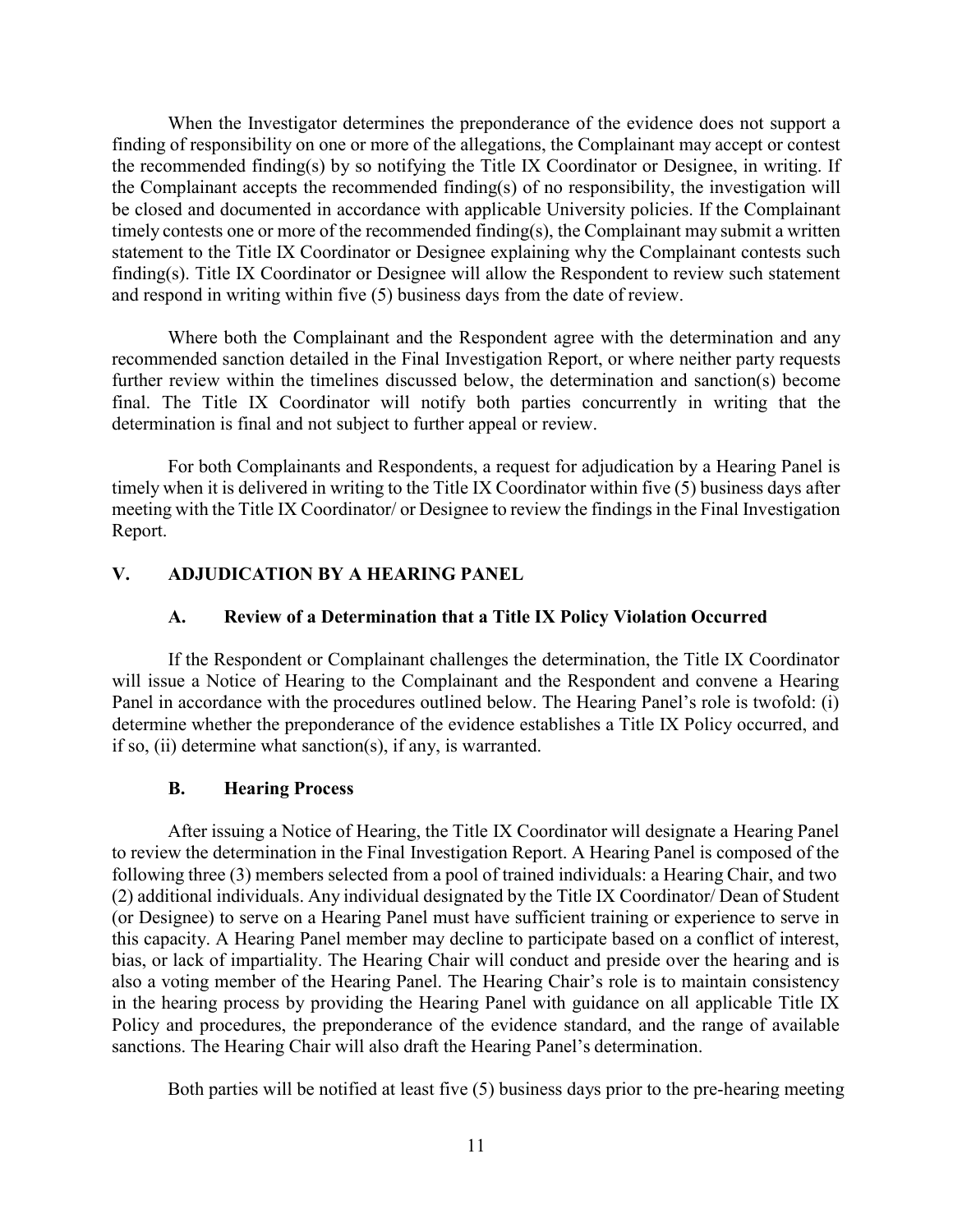with a date, time, location, and the names of the members of the Hearing Panel. The parties may not contact any member of the Hearing Panel prior to the pre-hearing meeting or hearing.

### 1. Pre-Hearing Meeting

As the first step in the Hearing Process, the Hearing Chair will meet separately with the Investigator and each party to resolve any pre-hearing concerns. At this pre-hearing meeting, the parties will each have the opportunity to identify the witnesses (who have already been identified and interviewed by the Investigator) they wish to call at the hearing; raise any challenge to the composition of the Hearing Panel based on bias, conflict of interest, or lack of impartiality; and identify any evolving or new information not previously identified through the investigation or available through the exercise of due diligence. The parties will also have the opportunity to address questions about the process. If the Complainant is not participating in the hearing, he/she is not required to attend this meeting.

Both parties have the ability to challenge a Hearing Panel member on the basis of an actual conflict of interest, bias, or lack of impartiality. The request must be submitted in writing, raised no later than the date of the pre-hearing meeting, and clearly state the grounds to support a claim of bias, conflict of interest, or an inability to be fair and impartial. Failure to object prior to the date of the pre-hearing meeting eliminates the possibility of appealing the outcome of the hearing based on the assertion that a member of the Hearing Panel had a conflict of interest, was biased, or lacked impartiality.

# 2. Hearing Procedures

The Hearing will be scheduled and conducted in accordance with the procedures outlined herein. The Hearing will take place in a closed session. The Hearing Panel will determine whether the preponderance of the evidence establishes a Title IX Policy violation occurred. In reaching a determination, the Hearing Panel will solicit information from the Investigator, the Complainant, the Respondent, and any witnesses as appropriate to ensure a full assessment of the relevant facts. This information shall be provided in the presence of the parties, unless a party waives their right to participate.

Subject to the limitations stated in the Title IX Policy or these Procedures, both the Complainant and the Respondent have the same opportunity to have an advisor of their choice present during the hearing, at their own expense. The advisor, who may be an attorney, may privately consult with and advise the party but may not question witnesses, make statements, or otherwise directly participate in the proceedings. The Hearing Chair may remove or dismiss an advisor who becomes disruptive or who does not abide by the limitations on their participation.

All evidence each party wishes to be considered by the Hearing Panel should have been presented to the Investigator during the investigation process. If evidence was not provided to the Investigator during the investigation process, then presentation of such evidence during the hearing is at the discretion of the Hearing Chair, but generally will only be allowed based on new information not known during the investigation process. Further, all materials that the Investigator, Complainant, or Respondent want the Hearing Panel to consider must be submitted to the Title IX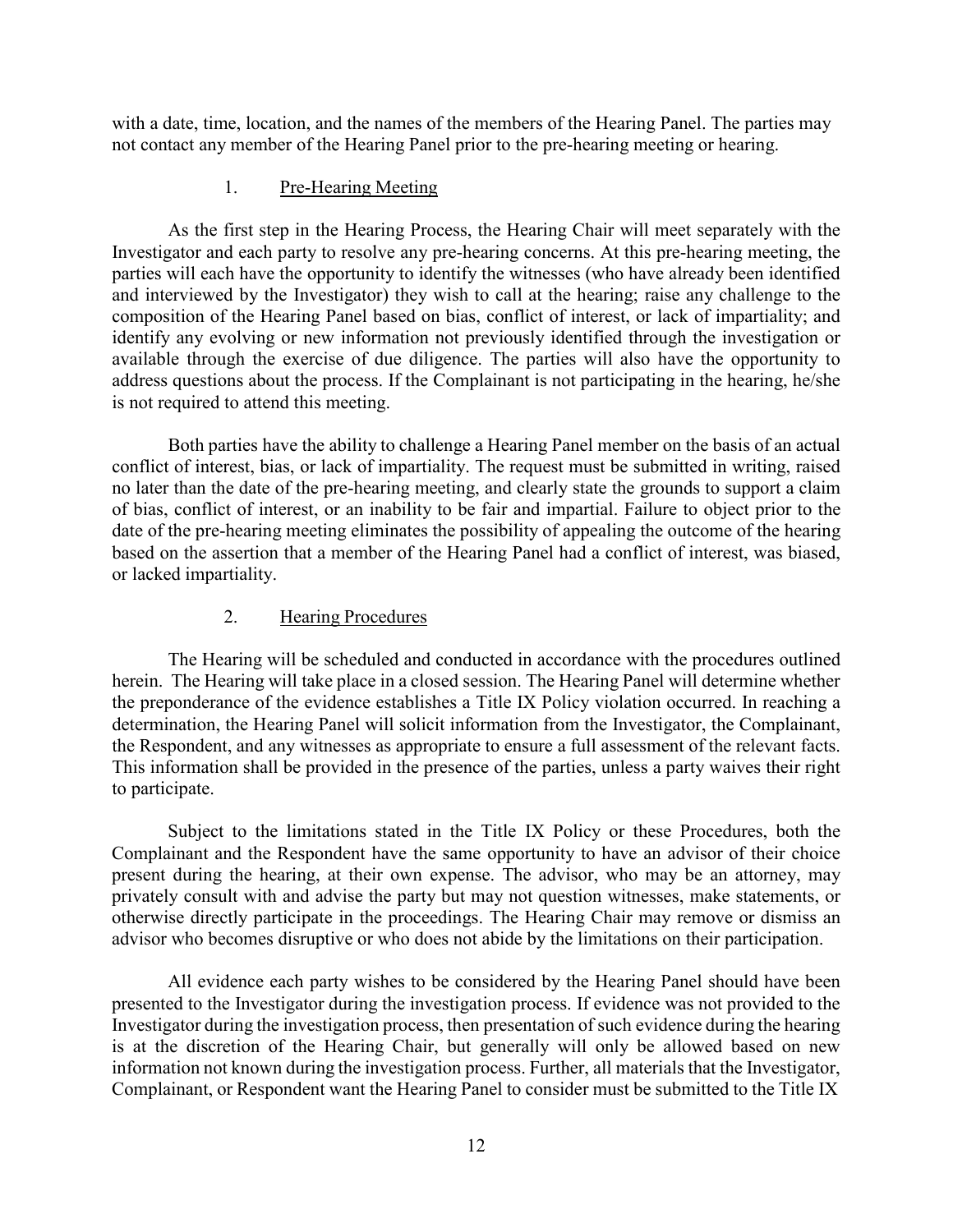Coordinator (or designee) at least four (4) business days prior to the hearing. The Title IX Coordinator (or designee) will provide the submitted materials to the Hearing Panel and make copies available for inspection by the Complainant and Respondent at least three (3) business days prior to the hearing, consistent with FERPA or other regulation governing the disclosure of education records. Any materials submitted and/or discovered fewer than four (4) business days before the hearing may only be considered at the sole discretion of the HearingChair.

The Complainant and the Respondent have the right to present witnesses, subject to the discretion of the Hearing Chair. Each party must provide a list of potential hearing witnesses to the Title IX Coordinator (or designee) at least four (4) business days prior to the hearing. The Title IX Coordinator (or designee) will provide the witness list(s) to the Hearing Panel.

All questioning of parties is conducted through the Hearing Panel. A party does not have a right to question or cross examine another party directly. A party may recommend direct questions to be asked of another party by submitting them in writing to the Title IX Coordinator (or designee) three (3) calendar days prior to the hearing. The Title IX Coordinator (or designee) will provide them to the Hearing Panel. During the hearing, a party may also submit, in writing, questions to the Hearing Panel based on information presented during the hearing. The Hearing Chair, in his/her sole discretion, will determine the relevancy of all questions presented, and, if they are deemed relevant, the Hearing Panel may pose those questions to the other party. The Hearing Chair has discretion to alter the exact wording of any proposed question. Parties (but not advisors) may directly question non-party witnesses or provide proposed questions to the Hearing Panel. The Hearing Panel may also independently question the parties, witnesses, and/or Investigator to elicit relevant information.

The Complainant and Respondent may appear before the Hearing Panel if they wish and make an oral statement regarding the facts. Upon request, a party or witness may participate by telephone or videoconference from a different physical location or may request that a visual barrier be placed to limit the individual's exposure to other hearing participants. The Complainant and Respondent will not be in the hearing room together, unless both parties agree in writing. The party who is not before the Hearing Panel may have audio access to the hearing via telephone when the other party appears.

A Respondent, Complainant, advisor, and/or witness may not bring electronic devices that capture or facilitate communication (e.g., computer, cell phone, audio/video recorder, etc.) into a hearing room. The Title IX Coordinator will make an audio recording of the hearing to be kept on file in accordance with UAH's document retention policy. Reasonable care will be taken to create a quality audio recording and minimize technical problems; however, technical problems that result in no recording or an inaudible one will not be a valid argument for appeal.

At the conclusion of the hearing, the Hearing Chair will explain that the panel will deliberate to make a decision of responsibility based on preponderance of the evidence standard and sanctions, if warranted.

#### **VI. NOTICE OF HEARING OUTCOME**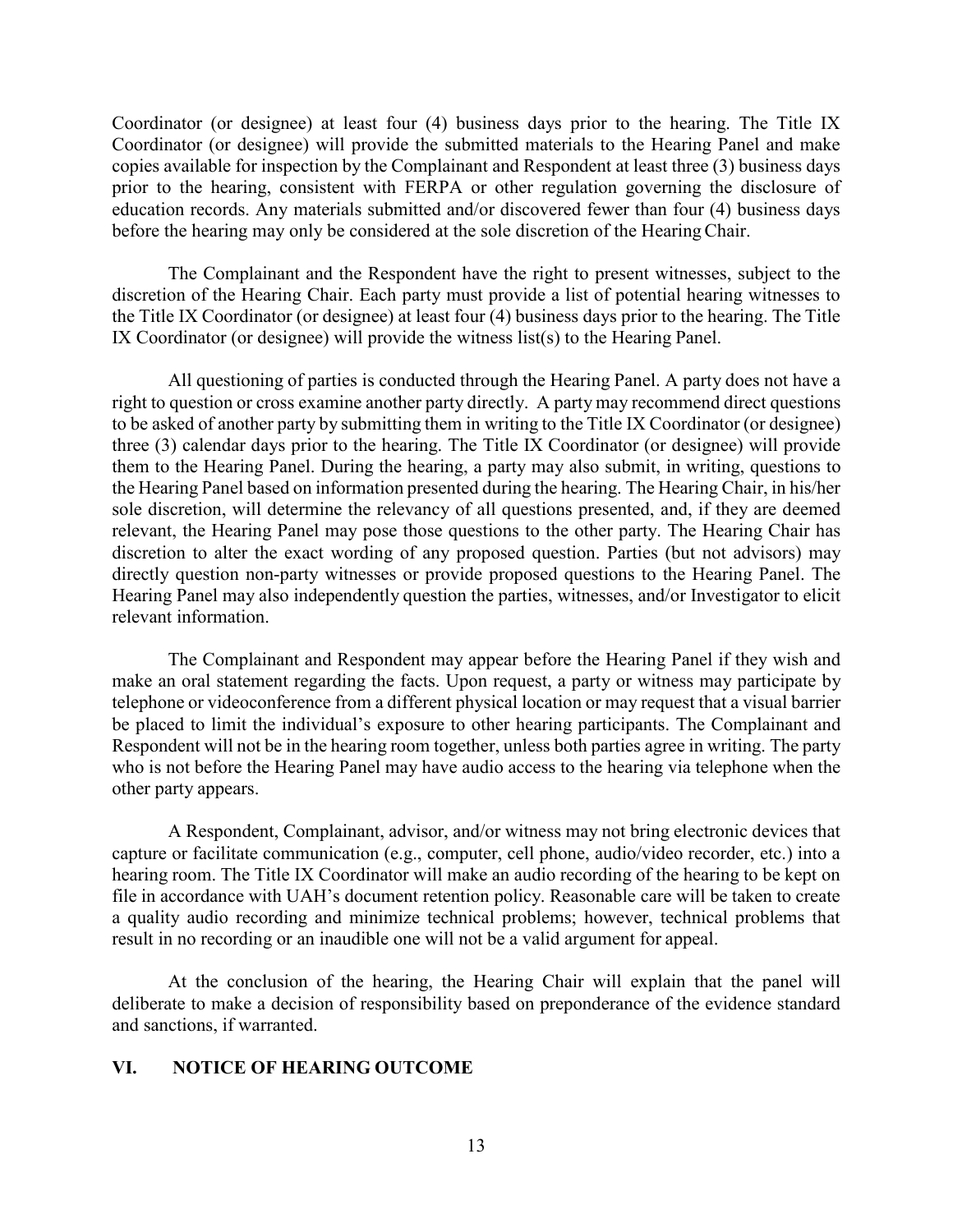Within five (5) business days of the conclusion of the Hearing, the University will provide a written Notice of Hearing Outcome to the Complainant and the Respondent concurrently. The Notice of Hearing Outcome will include the finding by the Hearing Panel as to whether there is a Title IX Policy violation, the rationale for the result, and a brief summary of the evidence on which the decision is based, as appropriate. Where there is a finding of a Title IX Policy violation, the Respondent will be informed of any sanctions, the date by which the requirements must be satisfied (if applicable), and the consequences of failure to satisfy the requirements. The Complainant will be informed of any sanctions and remedies that directly relate to the Respondent, including information about the Respondent's presence on campus (or in a shared class or residence hall), that may help a Complainant make informed decisions or work with the University to eliminate Prohibited Conduct and prevent its recurrence.

The Notice of Hearing Outcome will also include information about the appeal process, including the available grounds for an appeal, the time frame for submitting an appeal, and the name of the VP for Student Affairs who will be assigned to review any appeal filed. If neither party seeks an appeal within five (5) business days of the issuance of the Notice of Outcome, any sanction(s) imposed by the Hearing Panel will take effect immediately.

#### **VII. IMPOSITION OF SANCTIONS**

The Title IX Policy prohibits a broad range of behaviors, which are serious in nature. In keeping with the University's commitment to foster an environment that is safe, inclusive, and free of Prohibited Conduct, the Title IX Policy provides the Investigator and Hearing Panel with wide latitude in the imposition of sanctions tailored to the facts and circumstances of each report, the impact of the alleged Prohibited Conduct on the Complainant and surrounding community, and accountability for the Respondent. The imposition of sanctions is designed to eliminate Prohibited Conduct under the Title IX Policy, prevent its recurrence, and remedy its effects, while supporting the University's educational mission and federal obligations. Sanctions may include educational, restorative, rehabilitative, and punitive components. Some behavior, however, is so egregious in nature, harmful to the individuals involved, or so deleterious to the educational process that it requires severe sanctions, including suspension from the University.

In cases where neither party challenges the Investigator's determination of responsibility or recommended sanctions as outlined in the Final Investigation Report, the sanctions set forth therein will stand. In cases that are resolved through a Hearing Panel, the Hearing Panel is responsible for determining the appropriate sanction(s). In determining appropriate sanctions, both the Investigator or Hearing Panel may solicit information from the Complainant, the Respondent, and any other individual who can provide information relevant to a determination regarding potential sanctions.

In addition, the Investigator and the Hearing Panel shall consider the following factors:

- the nature of the conduct at issue;
- the impact of the conduct on the Complainant;
- the impact or implications of the conduct on the community or the University;
- prior misconduct by the Respondent, including the Respondent's relevant prior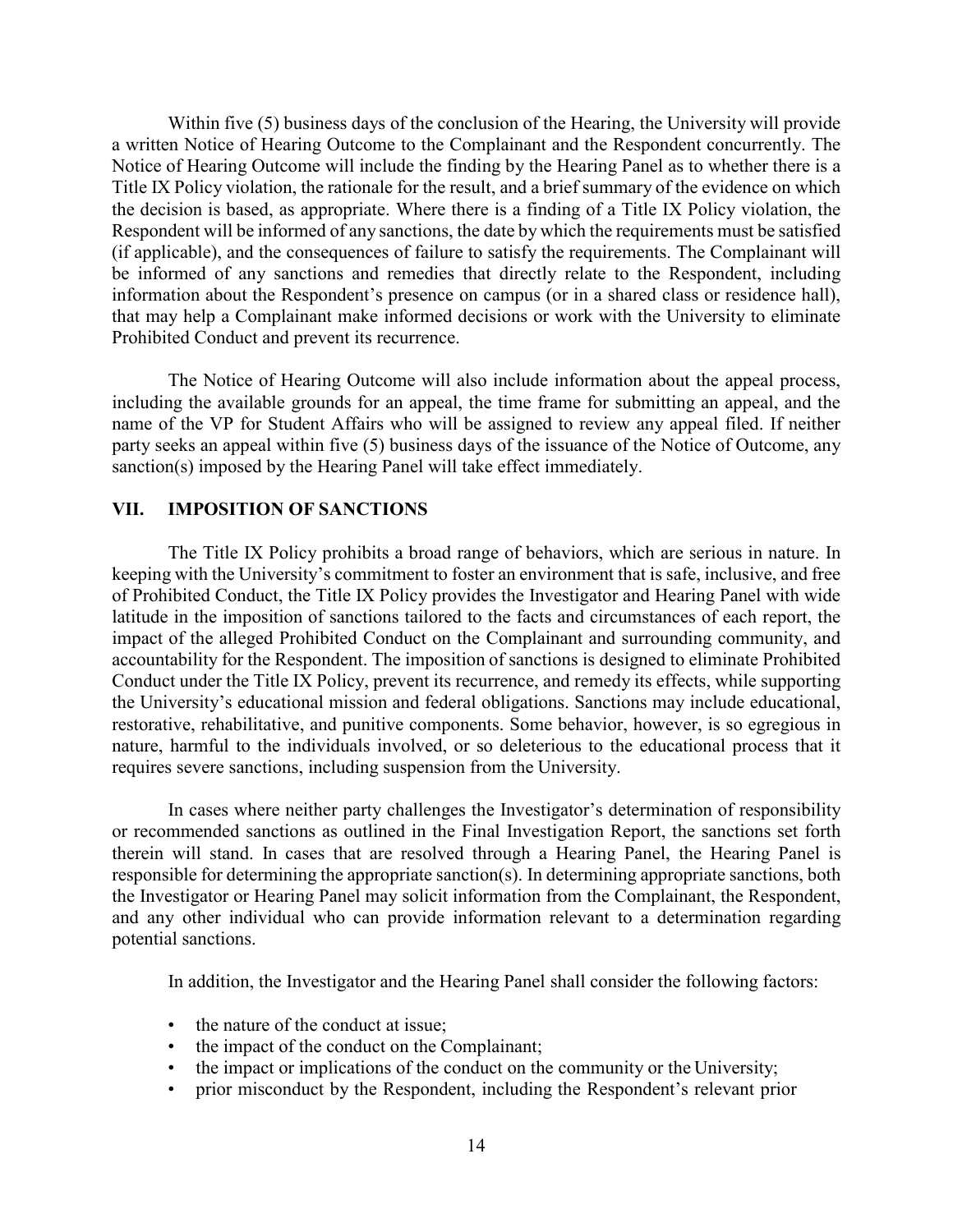discipline history;

- maintenance of a safe and respectful environment conducive to learning; and
- any other mitigating, aggravating, or compelling circumstances to reach a just and appropriate resolution in each case.

The Investigator and the Hearing Panel may also consider restorative outcomes that allow a Respondent to develop insight about their responsibility for the behavior, learn about the impact of the behavior on the Complainant, and identify how to prevent or change the behavior.

### **VIII. REMEDIES**

The Title IX Coordinator (or Designee) will identify long-term or permanent remedies to address the effects of the conduct on the Complainant, restore the Complainant's well-being, and maximize the Complainant's educational and employment opportunities. Such remedies should seek to restore to the Complainant, to the extent possible, all benefits and opportunities lost as a result of the Prohibited Conduct. The Title IX Coordinator will also identify remedies to address the effects of the conduct on the University community.

The Title IX Coordinator will consider the appropriateness of remedies, including Supportive Measures, on an ongoing basis to assure the well-being of the parties throughout the process. Long-term remedies may include extending or making permanent any Supportive Measures or implementing additional measures tailored to achieve the goals of the Title IX Policy. Many of the remedies that a Complainant might need after a finding of responsibility will have already been provided as Supportive Measures, including, but not limited to, academic accommodations, short term counseling, and housing arrangements. The Title IX Coordinator will, in all cases, consider whether there is a need for additional remedies. Additional remedies or supports may be included in the sanctions, such as reassignment or removal of the Respondent from a class or a dormitory.

# **IX. APPEALS PROCESS**

### **A. Appeal of the Notice of Hearing Outcome**

Following a hearing, both the Complainant and Respondent have a right to seek a review of the Notice of Hearing Outcome with regard to a finding of responsibility or nonresponsibility and/or the imposed sanctions.

Mere dissatisfaction with the Notice of Hearing Outcome is not a valid basis for appeal. The Complainant's and Respondent's right to appeal the Notice of Hearing Outcome regarding a final determination of responsibility and/or the resulting sanction(s) are limited to:

- The existence of a procedural irregularity that materially affected the Hearing Panel's decision and/or recommended sanctions;
- The existence of new evidence that was not reasonably available at the time the determination regarding responsibility or sanctions was made that could affect the outcome;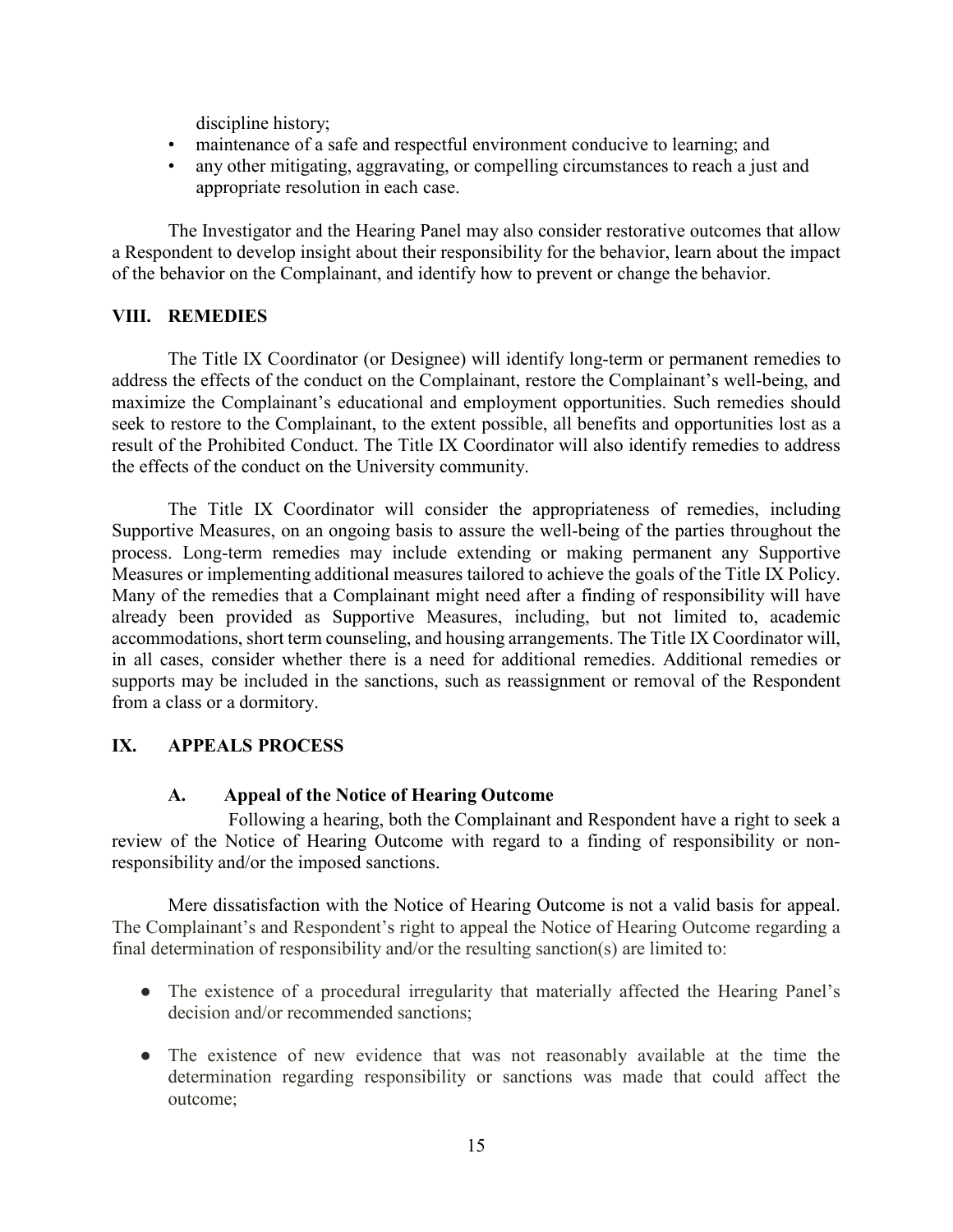- The Title IX Coordinator, Investigator, or Hearing Panel member(s) had a conflict of interest or bias that affected the outcome; and/or
- The University Hearing Panel's recommended sanctions are too severe or too lenient.

The appeal must be submitted in writing to the VP for Student Affairs within five (5) business days of the issuance of the Notice of Hearing Outcome. The appeal shall consist of a plain, concise, and complete written statement outlining the grounds for appeal and all relevant information to substantiate the basis for the appeal.

Each party will be given the opportunity to review the written appeal and respond to it in writing to the VP for Student Affairs. Any response by the opposing party must be submitted to the VP for Student Affairs within three (3) business days from being provided the appeal for review. If both parties file an appeal, the appeal documents from each party will be considered together in one appeal review process.

In any request for an appeal, the burden of proof lies with the party requesting the appeal, because the Notice of Hearing Outcome will be presumed to have been decided reasonably and appropriately. Appeals are not intended to be a rehearing of the matter. The scope of the appeal will be limited only to the permissible grounds outlined above that have been accepted for review. In most cases, appeals are confined to a review of the written documentation or record of the original hearing and pertinent documentation regarding the grounds for appeal. The VP for Student Affairs may speak to the Investigator, the Hearing Chair, or the parties, as appropriate. The VP for Student Affairs will defer to the original Hearing Panel, making changes to Hearing Panel's findings only where there is clear error.

If an appeal is granted, the VP for Student Affairs may remand the case to the Hearing Panel and provide instructions regarding the nature and extent of its reconsideration. The Hearing Panel will act promptly to reconsider the matter consistent with those instructions. Following reconsideration, the finding of the Hearing Panel or the sanction(s) imposed by the HearingPanel will be final and not subject to further appeal under the Title IX Policy.

Alternatively, the VP for Student Affairs may modify the Hearing Panel's decision and/or sanction in accordance with the Title IX Policy and these Procedures.

If the appeal is denied, the matter is closed, and the Hearing Panel's decision stands as final. The VP for Student Affairs will issue a written decision describing the result of the appeal and the rationale for the result. The appeal decision will be provided simultaneously to both parties no later than fifteen (15) business days after all written responses are received.

The imposition of sanctions pursuant to a Notice of Hearing Outcome shall be stayed during an appeal under this Section.

### **B. Appeal of Sanctions when Respondent Accepts Responsibility**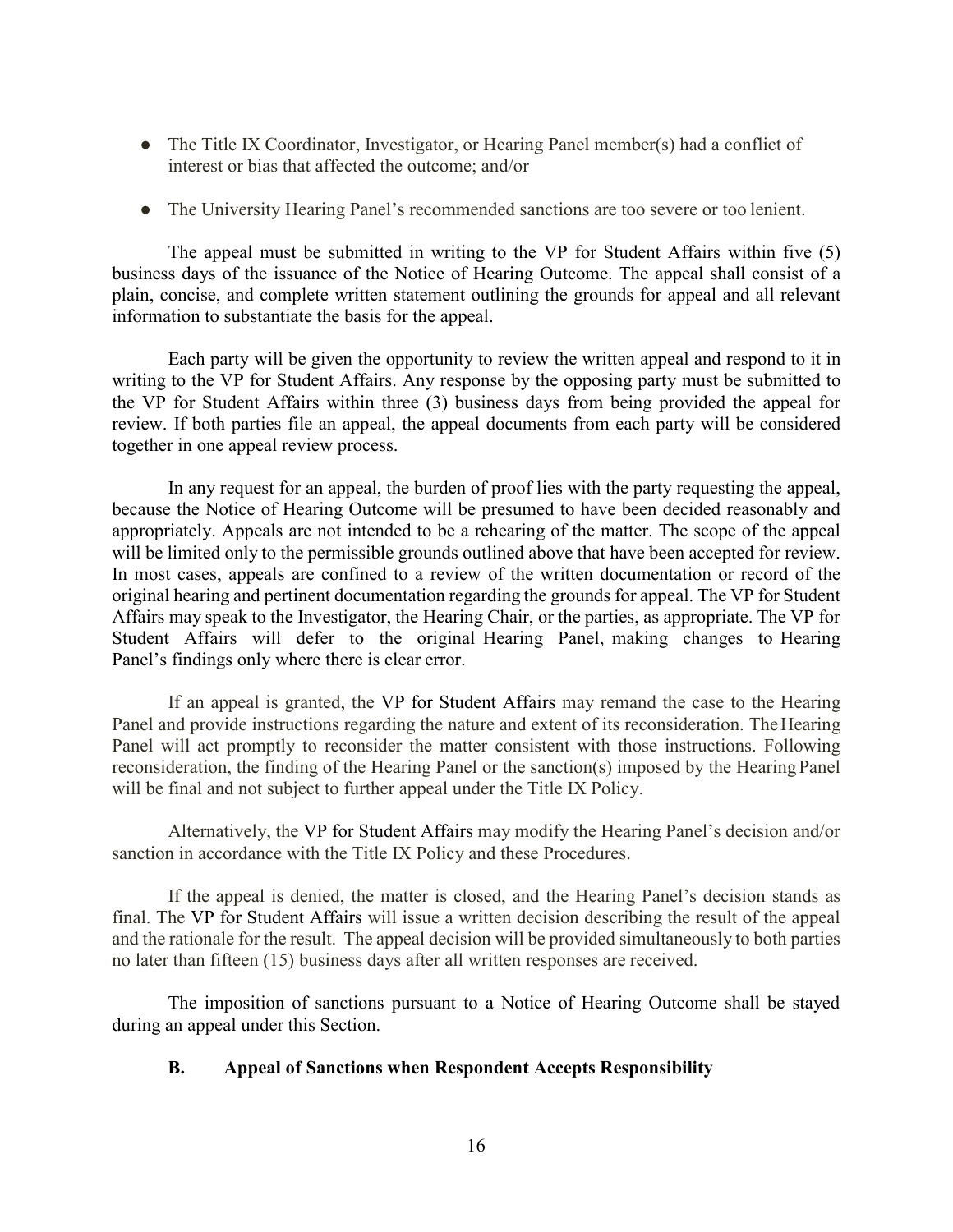For cases of Acceptance of Responsibility, the Complainant and/or Respondent can only appeal based on the grounds that the sanction(s) imposed are either too severe or too lenient. Appeals must be submitted to the VP of Student Affairs or his or her designee.

Each party may respond in writing to any appeal submitted by the other party. Written responses must be submitted within three (3) business days following email delivery of the notice of the written appeal. Written requests for appeal submitted by one party will be shared with the other party. The sanction review will ordinarily be a review of the Title IX summary report and any information submitted by the parties to the VP for Student Affairs. The VP for Student Affairs has the ability to sustain or modify the sanctions. The VP for Student Affairs will simultaneously notify the parties of the Appeal decision within fifteen (15) days of receipt of all written responses. The appeal decision is final.

### **X. ADDITIONAL CONSIDERATIONS**

These resolution procedures are the exclusive means of resolving Reports alleging sex discrimination (non-harassment) and/or sexual exploitation by UAH students in violation of the Title IX Policy. To the extent there are any inconsistencies between these resolution procedures and other University grievance, complaint, or discipline procedures, these resolution procedures will control the resolution of Reports alleging sex discrimination (non-harassment) and/or sexual exploitation by UAH students in violation of the Title IX Policy.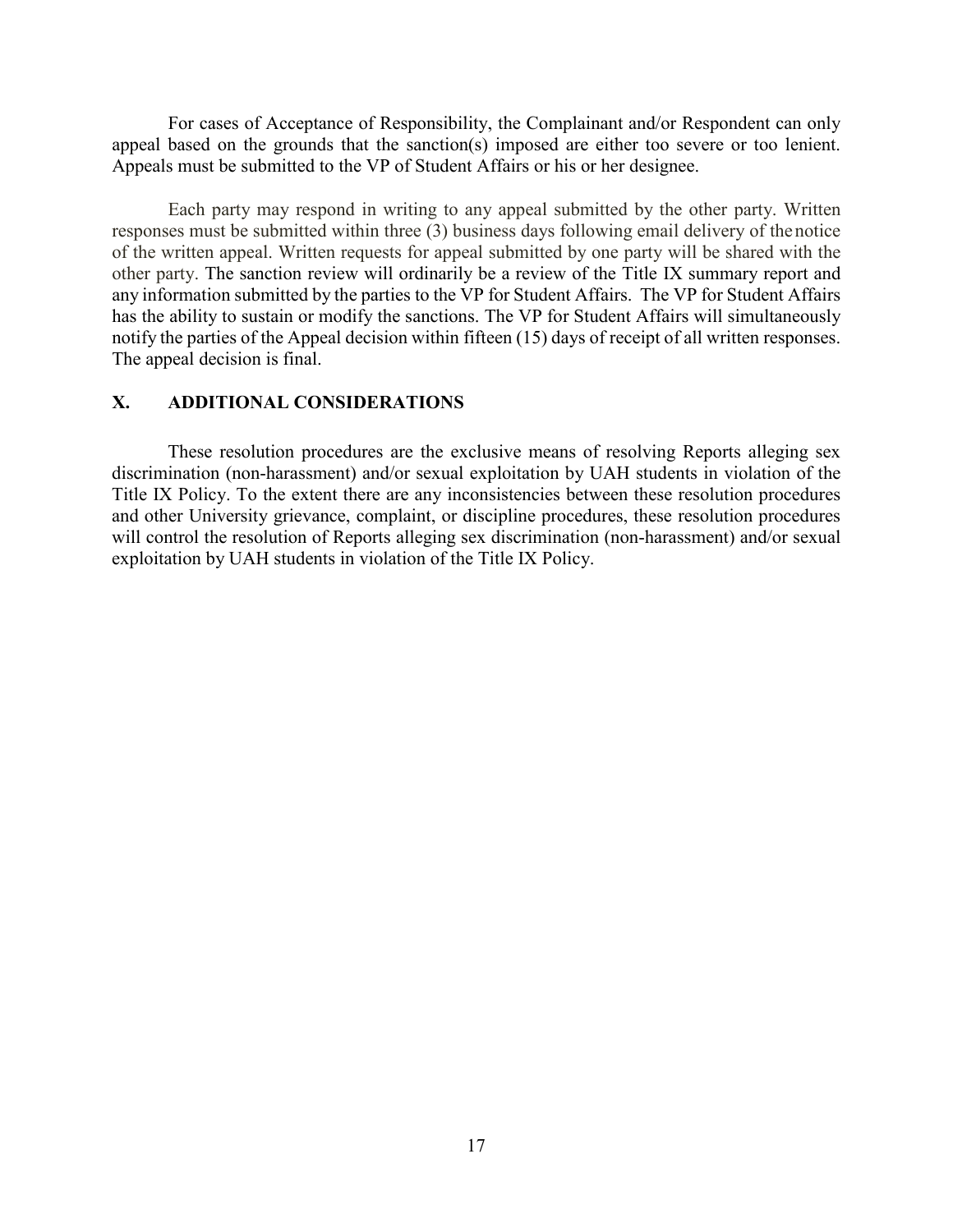## **PROCEDURES FOR THE RESOLUTION OF TITLE IX SEX DISCRIMINATION AND SEXUAL EXPLOITATION REPORTS (NON-HARASSMENT) AGAINST FACULTY, STAFF, AFFILIATES, AND NON-AFFILIATES**

#### **I. OVERVIEW AND APPLICABILITY**

The University of Alabama in Huntsville ("UAH" or the "University") has developed these Procedures for the Resolution of Title IX Sex Discrimination (Non-Harassment) Reports Against Faculty, Staff, Affiliates, and Non-Affiliates (the "Procedures") pursuant to and in compliance with Title IX of the Education Amendments of 1972 and its implementing regulations (collectively referred to as "Title IX"). These Procedures should be read in conjunction with the Title IX Sex Discrimination, Sexual Exploitation, Sexual Harassment, and Sexual Violence Policy (the "Title IX Policy"), Faculty Handbook, and Staff Handbook, which include additional information regarding applicable definitions, key terms, reporting options, available resources and other relevant topics.

These Procedures will be used to assess, investigate and/or resolve Reports of sex discrimination and/or sexual exploitation covered under Title IX brought against UAH faculty, staff, affiliates<sup>[1](#page-48-0)</sup>, and non-affiliates<sup>[2](#page-48-1)</sup> but which do not fall within the category of Sexual Harassment or Sexual Violence as defined in UAH's Title IX Policy. Sex discrimination prohibited by the Title IX Policy is defined as the exclusion from participation in, denial of benefits from, or subjection to unfavorable treatment in any University educational or employment-related program or activity on the basis of gender, sexual orientation, gender identity, or gender expression.

Formal Complaints of Sexual Harassment and Sexual Violence against UAH faculty and staff members will be assessed, investigated and/or resolved using the Procedures for the Resolution of Title IX Sexual Harassment and Sexual Violence Complaints. Formal Complaints of Sexual Harassment or Sexual Violence that include allegations of both sexual harassment and sex discrimination (non-harassment) or sexual exploitation will be addressed pursuant to the Procedures for the Resolution of Title IX Sexual Harassment and Sexual Violence Complaints.

All other Reports of discrimination against faculty and staff, including but not limited to those based on race, color, religion, ethnic origin, age, and disability, will be resolved using UAH's Discrimination Complaint/Grievance Procedure. Additionally, any sex discrimination and/or sexual exploitation that does not rise to the level of Prohibited Conduct and/or falls outside the jurisdiction of the Title IX policy and these Procedures may be investigated and addressed pursuant to other applicable policies, including, but not limited to, UAH's Equal Opportunity and Affirmative Action Policy, Faculty Handbook, and Staff Handbook.

UAH is fully committed to promoting a safe and healthy educational and work

<span id="page-48-0"></span><sup>&</sup>lt;sup>1</sup> For purposes of these Procedures, an "affiliate" includes, but is not limited to, visiting scholars and post-doctoral fellows who are not otherwise classified as UAH faculty, staff, or students.

<span id="page-48-1"></span><sup>&</sup>lt;sup>2</sup> A "non-affiliate" is someone not associated with UAH.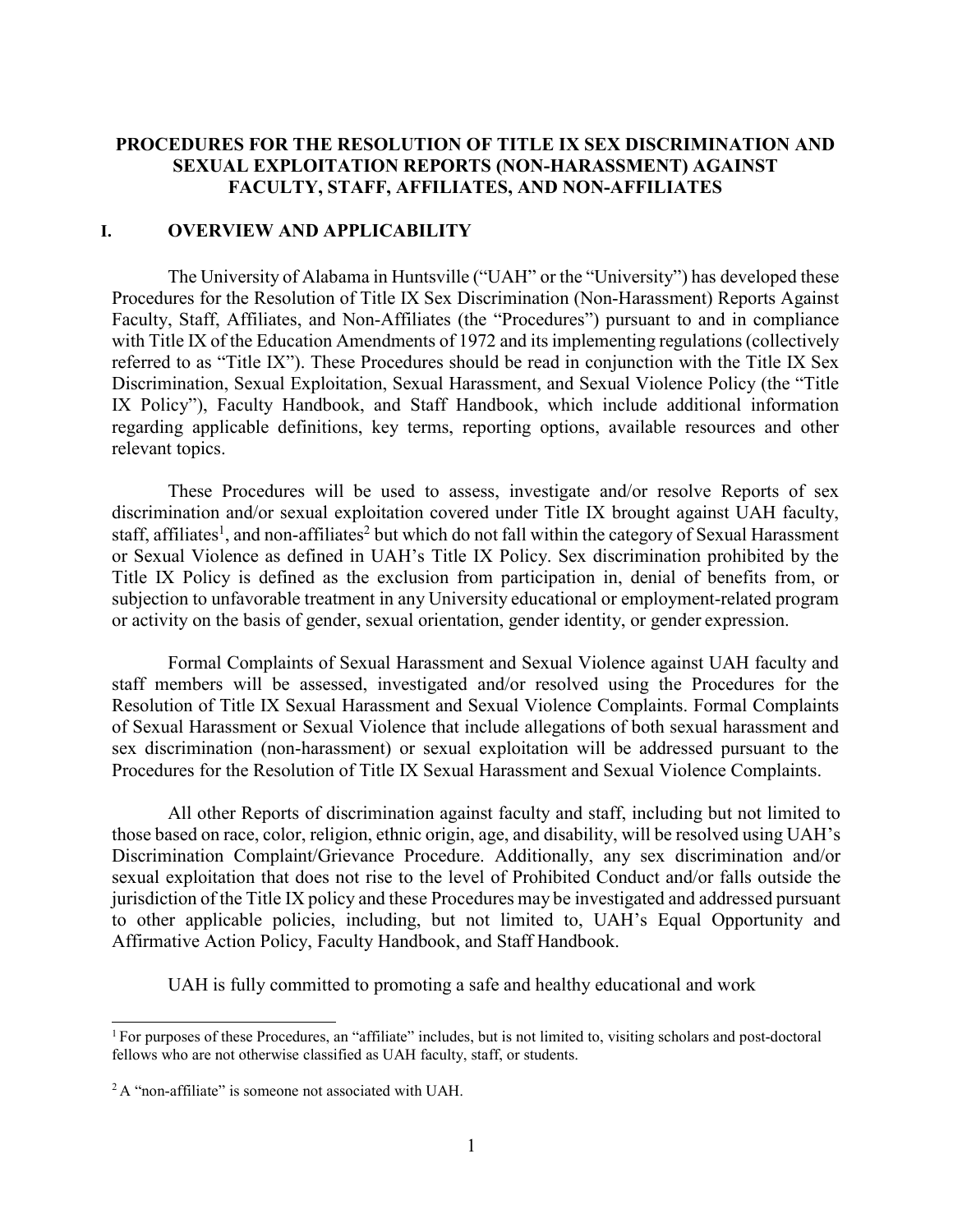environment. All community members are strongly encouraged to report to the University any incident of sex discrimination and/or sexual exploitation.

# **II. RIGHTS OF THE COMPLAINANTS AND RESPONDENTS**

# **A. Right to an Advisor**

Complainants and Respondents may be accompanied by one advisor throughout the investigation. That advisor, however, cannot be someone who may be considered a witness during the investigation. An advisor can be present to provide support to a Complainant or Respondent throughout an investigation. An advisor may not speak, write, or otherwise communicate with an Investigator, or any other UAH employee that is part of the investigation process, on behalf of the Complainant or Respondent. An advisor who does not abide by these guidelines may beexcluded from the process. The advisor may be legal counsel, but participation will be limited as stated herein. An advisor's failure to comply with the participation limitations outlined in these Procedures and the Title IX Policy may result in the advisor being dismissed from any meeting, or other proceeding. Any fees charged by the advisor are the sole responsibility of the requesting party. Consistent with UAH's obligations to promptly resolve Reports of sex discrimination and/or sexual exploitation, UAH reserves the right to proceed with any meeting or interview, regardless of the availability of the party's selected advisor.

# **B. Additional Rights of Both Complainants and Respondents**

Throughout these investigations, adjudications, and resolution of Reports of sex discrimination and/or sexual exploitation, both Complainants and Respondents have the following rights:

- To be informed of available options for making a Report;
- To receive a notice of the allegations, an opportunity to respond to allegations, and access to policy statements regarding the investigation process and possible sanctions/disciplinary action;
- To be advised of UAH's prohibition on retaliation against an individual who exercises their rights under the Title IX Policy;
- To receive information regarding Supportive Measures and community support resources (including, but not limited to, modification of academic, a no contact or limited no-contact directive; living, transportation, or working situations; available health and mental health counseling; and, if applicable, disability accommodations);
- To receive Supportive Measures;
- To a thorough and impartial investigation;
- To be notified in writing when final results become available;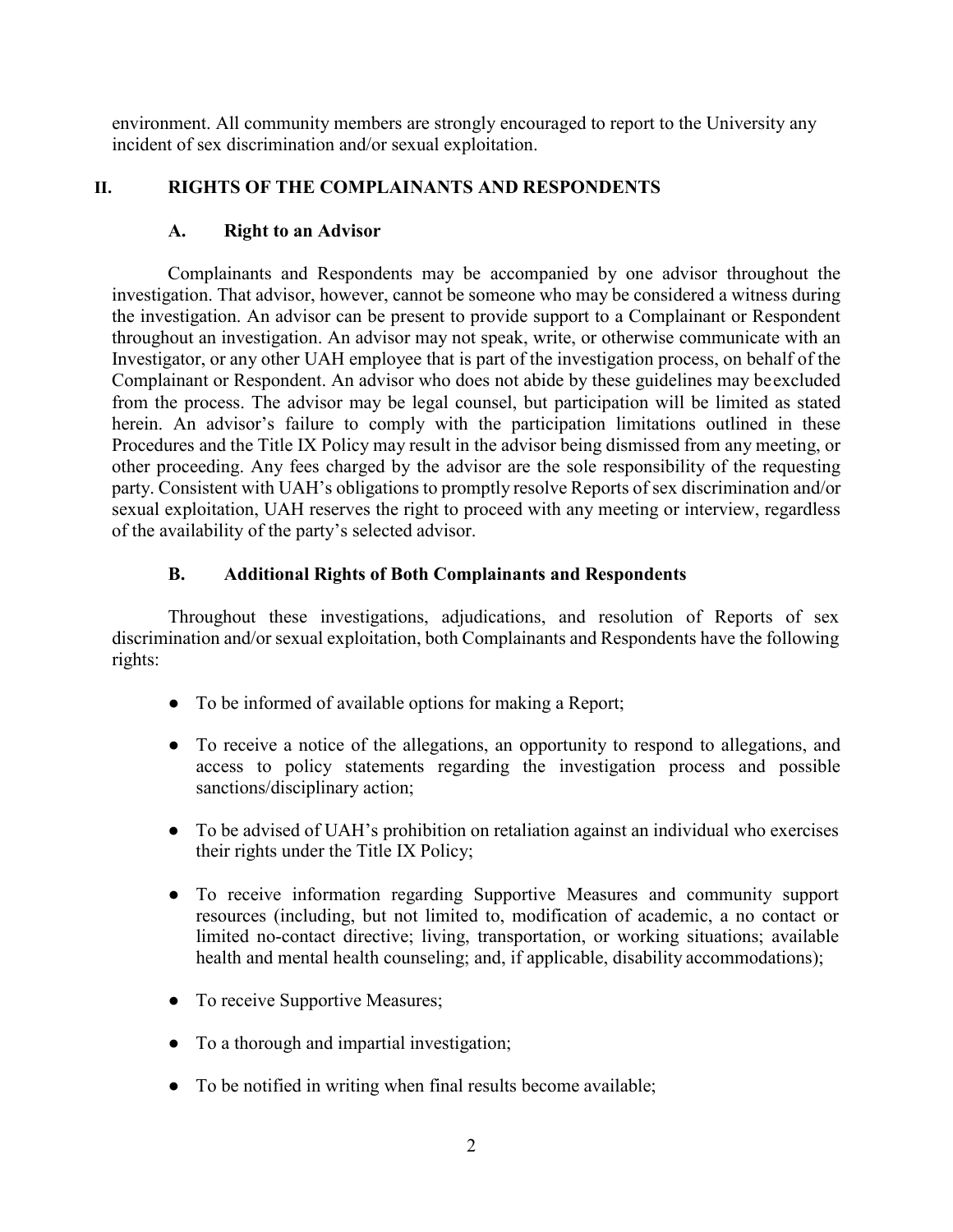- To have access to published policies regarding sex discrimination and/or sexual exploitation and UAH's disciplinary procedures, including the possible range of sanctions/disciplinary action;
- To be notified that information and materials UAH obtains during its investigation into allegations of sex discrimination and/or sexual exploitation may be disclosed in response to a valid subpoena; and
- To be notified that Respondent is not required to make a statement or otherwise provide information relevant to the investigation.

## **III. SUPPORTIVE MEASURES**

Supportive Measures are available upon receipt of a Report of sex discrimination and/or sexual exploitation and prior to the resolution thereof, as appropriate. The issuance of Supportive Measures is not disciplinary in nature and should not be construed as a determination by that the Respondent has engaged in sex discrimination and/or sexual exploitation. Supportive Measures are available for the Complainant, Respondent, and/or the campus community while the University is investigating an allegation of sex discrimination and/or sexual exploitation. Both the Complainant and Respondent (or someone on behalf of the Complainant or Respondent) may request Supportive Measures from the Title IX Coordinator or a Deputy Title IX Coordinator. The Title IX Coordinator will work with the appropriate University office(s), including Human Resources, to ensure that any necessary Supportive Measures are promptly provided. Available Supportive Measures may include, but are not limited to the following:

- Change in work schedule or job assignment;
- Limiting access to certain University facilities or activities pending resolution of the matter;
- Voluntary leave of absence;
- University-imposed leave, suspension, or separation for the Respondent;
- Access to on-campus counseling services and referral to off campus counseling resources;
- Institutional resources pertaining to visa/immigrant status;
- Rescheduling of exams and assignments;
- Providing alternative course completion options;
- Change in class schedule, including the ability to drop a course without penalty or to transfer;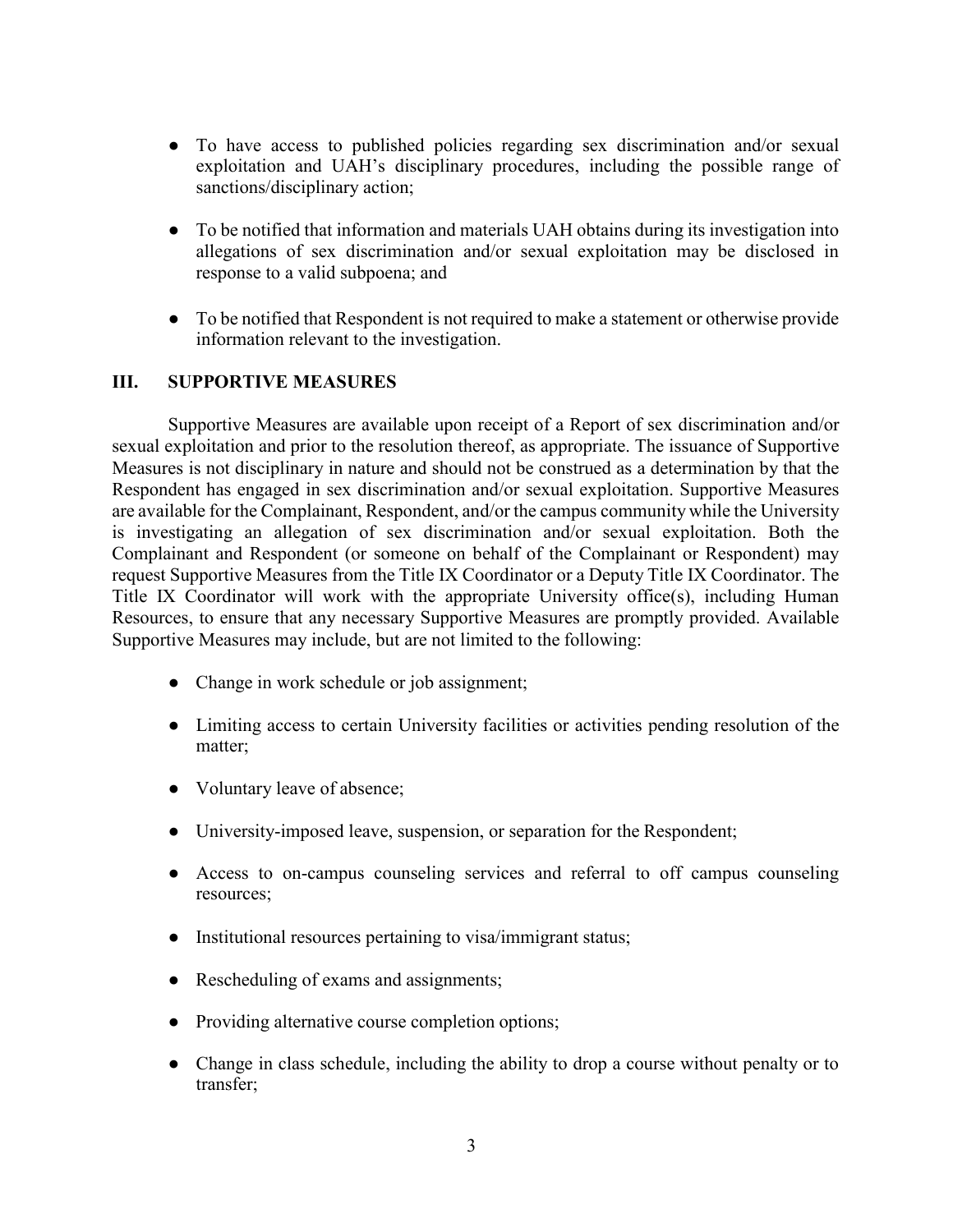- Change in student's campus housing;
- Assistance from University support staff in completing housing relocation;
- Providing academic support services, such as tutoring; and
- Any other measure that can be tailored to the involved individuals to achieve the goals of the Title IX Policy, Equal Opportunity/ Affirmative Action Policy, and Discrimination Complaint/Grievance Procedure.

The University will maintain the privacy of any Supportive Measure provided under the Title IX Policy to the extent practicable and permitted by law.

An individual's failure to comply with restrictions imposed by Supportive Measures is a violation of the Title IX Policy and a basis for disciplinary action.

# **IV. INVESTIGATION PROCEDURES AND SANCTIONS**

### **A. Time Frame for Resolution**

The University seeks to resolve Reports of sex discrimination and/or sexual exploitation as promptly as reasonably possible. Best efforts will be made to follow the time frames discussed below.

In calculating time periods, "business days" do not include weekends or UAH holidays. All time frames may be extended when necessary to ensure the integrity and completeness of the investigation, accommodate the availability of witnesses, accommodate delays by the parties, account for University breaks or vacations, or address other legitimate reasons, including the complexity of the investigation (including the number of witnesses and volume of information provided by the parties) and the severity and extent of the alleged conduct. Any extension of the timeframes, and the reason for the extension, will be shared with the parties in writing.

UAH will disclose information about its investigation and resolution of Reports of sex discrimination and/or sexual exploitation only to those who need to know the information to carry out their duties and responsibilities. It will inform all UAH personnel participating in an investigation, proceeding, or Hearing that they are expected to maintain the privacy of the process. This does not prohibit either a Complainant or Respondent from obtaining the assistance of family members, counselors, therapists, clergy, doctors, attorneys, or other resources.

### **B. Initial Assessment**

When a Report of sex discrimination and/or sexual exploitation is made, the Title IX Coordinator<sup>3</sup>, in collaboration with Human Resources, will conduct an Initial Assessment. The

<span id="page-51-0"></span><sup>&</sup>lt;sup>3</sup> The Title IX Coordinator includes any selected Deputy Title IX Coordinator(s) and is hereinafter referred to as "Title IX Coordinator."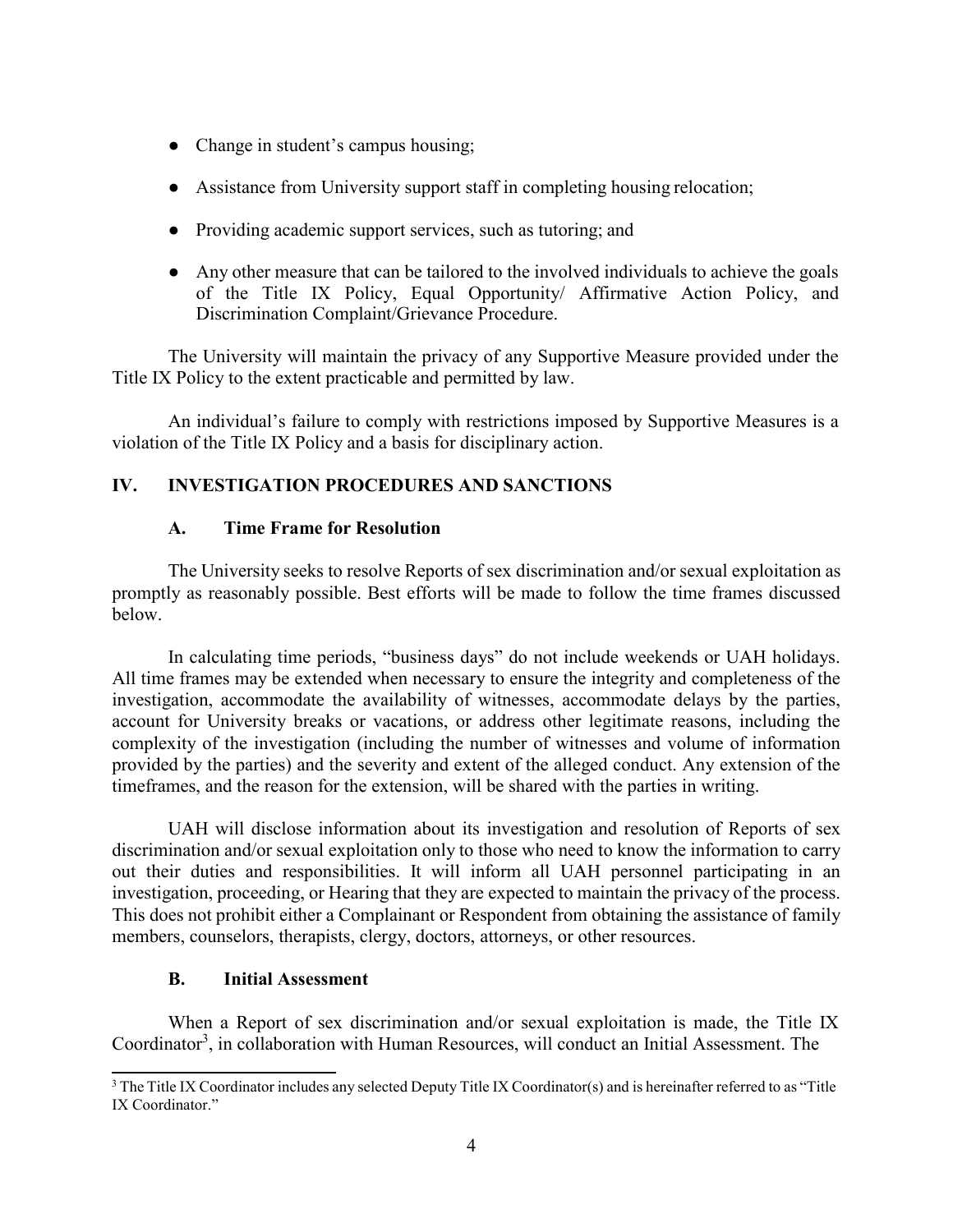assessment will determine whether the alleged conduct presents a potential violation of the Title IX Policy and whether further action is warranted based on the alleged conduct.

The Initial Assessment normally begins with a preliminary meeting between the Complainant and the Title IX Coordinator or designee, in collaboration with Human Resources. The purpose of the preliminary meeting is to gather facts that will enable the Title IX Coordinator and Human Resources, in consultation with other offices as appropriate, to:

- $\bullet$  Assess the nature and circumstances of the allegation(s);
- Address any immediate concerns about the emotional well-being of the parties;
- Address the rights of the parties as outlined in Section II above;
- Discuss available Supportive Measures as outlined in Section III above;
- Discuss the Complainant's expressed preference for the manner of resolution and any barriers to proceeding;
- Explain UAH's policy prohibiting retaliation; and
- Explain the right and role of an advisor.

If a Complainant wants to make a Report of sex discrimination and/or sexual exploitation but also wants to maintain anonymity and/or request that no investigative or disciplinary measures be taken, the Title IX Coordinator will advise the Complainant that UAH will consider the request but cannot guarantee it will be able to honor the request. UAH will weigh such a request against its obligation to provide a non-discriminatory environment. In determining whether it can honor a request for confidentiality, the following factors will be considered:

- The nature and scope of the alleged conduct;
- The risk posed to any individual or to the campus community by not proceeding;
- Whether there have been other Reports of sex discrimination and/or sexual exploitation by the Respondent;
- The Complainant's wish to pursue disciplinary action;
- Whether UAH possesses other means to pursue the investigation and obtain relevant evidence without participation from the Complainant;
- Considerations of fundamental fairness and due process with respect to the Respondent should the course of action include disciplinary action against the Respondent; and
- UAH's obligation to investigate and to provide a non-discriminatory environment.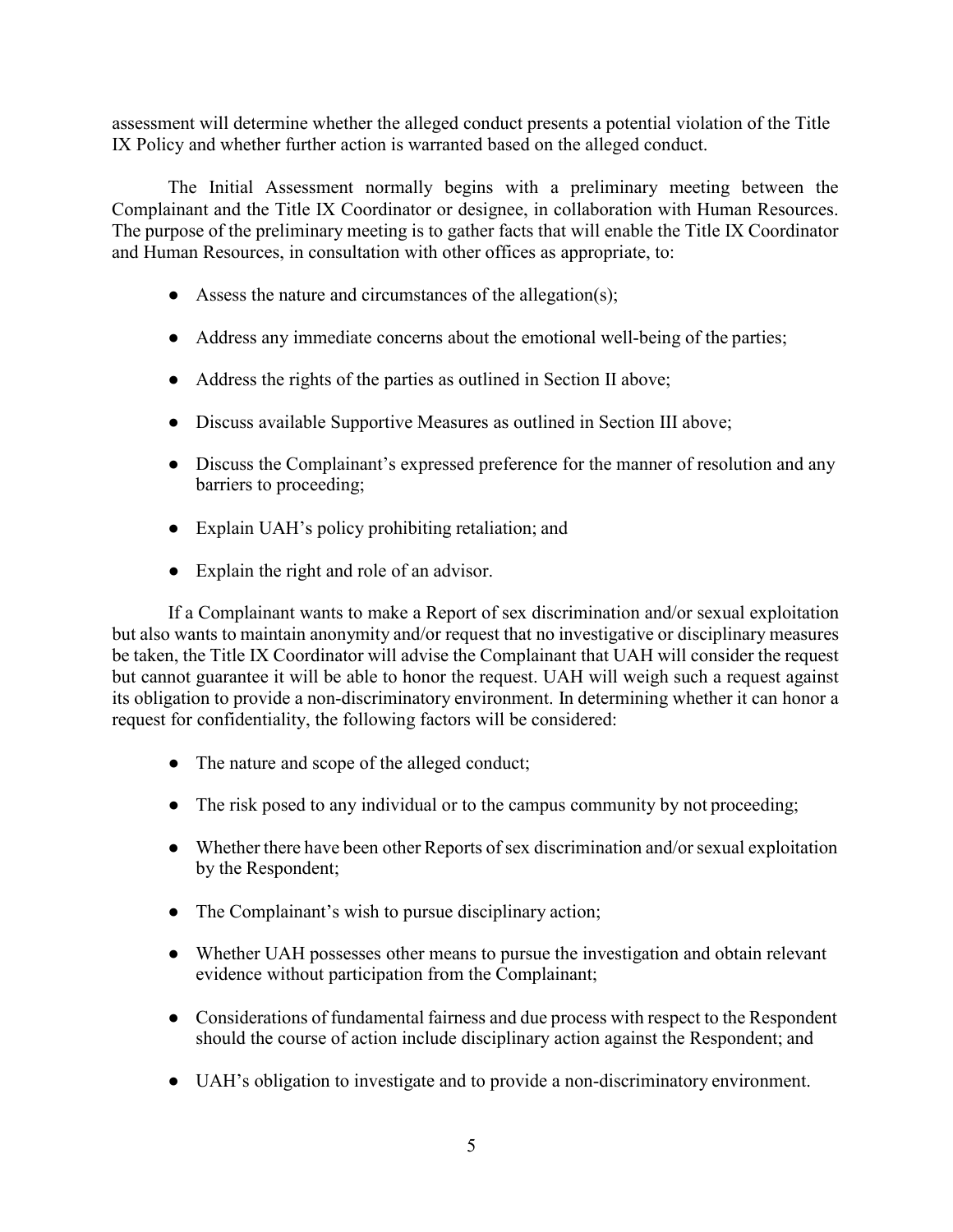UAH's ability to fully investigate and respond to a Report may be limited if the Complainant requests that their name not be disclosed to the Respondent or declines to participate in an investigation.

At the conclusion of the Initial Assessment, the Title IX Coordinator, in collaboration with Human Resources, will determine the appropriate resolution route. Resolution may include: (1) no further action; (2) Informal Voluntary Resolution; (3) the initiation of an investigation which may lead to disciplinary action; or (4) referral to Human Resources, the Provost, Dean, Supervisor, or other appropriate office for further inquiry, review, or assessment.

#### **C. Informal Voluntary Resolution**

Informal Voluntary Resolution, when selected by the Complainant and deemed appropriate by the Title IX Coordinator, is a path designed to eliminate the conduct at issue, prevent its recurrence, and remedy its effects in a manner that meets the expressed preference of the Complainant and preserves the safety and welfare of the campus community. Informal Voluntary Resolution does not involve an investigation or disciplinary action against a Respondent, and is not appropriate for all forms of conduct under the Title IX Policy. The time frame for completion of Informal Voluntary Resolution may vary, but UAH will seek to complete the process within sixty (60) business days of the Complainant's request.

UAH retains the discretion to determine, when selected by the Complainant, which cases are appropriate for Informal Voluntary Resolution. A Complainant may request and decide to pursue Informal Voluntary Resolution at any time. In those cases in which Informal Voluntary Resolution involves either the notification to, or participation by, the Respondent, it is the Respondent's decision whether to accept Informal Voluntary Resolution.

Informal Voluntary Resolution may include: establishing Supportive Measures; conducting targeted or broad-based educational programming or training for relevant individuals or groups; providing increased monitoring and/or supervision; facilitating a meeting with the Respondent with the Complainant present in appropriate cases; and any other remedy that can be tailored to the involved individuals to achieve the goals of the Title IX Policy. In some forms of Informal Voluntary Resolution, the remedies imposed will focus on supporting the Complainant with no participation or involvement by the Respondent. In other forms of Informal Voluntary Resolution, the Respondent may agree to participate. Depending on the type of remedy used, it may be possible for a Complainant to maintain anonymity.

Informal Voluntary Resolution may also include restorative principles that are designed to allow a Respondent to accept responsibility for misconduct and acknowledge harm to the Complainant or to the UAH community. Restorative models will be used only with the consent of both parties, under the supervision of University-sanctioned trained professionals, and following a determination by UAH that the matter is appropriate for a restorative approach.

As the title implies, participation in Informal Voluntary Resolution is a choice, and either party can request to end this manner of resolution and pursue an investigation at any time,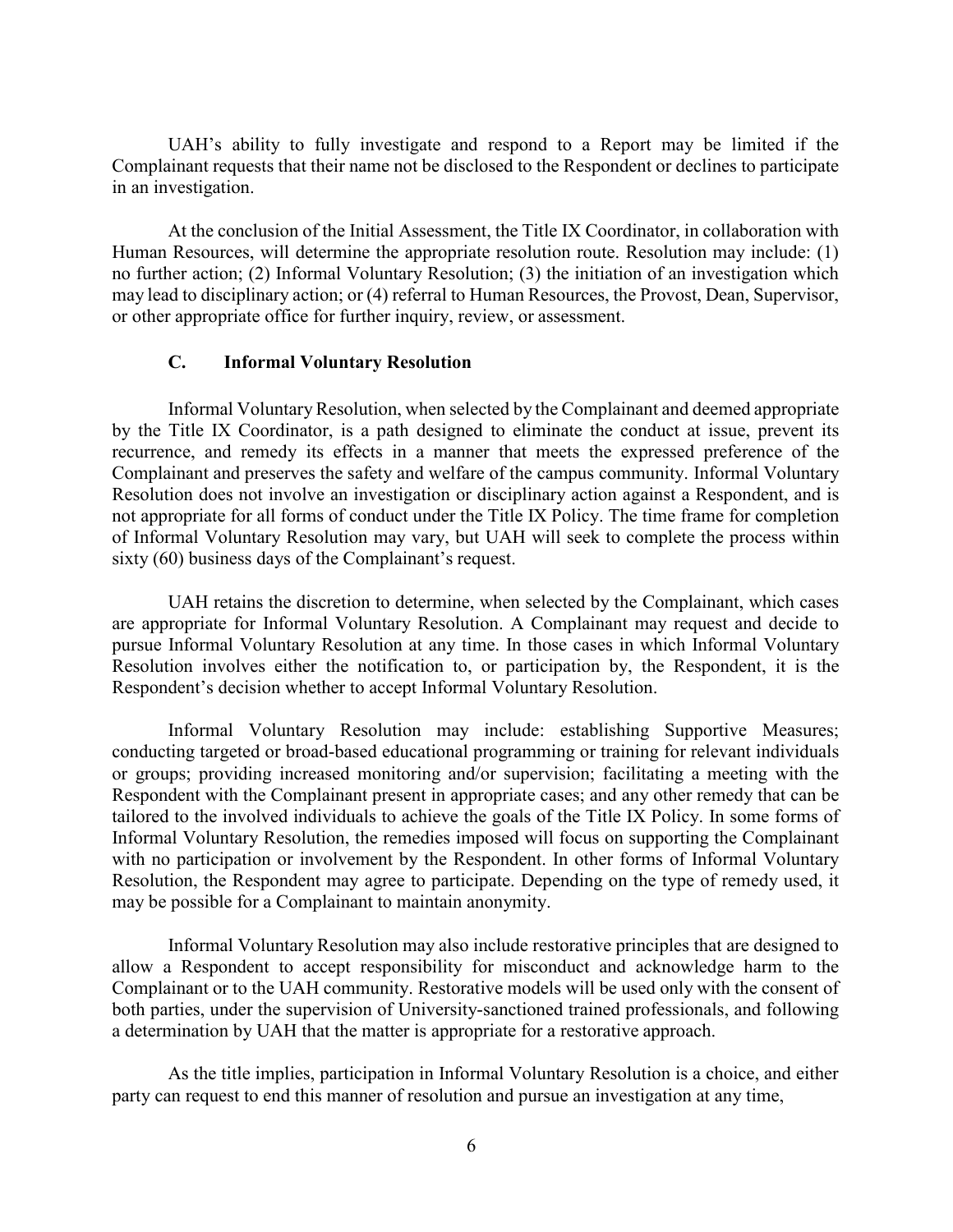including if Informal Voluntary Resolution is unsuccessful at resolving the Report. Similarly, a Complainant can request to end an investigation and pursue Informal Voluntary Resolution at any time. In addition, either party may request Supportive Measures regardless of whether any particular course of action is sought.

Facilitators cannot be used as a witness during a subsequent investigation or adjudication hearing.

Because the outcome of the Informal Voluntary Resolution process is mutually developed and agreed upon by the parties, an appeal of the process and its result is not permitted.

#### **D. Investigation Procedures**

If deemed appropriate based on the Initial Assessment, UAH will initiate a prompt, thorough, and impartial investigation of conduct that the Title IX Coordinator, in collaboration with Human Resources, determines involves matters covered by these Procedures (i.e., Reports of non-harassment sex discrimination and/or sexual exploitation brought against UAH faculty and staff members, affiliates, and non-affiliates under Title IX). The Title IX Coordinator, in collaboration with Human Resources and/or Provost, will designate one or more Investigators who have training and experience investigating allegations of matters covered by these Procedures. The Investigator will coordinate the gathering of information to determine whether the preponderance of the evidence establishes that the alleged conduct constitutes a violation of the Title IX Policy. A preponderance of the evidence means that it is more likely than not that the conduct occurred based on a totality of the circumstances.

The investigation is a neutral fact-gathering process. The Respondent is presumed to be not responsible; this presumption may be overcome only where the Investigator concludes that it is more likely than not that the Respondent violated the Title IX Policy. Neither party is required to participate in the investigation nor any form of resolution under these Procedures. The Investigator will not draw an adverse inference merely because either of the parties elected not to participate.

UAH will make reasonable efforts to protect the privacy of participants, in accordance with applicable state and federal law, while balancing the need to gather information to conduct a thorough investigation.

#### **1. Notice of Investigation**

The Title IX Coordinator, in collaboration with the Deputy Title IX Coordinator for Human Resources, will send the Complainant and the Respondent and, if applicable, the Respondent's appropriate supervisor(s), a written Notice of Investigation, which constitutes the formal charge of a violation of the Title IX Policy. The Notice of Investigation will contain a summary of the allegation or conduct at issue (which may generally include the identities of the parties involved, the specific section of the Title IX Policy allegedly violated, and the date and location of the incident), the range of potential violations under the Title IX Policy, and the range of potential sanctions. Once the Notice of Investigation has been delivered to the parties, the investigation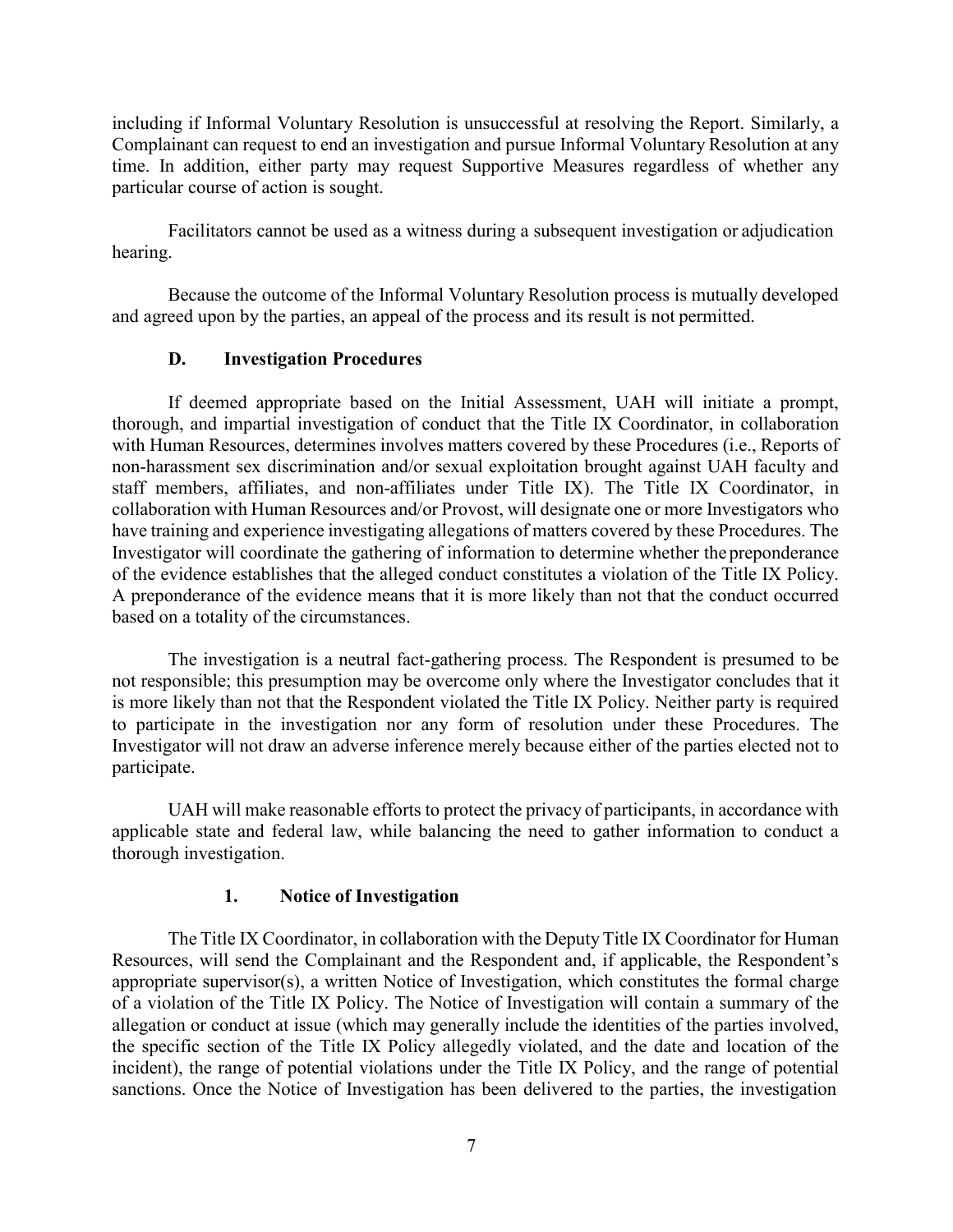phase begins.

#### **2. Conducting the Investigation**

The Title IX Coordinator, in collaboration with Deputy Title IX Coordinator for Human Resources, will oversee the investigation. The investigation is designed to provide a fair and reliable gathering of the facts by an impartial investigator. All individuals, including the Complainant, the Respondent, and any third-party witnesses, will be treated with appropriate sensitivity and respect throughout the investigation. The investigation will safeguard the privacy of the individuals involved in a manner consistent with federal law and University policy.

During the investigation, the Complainant and Respondent will have an equalopportunity to be heard, submit information, and identify witnesses who may have relevant information. The Investigator will speak separately with the Complainant, the Respondent, and other individuals who are willing to participate and have information relevant to the determination of responsibility. As part of the investigation, the Investigator may gather or receive information that is relevant to the determination of an appropriate sanction or remedy, including information about the impact of the alleged incident on parties. The Investigator will also endeavor to gather any available evidence, including prior statements by the parties or witnesses, any communications between the parties, email messages, social media materials, text messages, audio or video recordings, and other records as appropriate, available, and feasible.

The Investigator has the discretion to determine the relevance of any witness or other evidence to the finding of responsibility and may exclude information if the Investigator determines that the information is irrelevant. The Investigator may also exclude statements of personal opinion by witnesses and statements as to general reputation for any character trait, including honesty.

### **3. Timing of the Investigation**

UAH will seek to conclude the investigation within sixty (60) business days from the issuance of the Notice of Investigation. The time frame for completion of the investigation, or any designated time frames of steps in the investigation, may be extended as set forth herein above. Any extension of the timeframes, and the reason for the extension, will be shared with the parties in writing. Best efforts will be made to complete the process in a timely manner by balancing principles of thoroughness and fundamental fairness with promptness.

### **4. Cooperation in the Investigation**

All community members, including students, faculty and other UAH employees, who may have relevant information and/or be a witness, are strongly encouraged and expected to cooperate with the Title IX Coordinator, the Deputy Title IX Coordinator for Human Resources, and/or Investigator in the investigation, as well as any adjudication, of any Report. The Title IX Coordinator, Deputy Title IX Coordinator for Human Resources, and/or Investigator may request the appearance of persons from the University community who can provide relevant evidence.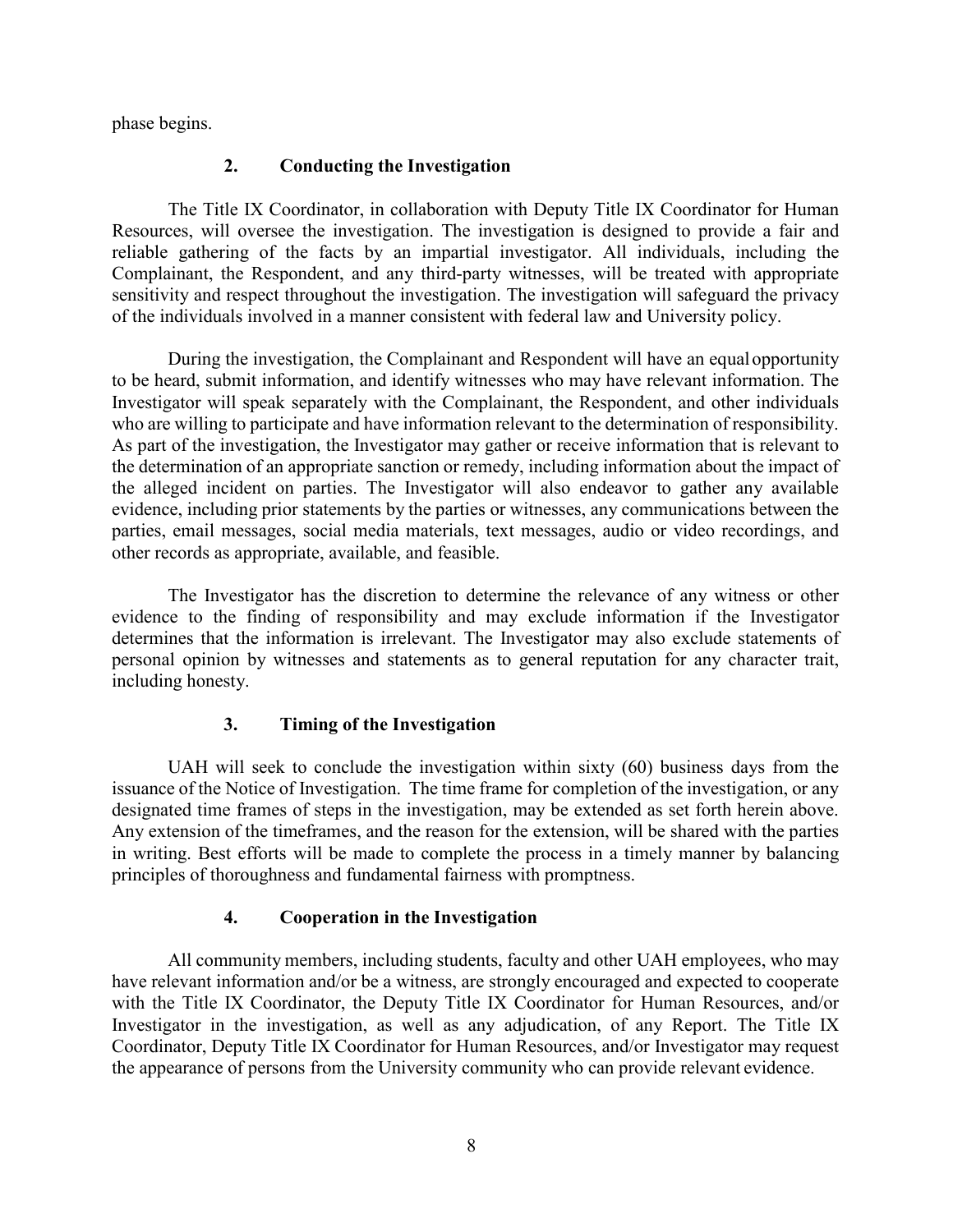Both a Complainant and a Respondent may decline to participate in proceedings under the Title IX Policy. The Title IX Coordinator, in collaboration with Deputy Title IX Coordinator for Human Resources, will determine whether the investigation will proceed without the Complainant pursuant to the factors set out in the Initial Assessment as described in Section IV.B. above.

### **5. Submission of Additional Evidence**

At the conclusion of the investigation and prior to preparing the Final Investigation Report, the Investigator will notify the Complainant and Respondent of the completion of the investigation and provide them with the opportunity to submit any additional evidence, such as witness identities, documents, or other information not previously submitted. The parties will have ten (10) business days from the date the notification is sent to submit any such additional evidence in writing. In the absence of good cause, evidence discoverable through the exercise of due diligence that is not provided to the Investigator will not be considered by the Investigator.

### **6. Investigation Findings and Sanctions**

After receipt and consideration of any additional evidence from the Complainant or Respondent, or after the ten (10) business days have lapsed without the submission of additional evidence, the Investigator will make a determination, by a preponderance of the evidence standard, regarding whether a Title IX Policy violation occurred. In reaching this determination, the Investigator may consult with the Title IX Coordinator and the Deputy Title IX Coordinator for Human Resources (or designee). The Investigator will prepare an outcome letter ("Notice of Outcome letter") that summarizes the findings. The Title IX Coordinator or designee will provide the Notice of Outcome letter, including the basis for the determination, in writing to the Complainant and the Respondent simultaneously. When the Respondent is determined not to have violated the Title IX Policy, the matter will be closed. When the Respondent is determined to have violated the Title IX Policy, the determination will also be forwarded to the appropriate person, as indicated below.

In the event of a determination that the Title IX Policy was violated, the Notice of Outcome letter will then be provided to the Dean of the Respondent's School or College and/or Department Chair (if the Respondent is a faculty member), the Provost (if the Respondent is a Dean), or relevant Vice President and/or appropriate Supervisor(s) (if the Respondent is a staff member or third-party). The Dean, Provost, or relevant Vice President, or Supervisor, will consult with Human Resources or any other appropriate office, and make a final determination as to the appropriate disciplinary sanction for the Respondent's violation of the Title IX Policy. The Title IX Coordinator will inform the Complainant that appropriate corrective action has been taken, but cannot reveal the specifics of the action if it is a confidential personnel action.

### **a. Faculty**

Faculty Respondents have the right to appeal the determination in the Notice of Outcome Letter and the sanction imposed by the Respondent's Dean to the Provost. Any appeal must be in writing and must be filed with the Provost within ten (10) business days of the date of the Dean's final decision was sent.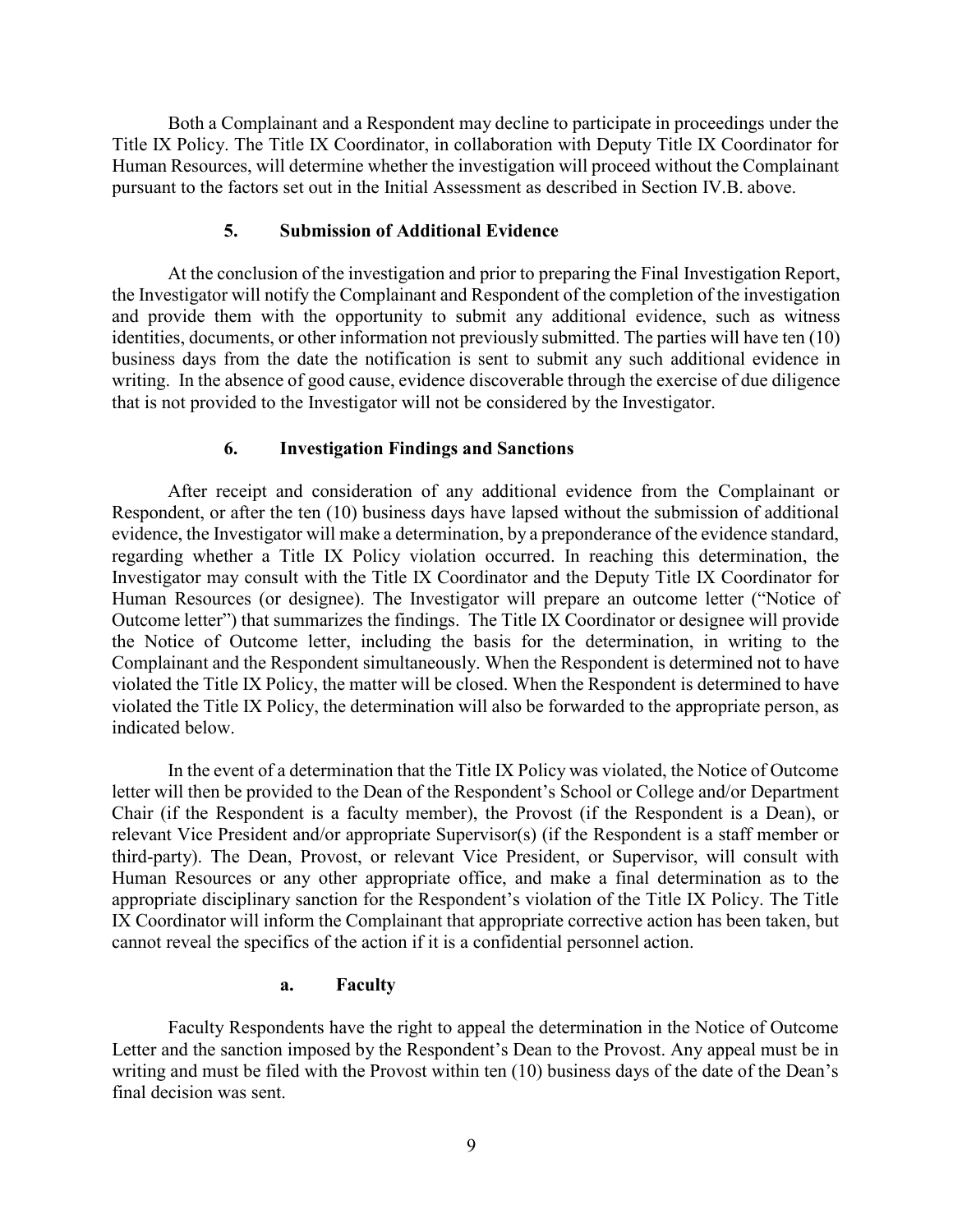In any request for an appeal, the burden of proof lies with the faculty Respondent because the University's determination as to whether the faculty Respondent's conduct violated the [Title](http://www.bu.edu/safety/sexual-misconduct/title-ix-bu-policies/sexual-misconducttitle-ix-policy/) [IX Policy](http://www.bu.edu/safety/sexual-misconduct/title-ix-bu-policies/sexual-misconducttitle-ix-policy/) will be presumed to have been reached reasonably and appropriately, by a preponderance of the evidence. Therefore, an appeal is available only on the following grounds:

- The existence of a procedural irregularity that materially affected the decision and/or recommended sanctions;
- The existence of new evidence that was not reasonably available at the time the determination regarding responsibility or sanctions was made that could affect the outcome;
- The Title IX Coordinator and/or investigator(s) had a conflict of interest or bias that affected the outcome; and/or
- The recommended sanctions are too severe or too lenient.

Appeals are not intended to be a re-investigation of the matter. The scope of the appeal will be limited only to the permissible grounds outlined above that have been accepted for review. In most cases, appeals are confined to a review of the written documentation or pertinent documentation regarding the grounds for appeal. The appeal must be in writing, be submitted to the Provost, and contain the names of the Complainant and the Respondent, as well as a detailed statement of the basis for the appeal including the specific facts, circumstances, and argument in support of the requested action. The Provost have exclusive discretion to accept an untimely appeal in the event of extenuating circumstances. The Provost may speak to the Investigator or the parties, as appropriate. The Provost will defer to the original findings, making changes only where there is clear error.

The Provost will endeavor to make a final decision within twenty-one (21) business days of receipt of the appeal. The Provost has discretion to take any and all actions that the Provost determines to be in the interest of a fair and just decision. The Provost shall issue a written statement of the resolution of the appeal, including any changes made, to the Title IX Coordinator, the Deputy Title IX Coordinator for Human Resources, the Complainant, and the Respondent. If the Provost determines that the Respondent has not violated the Title IX Policy, the matter will be closed. If there is a final determination that there was a Title IX policy violation, a faculty Respondent will be subject to disciplinary action. A faculty respondent may have additional rights pursuant to the UAH Faculty Handbook.

### **b. Staff**

A determination that a violation of the Title IX Policy has occurred shall subject a staff member to appropriate disciplinary action reasonably calculated to the end the Title IX Policy violation. UAH has adopted a philosophy of progressive discipline. However, one violation of the Title IX Policy could result in termination of employment. See the Staff Handbook to review the applicable disciplinary and/or grievance/appeal process.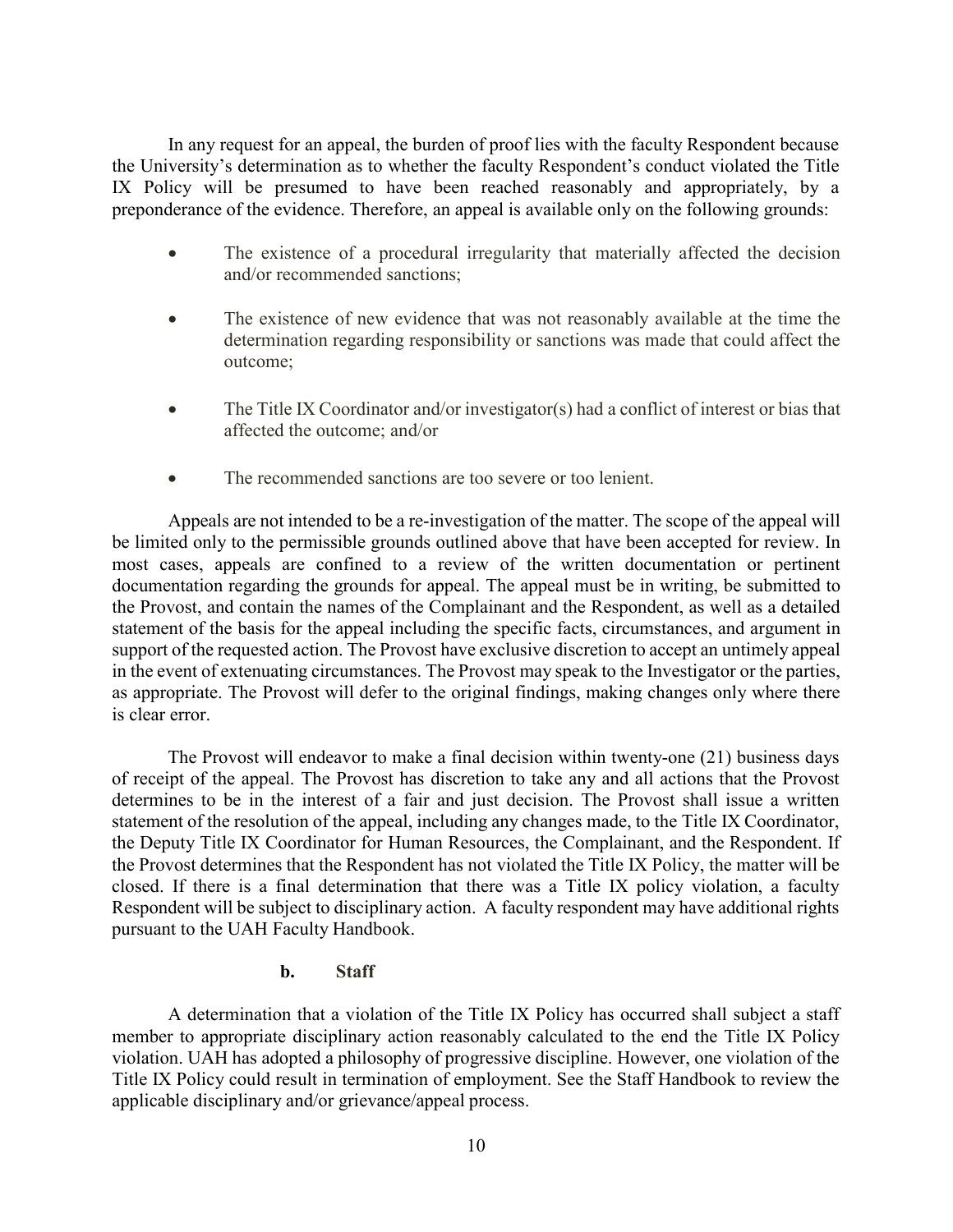### **c. Community Member / Third-Party / Affiliate / Non-Affiliate / Campus Visitor**

If the Title IX Investigator determines that a third-party, visitor, affiliate, or non-affiliate (i.e., an individual not affiliated with UAH) violated the Title IX policy, the Title IX Investigator will notify the relevant Vice President. After reviewing the determination and in consultation with any other appropriate office, sanctions will be determined.

In determining appropriate sanctions, the disciplinary sanction must be reasonably calculated to end the Title IX Policy violation.

### **E. ACCEPTANCE OF RESPONSIBILITY**

The Respondent may, at any time, request to resolve the investigation process or resolve specific allegation(s) by accepting responsibility for the alleged sex discrimination and/or sexual exploitation. The Title IX Coordinator will complete a summary report of the information gathered. The Title IX Coordinator will consider the request; if the request is granted, the Title IX Coordinator, in consultation with Human Resources and/or the Provost will determine the appropriate sanction(s). A faculty or staff respondent may have additional rights pursuant to the UAH Faculty Handbook Disciplinary Policy and Procedures and the Staff Handbook Problem Resolution Procedures.

### **V. INTERSECTION WITH OTHER PROCEDURES**

These Procedures are the exclusive means of resolving Reports of alleged violations of Title IX involving sex discrimination (non-harassment) and/or sexual exploitation brought against UAH faculty, staff, affiliates, and non-affiliates. To the extent there are any inconsistencies between these Procedures and other University grievance, complaint, or discipline procedures, these Procedures will control the resolution of complaints alleging violations of Title IX involving complaints of sex discrimination (non-harassment) and/or sexual exploitation brought against UAH faculty, staff, affiliates, and non-affiliates.

UAH recognizes that conduct that implicates the Title IX Policy can occur in connection with misconduct related to a person's race, color, ethnicity, national origin, religion, age, disability, pregnancy, or other protected class. This conduct may also be a violation of state and federal law and University Policy. Under these circumstances, UAH will endeavor to coordinate the investigation and resolution efforts of matters covered by these Procedures (i.e., all Reports of sex discrimination (non-harassment) and/or sexual exploitation brought against UAH faculty, staff, affiliates, and non-affiliates) with the investigation and resolution of complaints of other discrimination or harassment.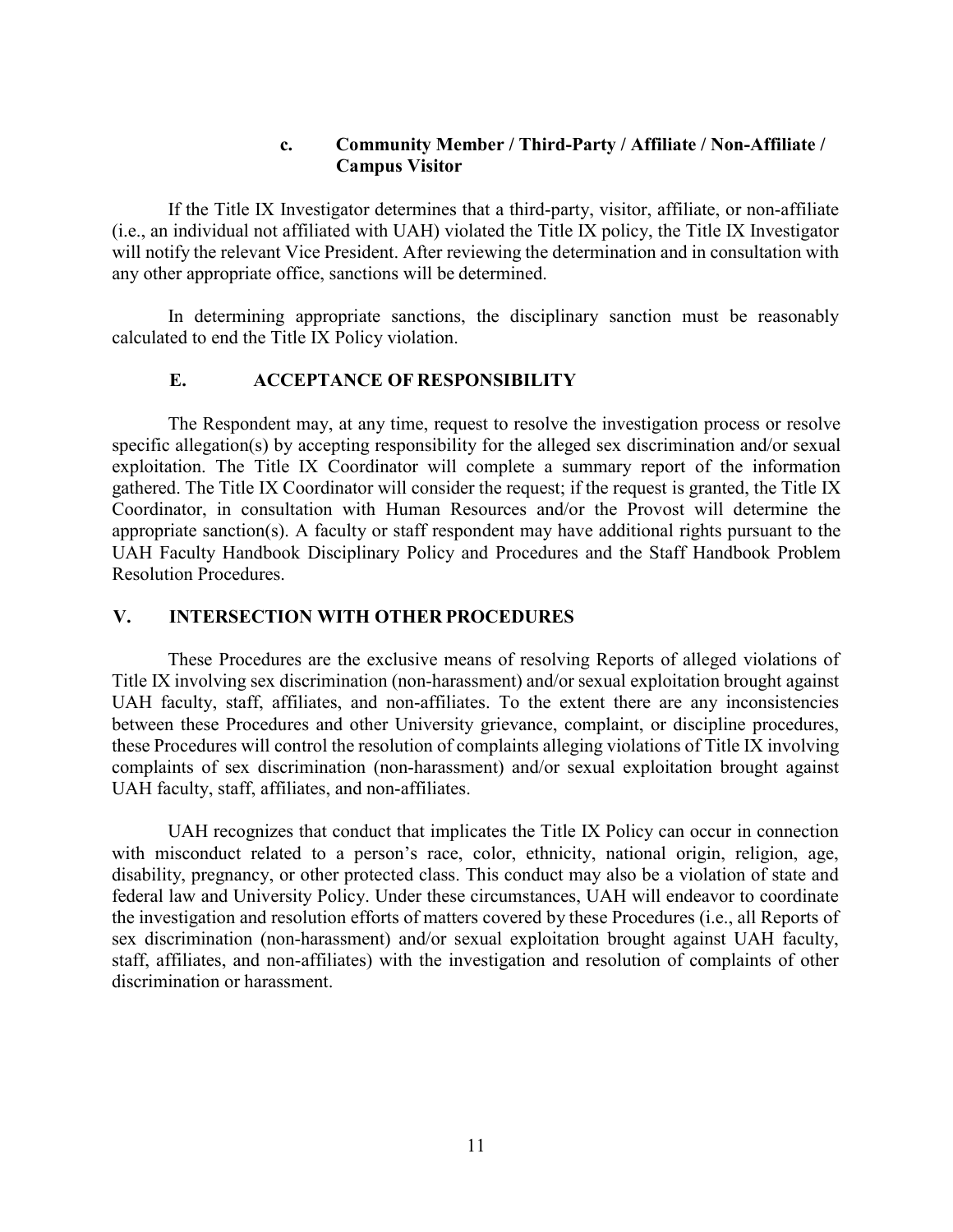# **PROCEDURES FOR THE RESOLUTION OF TITLE IX SEXUAL HARASSMENT AND SEXUAL VIOLENCE COMPLAINTS**

# **I. OVERVIEW AND APPLICABILITY**

The University of Alabama in Huntsville ("UAH" or "the University") has developed these Procedures for the Resolution of Title IX Sexual Harassment and Sexual Violence Complaints (the "Procedures") pursuant to and in compliance with Title IX of the Education Amendments of 1972 and its implementing regulations (collectively referred to as "Title IX"). These Procedures should be read in conjunction with the Title IX Sex Discrimination, Sexual Exploitation, Sexual Harassment, and Sexual Violence Policy (the "Title IX Policy"), which includes additional information regarding applicable definitions, key terms, reporting options, available resources and other relevant topics.

These Procedures will be used to investigate and resolve all Reports and Formal Complaints of Sexual Harassment/Sexual Violence, as described within the definition of Prohibited Conduct in the Title IX Policy, brought against UAH students, faculty and staff members, affiliates, and non-affiliates (i.e., someone not associated with UAH), as appropriate.<sup>[1](#page-59-0)</sup> All Reports or complaints covered by Title IX alleging sexual discrimination that do not fall within the category of Sexual Harassment or Sexual Violence, as defined in the Title IX Policy, will be investigated and resolved through the Procedures for the Resolution of Title IX Sex Discrimination Complaints (nonharassment) Against Students or the Procedures for the Resolution of Title IX Sex Discrimination Complaints (non-harassment) Against Faculty, Staff, Affiliates, Non-Affiliates.

All other reports or complaints of discrimination against students, faculty and staff members, including but not limited to those based on race, color, religion, national origin, and age will be resolved using the Discrimination Complaint/Grievance Procedure and/or the Student Conduct Code.

Any conduct that does not rise to the level of Prohibited Conduct as defined in the Title IX Policy and/or falls outside the jurisdiction of the Title IX Policy may be investigated and addressed pursuant to other applicable policies, including but not limited to: the Discrimination Compliant/Grievance Procedure, the Student Conduct Code, the Faculty Handbook, and/or the Staff Handbook.

All community members are strongly encouraged to report to the University any incident of Prohibited Conduct as defined in the Title IX Policy. Many University administrators are specifically trained to support individuals affected by Prohibited Conduct, and the University is fully committed to promoting a safe and healthy educational and work environment.

### **II. RIGHTS OF THE COMPLAINANTS AND RESPONDENTS**

# **A. Rights of Complainants and Respondents**

<span id="page-59-0"></span><sup>&</sup>lt;sup>1</sup> For purposes of UAH's Title IX Policy and these Procedures, an "affiliate" includes, but is not limited to, visiting scholars and post-doctoral fellows who are not otherwise classified as UAH faculty, staff, or students.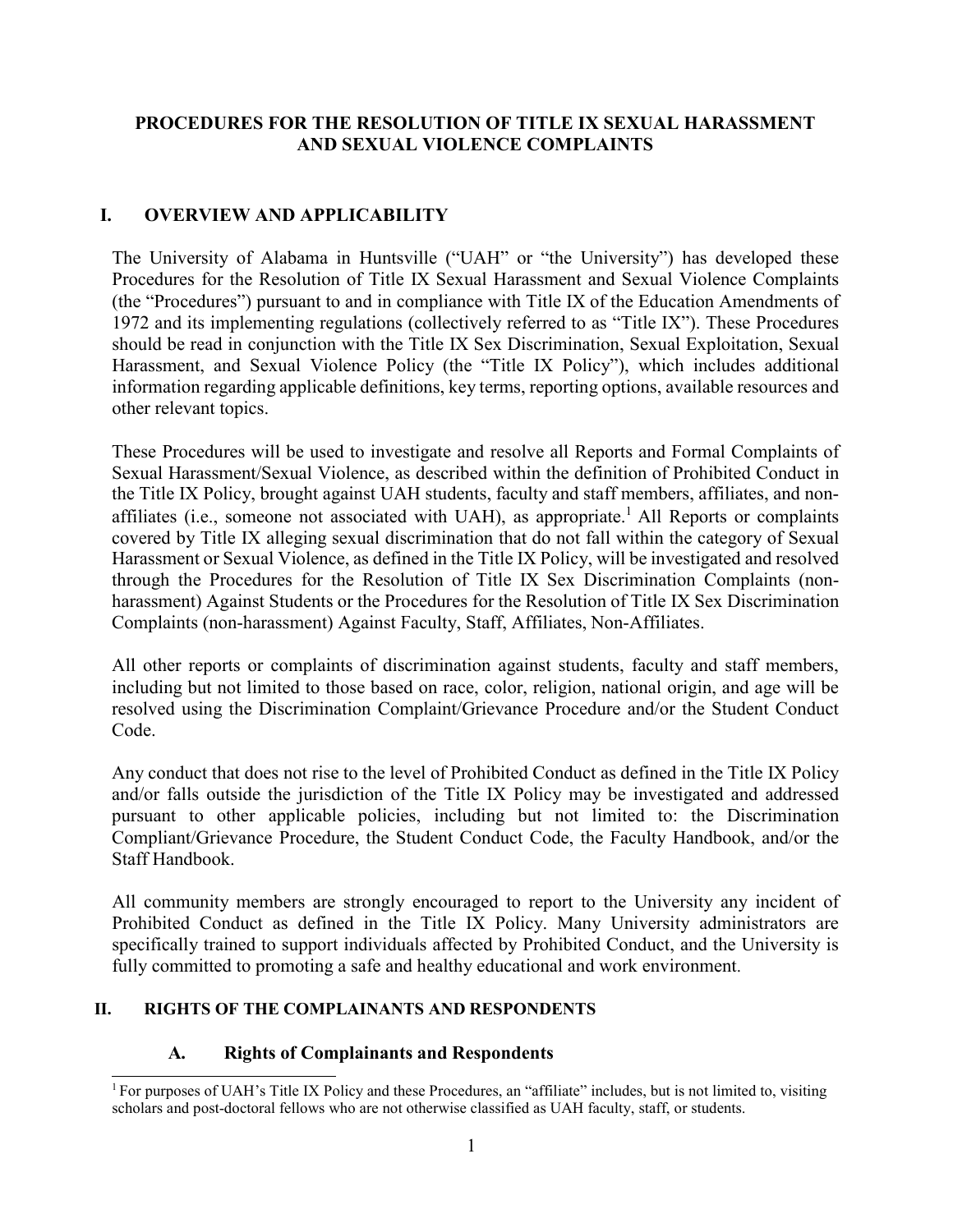Both Complainants and Respondents have the following rights:

- To receive information about available Supportive Measures and community support resources (including, but not limited to, a mutual no-contact order, modification of academic, living, transportation, or working situations to avoid a hostile environment; and available health and mental health counseling, victim advocacy, safety planning, information about possible legal assistance, visa and immigration assistance, student financial aid, and, if applicable, disability accommodations)<sup>2</sup>;
- To receive Supportive Measures;
- To a thorough and impartial investigation if and when one is initiated;
- To written notice of the date, time, location, participants and purposes of all hearings, investigative interviews, or other meetings with sufficient time for the partyto prepare to participate;
- To receive an objective evaluation of all relevant evidence including both inculpatory evidence (evidence that may support a finding or conclusion that Respondent engaged in Prohibited Conduct) and exculpatory evidence (evidence that may support a finding or conclusion that a Respondent did not engage in Prohibited Conduct);
- To an opportunity to inspect and review and receive a copy of any evidence obtained as part of the investigation that is directly related to the allegations raised in a Formal Complaint, including the evidence upon which the University does not intend to rely in reaching a determination regarding responsibility and inculpatory or exculpatory evidence whether obtained from a party or other source; and a right to respond to this evidence;
- To review, receive, and respond to a copy of the draft and Final Investigation Report that summarizes relevant evidence;
- To participate in a live grievance hearing except as outlined herein;
- To be accompanied by an advisor, who may be, but is not required to be, an attorney at all University proceedings relevant to the investigation and hearing process, subject to the limitations outlined herein;
- If a party does not have an advisor at a live hearing, to receive an advisor (to conduct cross-examination at the live hearing) of the University's choice, who may be, but is

<span id="page-60-0"></span><sup>&</sup>lt;sup>2</sup> If the Complainant requests such Supportive Measures and if they are reasonably available and do not unreasonably burden the Respondent, they will be provided regardless of whether the Complainant chooses to file a Formal Complaint or refuses to report the crime to campus police or local law enforcement.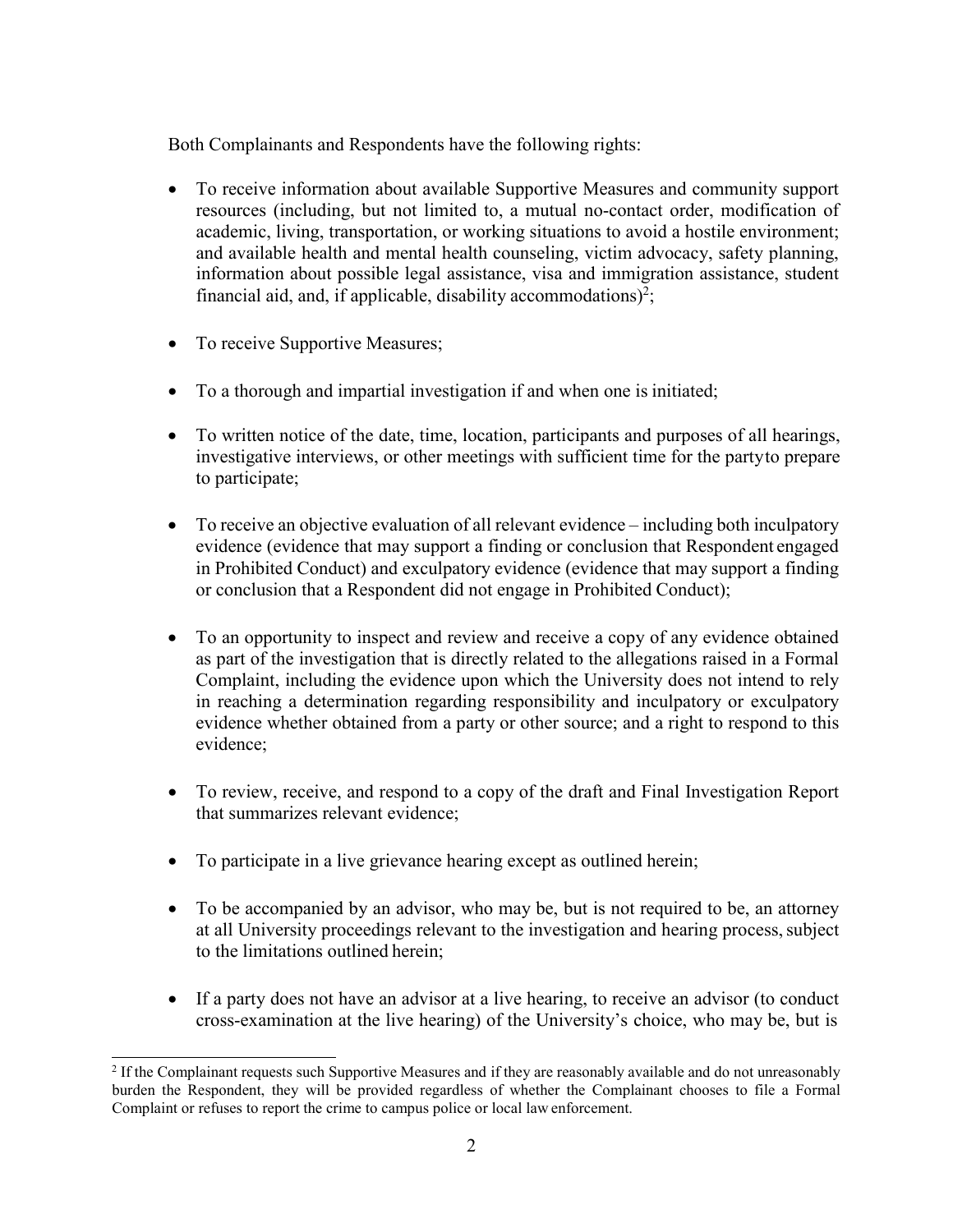not required to be, an attorney, provided without fee or charge;

- To inspect and review the recording of the live grievance hearing;
- To be notified of the appeal process and whether an appeal is available;
- To receive a statement of, and rationale for, the Hearing Officer's decision as to each allegation, including a determination regarding responsibility, any disciplinary sanctions the University imposes on the Respondent, and whether remedies designed to restore or preserve equal access to the University's education program or activity will be provided by the University to the Complainant;
- To have access to published policies regarding Prohibited Conduct and University disciplinary procedures, including the possible range of sanctions;
- To be notified that information and materials the University obtains during its investigation into allegations of Prohibited Conduct may be disclosed to law enforcement or others in response to a valid subpoena; and
- To be notified that there is no requirement to make a statement or otherwise provide information relevant to the investigation. However, the investigation may continue and a decision regarding responsibility will be made based on the available statements and evidence.

# **B. Additional Rights of Complainants**

- To be informed of available options for making a Report;
- To an explanation of the grievance process, including any informal resolution process, for resolving complaints of sexual harassment;
- To be advised of the right to simultaneously file a criminal complaint and a Title IX complaint with UAH and to be advised of the University's prohibition on retaliation against an individual who exercises their rights under Title IX, Title VII, the Campus SaVE Act, or the Title IXPolicy;
- To decline to notify law enforcement authorities in cases of sexual assault, domestic violence, dating violence, and stalking cases; and
- To be assisted by campus authorities, if requested, when reporting a crime to law enforcement.

# **C. Additional Rights of Respondents**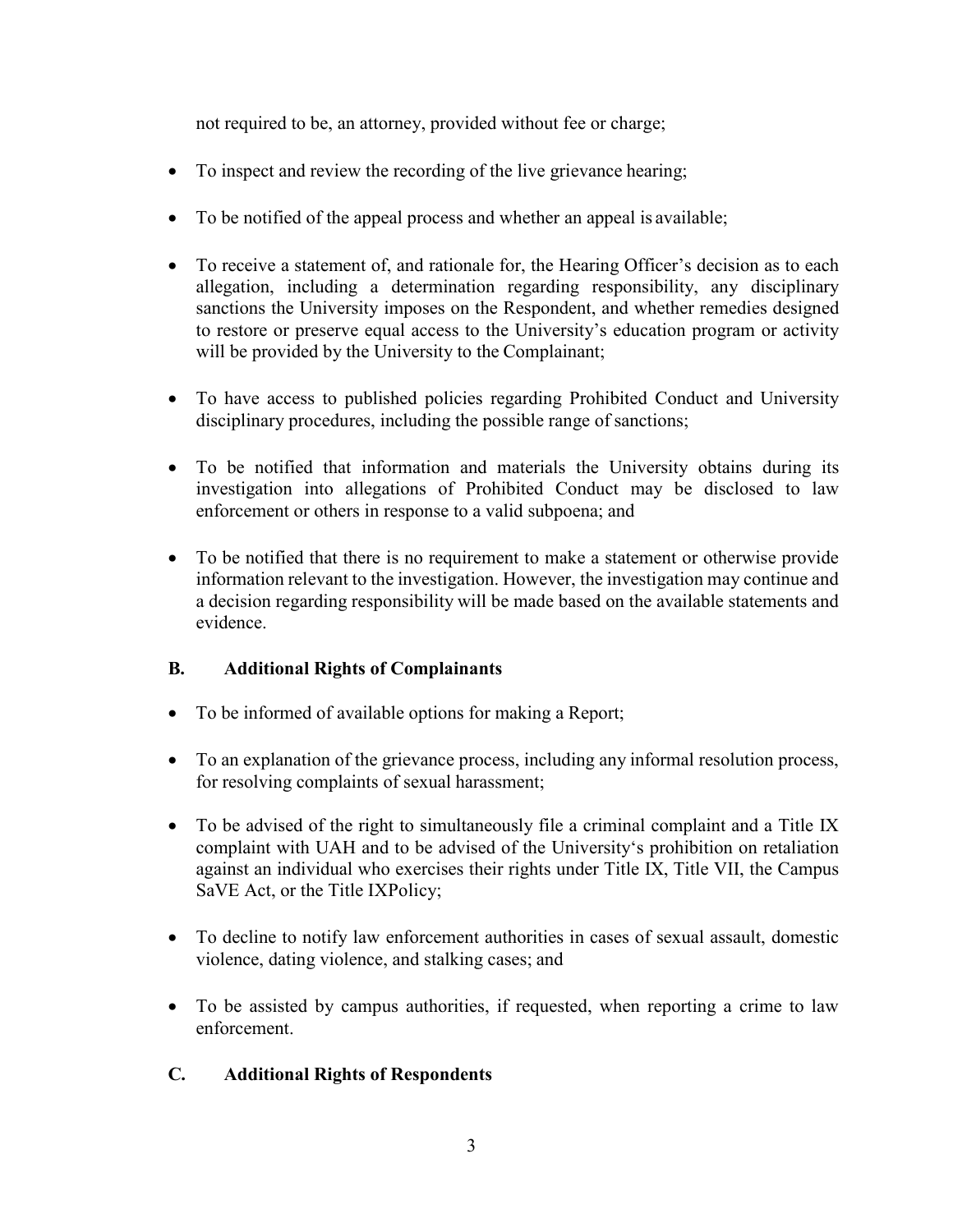- Upon receipt of a Formal Complaint, to receive written notice of the Title IX grievance process including any informal resolution process, and notice of the allegations of sexual harassment including sufficient details known at the time and with sufficient time to prepare a response before any initial interview; and
- To a presumption that the Respondent is not responsible for the alleged conduct until a determination regarding responsibility is made at the conclusion of the grievance process.

# **III. COMPLAINT PROCEDURES**

## **A. Time Frame for Resolution**

The Title IX Coordinator seeks to resolve all Reports as promptly as reasonably possible. Best efforts will be made to follow the time frames discussed below.

In calculating time periods, "business days" do not include weekends or UAH holidays. All time frames may be extended when necessary to ensure the integrity and completeness of the investigation, comply with a request by external law enforcement, accommodate the availability of witnesses, accommodate delays by the parties, account for University breaks or vacations, or address other legitimate reasons, including the complexity of the investigation (including the number of witnesses and volume of information provided by the parties) and the severity and extent of the alleged conduct. Any extension of the timeframes, and the reason for the extension, will be shared with the parties in writing.

# **B. Initial Assessment and Dismissal Process**

### **1. Responses to a Report of Prohibited Conduct**

When a Report of Prohibited Conduct is made, the Title IX Coordinator and/or Designee will promptly contact the Complainant for a preliminary discussion of the availability of Supportive Measures, consider the Complainant's wishes with respect to Supportive Measures, inform the Complainant of the availability of Supportive Measures with or without the filing of a Formal Complaint, and explain the process for filing a Formal Complaint.

During the preliminary discussion with the Complainant, the Title IX Coordinator and/or Designee will gather facts that will enable the Title IX Investigator(s), in consultation with other offices as appropriate, to:

- $\bullet$  Assess the nature and circumstances of the allegation(s);
- Address any immediate concerns about the physical safety and emotional well-being of the parties;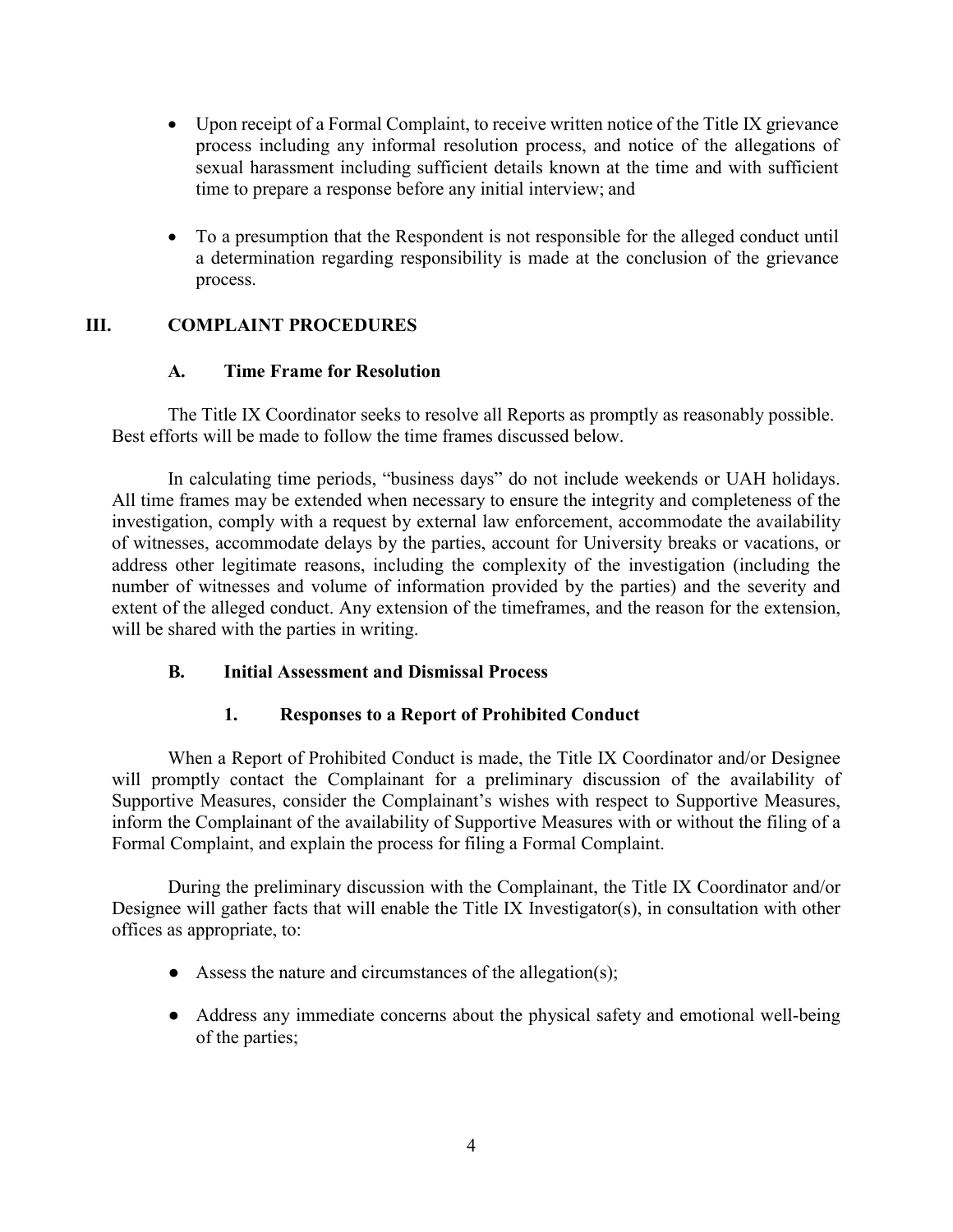- If the conduct is criminal in nature, notify the Complainant of the option to notify law enforcement and to be assisted in doing so, as well as the option to decline to notify law enforcement;
- Notify the Complainant of the availability of medical treatment to address any physical and mental health concerns and to preserve evidence;
- Provide the Complainant with written information about:
	- On and off campus resources;
	- The available range of Supportive Measures;
	- An explanation of the procedural options, including Informal Voluntary Resolution and investigation and adjudication;
	- The Complainant's Rights during the process;
- Discuss the Complainant's expressed preference for manner of resolution and any barriers to proceeding;
- Explain the University's policy prohibiting Retaliation;
- Explain the right to and role of an advisor; and
- Assess the reported conduct for the need for a timely warning or entryin the crime log under federal law.

If a Complainant wants to maintain anonymity and/or request that no investigative or disciplinary measures be taken, the Title IX Coordinator and/or Deputy Title IX Coordinator will advise the Complainant that the University will consider the request but cannot guarantee that the University will be able to honor the request if the Title IX Coordinator determines it would be clearly unreasonable in light of known circumstances not to investigate the allegations. The University will conduct a thoughtful and intentional assessment and will weigh such a request in light of the University's obligation to provide a safe, non-discriminatory environment. In determining whether it can honor a request for confidentiality, the following factors will be considered:

- The nature and scope of the alleged conduct, including whether the reported misconduct involves the use of a weapon;
- The respective ages and roles of the Complainant and Respondent;
- The risk posed to any individual or to the campus community by not proceeding, including the risk of violence;
- Whether there have been other Reports of misconduct involving the Respondent;
- Whether the Report reveals a pattern of misconduct (e.g., via illicit use of drugs or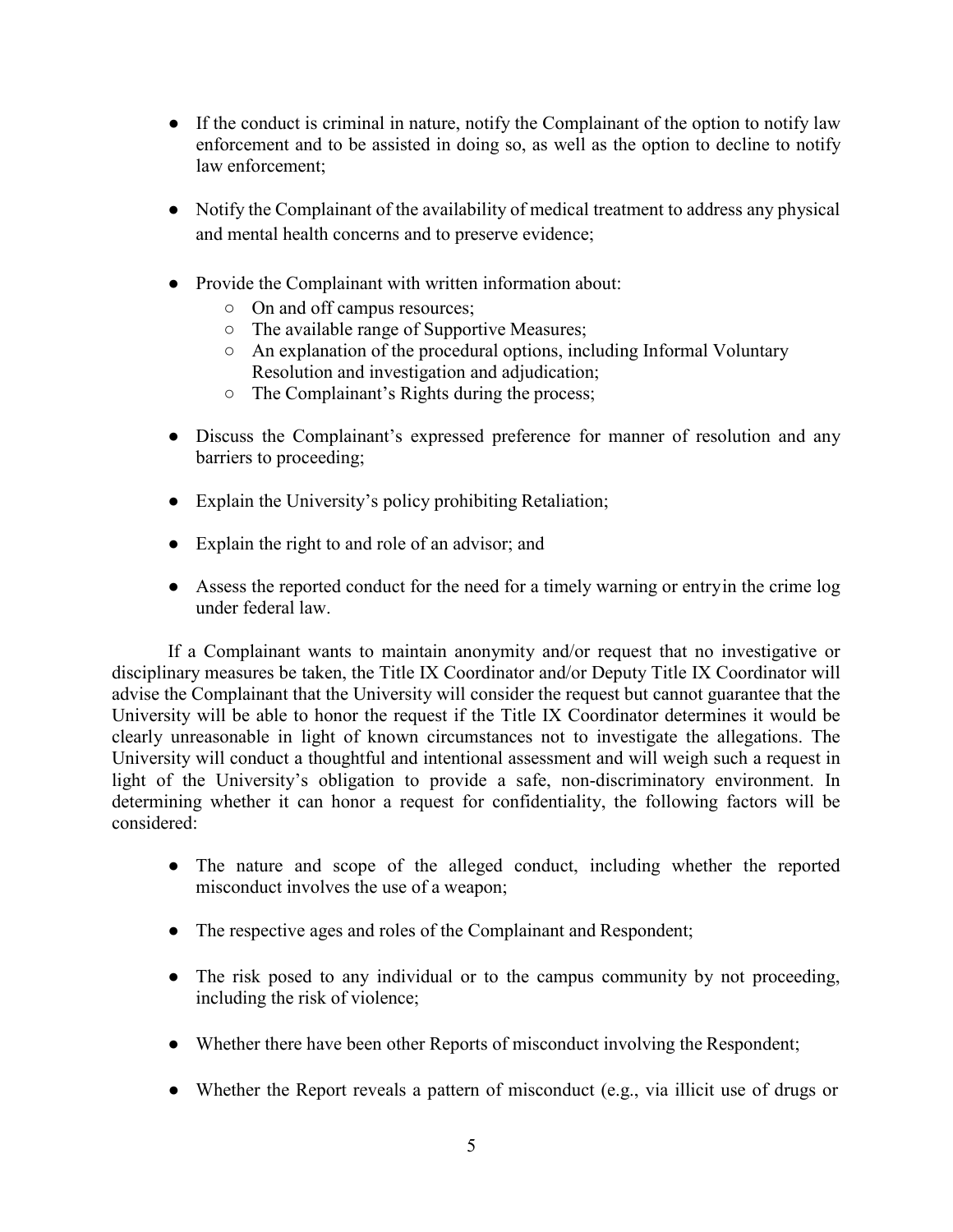alcohol) at a given location or by a particular group;

- The Complainant's wish to pursue disciplinary action;
- Whether the University possesses other means to pursue the investigation and obtain relevant evidence without participation from the Complainant; and
- Considerations of fundamental fairness and due process with respect to the Respondent should the course of action include disciplinary action against the Respondent.

The University's ability to fully investigate and respond to a Report may be limited if the Complainant requests that their name not be disclosed to the Respondent or declines to participate in an investigation.

### **2. The Initial Assessment**

An investigation and initial assessment will not be initiated unless and until a Formal Complaint is filed. A Formal Complaint is a document filed by a Complainant or signed by the Title IX Coordinator alleging Prohibited Conduct against a Respondent and requesting that UAH investigate the allegation of Prohibited Conduct. To file a Formal Complaint, a Complainant must be participating in, or attempting to participate in UAH's education programs or activities or employed by UAH. Formal Complaints cannot be anonymous except for Formal Complaints filed by the Title IX Coordinator when the Title IX Coordinator believes that with or without the Complainant's desire to participate in a grievance process, it would be clearly unreasonable in light of known circumstances not to investigate the allegations.

The assessment will determine whether the alleged conduct could present a potential violation of the Title IX Policy and whether further action is warranted based on the alleged conduct, including whether the Formal Complaint must be or may be dismissed.

# **3. Filing a Formal Complaint**

Where a Complainant desires to file a Formal Complaint to initiate a grievance process, the Complainant cannot remain anonymous or prevent their identity from being disclosed to the Respondent. The Complainant may request to withdraw a Formal Complaint at any time. The University reserves the right to make a determination whether to approve or deny this request, but will strongly consider the Complainant's wishes.

The Title IX Coordinator may consolidate Formal Complaints against more than one Respondent or by more than one Complainant against one or more Respondents or by one party against the other party where the allegations of Prohibited Conduct arise out of the same facts or circumstances. Arising out of the same fact and circumstances means that the multiple Complainants' allegations are so intertwined that their allegations directly relate to all the parties.

### **a. Mandatory Dismissal of Formal Complaints**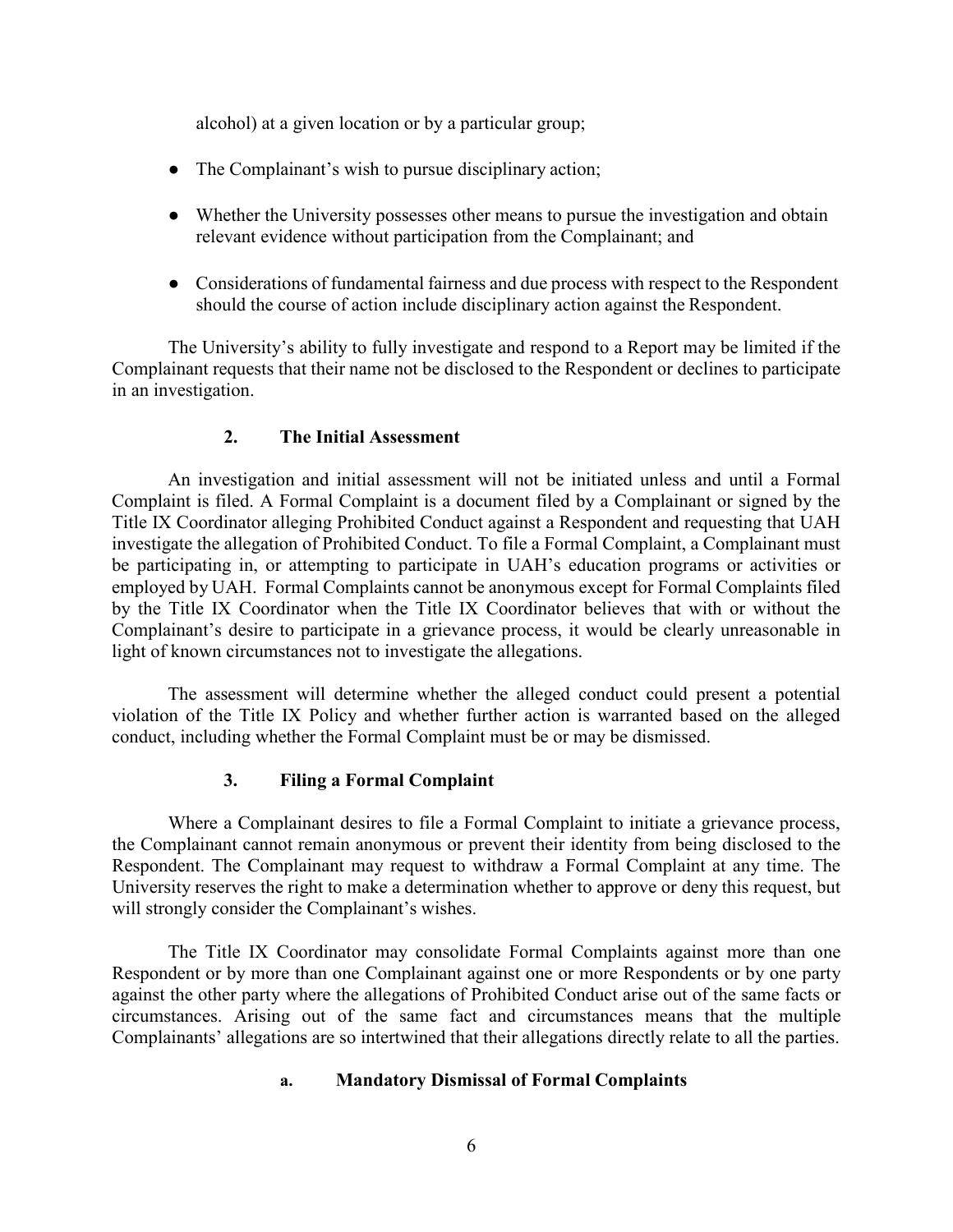The Title IX Coordinator must dismiss a Formal Complaint based on the following grounds:

- The Prohibited Conduct would not constitute sexual harassment even if proved;
- The Prohibited Conduct did not occur in UAH's education program or activity (as defined in Section II (Jurisdiction)) of the Title IX Policy; or
- The Prohibited Conduct did not occur against a person in the United States.

## **b. Permissive Dismissal of Formal Complaints**

The Title IX Coordinator may dismiss a Formal Complaint based on the following grounds:

- If at any time during the investigation or hearing, a Complainant notifies the Title IX Coordinator in writing that the Complainant would like to withdraw the Formal Complaint or any allegations therein;
- The Respondent is no longer enrolled or employed by UAH; or
- Specific circumstances prevent UAH from gathering evidence sufficient to reach a determination as to the Formal Complaint or allegations therein.

Upon a mandatory or permissive dismissal, the Title IX Coordinator will promptly send written notice of the dismissal and the reason(s) for the dismissal simultaneously to the parties. A mandatory or permissive dismissal does not preclude UAH from investigating and addressing the alleged conduct pursuant to other applicable policies, including, but not limited to, UAH's Discrimination Complaint/Grievance Procedure, Code of Student Conduct, Staff Handbook, Faculty Handbook.

Either party may appeal the dismissal of a Formal Complaint in accordance with Section VI of these Procedures.

# **C. Acceptance of Responsibility**

The Respondent may, at any time before a determination of responsibility has been made, request to resolve the investigation process or resolve specific allegation(s) by accepting responsibility for the Prohibited Conduct. A request to accept responsibility for the Prohibited Conduct will be treated as a request to engage in the Informal Voluntary Resolution process outlined in Section D of these Procedures. The Complainant must consent to engage in Informal Voluntary Resolution with the Respondent, and either party can request to end this manner of resolution and pursue an investigation at any time. Because the outcome of the Informal Voluntary Resolution process is mutually developed and agreed upon by the parties, an appeal of the process and its result is not permitted.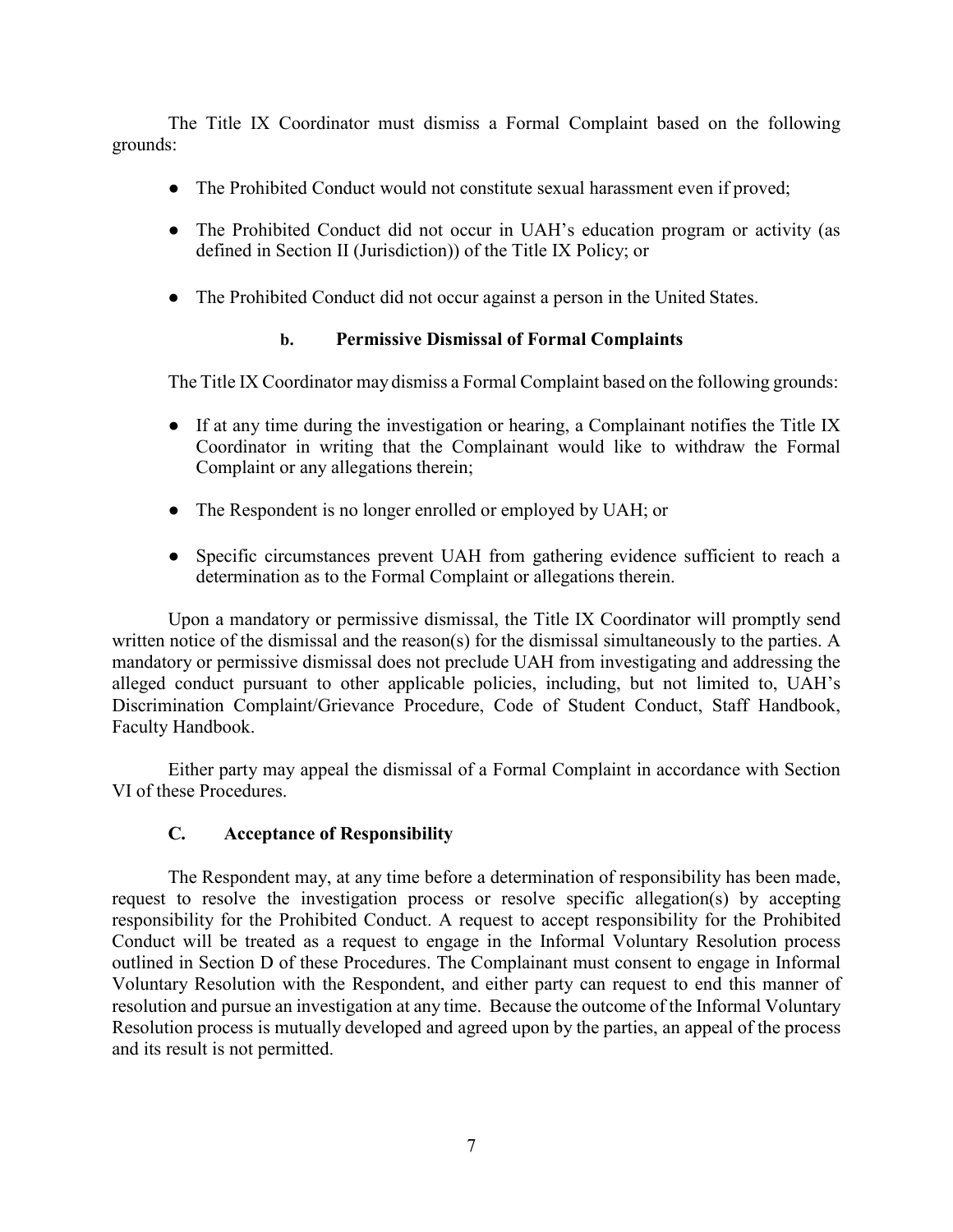#### **D. Informal Voluntary Resolution**

Informal Voluntary Resolution is a path designed to eliminate the conduct at issue, prevent its recurrence, and remedy its effects in a manner that meets the expressed preference of the Complainant and preserves the safety and welfare of the campus community. Informal Voluntary Resolution does not involve an investigation, adjudication hearing, or disciplinary action against a Respondent and is not appropriate for all forms of conduct under the Title IX Policy. Informal VoluntaryResolution is available only if a Formal Complaint is filed and both parties voluntarily agree in writing to participate.

Factors the University will consider when determining whether a Report of Prohibited Conduct is suitable for alternative resolution include, but are not limited to, the following:

- The nature of the alleged offense;
- The dynamics of power or control commonly associated with the alleged offense and/or with the parties involved;
- The Respondent's prior known conduct;
- Whether there would be a continuing safety threat to the campus community after resolution of the specific report of Prohibited Conduct;
- Whether multiple parties are involved;
- Whether the resolution proposed is designed to eliminate, prevent, and address the reported Prohibited Conduct;
- Any other factor deemed relevant by the Title IX Coordinator in the interest of overall campus safety or safety of the partiesinvolved.

To proceed with Informal Voluntary Resolution, the Title IX Coordinator must provide the parties with written notice that includes the following information:  $(1)$  a description of the allegations in the Formal Complaint; (2) the requirements of the Informal Voluntary Resolution process, including the circumstances under which UAH precludes the parties from resuming a Formal Complaint arising from the same allegations; (3) any consequences resulting from participating in the Informal Voluntary Resolution process, including the records that will be shared and maintained; and (4) any party's right to, at any time prior to agreeing to a resolution, withdraw from the Informal Voluntary Resolution process and resume the grievance process with respect to the Formal Complaint.

Informal Voluntary Resolution will be facilitated by University-sanctioned trained professionals. The time frame for completion of Informal Voluntary Resolution may vary, but the University will seek to complete the process within sixty (60) business days of the Complainant's request.

Informal Voluntary Resolution will not be used in cases involving allegations that an employee sexually harassed or committed sexual violence (sexual assault, domestic violence,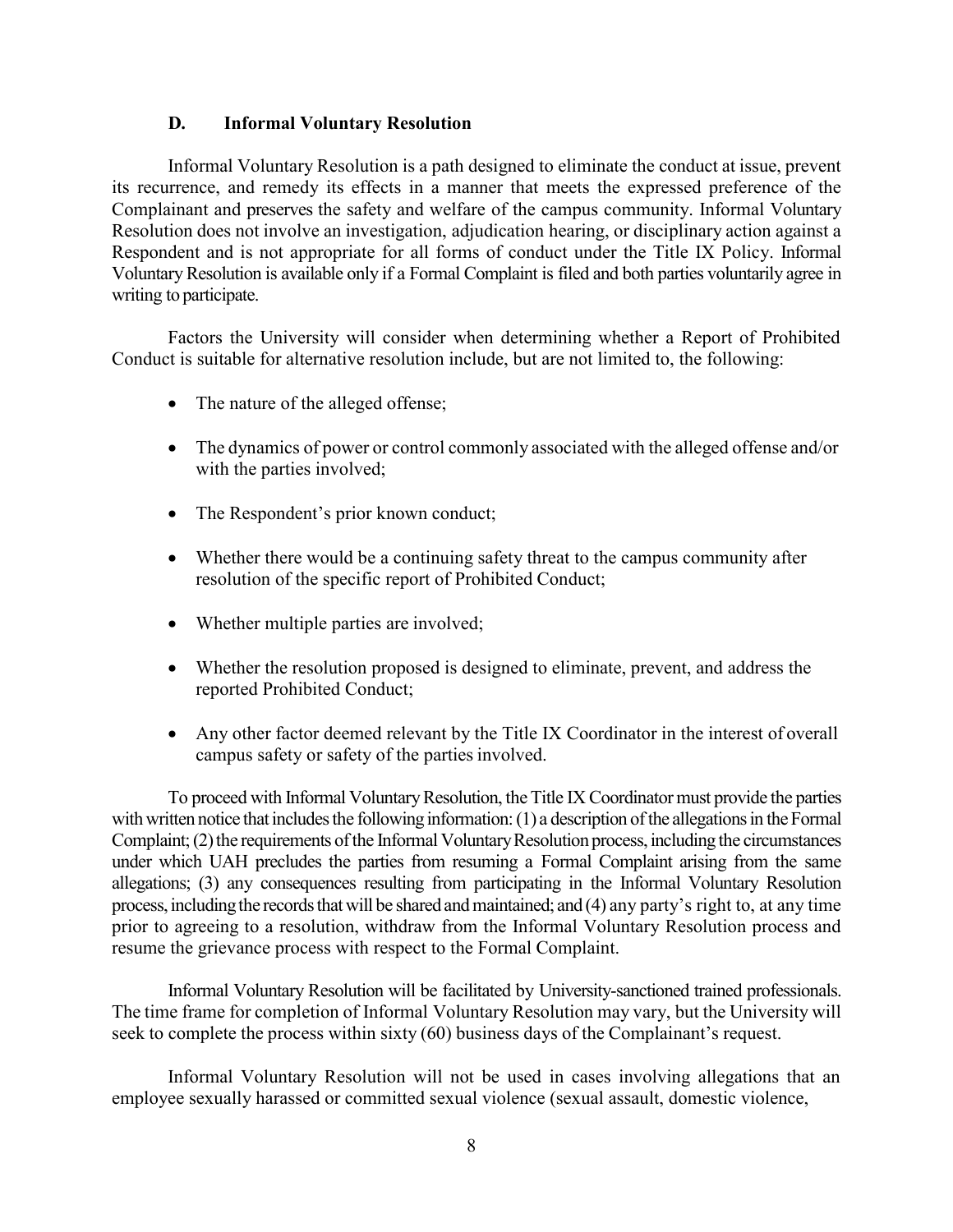dating violence, or stalking) against a student.

Informal Voluntary Resolution may result in the following remedies: establishing Supportive Measures; conducting targeted or broad-based educational programming or training for relevant individuals or groups; providing increased monitoring, supervision, or security at locations or activities where the misconduct occurred; and any other remedy that can be tailored to the involved individuals to achieve the goals of the Title IX Policy.

Informal Voluntary Resolution may also include restorative principles that are designed to allow a Respondent to accept responsibility for misconduct and acknowledge harm to the Complainant or to the University community. Informal Voluntary Resolution may also include mediation.

Participation in Informal Voluntary Resolution is a choice, and either party can request to end this manner of resolution and pursue an investigation at any time, including if Informal Voluntary Resolution is unsuccessful at resolving the Report. Similarly, a Complainant may request to end an investigation and pursue Informal Voluntary Resolution at any time if the Respondent also consents to Informal Voluntary Resolution. In addition, either party may request Supportive Measures regardless of whether any particular course of action is sought.

Facilitators of Informal Voluntary Resolution cannot be used as a witness during a subsequent investigation or adjudication hearing.

If a Report of Prohibited Conduct is resolved by Informal Voluntary Resolution, resolution will be deemed final. Because the outcome of Informal Voluntary Resolution process is mutually developed and agreed upon by the parties, an appeal of the process and its result is not permitted. Should the resolution result in terms or conditions being imposed on one or both parties, a failure to subsequently adhere to those terms or conditions as written may subject the offending party to a Failure to Comply Charge as defined in Section III (Prohibited Conduct) of the Title IXPolicy.

### **E. Emergency Removal Process for Student Respondents and Administrative Leave**

The Title IX Coordinator in consultation with the Behavioral Evaluation and Threat Assessment team may impose an emergency removal to remove a student Respondent from the University's educational program or activity on an emergency basis prior to a determination regarding responsibility. This removal shall be undertaken once an individualized safety and risk analysis determines that an immediate threat to the physical health or safety of any student or other individual arising from the allegations of Prohibited Conduct justifies removal.

Emergency removals may include, but are not limited to, a full or limited emergency removal from campus activities, removal from University housing, removal from University sponsored events, and/or restriction on access to University facilities and programs.

The Dean of Students will provide notice to the student Respondent of the emergency removal, and the student Respondent may request a review of the emergency removal in writing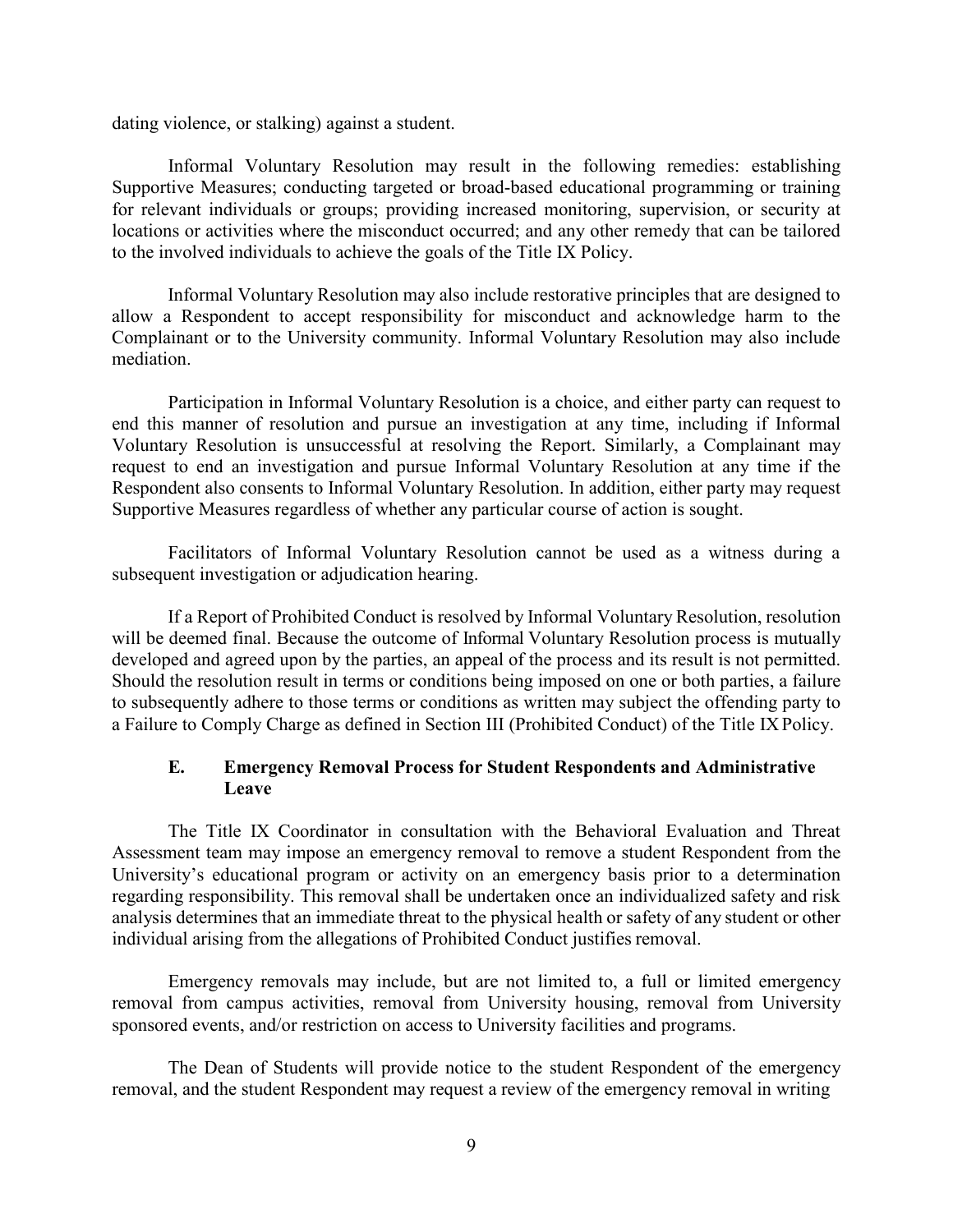within two (2) business days of the issuance of any emergency removal. Such request should be submitted to the Dean of Students. Reasonable efforts will be made to hold such a review of the emergency removal within five (5) business days of the receipt of the request for review to determine if the removal should continue, as issued, through the remainder of the conduct process. If the student Respondent submits a timely review request, the review may be held beyond this five (5) calendar day period if scheduling issues exist.

At any requested review, information will be presented in support of any challenged removal. The student Respondent may offer statements or other information to rebut any grounds offered in support of the emergency removal.

Except as limited herein, the student Respondent has the right to be assisted during the review process by any advisor they may choose, at their own expense. The advisor may be an attorney. An advisor has no right to speak or participate directly in any aspect of the emergency removal review process. The Respondent must speak on their own behalf. An advisor's failure to comply with these participation limitations may cause the advisor to be removed from the proceeding.

The decision following the review of the emergency removal will be final.

#### **F. Administrative Leave for Faculty/Staff Respondents**

In certain circumstances, the University may place a faculty or staff Respondent on administrative leave (with or without pay) during the pendency of a formal investigation prior to a determination regarding responsibility.

For additional information regarding the processes and procedures applicable to administrative leave, please refer to the Faculty Handbook for faculty Respondents and the Staff Handbook for staff Respondents.

#### **IV. INVESTIGATION PROCEDURES**

If deemed appropriate based on the Initial Assessment, the Title IX Coordinator shall initiate a prompt, thorough, and impartial investigation of Prohibited Conduct in accordance with these Procedures. The Title IX Coordinator (or Designee) will designate an Investigator(s) who has training and experience investigating allegations of Prohibited Conduct. The Investigator may be a University employee or an outside Investigator. For Formal Complaints involving allegations against faculty, staff, or non-student third-parties, the Title IX Coordinator (or Designee) will collaborate with Human Resources (Deputy Title IX Coordinator). The Investigator(s) will coordinate the gathering of information, which may be later used to determine whether the alleged Prohibited Conduct constitutes a violation of the Title IX Policy.

The investigation is a neutral fact-gathering process. The Respondent is presumed not to have violated the Title IX Policy until a determination regarding responsibility is made at the conclusion of the grievance process. This presumption may be overcome only where the preponderance of the evidence supports a finding that the Respondent is responsible for violating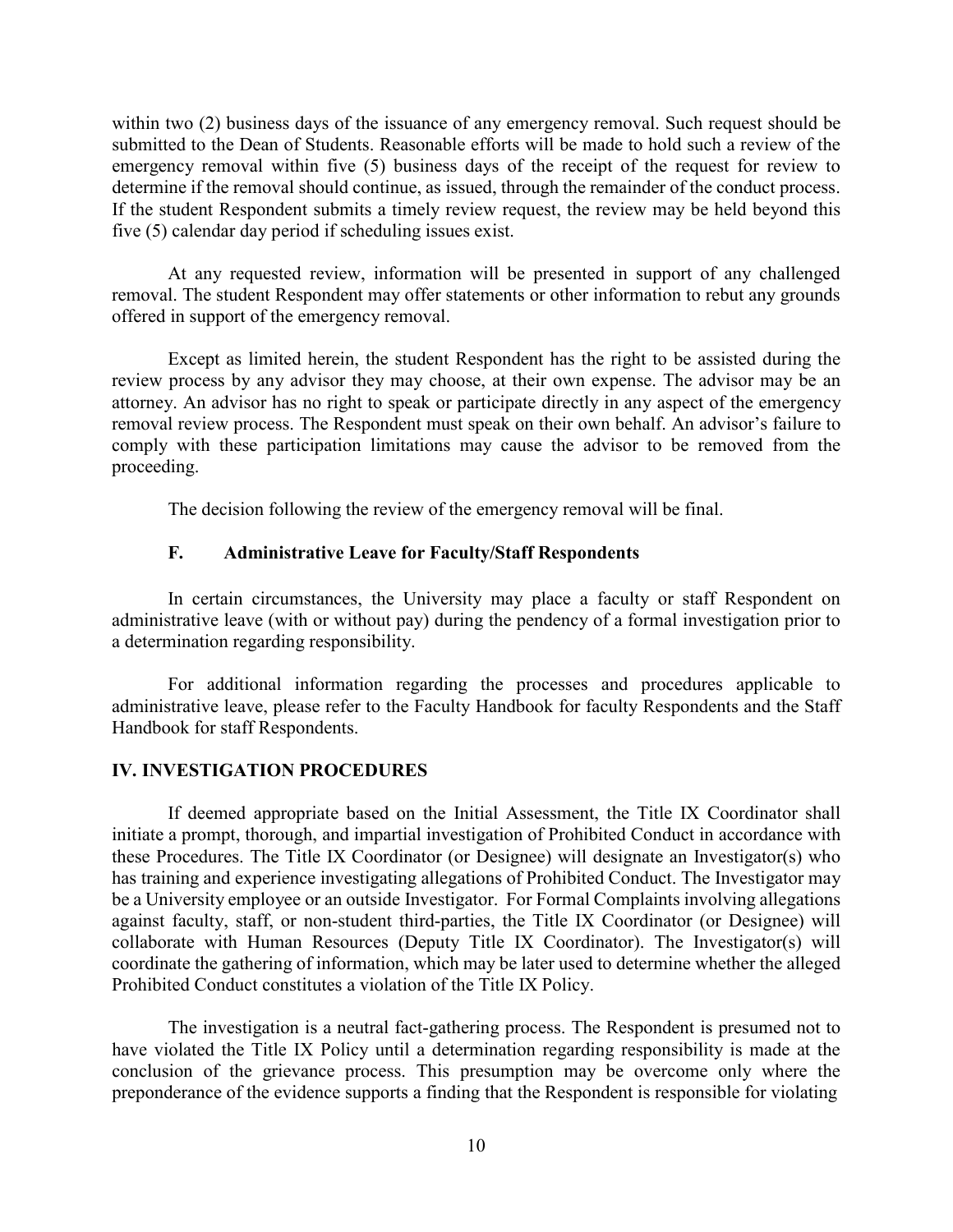the Title IX Policy.

Neither party is required to participate in the investigation nor any form of resolution under these Procedures. The Investigator will not draw an adverse inference merely because either of the parties elected not to participate.

UAH will disclose information about its investigation and resolution of Formal Complaints only to those who need to know the information in order to carry out their duties and responsibilities. It will inform all University personnel participating in an investigation, proceeding, or hearing that they are expected to maintain the privacy of the process. This does not prohibit either a Complainant or Respondent from obtaining the assistance of family members, counselors, therapists, clergy, doctors, attorneys, or other resources or discussing the allegations under investigation, or gathering and presenting evidence, including communicating with witnesses or potential witnesses.

# **A. The Investigative Process**

## **1. Notice of Investigation**

The Title IX Coordinator or Deputy Title IX Coordinator will send the Complainant and the Respondent and, if applicable, the Respondent's appropriate supervisor, a written Notice of Investigation, which constitutes the formal charge. The Notice of Investigation will contain the following information:

- Notice of the alleged conduct at issue, including the identities of the parties involved when a Formal Complaint is filed by a Complainant and the identities of the parties(if known) when the Formal Complaint is filed by the Title IX Coordinator;
- Notice of the specific section of the Title IX Policy allegedly violated, and the date and location of the incident;
- Notice of the grievance process, including information about Voluntary Informal Resolution;
- A statement that the Respondent is presumed not responsible for the alleged conduct and that a determination regarding responsibility is made at the conclusion of the grievance process;
- Notification of the provision of the Title IX Policy prohibiting knowingly making false statements or knowingly submitting false information during the grievance process as defined in Section IV.E. of the Title IX Policy;
- Range of potential violations under the Title IX Policy;
- On and off campus resources;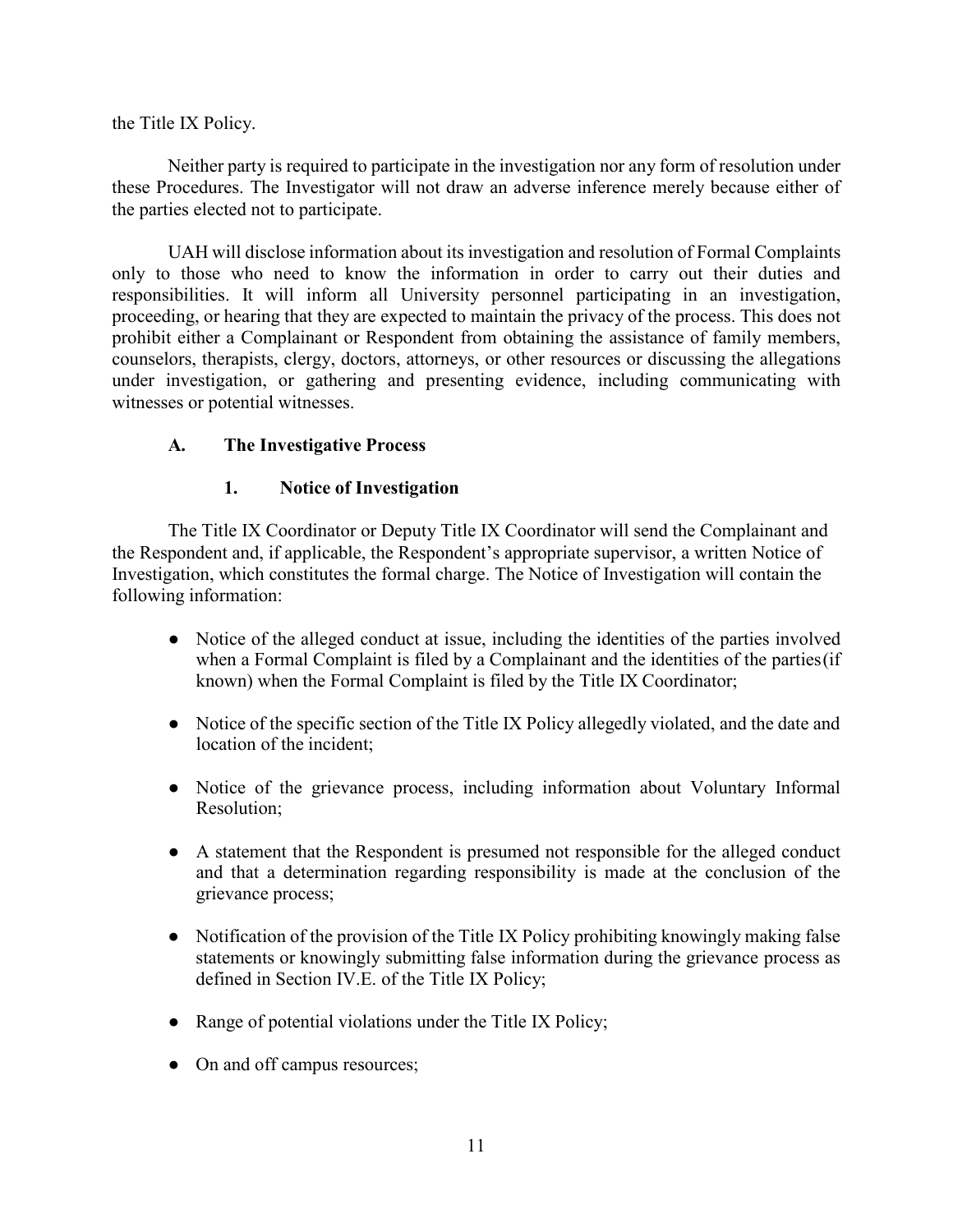- Right to an advisor of their choice who may be, but is not required to be, an attorney;
- Range of potential sanctions; and
- Notification that expulsion is a potential sanction and that expulsion precludes matriculation (where appropriate).

The Notice of Investigation must allow the Respondent sufficient time to prepare a response before any initial interview. Upon receipt of the Notice of Investigation, or at any stage in the process, the Respondent may choose to accept responsibility for the Title IX Policy violation(s). Once the Notice of Investigation has been delivered to the parties, the investigation phase begins.

If, in the course of an investigation, the Title IX Investigator decides to investigate allegations about the Complainant or Respondent that are not included in the initial Notice of Investigation, the Title IX Coordinator or Deputy Title IX Coordinator will provide notice of the additional allegations to the parties whose identity is known.

## **2. Conducting the Investigation**

The Title IX Coordinator and/ or Designee will oversee the investigation. The investigation is designed to provide a fair and reliable gathering of the facts by a trained and impartial Investigator(s). All individuals, including the Complainant, the Respondent, and any third-party witnesses will be treated with appropriate sensitivity and respect throughout the investigation. The investigation will safeguard the privacy of the individuals involved in a manner consistent with federal law and University policy.

During the investigation, the Complainant and Respondent will have an opportunity to be heard, to submit information, and to identify witnesses who may have relevant information, including fact and expert witnesses, and other inculpatory and exculpatory evidence. The Investigator(s) will speak separately with the Complainant, the Respondent, and any other individuals who are willing to participate and have information relevant to the determination of responsibility. As part of the investigation, the Investigator(s) will gather or receive information that is relevant to the determination of an appropriate sanction or remedy, including information about the impact of the alleged incident on parties.

The Investigator(s) will also endeavor to gather any available physical or documentary evidence, including prior statements by the parties or witnesses, any communications between the parties, email messages, social media materials, text messages, and other records as appropriate, available, and feasible. The Investigator(s) has the discretion to determine the relevance of any witness or other evidence to the finding of responsibility and may exclude information if the Investigator(s) determines that the information is irrelevant.

The Investigator(s) may not access, consider, disclose or otherwise use a party's records maintained by a physician, psychiatrist, psychologist, or other recognized professional or paraprofessional which are made and maintained in connection with the provision of treatment to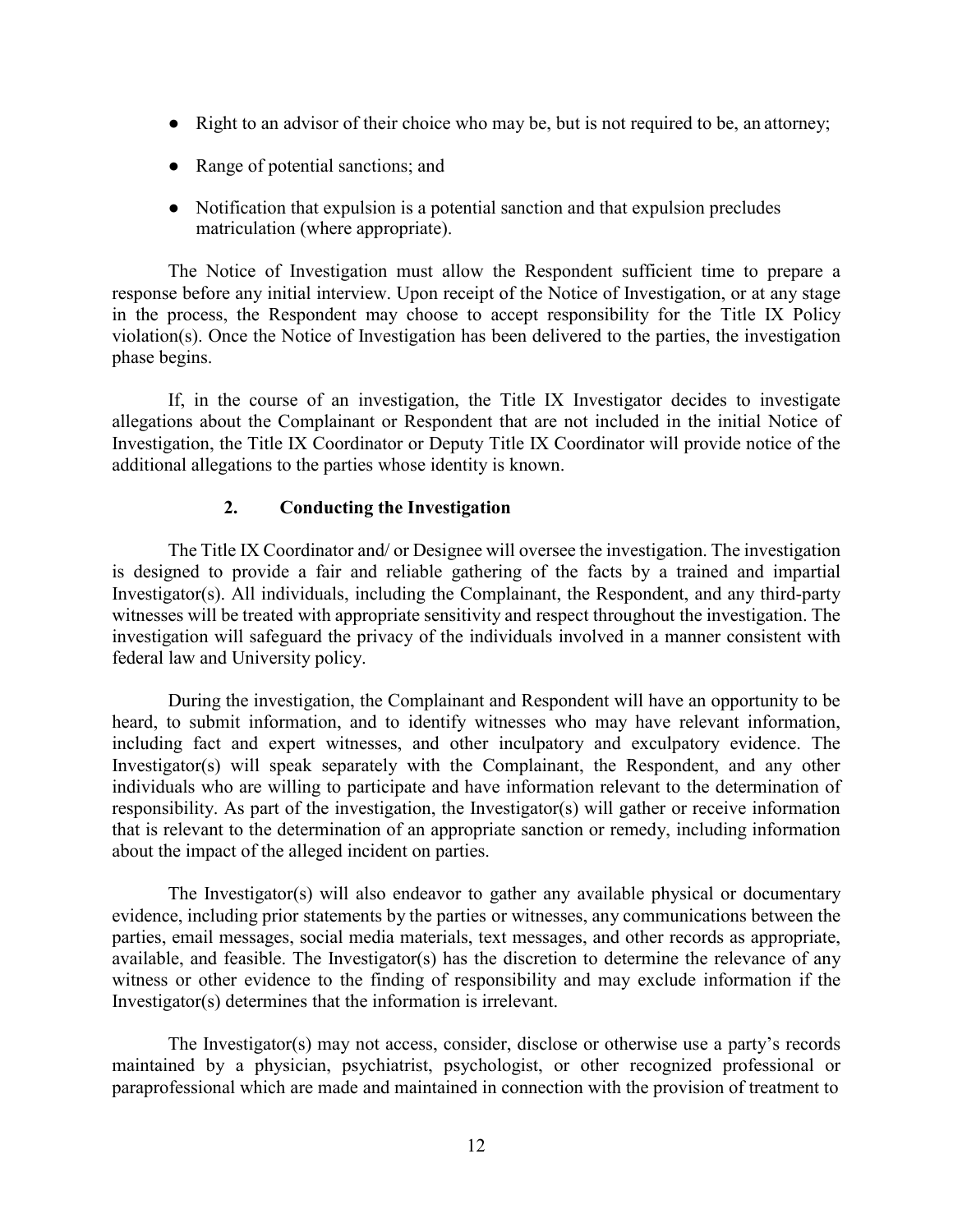the party unless the party holding such privilege has waived the privilege. Additionally, evidence of the Complainant's sexual history or behavior is not relevant if it is offered to prove that the Complainant engaged in other sexual behavior or to prove the Complainant's sexual predisposition. Such evidence may be offered to show:

- **●** Prior or subsequent sexual encounters between the Complainant and the Respondent offered to prove consent; or
- **●** That a person other than the Respondent was the source of semen, injury, or other physical evidence.

# **3. Timing of the Investigation**

The University will seek to conclude the investigation within sixty (60) business days from the issuance of the Notice of Investigation. The time frame for completion of the investigation, or any designated time frames of steps in the investigation, may be extended for good cause as necessary to ensure the integrity and completeness of the investigation, to comply with a request by external law enforcement, to accommodate the availability of witnesses, to account for University breaks or vacations, to account for complexities of a case (including the number of witnesses and volume of information provided by the parties), or to address other legitimate reasons. Any extension of the timeframes, and the reason for the extension, will be shared with the parties in writing. Best efforts will be made to complete the process in a timely manner by balancing principles of thoroughness and fundamental fairness with promptness.

### **4. Relationship to Criminal Proceeding**

The filing and processing of a Formal Complaint is separate from and independent of any criminal investigation or proceeding. Where the University is made aware that there is a concurrent criminal investigation, the Title IX Coordinator or Deputy Title IX Coordinator will coordinate with law enforcement so that any University processes do not interfere with the integrity or the timing of the law enforcement investigation. At the request of law enforcement, the University may agree to defer its investigation until after the initial stages of a criminal investigation. The Title IX Coordinator or Deputy Title IX Coordinator will nevertheless communicate with the parties regarding Supportive Measures and accommodations, procedural options, anticipated timing, and the implementation of any necessary Supportive Measures for the safety and wellbeing of all affected individuals. The identity of the Complainant will remain confidential unless disclosing the Complainant's identity is necessary to provide the Supportive Measures for the Complainant.

If the University defers the Title IX investigation, the Investigator(s) will promptly resume fact gathering as soon as law enforcement has released the case for review following the initial criminal investigation. Neither law enforcement's determination as to whether to prosecute a Respondent nor the outcome of any criminal prosecution is determinative of whether sexual misconduct occurred under the Title IX Policy. If, however, a Respondent is later convicted of a crime, that Respondent could be subject to other policies and procedures that could result in discipline up to and including dismissal.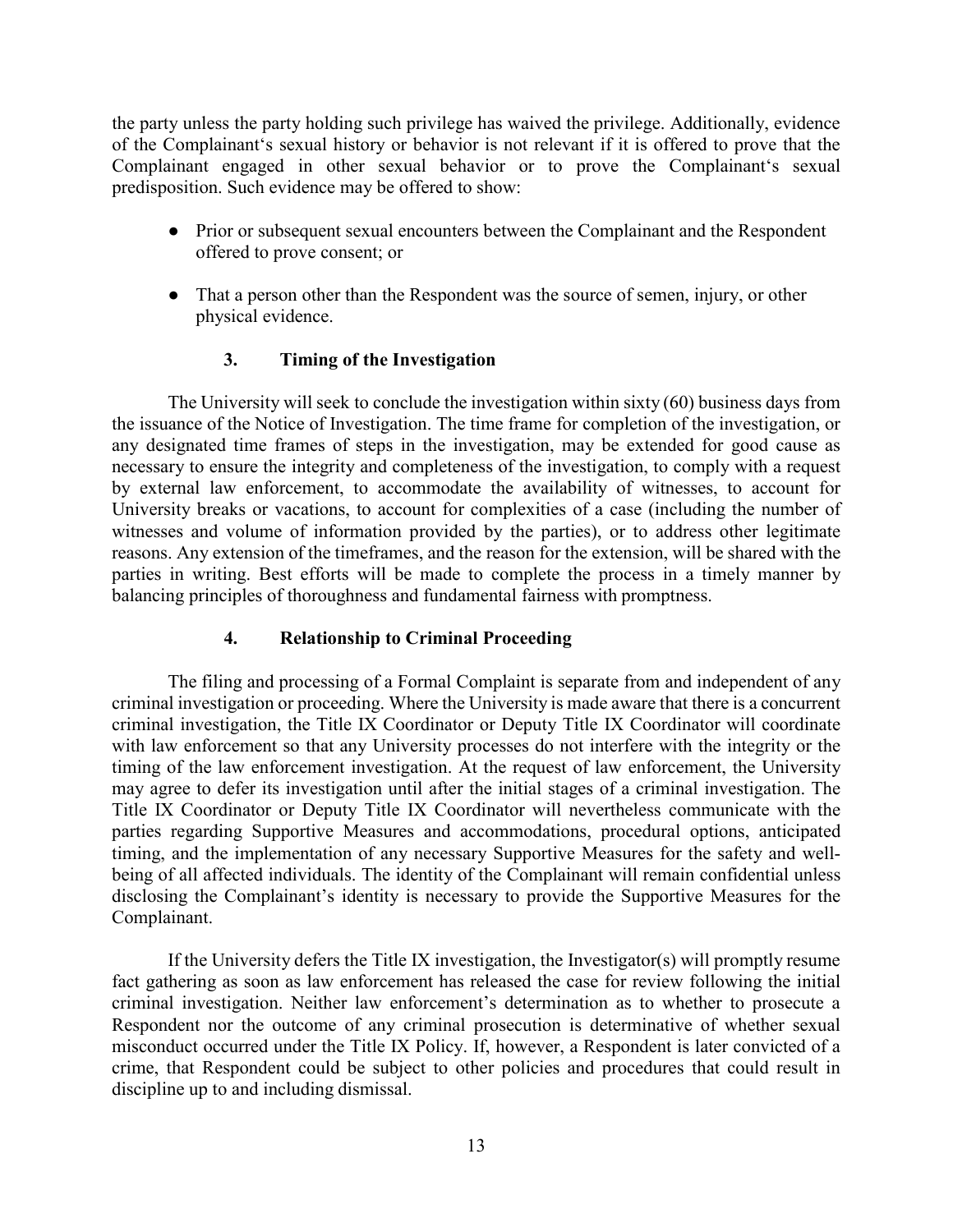### **5. Cooperation in the Investigation**

All community members, including students, faculty and staff, are strongly encouraged and expected to cooperate with the Title IX Coordinator or Deputy Title IX Coordinator in the investigation, as well as any adjudication, of any Report or Formal Complaint of Prohibited Conduct. The Title IX Coordinator or Deputy Title IX Coordinator may request the appearance of persons from the University community who can provide relevant evidence. Both a Complainant and a Respondent may decline to participate in proceedings under the Policy. The Title IX Coordinator or Deputy Title IX Coordinator will determine whether the investigation and any adjudication will proceed without any Complainant(s) pursuant to the factors set out in Section III.B. above.

#### **B. Standard of Proof**

At all stages of the process, UAH will apply the preponderance of the evidence standard of proof (more likely than not) when determining whether the Title IX Policy has been violated.

#### **C. Right to Discuss Allegations versus Witness Tampering**

The Complainant and Respondent have the right to discuss or write about the allegations under investigation and to gather and present evidence. While a party has a right to communicate with witnesses or potential witnesses, witness tampering and intimidation is prohibited. If a Respondent reacts to a written notice of allegations by intimidating witnesses, such conduct constitutes Retaliation and will be investigated and adjudicated pursuant to these Procedures.

## **D. Review of the Evidence and Submission of Additional Evidence**

At the conclusion of the investigation, the Investigator(s) will provide the Complainant and Respondent and their advisors, if any, a copy of the evidence that has been obtained as part of the investigation that is directly related to the allegations in the Formal Complaint, including inculpatory and exculpatory evidence whether obtained from a party or another source, as well as evidence that the University does not intend to rely in reaching a determination of responsibility. The evidence will be provided with any redactions if required by applicable federal and/or state law and/or information that is not directly related to the allegations. The parties will receive a copy of the evidence electronically but as a precondition of receiving a copy of the evidence, all parties, and their respective advisors (if any) must sign and agree to abide by a non-disclosure agreement.

A Complainant and Respondent may submit any additional evidence, comment, or information to the Investigator(s) within ten (10) business days of the date upon which the University makes the evidence available. This is typically the final opportunity for the parties to identify any additional information or witnesses for the Investigator's consideration in drafting the Final Investigation Report. In the absence of good cause shown, information discoverable through the exercise of due diligence that is not provided to the Investigator within ten (10) business days of the date upon which the University makes the evidence available will not be considered by the Investigator(s) or Hearing Officer.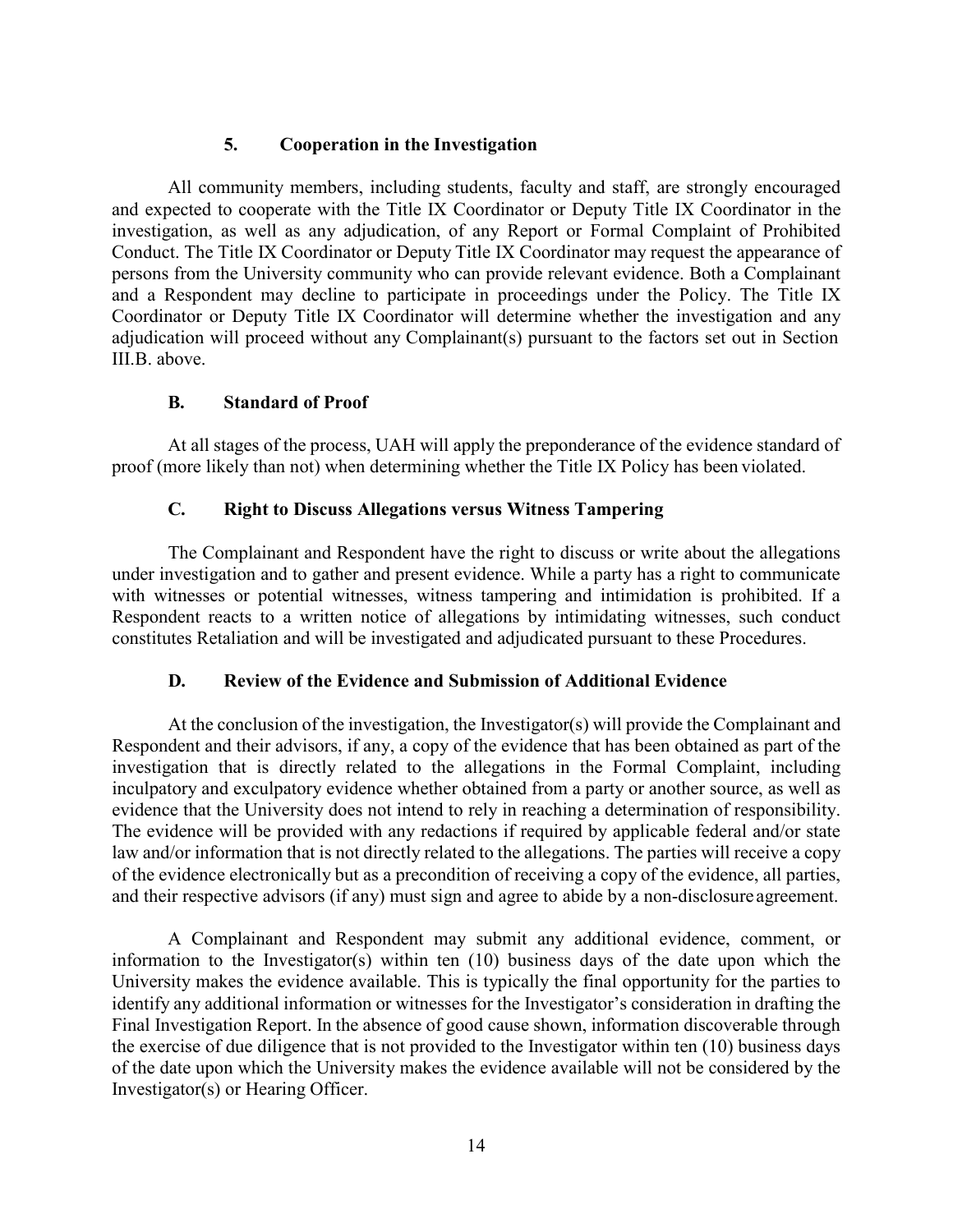### **E. Final Investigation Report**

Upon receipt and consideration of any additional information from the Complainant or Respondent, or after the ten (10) business day comment period provided for in Section IV.D. has lapsed without comment, the Investigator(s) will complete a Final Investigation Report that objectively summarizes the relevant evidence. The parties and their advisors will simultaneously receive a copy of the Final Investigation Report (which is also subject to the non-disclosure agreement) at least ten (10) business days before an adjudication hearing. The Complainant and Respondent will each have an opportunity to review and respond in writing to the Final Investigation Report. Any such response by the parties must be submitted to the Title IX Coordinator within five (5) business days of transmission of the Final Investigation Report. The Title IX Coordinator will provide any statement(s) submitted by the parties with the Final Investigation Report to the Hearing Officer.

#### **V. Adjudication by a Hearing Officer**

#### **A. Initiation of the Hearing**

The Title IX Coordinator (or Designee) will appoint a Hearing Officer who has received appropriate training.

#### **B. Hearing Requirements**

The Hearing Officer's role is to conduct an independent and objective review of all of the evidence, including inculpatory and exculpatory evidence, directly related to the allegations, and determine if the Respondent violated the Title IX Policy based on a preponderance of the evidence standard (and, if yes, to determine an appropriate sanction).

The hearing will be scheduled and will proceed according to the guidelines set forth below:

## **1. Notice and Timing of Hearing**

The Title IX Coordinator (or Designee) will issue a written Notice of Hearing to the parties and their advisors with information regarding the hearing including the date, time, and location of the hearing; the name of the Hearing Officer; and how to challenge the Hearing Officer for bias or conflict of interest. The Title IX Coordinator (or Designee) will have sole discretion to determine whether the Hearing Officer has bias or conflict of interest, and if so, the responsibility to appoint another Hearing Officer.

The hearing will usually be scheduled within twenty-five (25) business days from the date of the Notice of Hearing, subject to extension for good cause at the discretion of the Hearing Officer. Good cause for extension may include the unavailability of the parties, the schedule of the Hearing Officer, the timing of semester breaks or University holidays, concurrent law enforcement activity, or other extenuating circumstances. Any extension, including the reason for the extension, will be shared with the Complainant and Respondent and their advisors in writing.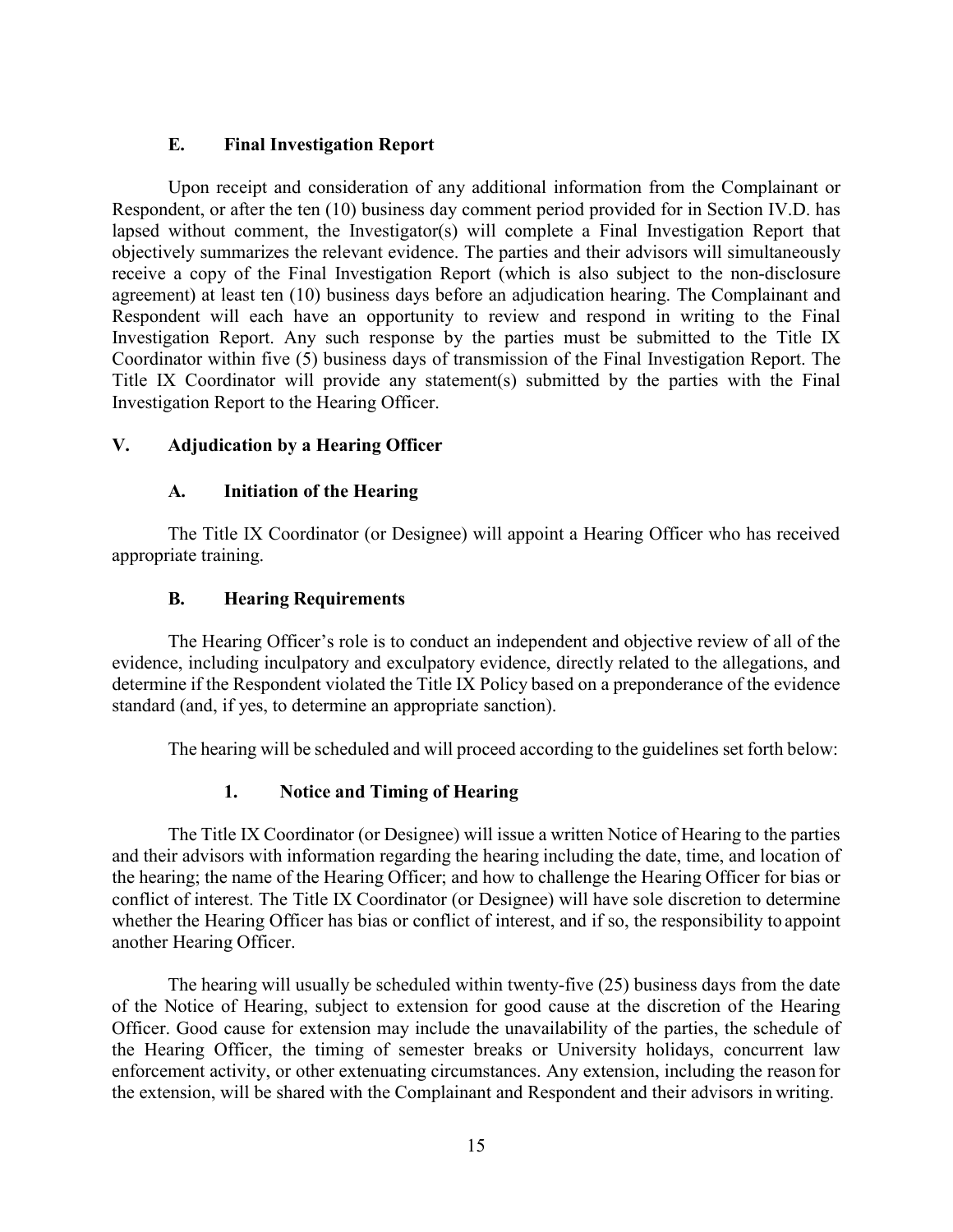If, despite being notified of the date, time, and location of the hearing— and in the absence of good cause—a party or an advisor does not attend the hearing, the hearing may proceed subject to the limitations set forth herein.

#### **2. Administration of the Hearing Process**

The Hearing Officer is responsible for the administration of the hearing process, including procedural matters and decisions leading up to the hearing, determinations about information that will be considered or not, appropriate and inappropriate lines of questioning, and the overall decorum and conduct of the proceedings. The Hearing Officer is not bound by strict rules oflegal evidence and may admit evidence that is of probative value (evidence that is useful in proving or disproving a fact) in determining the issues involved.

The Hearing Officer will apply the preponderance of the evidence standard (more likely than not) when determining whether the Title IX Policy has been violated.

An audio-visual recording of the hearing will be available to the parties for inspection and review within twenty-one (21) business days after the conclusion of the hearing.

#### **3. Hearing Format**

The hearing is an opportunity for the Complainant and Respondent to address the Hearing Officer in person. The parties may address any information in the Final Investigation Report and supplemental statements submitted in response to the Final Investigation Report. The Complainant and the Respondent have the right to make an opening and a closing statement. The Complainant shall give the first opening statement. The Respondent shall give the final closing statement. The Complainant and the Respondent may each include a statement of the impact of the alleged offense as part of their respective closing statements.

Each party must notify the Title IX Coordinator (or Designee) at least ten (10) business days prior to the hearing if they will be accompanied by an advisor. If a party does not have an advisor, UAH will assign the party an advisor of the University's choice (who may be, but is not required to be, an attorney) provided without fee or charge. Each party has the opportunity to be heard and to identify and secure witnesses, including expert witnesses, for the Hearing Officer's consideration. At least four (4) business days prior to the hearing, each party must submit to the Title IX Coordinator (or Designee): (1) the name of any advisor accompanying the party; (2) if applicable, notification that the party and/or advisor will not attend the hearing; (3) a list of potential hearing witnesses; and (4) all materials that the Complainant or Respondent want the Hearing Officer to consider. All evidence each party wishes to be considered by the Hearing Officer should be presented to the Investigator(s) during the investigation process. If a party does not provide some piece of evidence to the Investigator during the investigation process, that party may only present such evidence during the hearing if the Hearing Officer permits the party to do so in the Hearing Officer's sole discretion. Generally, evidence not presented during the investigation process will only be allowed in the hearing if it is new information not known and not available during the investigation process.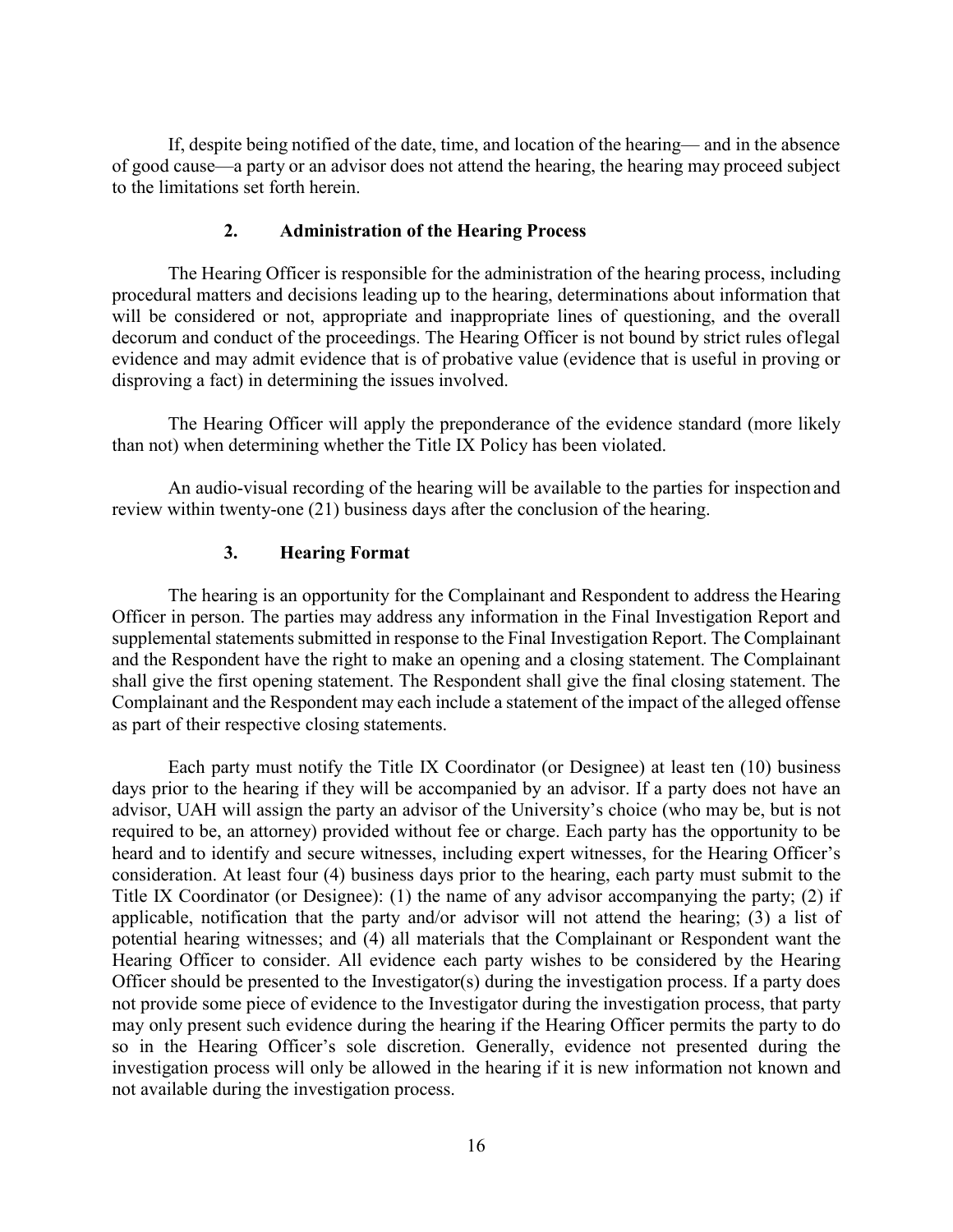The Title IX Coordinator (or Designee) will provide the witness lists and submitted materials to the Hearing Officer and make copies available to the Complainant and Respondent at least three (3) business days prior to the hearing, consistent with FERPA or other laws and regulations governing the disclosure of education records. Any materials submitted and/or discovered fewer than four (4) business days before the hearing may only be considered at the sole discretion of the Hearing Officer.

All participants in the hearing are expected to behave with decorum and may be asked to leave if they do not.

At the request of either party, the University will conduct the entire hearing (including cross-examination) with the parties located in separate rooms, utilizing technology enabling the parties to see and hear each other.

#### **4. Questioning of Parties/Witnesses and Relevancy Determination**

With the exception of cross-examination, all questioning of parties is conducted through the Hearing Officer. A party may recommend direct questions to be asked of a party's own witness or non-party witnesses by submitting them in writing to the Hearing Officer prior to the hearing. During the hearing, a party may also submit suggested questions, in writing, to the Hearing Officer, which are based on information presented during the hearing.

The Hearing Officer may also independently question the parties, witnesses, and/or Investigator to elicit relevant information. The Hearing Officer is barred from drawing any inference about the determination of responsibility based solely on a party's refusal to answer the Hearing Officer's questions.

All admissible relevant evidence will be evaluated for weight or credibility (the quality of being reliable, trusted and believed in). Evidence that is deemed duplicative of other evidence is not relevant.

Each party and all witnesses are subject to cross-examination by the opposing party's respective advisors. The party's advisor may ask the other party and any witnesses all relevant cross-examination questions and follow-up questions, including those challenging credibility. Such questioning must be conducted directly, orally, and in real time by the party's advisor and never by the parties personally. The parties and advisors are prohibited from questioning parties and witnesses in an abusive, intimidating, or disrespectful manner.

The party's advisor may otherwise not make statements, challenge relevancy determinations, or otherwise directly participate in the proceedings. The Hearing Officer may remove or dismiss an advisor who becomes disruptive or who does not abide by the limitations on their participation and require the party to use a different advisor.

Neither party is required to participate in the hearing in order for the hearing to proceed. The Hearing Officer cannot draw an inference about the determination regarding responsibility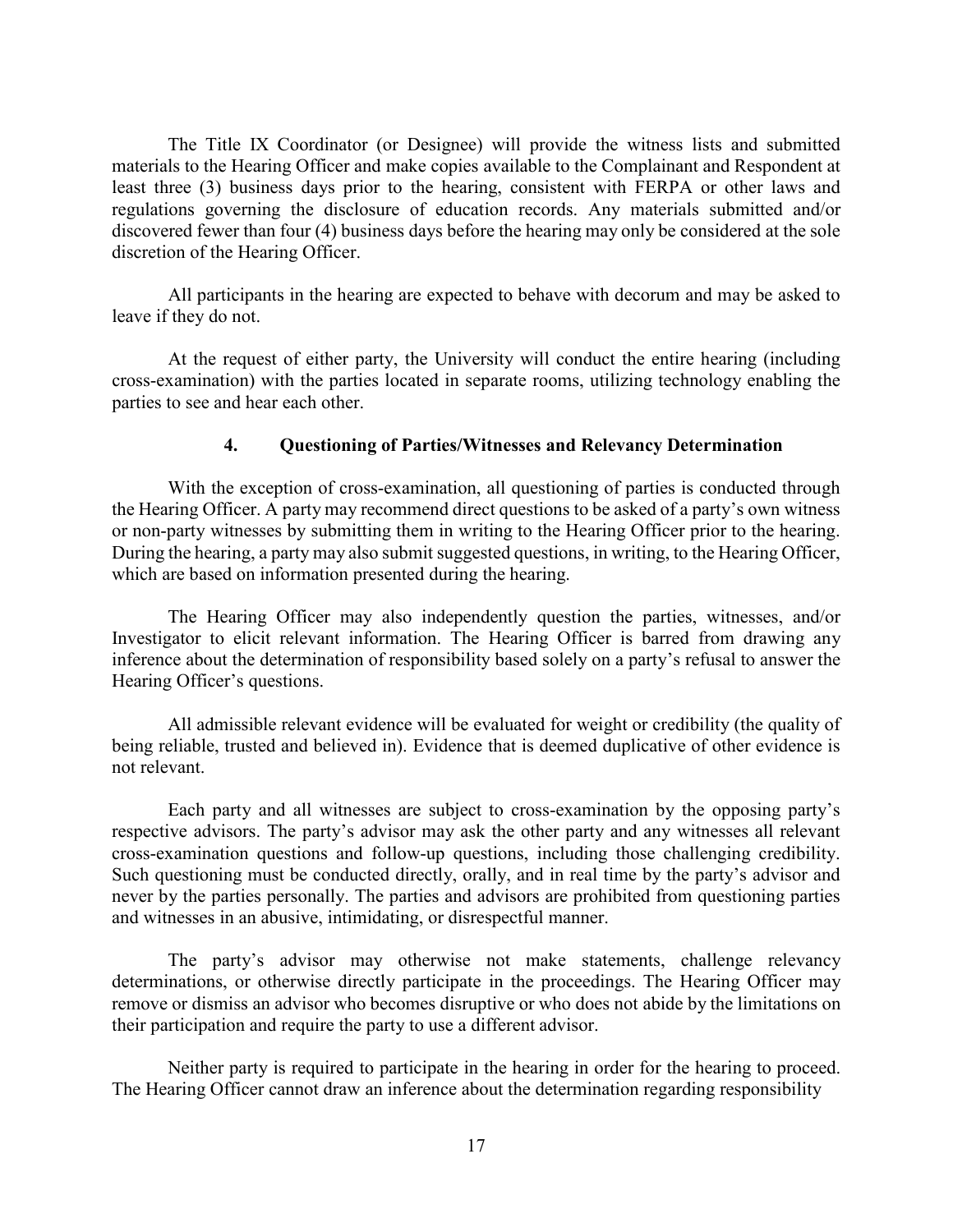based solely on a party's or witness's absence from the live hearing or refusal to answer crossexamination or other questions.

A party's advisor may appear and conduct cross-examination even when the party whom they are advising does not appear. Similarly, when one party does not appear and that party's advisor of choice does not appear, a UAH-provided advisor will cross-examine the other, appearing party "on behalf of" the non-appearing party.<sup>3</sup>

The Hearing Officer, in his or her sole discretion, will determine the relevance of all crossexamination questions presented. If the Hearing Officer deems the question irrelevant the Hearing Officer must explain the basis for such a decision. A question is relevant if it tends to prove or disprove the issue of responsibility. The Hearing Officer's relevancy decision may not be challenged during the hearing by the parties or their advisors.

Where a cross-examination question or piece of evidence is relevant but concerns a party's character or prior bad acts, the Hearing Officer cannot exclude or refuse to consider the relevant evidence but may objectively evaluate that relevant evidence by analyzing whether that evidence warrants a high or low level of weight or credibility.

The Hearing Officer will not make credibility determinations based on a person's status as a Complainant, Respondent or witness. Additionally, credibility determinations shall not be based solely on observations of the demeanor of a party or witness when questioned but also on other factors including, but not limited to, specific details, inherent plausibility, internal inconsistency, and corroborating evidence. A party's answers to cross-examination questions must be evaluated in context, including taking into account that a party may experience stress while trying to answer questions.

## **5. Medical Records**

The Hearing Officer may not access, consider, disclose, or otherwise use a party'srecords maintained by a physician, psychiatrist, psychologist or other recognized professional or paraprofessional which are made and maintained in connection with the provision of treatment to the party unless the party holding such privilege has waived the privilege.

## **6. Sexual History or Behavior**

Evidence of the Complainant's sexual history or behavior is not relevant if it is offered to prove that the Complainant engaged in other sexual behavior or to prove the Complainant's sexual predisposition. Such evidence may be offered to show:

● Prior or subsequent sexual encounters between the Complainant and the Respondent

<span id="page-76-0"></span><sup>&</sup>lt;sup>3</sup> The University reserves the right to delay the hearing, for good cause, if it has less than four (4) business days' notice that a party and that party's advisor will not be present at the hearing.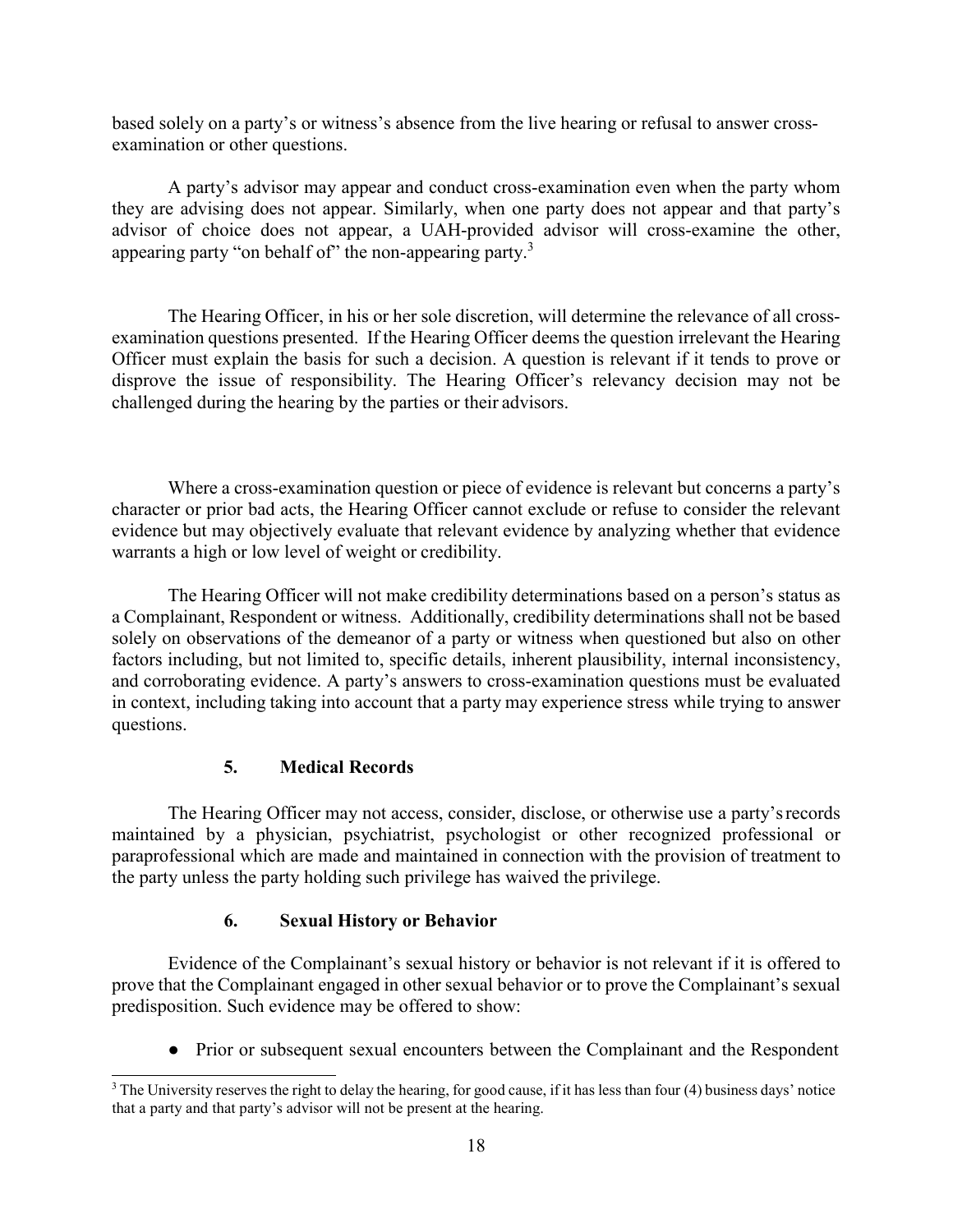that are offered to prove consent; or

• That a person other than the Respondent was the source of semen, injury, or other physical evidence

# **C. Sanctions**

## **1. General Considerations**

If the Hearing Officer determines that the preponderance of the evidence supports a finding of responsibility under the Title IX Policy, any one or more sanctions may be imposed. In determining appropriate sanction(s), the Hearing Officer may consult the Title IX Coordinator for the purpose of ensuring a particular sanction is feasible, consistent with past practice, and reasonably calculated to end the Title IX Policy violation. As part of this determination, the Hearing Officer will be guided by a number of considerations, including, but not limited to:

- Whether the circumstances suggest an increased risk exists that the Respondent will commit additional acts of Prohibited Conduct (e.g., whether there have been other Prohibited Conduct complaints about the same Respondent, whether the Respondent has a history of violent behavior, whether the Respondent threatened sexual violence or other violence against the Complainant or others);
- Whether the circumstances suggest an increased risk exists of the occurrence of future acts of Prohibited Conduct under similar circumstances (e.g., whether the circumstances reveal a pattern of perpetration via illicit use of drugs or alcohol, at a given location, or by a particular group);
- Whether the Prohibited Conduct was perpetrated with a weapon or involved other aggravating considerations;
- Whether the Respondent upon return to campus would be likely to pose a threat to the safety and/or well-being of the Complainant and/or the UAH community generally and, if so, the nature and extent of the threat and the availability of steps to effectively mitigate the impact;
- The impact of the Prohibited Conduct on the Complainant;
- The impact of the Prohibited Conduct on the University community;
- The need for any sanctions or remedies to eliminate, prevent, or address the existence of a hostile environment within the University community or to maintain a safe and respectful environment conducive to learning, working and living;
- Whether the Respondent accepted responsibility for the Prohibited Conduct; and
- Whether there are any other mitigating, aggravating, or compelling circumstances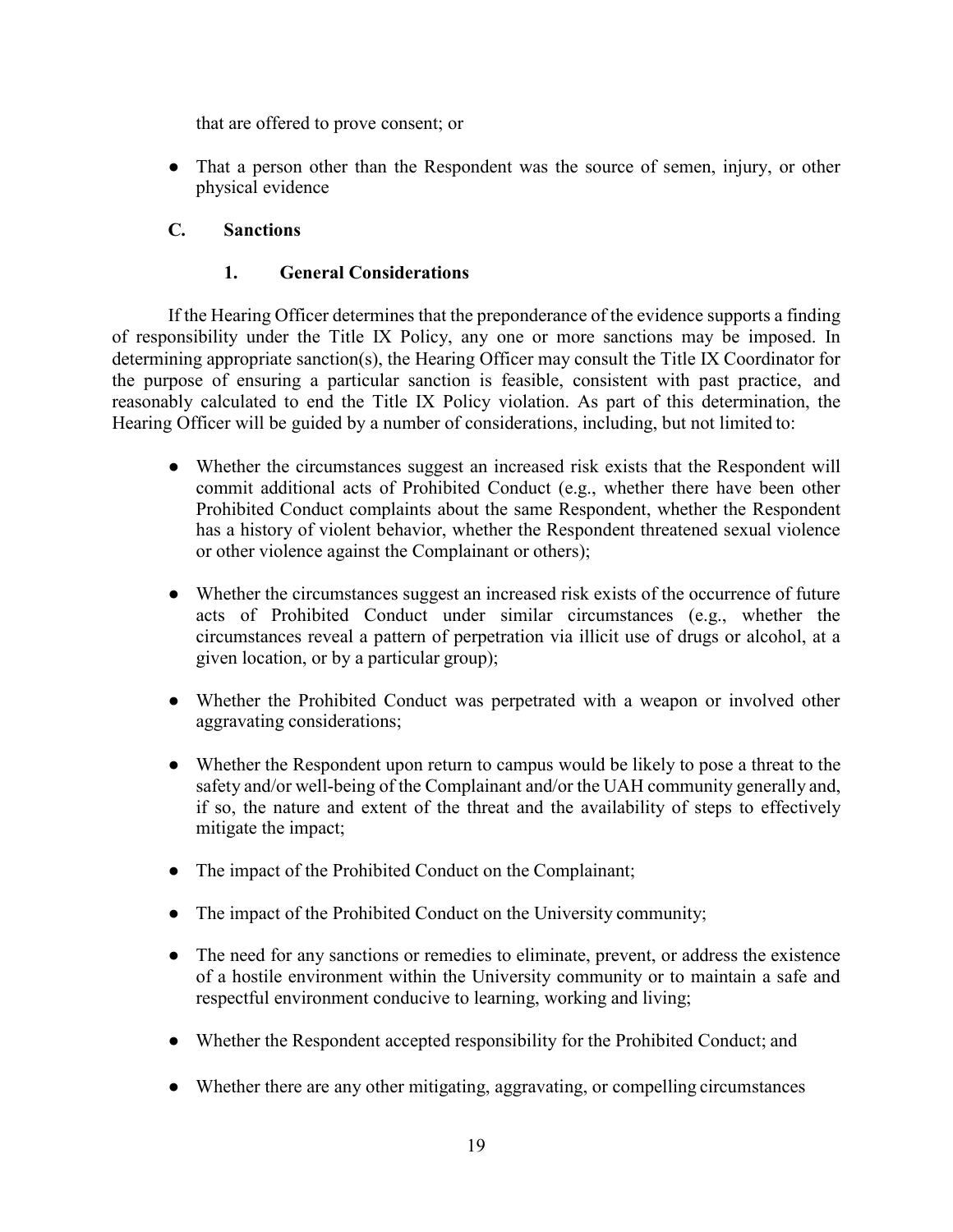warranting a sanction or remedy to reach a just and appropriate resolution of the matter.

## **2. Student Respondent Sanctions**

One or more of the following sanctions actions may be imposed on a student Respondent found responsible for a violation(s) of the Title IX Policy:

- **Formal Written Warning** Formal written warning that the student's behavior violated Title IX.
- **Probation** A status in which the student is deemed not to be in good conduct standing with the University for a specified period of time. Probation does not affect the student's academic standing (i.e., the student may continue attending the University), is not shared with instructors, and is not notated on the student's permanent academic record. If the student is subsequently found responsible for a violation(s) of the Title IX Policy while on probation, more severe sanctions, including suspension or expulsion, may result. Conditions restricting the student's participation in University activities may also be imposed.
- **Suspension**  Separation of the student from the University for a specified period oftime. During the suspension period, the student is administratively banned from the University and may not be present on University premises; attend or participate in classes; access various University electronic systems; or participate in student organizations or any University-sponsored activity. Violation of the terms of suspension may subject the student to additional sanctions or criminal action. The student will be automatically withdrawn from registered courses based upon the effective date of the suspension. The student will be responsible for any financial obligations to the University but may be eligible for a refund of tuition and fees based upon the effective date of the suspension and the University's institutional refund policy. Notation of the suspension will appear on the student's permanent academic record and will remain until the end of the suspension period.
- **Expulsion**  Permanent separation of the student from the University. The student is administratively banned from the University and may not be present on University premises, attend or participate in classes; access various University electronic systems; or participate in student organizations or any University-sponsored activity. Violation of the terms of expulsion may subject the student to criminal action. The student will be automatically withdrawn from registered courses based upon the effective date of the expulsion. The student will be responsible for any financial obligations to the University but may be eligible for a refund of tuition and fees based upon the effective date of the suspension and the University's institutional refund policy. Notation of the expulsion will appear on the student's permanent academic record.
- **Housing Reassignment or Removal from University Housing**  Reassignment to another University housing facility and/or loss of the privilege of living in University housing. Removal may be for a definite period of time not less than the remainder of the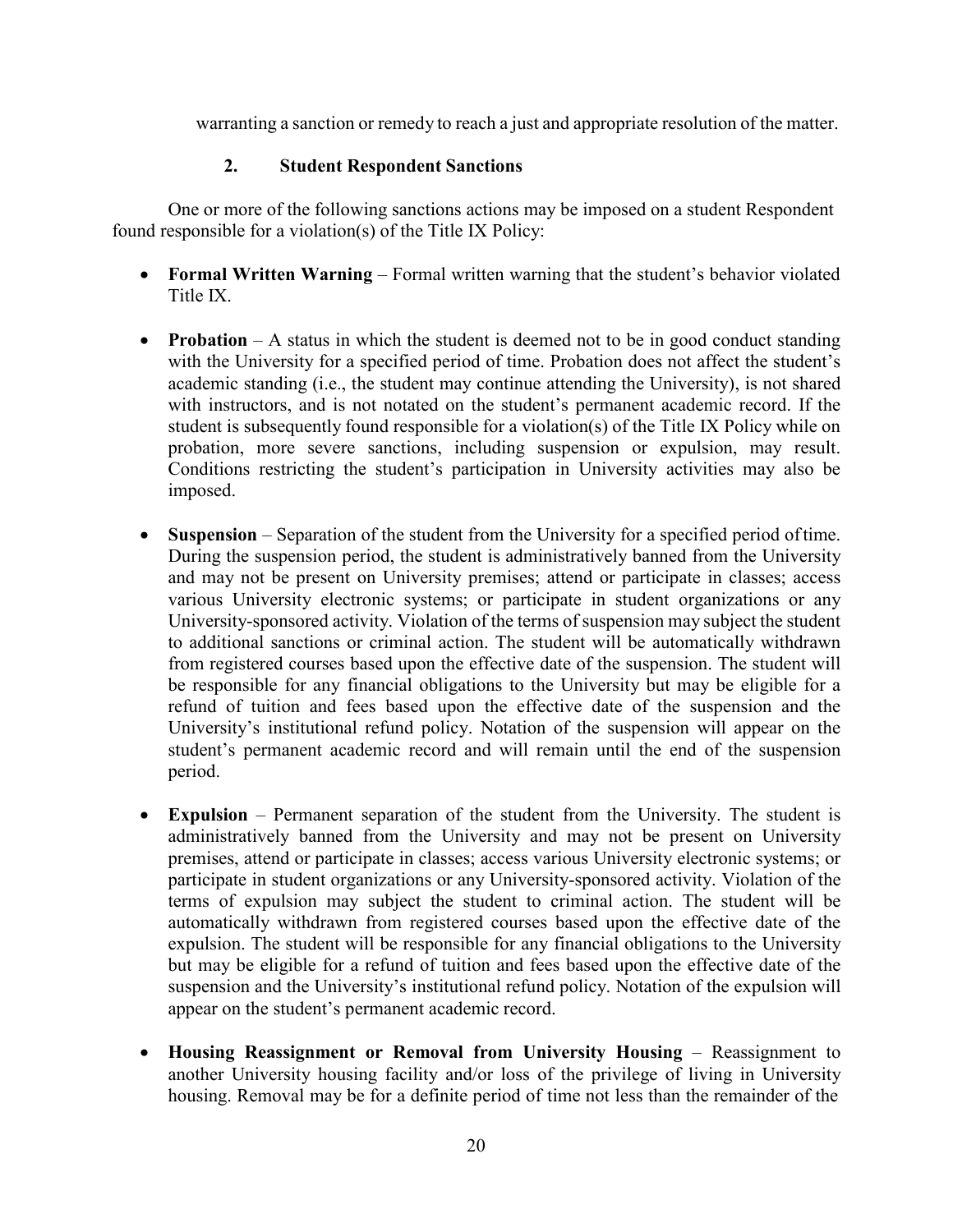semester in which the removal is imposed or for an indefinite period of time. If the removal is for an indefinite period, the student may petition the Director of Residence Life and the Title IX Coordinator in writing for restoration of University housing privileges, but not earlier than one (1) calendar year from the effective date of the removal. The student will be responsible for any financial obligations to the University as set forth in the student housing contract between the University and the student.

• **Additional Sanctions –** The following sanctions may also be imposed: exclusion and/or administrative ban from all or a portion of any University premises or any Universitysponsored activity, as specified in the sanction, for a definite or indefinite period of time; an administrative no-contact order with an individual(s); alcohol/substance use assessment and education; anger management assessment and education; essay/reflection or research paper; mandatory assessment with a licensed counselor; community service and/or participation in educational programs; removal from intercollege athletic team and loss of athletic scholarship.

## **3. Faculty, Staff, Affiliates, and Non-Affiliates (non-students) Respondents Sanctions**

Sanctions for non-student Respondents may include, but are not limited to, formal written warning, suspension without pay (vacation, holiday, or sick time benefits will be paid by UAH during suspension), imposed probation, reassignment of job responsibilities or duties, mandatory counseling, mandatory attendance at the Employee Assistance Program, demotion, ineligibilityto receive raise or promotion, suspension of annual merit increase, decrease in salary, transfer, revocation of tenure, termination (including termination of tenured faculty), campus ban/no trespass warning from UAHPD, prohibition on further employment at the University, loss of University benefits for retirees, and referral to proper law enforcement authorities for prosecution.

## **D. Notice of Hearing Outcome Letter**

The Hearing Officer will provide the parties with the final hearing decision ("Hearing Outcome Letter") no later than seven (7) business days after the conclusion of the hearing. The Hearing Outcome Letter must include the following information:

- Identification of the allegations potentially constituting sexual harassment as defined in the Title IX Policy;
- A description of the procedural steps taken from the receipt of the Formal Complaint through the determination, including any notifications to the parties, interviews with parties and witnesses, site visits, methods used to gather other evidence, and hearings held;
- Findings of fact supporting the determination;
- Conclusions regarding the application of UAH's Title IX Policy to the facts;
- A statement of and rationale for the result as to each allegation in the Formal Complaint,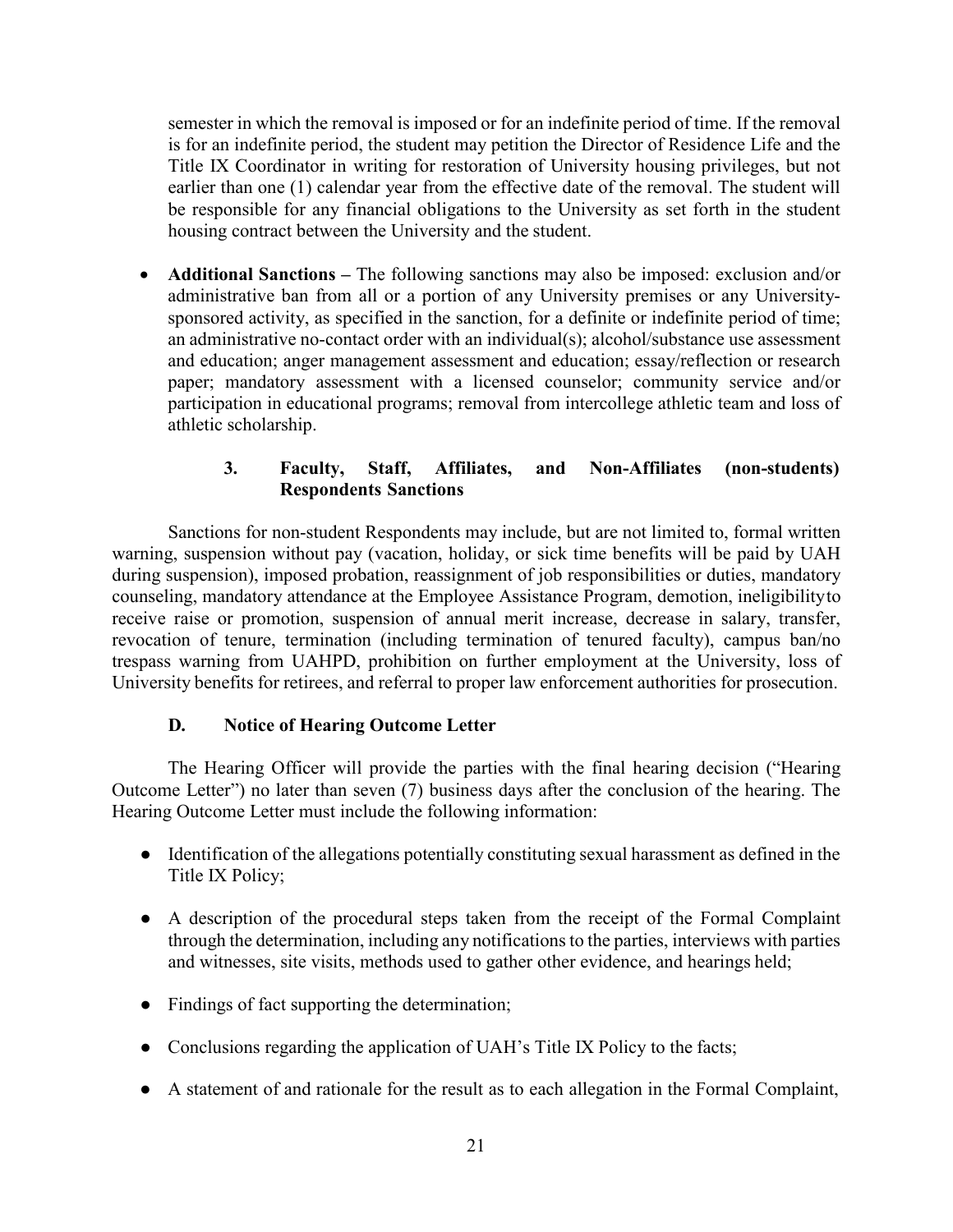including a determination regarding responsibility, any disciplinary sanctions the University imposes on the Respondent, and whether remedies designed to restore or preserve equal access to the University's education program or activity will be provided by the University to the Complainant; and

● UAH's procedures for the Complainant and Respondent to appeal.

The Hearing Officer will simultaneously issue the "Hearing Outcome Letter" to both the Complainant and the Respondent within seven (7) business days following the hearing (or such longer time as the Title IX Coordinator (or Designee) may for good cause determine). The Hearing Outcome Letter may also identify protective measures implemented with respect to the Respondent or the broader University community. The Hearing Outcome Letter will not disclose any remedial measures provided to the Complainant.

The hearing decision will not be final and, if the Respondent is found responsible, sanctions will not be imposed until the appeal process is completed or the deadline to file an appeal has passed and no appeal was filed.

#### **VI. APPEALS PROCESS**

Both the Complainant and the Respondent may seek a review of a dismissal of a Formal Complaint or the Hearing Officer's decision with regard to a finding of responsibility or nonresponsibility and/or imposed sanctions. Appeals must be submitted to the appropriate Appeals Officer as outlined below:

- Student Appeals are submitted to the VP of Student Affairs or his or her designee.
- Staff Appeals are submitted to the relevant Vice President or his or her designee.
- Faculty Appeals are submitted to the Provost or his or her designee.

The Complainant and Respondent have the right to appeal solely on the following grounds:

- The existence of a procedural irregularity that materially affected the outcome of the matter;
- The existence of new evidence that was not reasonably available at the time the determination regarding responsibility or dismissal was made that could affect the outcome;
- The Title IX Coordinator or designee, Investigator, or Hearing Officer had a conflict of interest or bias that affected the outcome of the matter; and/or
- The recommended sanction(s) is too severe or lenient.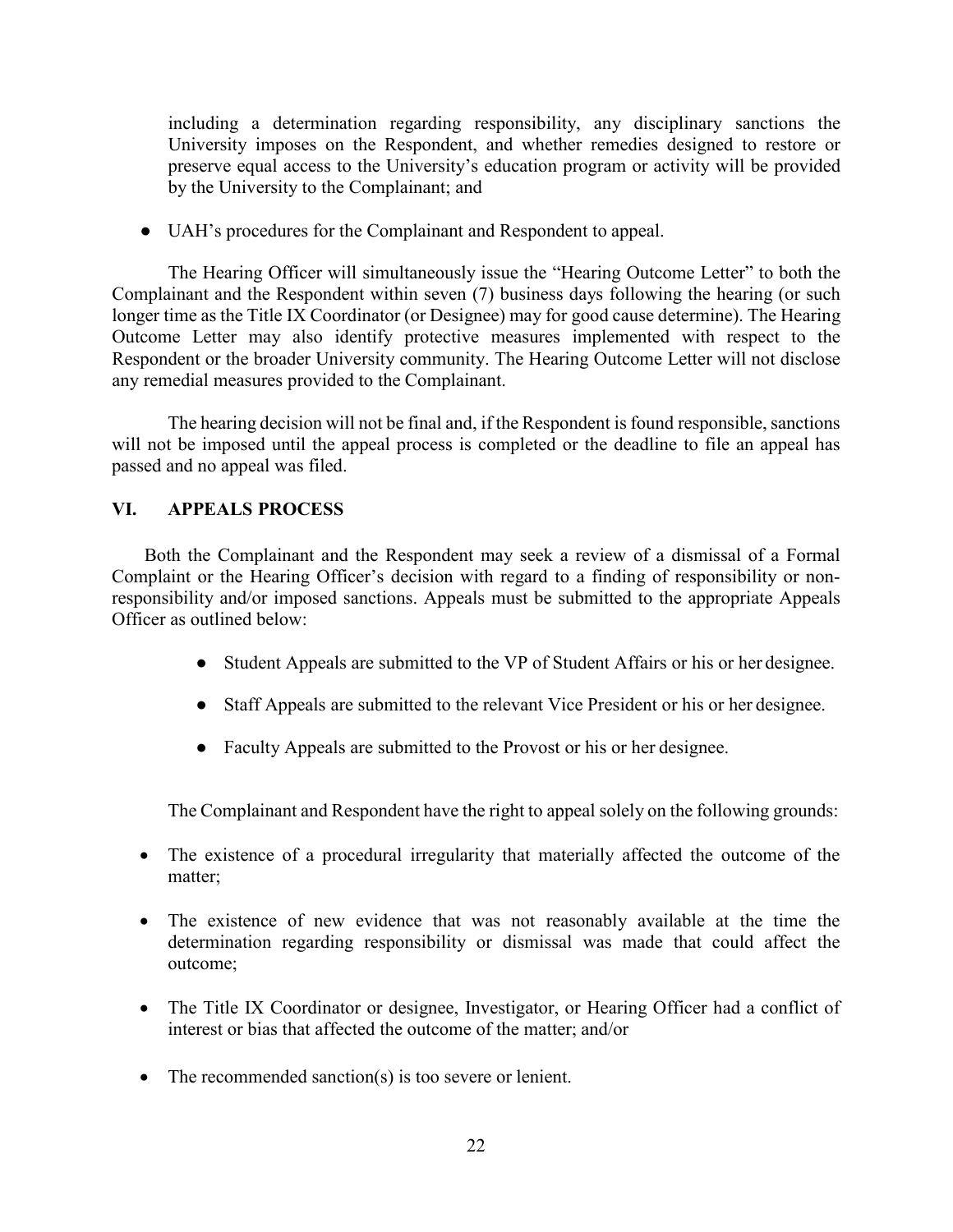In any request for an appeal, the burden of proof lies with the party requesting the appeal, because the Title IX Coordinator or designee and/or the Hearing Officer's decision will be presumed to have been decided reasonably and appropriately. Appeals are not intended to be a rehearing of the matter. The scope of the appeal will be limited only to the permissible grounds outlined above that have been accepted for review. In most cases, appeals are confined to a review of the written documentation or record of the original hearing and pertinent documentation regarding the grounds for appeal. The Appeals Officer may speak to the Title IX Coordinator or designee, Investigator, the Hearing Officer, or the parties, as appropriate. The Appeals Officer will defer to the original decision by the Title IX Coordinator or designee or Hearing Officer, making changes to the findings only where there is clear error.

Written requests for appeal must be submitted within three (3) business days following delivery of the notice of the dismissal and/or outcome. Each party may respond in writing to any appeal submitted by the other party. Written responses must be submitted within three (3) business days following delivery of the notice of the written appeal. Written requests for appeal submitted by one party will be shared with the other party.

The appeal decision of the Appeals Officer will be provided simultaneously to both parties no later than fifteen (15) business days after all written responses are received. All appeal decisions need to be in writing.

If an appeal of the dismissal of Formal Complaint is granted, the Formal Complaint will be reinstated and the Title IX Coordinator will initiate a prompt, thorough, and impartial investigation of Prohibited Conduct in accordance with the Investigation Procedure outlined in Section IV of these Procedures. The decision of the Appeals Officer will be final and not subject to further appeal under the Title IX Policy.

If an appeal of the dismissal of a Formal Complaint is denied, the matter is closed, and the Hearing Officer's decision stands as final. The Appeals Officer will issue a written decision describing the result of the appeal and the rationale for the result.

If an appeal of a determination of responsibility and/or imposed disciplinary sanction(s)is granted, the Appeals Officer may remand the case to the Hearing Officer and provideinstructions regarding the nature and extent of its reconsideration. The Hearing Officer will act promptly to reconsider the matter consistent with those instructions. Following reconsideration, the finding of the Hearing Officer or the sanction imposed by the Hearing Officer will be final and not subject to further appeal under the Title IX Policy.

Alternatively, the Appeals Officer may modify the Hearing Officer's decision and/or sanction in accordance with the Title IX Policy and these Procedures.

If the appeal of a determination of responsibility and/or imposed sanction(s) is denied, the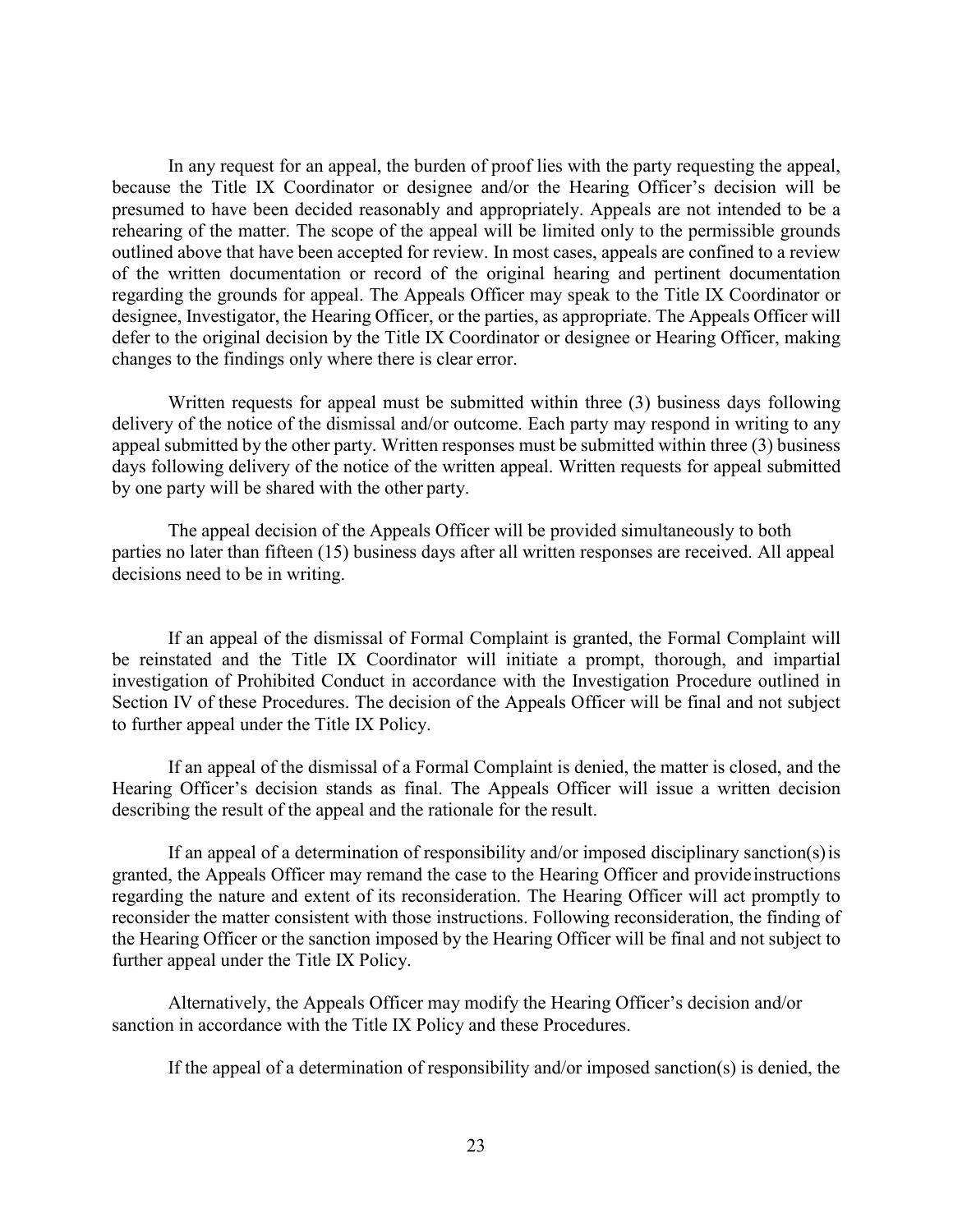matter is closed, and the Hearing Officer's decision stands as final.<sup>4</sup> The Appeals Officer will issue a written decision describing the result of the appeal and the rationale for the result. The appeal decision will be provided simultaneously to both parties no later than fifteen (15) business days after all written responses are received.

In the event of a determination that the Title IX Policy was violated by an employee, the Hearing Outcome Letter and appeal decision will be provided to the Dean of the Respondent's School or College and/or Department Chair (if the Respondent is a faculty member), the Provost (if the Respondent is a Dean), or relevant Vice President and/or appropriate Supervisor (if the Respondent is a staff member or third-party).

#### **VII. REMEDIES**

After a final determination of a finding of responsibility, in addition to the imposition of sanctions, the Title IX Coordinator will determine what remedies may need to be implemented to restore or preserve equal access to the University's education program or activity or employment as set forth in the Title IX Policy. The Title IX Coordinator will also identify any appropriate remedies/measures to address any effects of substantiated Prohibited Conduct on the University community.

# **VIII. OTHER RELEVANT INFORMATION**

# **A. External Agreements**

The University will not recognize or enforce agreements between the parties outside of these Procedures. The University will recognize, however, a lawfully issued protective order under Alabama law.

## **B. Withdrawal and Readmission**

If a student Respondent voluntarily withdraws from the University, fails to re-enroll for a subsequent semester, is no longer employed by the University or is no longer associated with the University while a Formal Complaint against him or her is pending, permission for readmission will be considered only after the charges have been resolved. For student Respondents, a hold will be placed on the Respondent's record that prevents them from registering or enrolling at the University in the future. The Respondent may be prohibited from entering campus or attending campus-sponsored events. The Respondent's conduct record/ personnel file may indicate that they disassociated from the University after a complaint was asserted and pending disciplinaryreview. Resolution of the case and permission from the Title IX Coordinator or designee will be required before a Respondent is permitted to return to the University.

## **C. Preservation of Records**

The Title IX Coordinator and/or the Human Resources Department/ Provost Office will maintain for a period of seven (7) years all records related to the following: all Formal Complaints,

<span id="page-82-0"></span><sup>4</sup> The appeal is final pursuant to the Title IX Policy and these Procedures but a Respondent may have additional rights under separate policies and procedures.